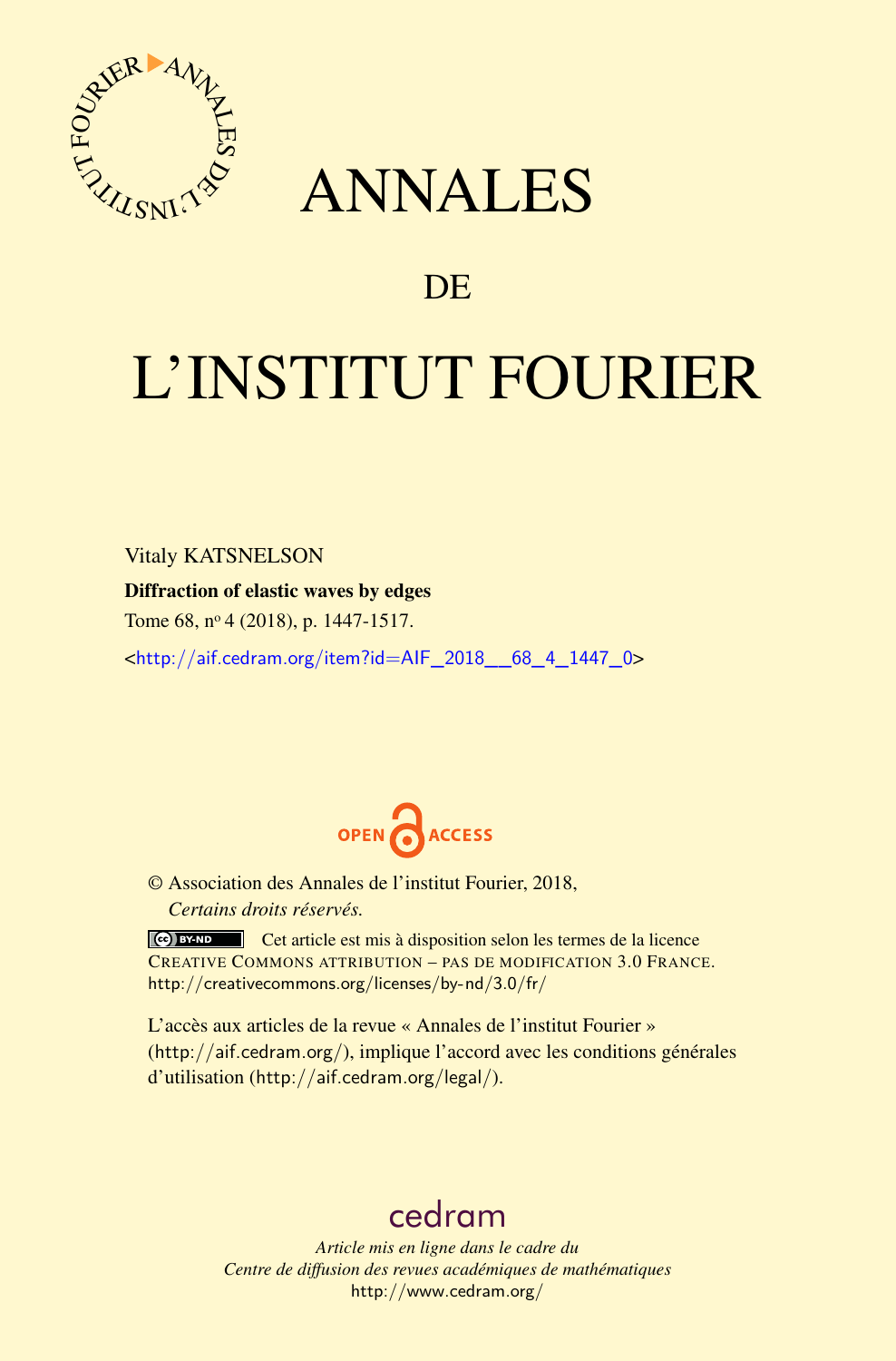#### DIFFRACTION OF ELASTIC WAVES BY EDGES

#### **by Vitaly KATSNELSON**

ABSTRACT. — We investigate the diffraction of singularities of solutions to the linear elastic equation on manifolds with edge singularities. Such manifolds are modeled on the product of a smooth manifold and a cone over a compact fiber. For the fundamental solution, the initial pole generates a pressure wave (p-wave), and a secondary, slower shear wave (s-wave). If the initial pole is appropriately situated near the edge, we show that when a p-wave strikes the edge, the diffracted p-waves and s-waves (i.e. loosely speaking, their singularities together with the singularities of the incoming *p*-wave are not limits of rays associated to the pressure wave speed which just miss the edge) are weaker in a Sobolev sense than the incident p-wave. We also show an analogous result for an s-wave that hits the edge, and provide results for more general situations.

Résumé. — Nous examinons la diffraction des singularités associées aux solutions de l'équation élastique linéaire dans des domaines contenant des singularités aux bords. Ces domaines sont définis comme le produit d'un domaine régulier et d'un cône sur une fibre compacte. Concernant la solution fondamentale, le pôle initial génère une onde de pression (p-wave) ainsi qu'une onde de cisaillement secondaire plus lente (s-wave). Si le pôle initial est situé près du bord, nous montrons que lorsque l'onde de pression frappe le bord, les ondes de pression et de cisaillement diffractées (c.a.d en quelques mots, leurs singularités ainsi que les singularités des ondes de pression incidentes ne sont pas les limites des rayons associés à la vélocité des ondes de pression manquant le bord de peu) sont plus faible au sens de Sobolev que les ondes de pression incidentes. Nous montrons de plus un résultat analogue pour une onde de cisaillement frappant le bord, et nous donnons des résultats pour des situations plus générales.

#### **1. Introduction**

The purpose of this paper is to investigate the diffractive behavior of singularities of solutions to the linear elastic equation. In elastic theory, if we consider a bounded isotropic elastic medium with a smooth boundary, then a singular impulse in the interior generates two distinct waves called

Keywords: Propagation of singularities, elastic wave equation, diffraction.

<sup>2010</sup> Mathematics Subject Classification: 58J47, 35A21, 35L51.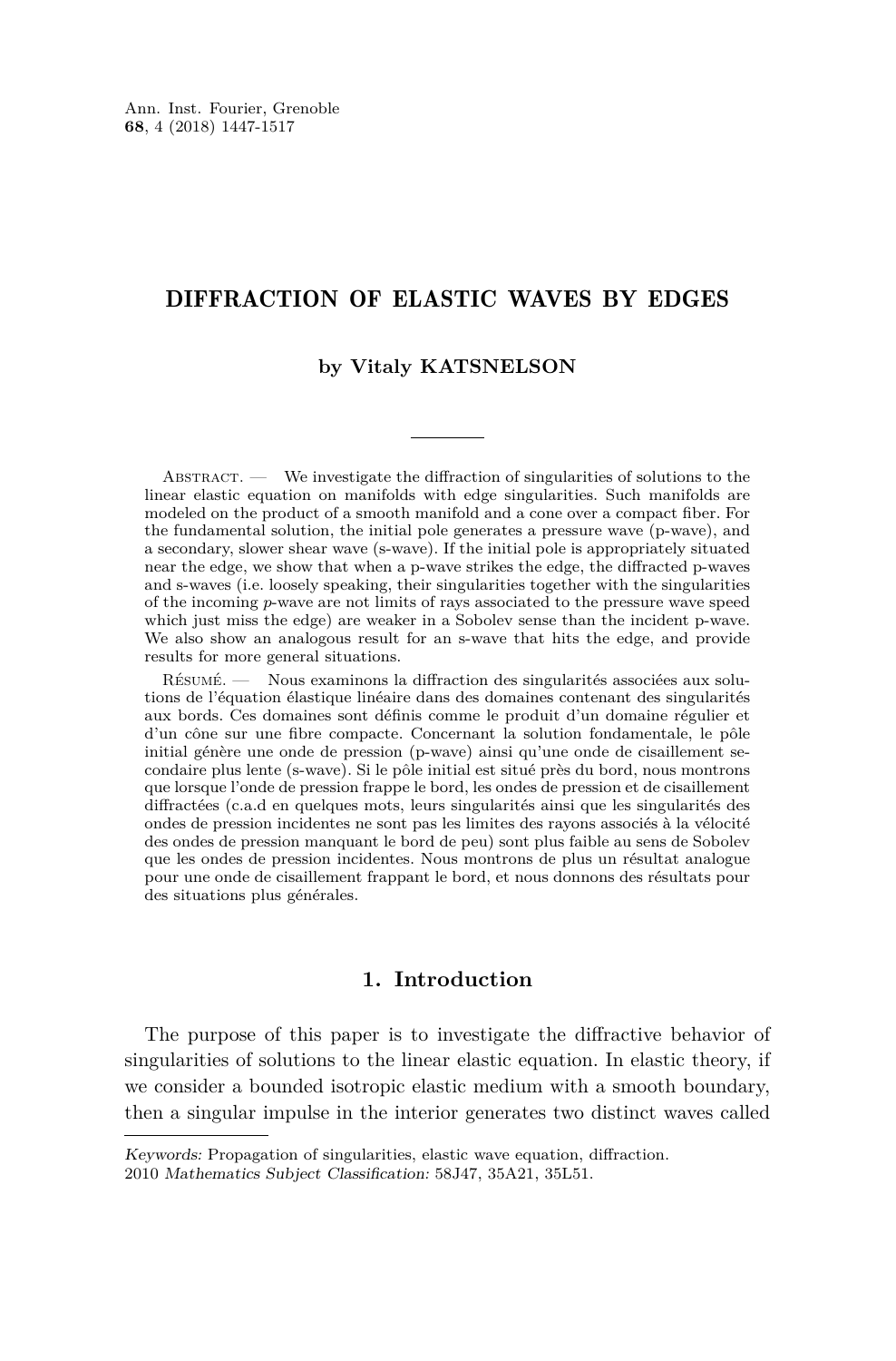the pressure wave and the slower, secondary wave or shear wave (*p*-wave and *s*-wave for short). In such a situation, Taylor in [\[12\]](#page-70-0), and Yamamoto in [\[18\]](#page-71-0) showed that when either of these waves hits the boundary transversely, this interaction will generate at least a *p* or an *s* wave moving away from the boundary, with the possibility of both a *p* and *s* wave being generated, which often occurs in seismic experiments. To be more precise, this means that if the elastic wave solution *u* has singularities along the ray path of either wave hitting the boundary, then it will have a singularity of the same Sobolev strength along the ray path (called *p*-ray or *s*-ray) of at least one outgoing, reflected p or *s* wave. That is, if a solution u fails to be in  $H^s$  along an incoming *p*-ray hitting the boundary transversely, then it fails to be in *H<sup>s</sup>* along either the reflected *p* or *s* ray. Yamamoto in [\[18\]](#page-71-0) refined this result by showing that if there is an incoming *p* wave which hits the boundary at a certain time, then even when there is no incoming *s* wave at that time, both a reflected *p* and *s* wave will be generated moving away from the boundary. An elementary parametrix construction using "geometric optics" solutions easily demonstrates such results as done in [\[13\]](#page-71-1).

Of considerable interest is what happens when the medium has edges or corners beyond the codimension one case. In particular, one is interested in what happens when a singular impulse generates *p* and *s* waves that approach such an edge (indeed, it is known by the results in [\[5\]](#page-70-1) and Dencker [\[1\]](#page-70-2) that along such waves in the interior of the medium, the solution must have the same Sobolev strength singularity). For a simpler, scalar wave equation Vasy in [\[15\]](#page-71-2) showed that if a solution to the wave equation is singular along an incoming ray (these turn out to be geodesics in the manifold) approaching an edge of codimension  $\geq 2$ , then it will generally produce singularities along a whole cone-generating family of outgoing rays (i.e. a cone of geodesics moving away from the edge). This result did not distinguish as seen in experimental physics between the stronger "geometric" waves versus the weaker, "diffracted" waves (when speaking of weaker and stronger waves, we mean in the Sobolev sense where we measure which Sobolev space solutions lie in along certain bicharacteristics corresponding to the wave operator).

Over time, many results were obtained describing propagation of singularities on singular manifolds, but they also did not show whether diffracted rays were weaker than the incoming ray as seen in experimental physics. In a remarkable breakthrough, Melrose, Vasy, and Wunsch in [\[10,](#page-70-3) [8,](#page-70-4) [9\]](#page-70-5) showed how to distinguish between weaker "diffracted" waves and the other waves to show that under a certain "nonfocusing" assumption (which in a model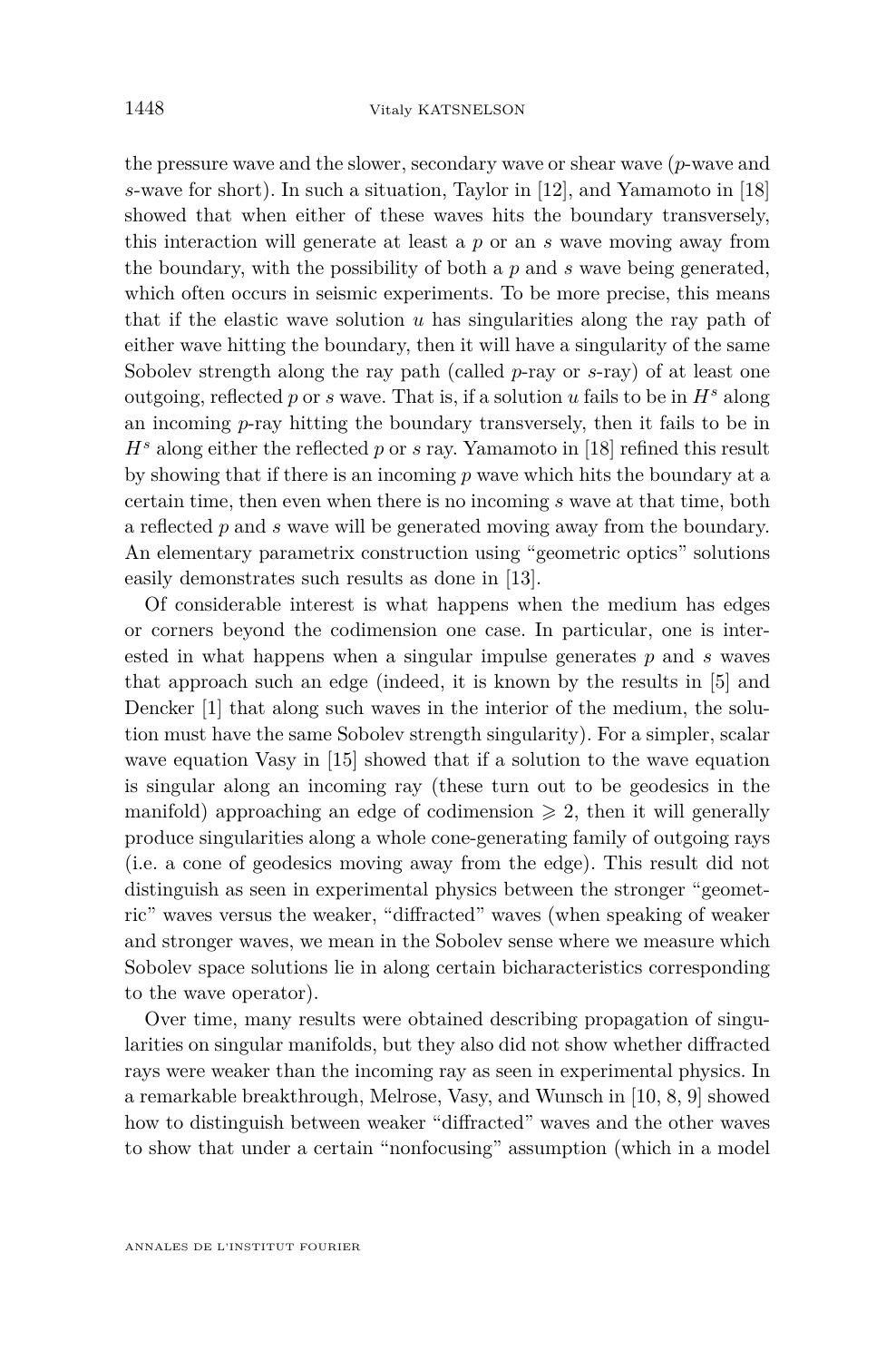case of manifolds with a warped product metric, would mean that in cylindrical coordinates, one is able to smooth out the solution even a little bit beyond its overall regularity by merely smoothing out its angular coordinates), the solution is smoother along the outgoing diffracted front by an amount related to the codimension of the edge being hit. They even confirmed the intuition that the diffracted waves are precisely those that together with the incoming wave, cannot be approximated in the Sobolev sens e by waves which just miss the edge by an infinitesimal amount. As a start, our goal is to obtain such results for the linear elastic equation, which is a nonscalar setting. Unfortunately, even though we have some conjectures on what propagation of singularities looks like in this setting, the nonscalar nature of the problem amplifies the complexity by a considerable degree and we do not have a useful result in this direction yet.<sup>(1)(2)</sup> Nevertheless, distinguishing between regular and "diffracted" *p*-waves and *s*-waves is considerably easier, and it is precisely this directio n we pursue in this paper. Indeed, under certain semi-global hypotheses, we will show what happens on the diffracted front of a *p* and *s* wave hitting an edge transversely. See also Remark [14.2](#page-66-0) for more details regarding the implications of not having a *b*-propagation theorem.

#### **1.1. Basic Setup**

The setting will be a *n*-manifold *X* with boundary equipped with an edge metric, which is called an edge manifold. The way to visualize this is by taking a manifold with corners and then introducing cylindrical coordinates near an edge, by blowing up the edge and introducing coordinates on this blow up.<sup>(3)</sup> Precisely, the boundary of  $X$  has a fibration

 $Z \to \partial X \xrightarrow{\pi_0} Y$ , with compact fiber *Z*, dim(*Z*) = *f*.

Also, *X* has a boundary defining function *x*, and near *∂X* the metric is of the form

(1.1) 
$$
g = dx^2 + \tilde{\pi}_0^* h + x^2 k
$$

 $(1)$  In fact, this is also the reason that we do not study the propagation of polarization (see [\[1\]](#page-70-2)) as would be natural in the elastic setting. See Remark [10.3](#page-36-0) for more details.

 $(2)$  We do show that coisotropic regularity with a loss in underlying Sobolev order does propagate along rays determined by Snell's law as described in Remark [14.2.](#page-66-0)

 $(3)$  The edge manifolds we work with here are not exactly this type of blowup since the fiber at the boundary of such a blow up would have corners, but our edge manifolds have boundaryless fibers. Nevertheless, when one stays away from the corners of the fibers on the blown-up manifold, it represents a good visualization of the manifolds in the setting of this paper. See Section [3](#page-15-0) for a more precise description.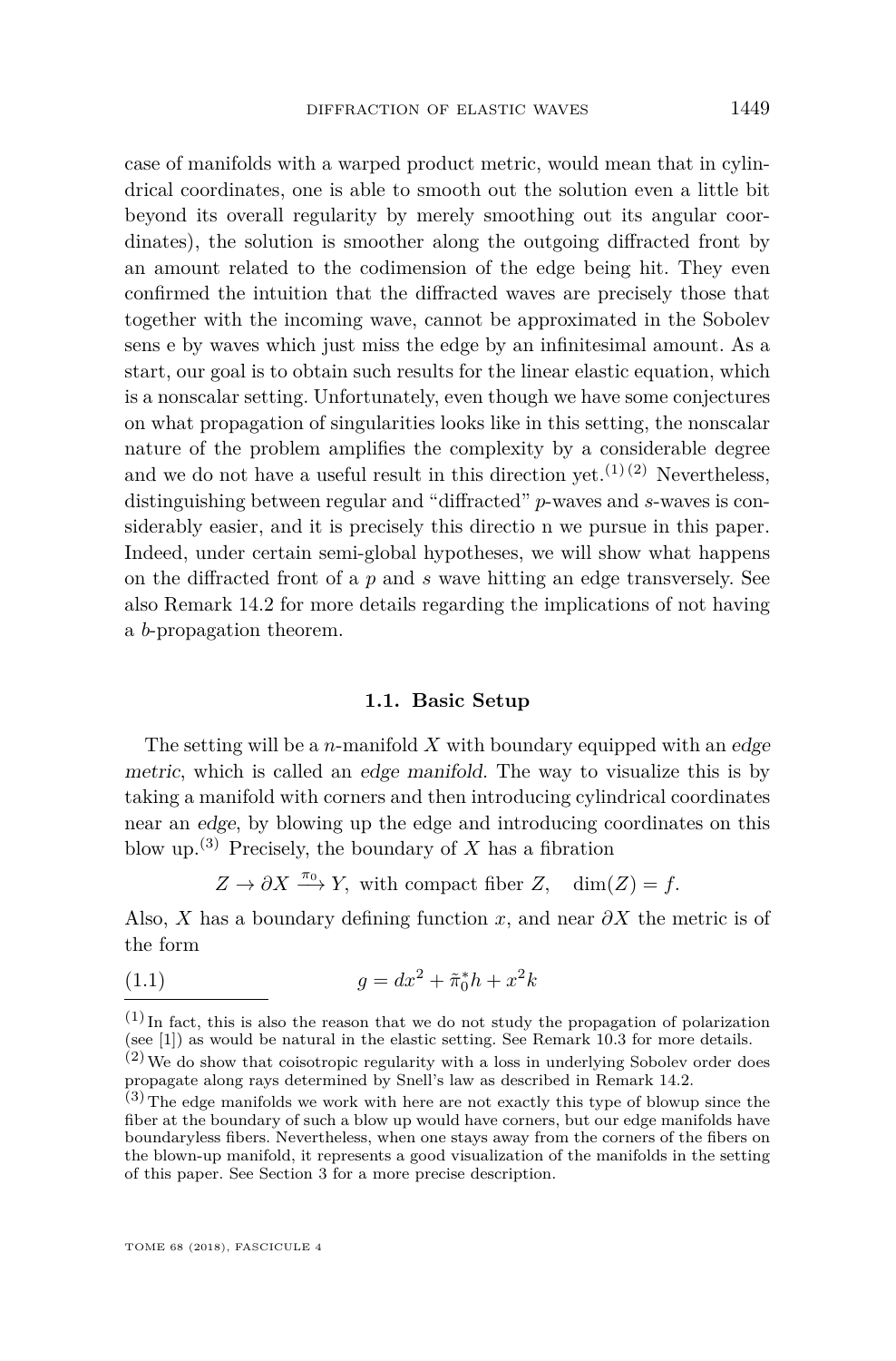with  $h \in C^{\infty}([0, \epsilon) \times Y; \text{Sym}^2 T^*([0, \epsilon) \times Y))$  and  $k \in C^{\infty}(U; \text{Sym}^2 T^* M);$ we further assume that  $h|_{x=0}$  is a nondegenerate metric on *Y* and  $k|_{x=0}$ is a nondegenerate fiber metric. Here we extended the fibration  $\pi_0$  to a fibration  $\tilde{\pi}_0 : U \to [0, \epsilon) \times Y$  on a neighborhood *U* of  $\partial X$ .

#### 1.1.1. A motivational non-example

Before proceeding further, we want to motivate how edge manifolds will arise naturally in practice by considering a non-example of a manifold with corners. Suppose that near an edge of some manifold with corners *X*, we have the coordinates  $x_1, \ldots, x_{f+1}, y_1, \ldots, y_{n-f-1}$  and the edge is given by the vanishing of  $x_1, \ldots, x_{f+1} \in [0, \infty)$ . Since we are interested in understanding what happens when a wave interacts with the edge, as well as getting extra information along the diffracted waves, we introduce "cylindrical coordinates" as

$$
x = \sqrt{x_1^2 + \dots + x_{k+1}^2}, \ z_j = x_j/x, \ y_i.
$$

This will transform the standard Riemannian metric into an edge metric. If one does a real blow-up of this edge, then the above coordinates act as local projective coordinates on the blown-up manifold. The fibers of the blowup have corners given by the vanishing of some of the  $z_j$ . Away from such corners in the fibers, this blow up is exactly the setting of edge manifolds we consider in this paper, where the fibers do not have corners.

Since we work with the linear elastic equation, set  $M = \mathbb{R}_t \times X$ , which is an  $n+1$  dimensional edge manifold representing the space-time setting. The boundary of *M* still has a fibration with compact fiber *Z* and base  $Y \times \mathbb{R}_t$ . Local coordinates on *M* will be denoted

$$
(t, x, y, z) = (t, x, y_1, \dots, y_{n-f-1}, z_1, \dots, z_f).
$$

We consider distributional solutions  $u \in \mathcal{D}'(M;TX)$  to the elastic equation

<span id="page-4-0"></span>(1.2) 
$$
Pu = (D_t^2 - L)u = (D_t^2 - \nabla^* \mu \nabla - \text{div}^* (\lambda + \mu) \text{div} + R_0)u = 0
$$
 on M

where  $\nabla$  is the Levi-Civita connection on X pulled back to M via the projection  $p: M \to X$ , div is the divergence operator on sections of  $TX$ pulled back to the manifold *M* via  $p, R_0 \in C^{\infty}(M; \text{End}(TX))$ , and  $\mu, \lambda \in$  $\mathcal{C}^{\infty}(X)$  are the Lamé parameters.

We shall consider below only solutions of  $(1.2)$  lying in some "finite energy space", which plays an analogous role as setting boundary conditions. Thus, let us denote  $\mathcal{D}_{\alpha}$  as the domain of  $L^{\alpha/2}$ , where *L* is the Friedrichs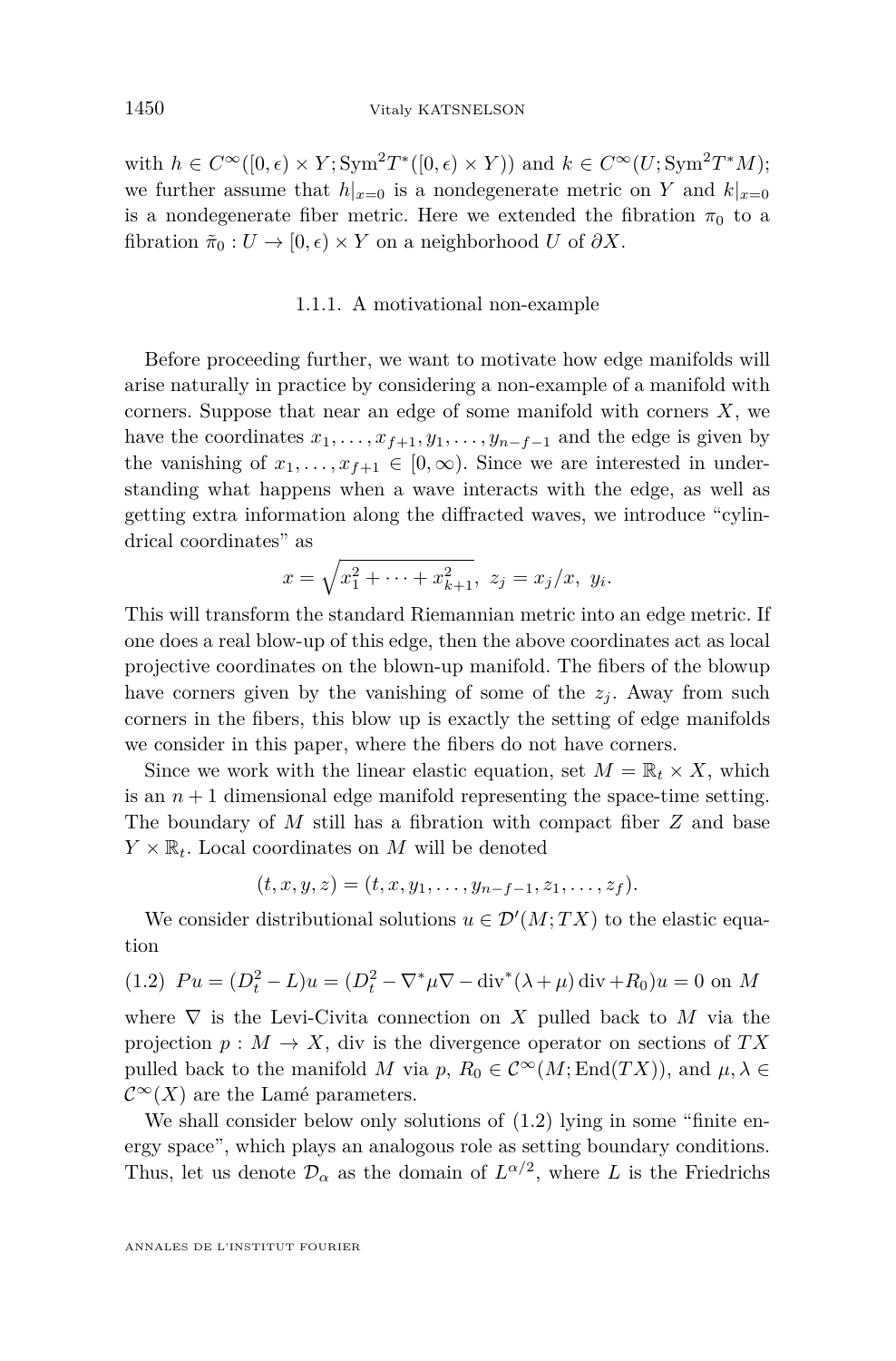extension of the operator above, also labeled *L*, on the space  $\mathcal{C}^{\infty}(X;TX)$ , of smooth functions vanishing to infinite order at the boundary. We require that a solution be admissible in the sense that it lies in  $\mathcal{C}(\mathbb{R};\mathcal{D}_{\alpha})$  for some  $\alpha \in \mathbb{R}$ .

As described in [\[8\]](#page-70-4), in terms of adapted coordinates *t, x, y, z* near a boundary point of *M*, an element of  $V_e(M)$  is locally an arbitrary smooth combination of the basis vector fields

$$
(1.3) \t x\partial_t, x\partial_x, x\partial_{y_j}, \partial_{z_k}
$$

and so  $\mathcal{V}_e(M)$  is equal to the space of all sections of a vector bundle, which is called the edge tangent bundle and denoted  $e^{T}TM$ . This bundle is canonically isomorphic to the usual tangent bundle over the interior (and non-canonically isomorphic to it globally) with a well-defined bundle map  $e^{t}TM \rightarrow TM$  which has rank *f* over the boundary. As we will justify shortly, we should think of the fiber coordinate,  $z_j$ , as angular coordinates, with dual coordinates  $\zeta_i$  being the angular momentum. The dual bundle is the edge cotangent bundle

*<sup>e</sup> T* <sup>∗</sup>*M*;

it is spanned by  $\frac{dt}{x}$ ,  $\frac{dx}{x}$ ,  $\frac{dy_j}{x}$ ,  $dz_j$ , with corresponding dual coordinates

 $\tau, \xi, \eta_j, \zeta_j$ .

Such bundles and vector fields show up naturally when studying the wave operator or the elastic operator since in cylindrical coordinates, these operators are shown to be products of vector fields in  $x^{-1}V_e(M)$ . Nevertheless, Vasy already showed in [\[15\]](#page-71-2) that singularities of solutions to the wave equation should be described by a different bundle called the *b*-cotangent bundle, denoted  ${}^bT^*M$  (which is the dual to the *b*-tangent bundle, denoted <sup>*b*</sup> *TM*, whose basis elements are locally described by  $x\partial_x$ ,  $\partial_{y_j}$ ,  $\partial_{z_k}$ ; see Section [2](#page-13-0) for complete definitions). Thus, if we want to describe the propagation of singularities for the elastic equation, this would be the most natural bundle to use as well. However, since *P* is not a *b*-operator, trying to obtain such results would be very complicated for two reasons: first, the interaction between edge operators and b-operators requires a significant effort to des cribe. Secondly, *P* no longer has a scalar principal symbol, so trying to find clever *b*-operators that are positive along the Hamilton flow associated to *P* presents considerable technical challenges, and will not be pursued in this paper. We expect that in the *b*-setting, a *p*-wave hitting *∂M*, would give rise to a whole cone of singularities as in the scalar wave equation, but should also give rise to *s*-waves as well. A more manageable task that we pursue here is to at least describe the diffractive behavior of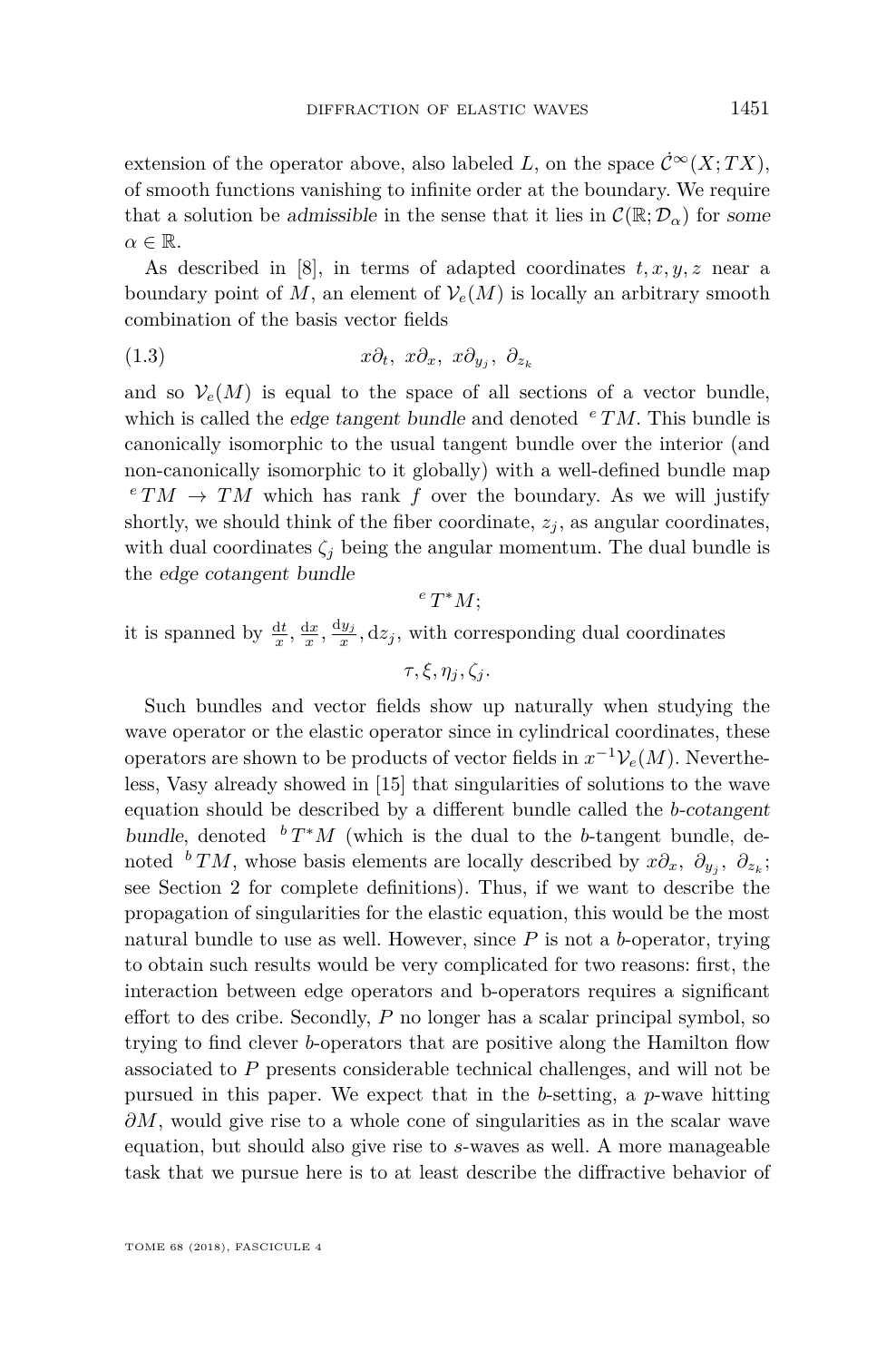an incoming *p* and *s* wave. The edge setting is precisely adapted for this purpose.

As commonly known, the characteristic set of the elastic operator *P*, denoted  $\Sigma \subset {}^{e}T^{*}M$ , can be decomposed into two mutually disjoint sets corresponding to two waves with different wave speeds, called the pressure wave and the shear wave. Indeed, if we denote  $\sigma(P)$  as the principle symbol of the elastic operator, then  $\det(\sigma(P))$  is the product of principal symbols of two scalar wave equations with different sound speeds. These are the *p* and *s* waves, and it is precisely the characteristic sets of these two scalar waves which determine the characteristic set of *P*. We will use the notation

$$
\Sigma := \det(\sigma(P))^{-1}(0) = \Sigma_p \cup \Sigma_s
$$

to describe  $\Sigma$  as the union of characteristic sets for the p and s waves (see Section [3.2](#page-16-0) and [3.3](#page-20-0) for a precise description of this and the definitions that follow). Hence, the notions of elliptic, glancing, and hyperbolic sets make sense for each of these scalar waves, so we can refer to the elliptic/hyperbolic/glancing set of *P* in terms of the *p* and *s* waves, but we have to be sure to specify which of the two elliptic,hyperbolic, or glancing sets we are referring to. We will use superscripts and subscripts " $p$ " and "*s*" in the notation for various sets and functions to denote which wave we are referring to; if we do not want to specify, then we will just write " $p/s$ " for such superscripts and subscripts. In order to fix things, lets assume in this introduction that we are working inside  $\Sigma_p$ , i.e. we are going to work with the bicharacteristic flow of the pressure wave, wh ich means we are inside the elliptic region of the s-waves. Local coordinates on *M* with their respective dual coordinates provide local coordinates for *<sup>e</sup> T* <sup>∗</sup>*M* denoted

<span id="page-6-0"></span>
$$
(t, x, y, z, \tau, \xi, \eta, \zeta) \in {}^{e}T^{*}M.
$$

With the notation of [\[8\]](#page-70-4), for each normalized point

(1.4) 
$$
\alpha = (\bar{t}, \bar{y}, \bar{z}, \bar{\tau} = \pm 1, \bar{\eta}) \in \mathcal{H}^p \Leftrightarrow |\bar{\eta}| < c_p^{-1},
$$

where  $0 < c_p \in C^{\infty}(X)$  denotes the speed of a *p*-wave, it was shown that there are two line segments of "normal" null bicharacteristics in  $\Sigma_p$ , each ending at one of the two points above  $\alpha$  inside  ${}^eT^*_{\partial M}M$  given by solutions  $\bar{\xi}$  of  $\bar{\xi}^2 + \bar{\eta}^2 = c_p^{-2}$ . These will be denoted

F *p* •*,α,*

where • is permitted to be *I* or *O*, for "incoming" or "outgoing", as sgn  $\xi$  =  $\pm$  sgn  $\bar{\tau}$  (+ for *I* and – for *O*). Thus, one should view a *p*-bicharacteristic  $\mathcal{F}_{I,\alpha}^p$  hitting the boundary at a point above  $\alpha$  and then immediately exiting the boundary along another *p*-bicharacteristic say  $\mathcal{F}_{O,\alpha}^p$ , where  $\alpha'$  lies in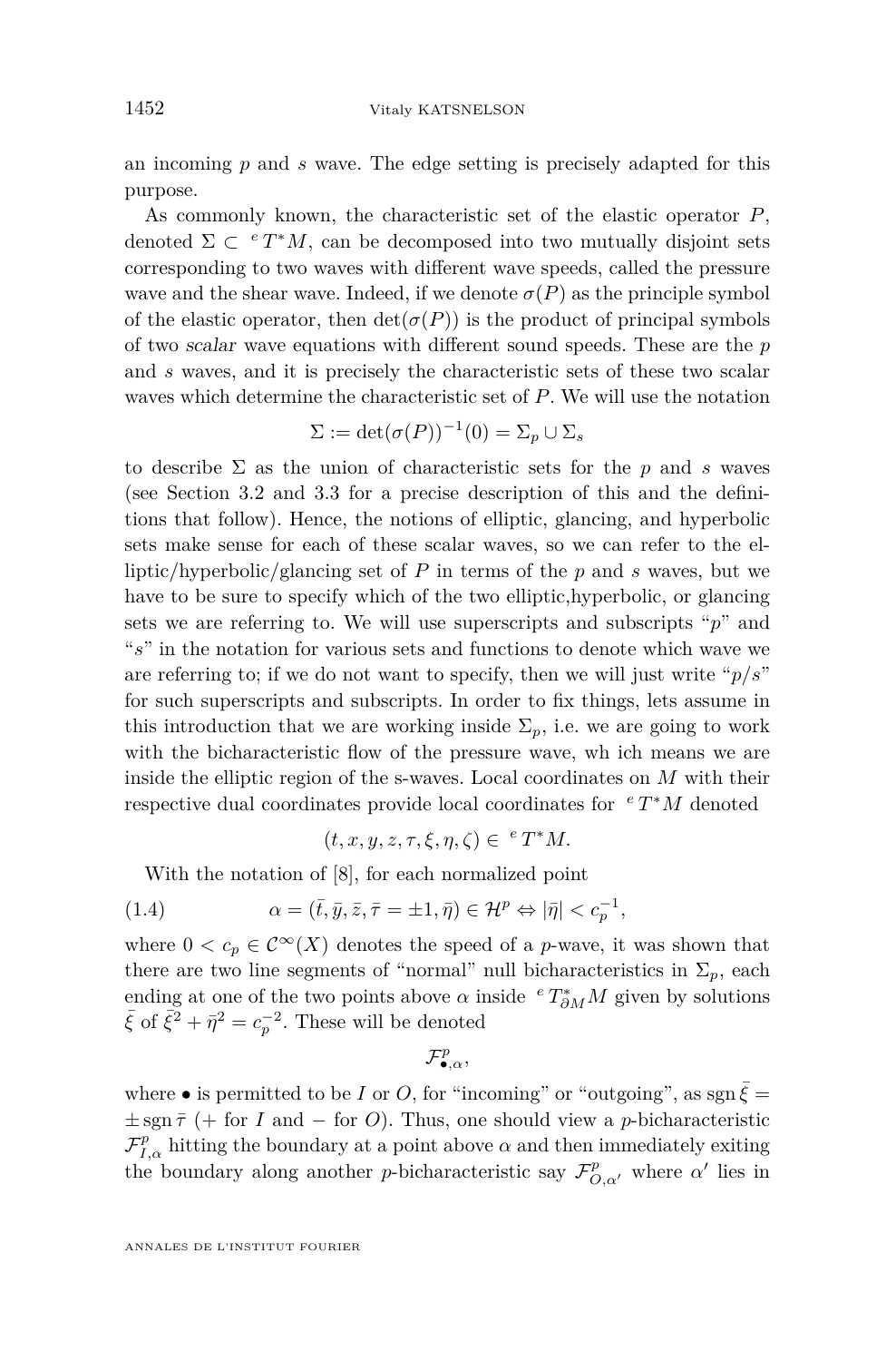the same fiber  $Z_{(\bar{t},\bar{y})}$  as  $\alpha$ , i.e. they only differ by their *z* coordinate. The exact relation between  $\alpha$  and  $\alpha'$ , and the relation between the Sobolev regularity of *u* along  $\mathcal{F}_{I,\alpha}^p$  versus its Sobolev regularity along  $\mathcal{F}_{O,\alpha'}^p$  is the main interest of this paper in order to describe the diffraction of waves. The sets  $\mathcal{F}_{\bullet,\alpha}^p$  are quite explicit when the fibration and metric are of true product form

$$
dx^2 + h(y, dy) + x^2 k(z, dz).
$$

Then the principal symbol corresponding to the *p*-wave is simply

$$
q_p = \frac{\tau^2 - c_p^2(\xi^2 + |\eta|_h^2 + |\zeta|_k^2)}{x^2}.
$$

When  $c_p$  is constant, the bicharacteristics (i.e. the flow curves of the Hamilton vector field  $H_{q_p}$  inside  ${}^e T^*M$ ) hitting the boundary are simply

$$
\mathcal{F}_{I,\alpha}^{p} = \{ t \leq \bar{t}, x = c_p^2(\bar{t} - t) | \bar{\xi} |, y = y(t), z = \bar{z}, \tau = \bar{\tau}, \xi = \bar{\xi}, \eta = \eta(t), \zeta = 0 \}
$$
 and

$$
\mathcal{F}_{O,\alpha}^{p} = \{t \geq \bar{t}, x = c_p^2(t-\bar{t}) | \bar{\xi}|, y = y(t), z = \bar{z}, \tau = \bar{\tau}, \xi = \bar{\xi}, \eta = \eta(t), \zeta = 0\};
$$
  
where  $(y(t), \eta(t))$  evolves along a geodesic in Y with speed  $c_p$  which passes  
through  $(\bar{y}, \bar{\eta})$  at time  $t = \bar{t}$ , and where  $\bar{\tau}^2 = c_p^2(\bar{\xi}^2 + |\eta|^2) = 1$ , and we  
have chosen the sign of  $\bar{\xi}$  to agree/disagree with the sign of  $\bar{\tau}$  in the incom-  
ing/outgoing cases. The case of  $\mathcal{F}_{\bullet,\alpha}^s$  is almost the same, except one has  
a different wave speed denoted  $c_s < c_p$ . This is exactly analogous to the  
example given in the introduction of [8].

#### **1.2. Past results on the wave equation**

We summarize some results taken from [\[8,](#page-70-4) Section 1]. When one considers the standard wave operator  $\Box = D_t^2 - \Delta_g$ , then one has the same definitions and notation above except with  $c_p = 1$ . In the model case, similar to above, for each normalized point

$$
\alpha=(\bar{t},\bar{y},\bar{z},\bar{\tau}=\pm 1,\bar{\eta})\in \mathcal{H},\quad |\bar{\eta}|<1,
$$

the bicharacteristics are

$$
\mathcal{F}_{I,\alpha} = \{t \leqslant \bar{t}, x = (\bar{t} - t)|\bar{\xi}|, y = y(t), z = \bar{z}, \tau = \bar{\tau}, \xi = \bar{\xi}, \eta = \eta(t), \zeta = 0\}
$$
 and

$$
\mathcal{F}_{O,\alpha} = \{ t \geq \bar{t}, x = (t - \bar{t}) |\bar{\xi}|, y = y(t), z = \bar{z}, \tau = \bar{\tau}, \xi = \bar{\xi}, \eta = \eta(t), \zeta = 0 \}.
$$

As it is  $Z$ -invariant over the boundary, we may write  $H$  as the pull-back to  $\partial M$  via  $\pi_0$  of a corresponding set  $\dot{\mathcal{H}}$ . One may therefore consider all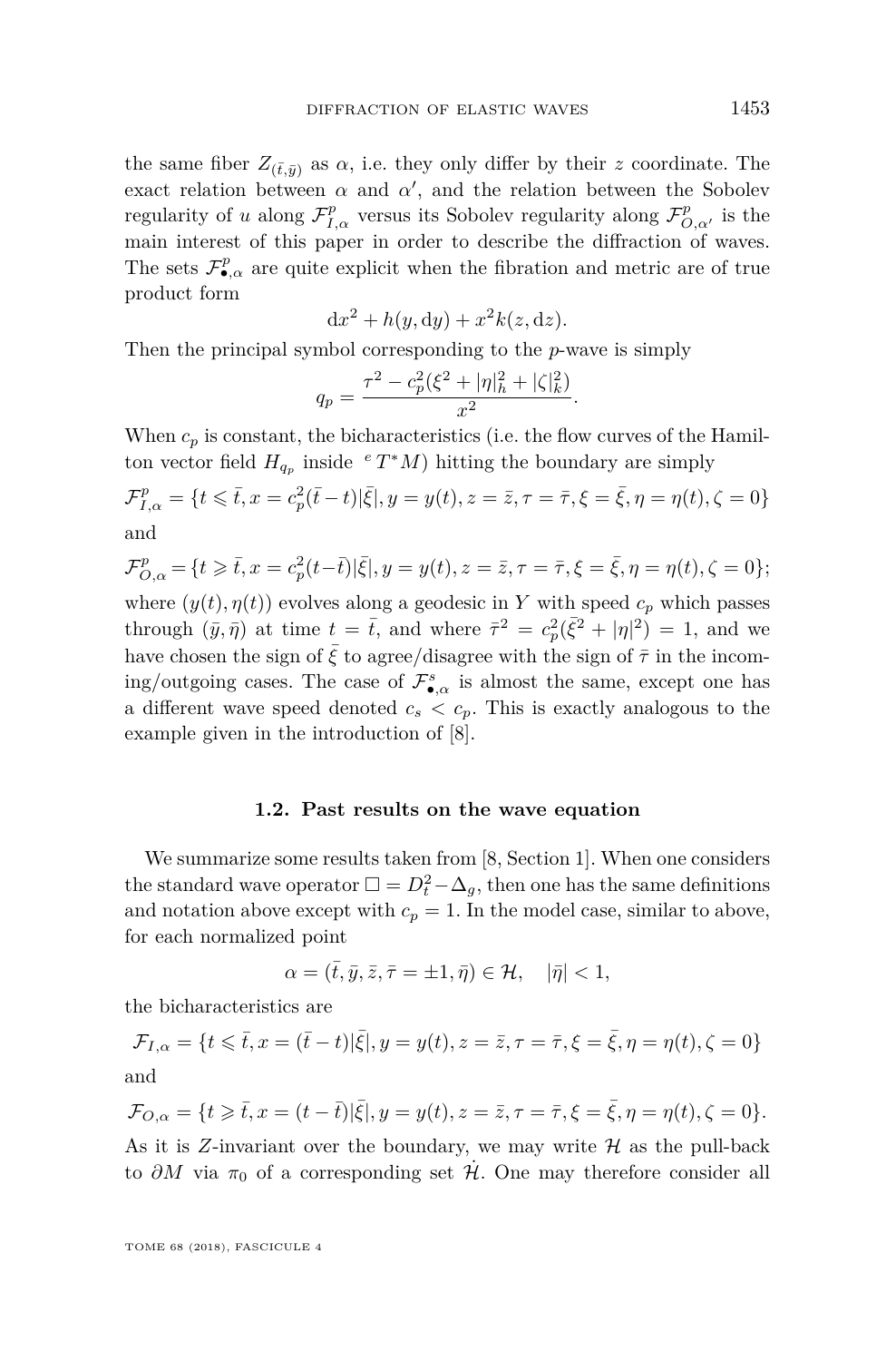the bicharacteristics meeting the boundary in a single fiber, with the same "slow variables"  $(t, y)$  and set

$$
\dot{\mathcal{F}}_{\bullet,q} = \bigcup_{p \in \pi_0^{-1}(q)} \mathcal{F}_{\bullet,p}, \ q \in \dot{\mathcal{H}}.
$$

These are pencils of bicharacteristics touching the boundary at a given location in the "slow" spacetime variables  $(t, y)$ , with given momenta in those variables; the union over all  $(t, y)$  of such families form smooth coisotropic (involutive) manifolds in the cotangent bundles near the boundary. Then Melrose, Vasy, Wunsch have already shown Snell's Law for the wave equation, stating that tangential momentum and energy is preserved when a wave interacts with an edge, in the form of the following theorem:

THEOREM 1.1 ([\[8,](#page-70-4) Theorem 1.1]). — For an admissible solution,  $u$ , to the wave equation and any  $q \in \mathcal{H}^{(4)}$ ,

$$
\dot{\mathcal{F}}_{I,q}^o \cap \mathrm{WF}^k(u) = \emptyset \Rightarrow \dot{\mathcal{F}}_{O,q}^o \cap \mathrm{WF}^k(u) = \emptyset.
$$

(The fact that  $\eta(q)$  is the same for the incoming and outgoing rays is the preservation of tangential momentum even though  $\partial \dot{\mathcal{F}}_{I,q}$  and  $\partial \dot{\mathcal{F}}_{O,q}$ <sup>(5)</sup> are different. The fact that the rays stay in the characteristic set shows the energy preservation.) As mentioned already, this is the type of theorem that has remained elusive for the elastic equation since its proof for the wave equation relies heavily on the fact that  $\square$  is an operator with a scalar principal symbol.

The analysis in [\[8\]](#page-70-4) then distinguishes between the "diffracted" waves and the "geometric" waves. Indeed, let  $o \in X$  be near the boundary, and

$$
u_o(t) = \frac{\sin t \sqrt{\Delta}}{\sqrt{\Delta}} \delta_o
$$

be the fundamental solution. Then  $u_0(t) \in H_{loc}^s(M)$ , and one has the following theorem

COROLLARY 1.2 ([\[8,](#page-70-4) Corollary 1.4]). — For all  $o \in X^o$  let  $\mathcal{L}_o$  denote the flowout of  $SN^*(\{o\})$  along bicharacteristics lying over  $X^o$ . If *o* is sufficiently close to  $\partial X$ , then for short time, the fundamental solution  $u_0$  is a Lagrangian distribution along  $\mathcal{L}_0$  lying in  $H^{-n/2+1-0}$  together with a diffracted wave, singular only at  $\mathcal{F}_O$ , that lies in  $H^{-n/2+1+f/2-0}$ , away from its intersection with  $\mathcal{L}_o$ .

 $(4)$  See [\[4,](#page-70-6) Section 1] for the definitions of  $WF<sup>k</sup>$ 

 $(5)$  These refer to the endpoints at the boundary of the respective families of bicharacteristics; see Section [3.3](#page-20-0) for a precise description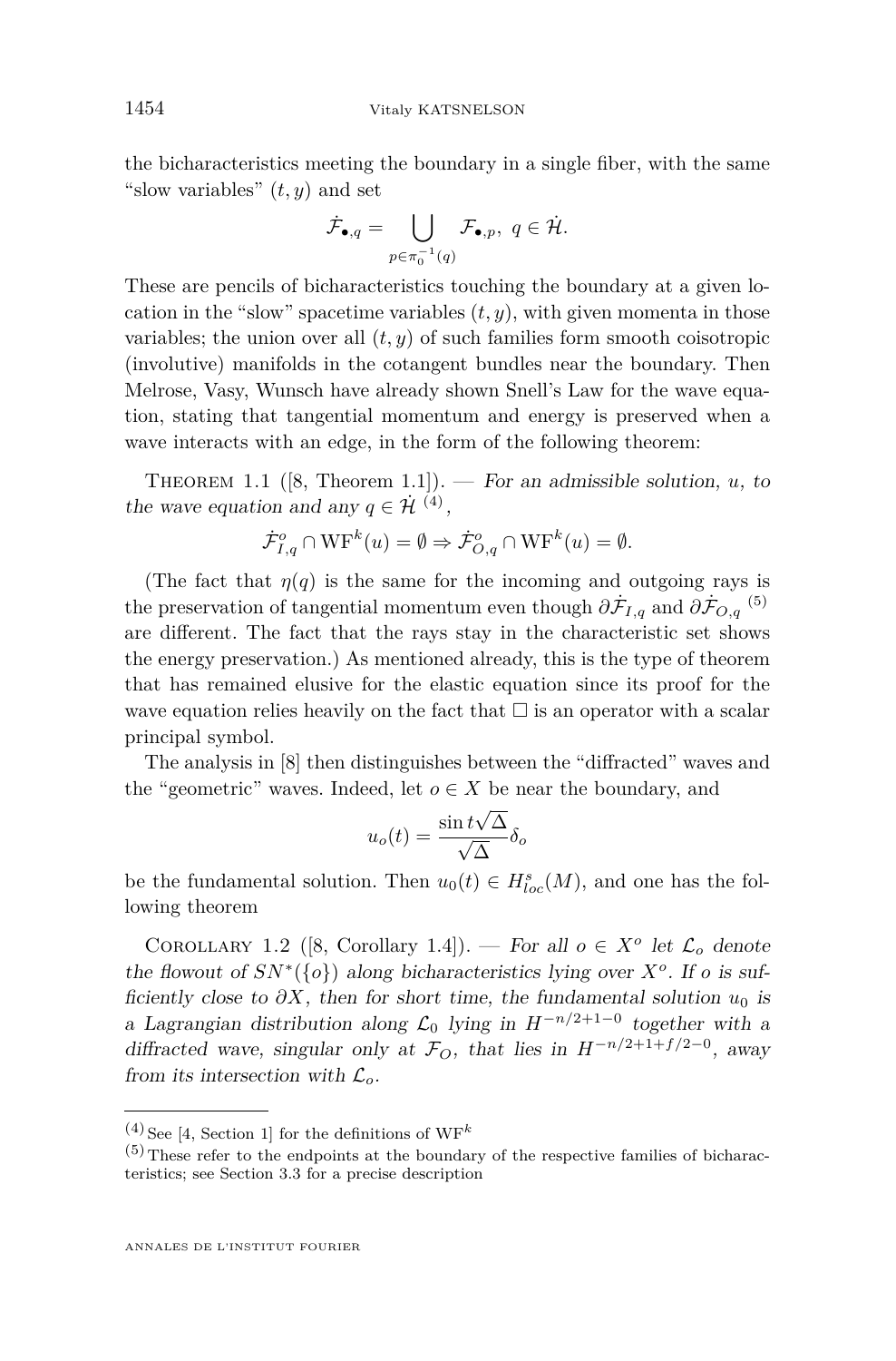

Figure 1.1. For the scalar wave equation (on a simple cone), an incident wave (navy blue) of Sobolev order  $H^{-0}$  starts at time  $t = t_0$  and reaches the cone tip at  $t = t_0 + \Delta t$ . An infinite circular family of waves is diffracted, the dark red ones being weaker of Sobolev order  $H^{1/2-0}$ . However, two rays (orange) are geometrically related to the incident ray having its Sobolev strength as well. They are an angular distance *π* away from the incident ray.

#### **1.3. Sketch of the results**

We will obtain an analogous result for the elastic equation. However, the situation becomes more interesting because there are two waves to consider. Indeed, the unique feature is that

$$
\dot{\mathcal{H}}^p\cap\dot{\mathcal{H}}^s\neq\emptyset.
$$

For example, for the  $\alpha$  introduced in [\(1.4\)](#page-6-0), one also has

$$
|\bar{\eta}| < c_p^{-1} < c_s^{-1}
$$

so points that lie above  $\alpha$  are solutions  $\bar{\xi}$  of  $\bar{\xi}^2 + \bar{\eta}^2 = c_p^{-2}$  or of  $\bar{\xi}^2 + \bar{\eta}^2 = c_s^{-2}$ . Thus, for a solution to the homogeneous elastic equation *u*, a singularity of *u* may enter the boundary along a particular ray in  $\dot{\mathcal{F}}_I^p$  $I_{I,\pi_0(\alpha)}^p$  and then exit the boundary along not just rays in  $\dot{\mathcal{F}}_C^p$  $\mathcal{L}^p_{O,\pi_0(\alpha)}$ , but along rays in  $\dot{\mathcal{F}}^s_{O,\pi_0(\alpha)}$ as well. With  $\alpha'$  in the same *Z* fiber as  $\alpha$ , a ray  $\mathcal{F}^{p/s}_{O,\alpha'}$  is a geometric *p*-bicharacteristic if this ray, together with  $\mathcal{F}_{I,\alpha}^p$  is locally a limit of *p*bicharacteristics lying in  $T^*M^o$  that just miss the edge. Otherwise, it is diffractive. In the case of the scalar wave equation, the fundamental solution is less singular in a Sobolev sense on the "diffractive" bicharacteristics, but has the same Sobolev strength singularity as the incident wave along the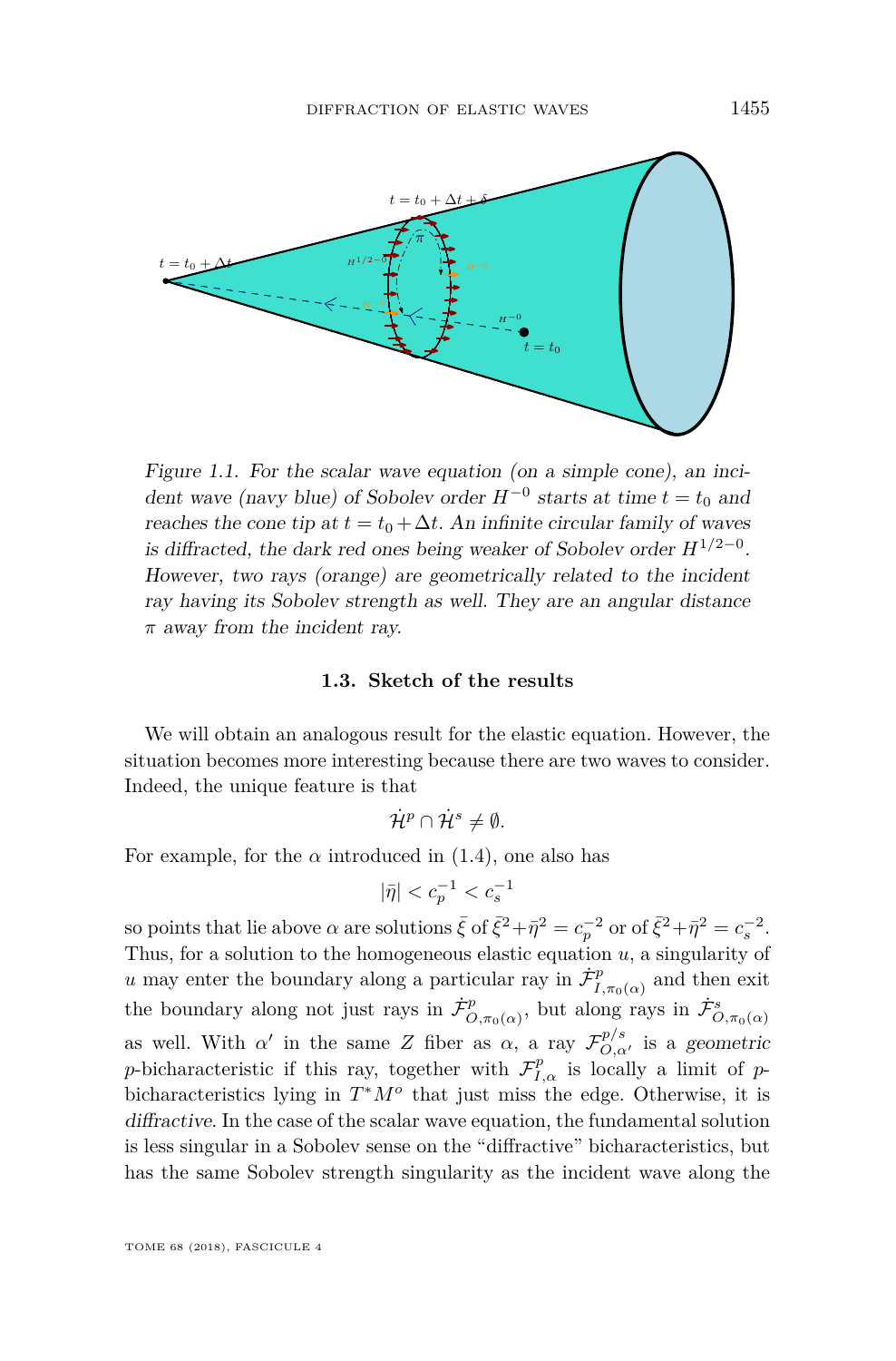geometric bicharacteristics. For the elastic equation however, the incoming *p*-ray  $\mathcal{F}_{I,\alpha}^p$  together with the outgoing *s*-ray  $\mathcal{F}_{O,\alpha'}^s$ , could never be a limit of *p*-bicharactersics and so  $\mathcal{F}_{O,\alpha'}^s$  must be diffractive, in which we would expect an improvement in the Sobolev order of *u* along such an *s*-ray.

If  $(t_0, o) \in M^o$  then the solution to

 $Pu = \delta_{t_0,0}$ 

vanishing for  $t < t_0$ , is called the forward fundamental solution, where  $\delta$ <sup>*t*0</sub>*,*<sup>0</sup> denotes the delta distribution. Thus, one consequence of our main</sup> theorem is

<span id="page-10-0"></span>THEOREM 1.3. — For all  $(t_0, o) \in M^o$  let  $\mathcal{L}_{t_0, o}^p$  resp.  $\mathcal{L}_{t_0, o}^s$ , denote the flowout of *SN*<sup>∗</sup> ({*o*}) along *p*-bicharacteristics, respectively *s*-bicharacteristics, lying over  $M^o$ , which lie over *o* at  $t = t_0$ . If *o* is sufficiently close to *∂X*, then for a short time beyond when the first *p*-wave, singular along some  $\mathcal{F}_{I,\alpha}^p$ , emanating from *o* at time  $t_0$  hits the edge, the forward fundamental solution  $u = u_{t_0,o}$  is a Lagrangian distribution along  $\mathcal{L}_{t_0,o} := \mathcal{L}^p_{t_0,o} \cup \mathcal{L}^s_{t_0,o}$ lying in  $H^s$  for all  $s < -n/2 + 1$  together with diffracted waves that lie in *H*<sup>*r*</sup> for all  $r < -n/2+1+f/2$  along points in  $\mathcal{F}_O^{p/s}$  not geometrically related to  $\alpha$ , away from their intersection with  $\mathcal{L}_{t_0, o}$ . More precisely, if we consider the first incoming *p*-wave transverse to the boundary, i.e.  $u \in H^{-n/2+1-0}$ along  $\mathcal{F}_{I,\alpha}^p$  but  $WF(u) \cap \mathcal{F}_{I,\alpha}^p \neq \emptyset$ , then each of the outgoing diffracted *p* and *s* waves are weaker in the sense that  $u \in H^r$  along the *p* and *s*bicharacteristics not geometrically related to  $\mathcal{F}_{I,\alpha}^p$  for all  $r < -n/2 + 1 +$ *f /*2. Similarly, if we consider the first incoming *s*-wave transverse to the boundary, i.e.  $u \in H^s$  along  $\mathcal{F}_{I,\alpha}^s$  then each of the outgoing diffracted *p* and *s* waves are weaker in the sense that  $u \in H^r$  along the *p* and *s*bicharacteristics not geometrically related to  $\mathcal{F}_{I,\alpha}^s$  for all  $r < -n/2+1+f/2$ .

As mentioned already, we do not claim to prescribe the location of the outgoing singularities produced from the initial singularity hitting the boundary. See Remark [14.2](#page-66-0) for a detailed discussion.

#### **1.4. Plan for the proof**

To prove the theorem, we will adopt an approach similar to the one presented in [\[8,](#page-70-4) Section 1.3]. First, we would like to prove an analog of Hörmander propagation theorem (see [\[4,](#page-70-6) Section 1.2]) for the bicharacteristic flow of  $H_{q_{p/s}}$  inside  $e^{i}T^*M$  for rays that approach the boundary, which we labeled  $\mathcal{F}^{p/s}$  earlier. However, such an approach runs into the obstruction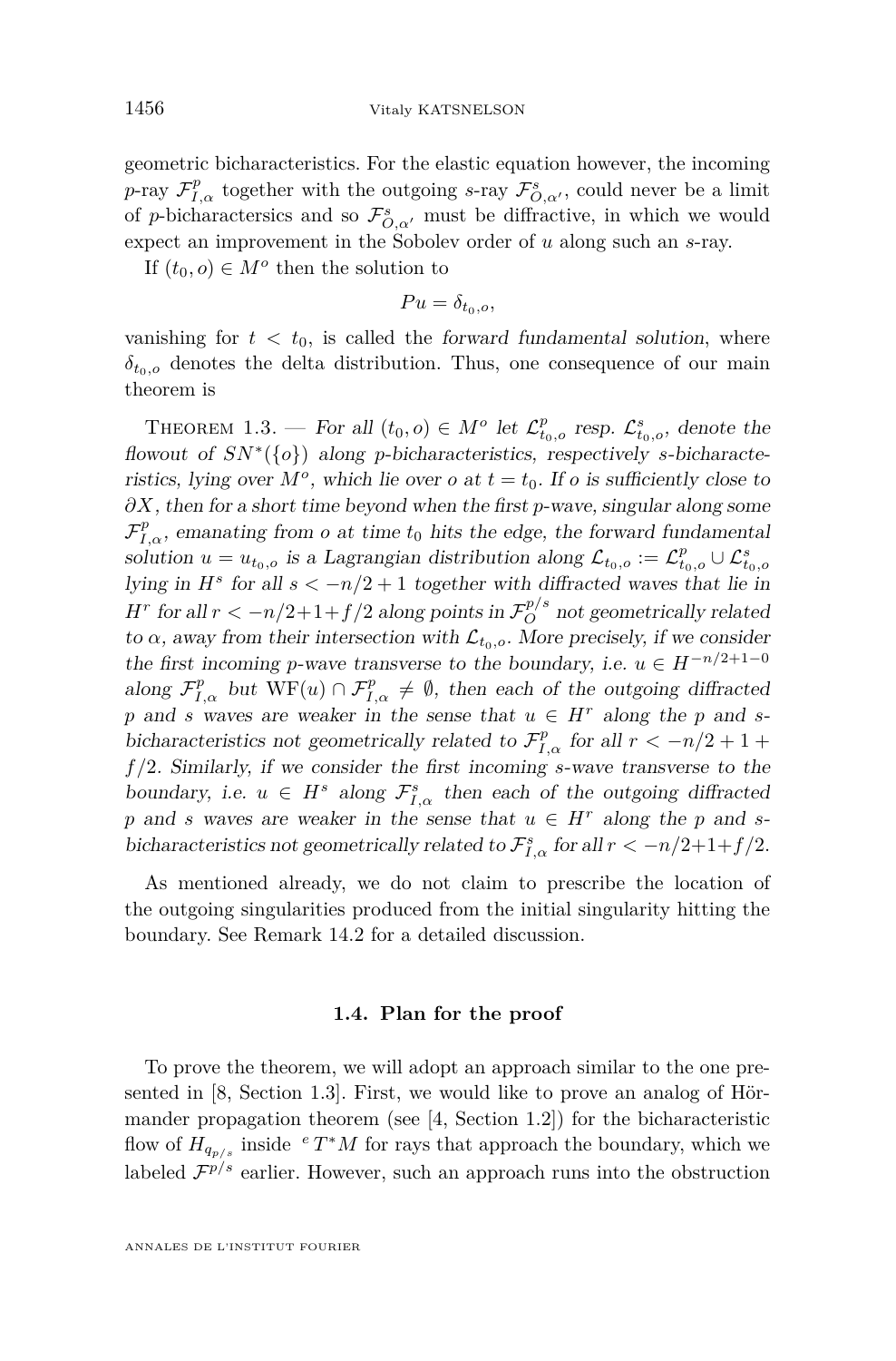

Figure 1.2. For the elastic wave equation, an incident *p*-wave (red) say, of Sobolev order  $H^{-0}$  starts at time  $t = t_0$  and reaches the cone tip at  $t = t_0 + \Delta t$ . An infinite circular family of *p*-waves (red) and *s*-waves (yellow) is diffracted, the red ones being weaker of Sobolev order *H*1*/*2−<sup>0</sup> . However, two rays (dark red) are geometrically related to the incident ray having its Sobolev strength as well. The *s*-waves are not geometrically related to the incident *p*-wave and are weaker, being of Sobolev strength *H*1*/*2−<sup>0</sup> .

presented by manifolds with radial points, which occur at the boundary and at which the Hamilton flow vanishes. Hence, such points become saddle equilibria for the Hamilton flow, and  $\mathcal{F}_{I/O}^{p/s}$  form part of the stable (*I*) or unstable (*O*) manifolds of such equilibria that are transversal to the boundary  $x = 0$ . The other stable/unstable manifolds of the these critical manifolds of equilibria are contained in the boundary  $x = 0$ . Thus, the type of propagation of singularities result we want is that a singularity enters the boundary  $x = 0$  along (say) the stable manifold of one of these critical manifolds, propagating through the critical manifold and out through its unstable manifold; propagating across the boundary to the stable manifold of the other critical manifold; and then through it and back out of the boundary along the corresponding unstable manifold. The key is that the propagation across the boundary leaves the variables (*t, y*) unaffected, and so this process will show us which bicharacteristics inside  $\mathcal{F}_O^{p/s}$  will be the geometric continuations of an incident bicharacteristic (say)  $\mathcal{F}_{I,\alpha}^p$ .

The problem is that propagation into or out of a radial point is subject to a threshold amount of regularity that one may propagate. In particular, propagation results into and out of the boundary along bicharacteristics in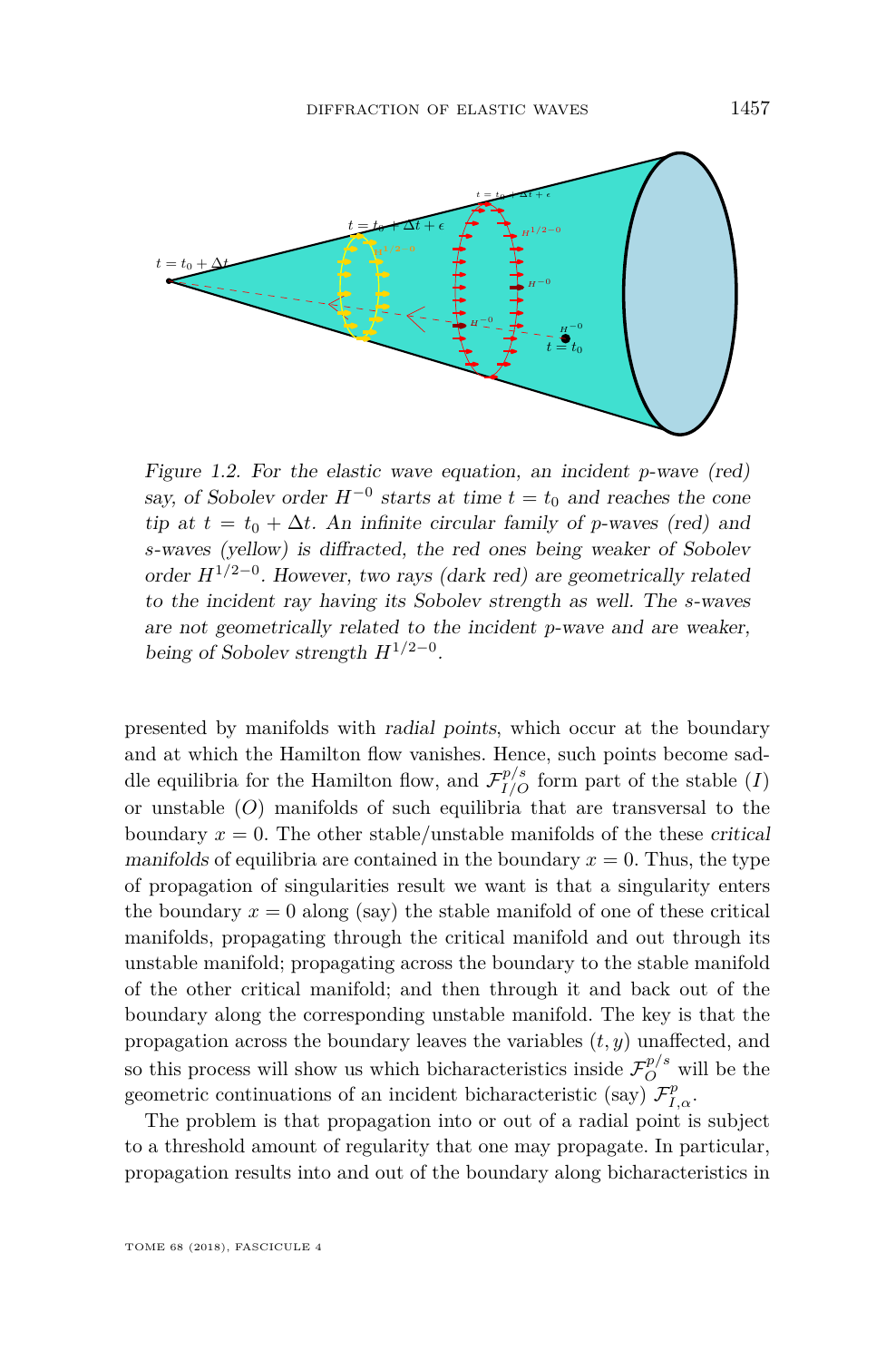the edge cotangent bundle up to a given Sobolev order are restricted by the largest power of  $x$  by which  $u$  is divisible, relative to the corresponding scale of edge Sobolev spaces. Thus, propagating (say) *H<sup>s</sup>* regularity along  $\mathcal{F}_{I}^{p}$  into a radial point, will only lead to  $H^{s'}$  regularity along certain rays in  $\mathcal{F}^p_O$ , but *s'* may be much smaller than *s* and so we will not know the true Sobolev strength of the solution along such scattered rays.

Hence, we must initially settle for less information. It will turn out that  $\dot{\mathcal{F}}^p_I$  is a *coisotropic* submanifold of the cotangent bundle and as such "coisotropic regularity" with respect to it may be defined in terms of iterated regularity under the application of pseudodifferential operators with symbols vanishing along  $\dot{\mathcal{F}}_{I,\bullet}^p$ . Thus, we begin by showing that coisotropic regularity in this sense, of any order, propagates through the boundary, with a fixed loss of derivatives. Then under the assumption that a solution *u* lies locally in time in some fixed energy space for the operator *L*, we prove a propagation of semi-global regularity to show that it must lie in such an energy space for all times. By interpolation of such a result combined with the coisotropic regularity propagation, it will follow that coisotropic regularity propagates into, along, and out of the boundary with epsilon derivative loss.

As we are in a non-scalar setting, we cannot directly adopt the commutator techniques used to prove such results since such techniques heavily rely on the scalar wave equation setting. Nevertheless if (say) we are trying to propagate along  $\dot{\mathcal{F}}_I^p$ , we may project an elastic wave solution *u* to the s-wave eigenspace of *p*; the projected distribution will satisfy an elliptic type of equation which will provide simpler elliptic estimates for this piece. This is because even though  $\mathcal{H}^p \cap \mathcal{H}^s$  is not always empty, in the bundle  $e^e T^*M$ ,  $\Sigma_p$  and  $\Sigma_s$  are disjoint, which means that  $\sigma_e(P)$  will always have an elliptic eigenvalue (i.e.  $q_p \neq 0$  or  $q_s \neq 0$  at each point in  $e T^*M$  not in the 0-section). For the piece *u* projected to the *p*-wave eigenspace, we will actually be able to adapt a commutator proof as in the scalar wave equation. Hence, in Section [9,](#page-31-0) we will prove partial elliptic e stimates for the "*s*" part of *u*. Sections [10](#page-35-0) and [11](#page-44-0) will be used to prove a propagation result for the "*p*"-part of *u*. We then combine both of these two results to yield the full propagation of coisotropic regularity of *u* under certain semi-global hypotheses (see Corollary [11.18\)](#page-57-0). Afterwards, we dualize the argument to obtain the propagation of coinvolutivity (this is analogous to the "nonfocusing" condition introduced in [\[8\]](#page-70-4)). In the final section, combining the propagation of coisotropic regularity with the dual notion of coinvolutivity, we will be able to interpolate to prove the main theorem.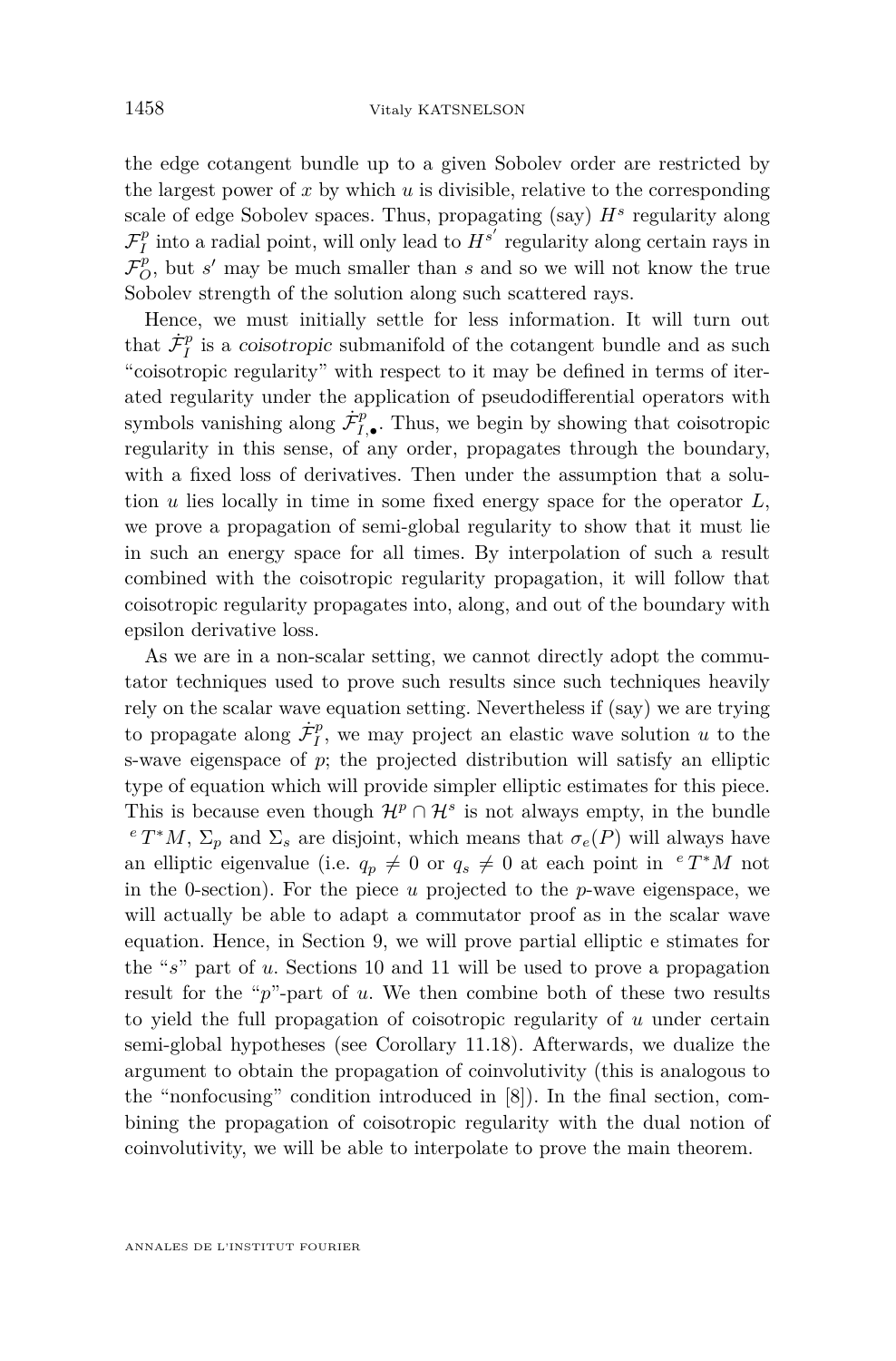Regarding our terminology, we use the term "coisotropic" to stay consistent with previous papers. The dual notion would technically be "cocoisotropic", but since this is a nonstandard, awkward term, we opt to refer to the dual notion by "coinvolutivity." We do not use the term "nonfocusing" in [\[8\]](#page-70-4) since it does not fit with the elastic setting where there are multiple wave speeds.

#### **2. Edge and b-calculus**

<span id="page-13-0"></span>The edge calculus of pseudodifferential operators was introduced by Mazzeo in [\[7\]](#page-70-7) and a full summary of their wavefront set and composition properties was given by Wunsch and Melrose in [\[10,](#page-70-3) Section 5]. We will use the exact notation appearing in [\[8,](#page-70-4) Section 3] for the calculus so we will avoid repeating it here. The notation uses  $\Psi^{*,*}_e(M)$  to denote the bifiltered algebra of pseudodifferential edge operators on  $\mathcal{C}^{-\infty}(M)$ .

As in [\[9,](#page-70-5) Section 3], we also fix a non-degenerate *b*-density  $\nu$  on *M*, i.e. *ν* is of the form  $x^{-1}\nu_0$ ,  $\nu_0$  a non-degenerate  $\mathcal{C}^{\infty}$  density on *M*, which is a nowhere-vanishing section of the density bundle  $\Omega M := |\bigwedge^n |(M)$ . The density gives an inner product on  $\mathcal{C}^{\infty}(M)$ . When below we refer to adjoints, we mean this relative to  $\nu$ , but the statements listed below not only do not depend on  $\nu$  of the stated form, but would even hold for any non-degenerate density  $x^{-l}\nu_0$ ,  $\nu_0$  as above, *l* arbitrary, as the statements listed below imply conjugation by  $x^l$  preserves the calculi.

An important feature is that we have principal symbol maps  $\sigma_{e,m}$ 

$$
\sigma_{e,m}: \Psi_e^{m,l}(M) \to x^l \Big[ S_{\mathrm{phg}}^m(\,^e\,T^*M)/S_{\mathrm{phg}}^{m-1}(\,^e\,T^*M) \Big];
$$

the range space for  $\sigma_e$  can be conveniently identified with  $\mathcal{C}^{\infty}$  ( $e^{i} S^* M$ )

If  $A \in \Psi_e^{m,l}(M)$  and  $B \in \Psi_e^{m',l'}(M)$  then

$$
\sigma_{e,m+m'-1,l+l'}(i[A,B]) = \{\sigma_{e,m,l}(A), \sigma_{e,m,l}(B)\}
$$
  
:=  $H_{e,\sigma_{e,m,l}(A)}(\sigma_{e,m,l}(B)),$ 

where the Poisson bracket is computed with respect to the singular symplectic structure on  ${}^{e} T^*M$  described above, and  $H_{e,\sigma_{e,m,l}(A)}$  is the edge-Hamilton vector field.

If  $\mathbf{A} = \{A_{\delta}\}_{\delta \in [0,1]\}}$  is a uniformly bounded family in  $\Psi_e^{m,l}(M)$  (sometimes written  $A_{\delta} \in L^{\infty}([0,1]_{\delta}, \Psi_e^{m,l})$  then

$$
q \notin \operatorname{WF}_{e}'(\mathbf{A}) \quad \text{(sometimes written } \operatorname{WF}_{e,L^{\infty}}'(A_{\delta}))
$$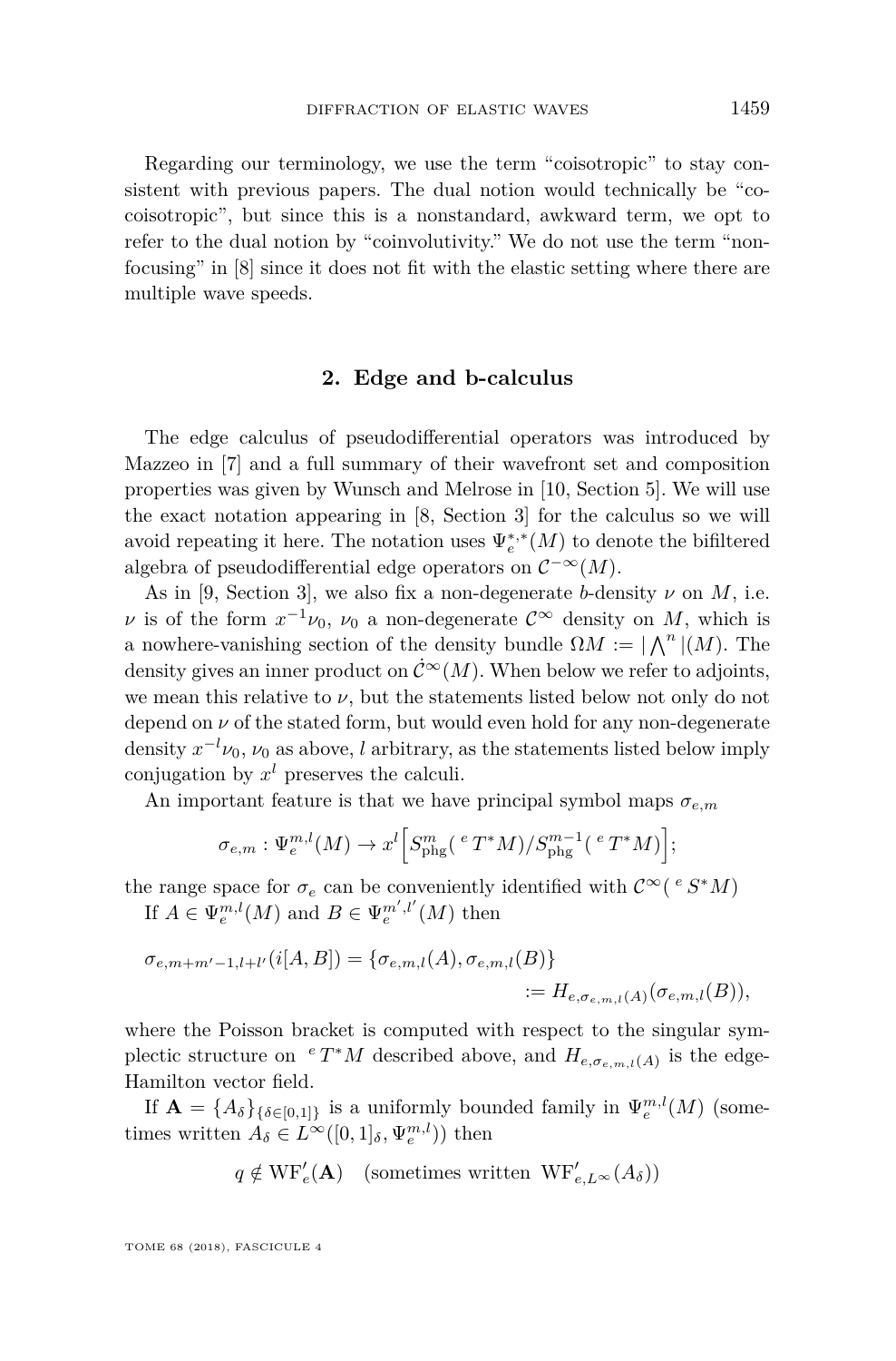if there exists a  $B \in \Psi_e^{0,0}(M)$  such that  $BA_\delta$  is uniformly bounded in  $\Psi_e^{-\infty,l}(M)$ .

There is a continuous quantization map (by no means unique)

$$
\text{Op}_e: x^l S^{m}_{\text{phg}}(^eT^*M) \to \Psi^{m,l}_e(M)
$$

which satisfies

$$
\sigma_{e,m,l}(\text{Op}_e(a)) = [a] \in x^l S_{\text{phg}}^m \left( \,^e T^* M \right) / S_{\text{phg}}^{m-1} \left( \,^e T^* M \right)
$$

$$
\forall \ a \in x^l S_{\text{phg}}^m \left( \,^e T^* M \right) \text{ and } \text{WF}'_e(\text{Op}_e(a)) \subset \text{ess supp}(a).
$$

Associated with the edge calculus there is a scale of Sobolev spaces. For integral order these may be defined directly. Thus for  $k \in \mathbb{N}$  and any  $s \in \mathbb{R}$ we set

$$
(2.1) \ \ H_e^{k,s}(\mathbb{R} \times X) = \left\{ u \in x^s L_{b,loc}^2(\mathbb{R} \times X); \begin{aligned} Pu \in x^s L_{b,loc}^2(\mathbb{R} \times X) \\ \forall \ P \in \text{Diff}_e^k(X) \end{aligned} \right\}, \ k \in \mathbb{N}.
$$

where

$$
L_b^2(M) = \left\{ f : \int |f|^2 \nu < \infty \right\}.
$$

For general orders, the edge Sobolev spaces can be defined using the calculus.

DEFINITION 2.1.

$$
u \in H_e^{m,l}(M) \Leftrightarrow \Psi_e^{m,-l}(M) \cdot u \subset L_b^2(M).
$$

The usual properties for Sobolev spaces and wavefront sets in the standard PsiDO setting carry over to these spaces and a summary may be found in [\[10,](#page-70-3) Section 3].

The passage of the above calculus to vector bundles is only notational with all the essential properties preserved. For any vector bundle *E* over a manifold  $M$ , we denote  $\Psi_e^{m,l}(M; E)$  as the bi-filtered  $\star$ -algebra with all the properties described above, except we in addition use trivializations of *E* to construct the operators locally. Elements of this algebra are now maps

$$
\Psi_e^{m,l}(M;E) \ni A: \dot{C}^{\infty}(M;E) \to \dot{C}^{\infty}(M;E),
$$
  

$$
\Psi_e^{m,l}(M;E) \ni A: C^{-\infty}(M;E) \to C^{-\infty}(M;E),
$$

and

$$
\Psi_e^{m,l}(M;E) \ni A: H_e^{m',l'}(M;E) \to H_e^{m'-m,l'+l}(M;E),
$$

with  $H_e^{m',l'}(M; E)$  defined analogously to the scalar case. The principal symbol maps are the same, except locally inside a trivialization, *A* is a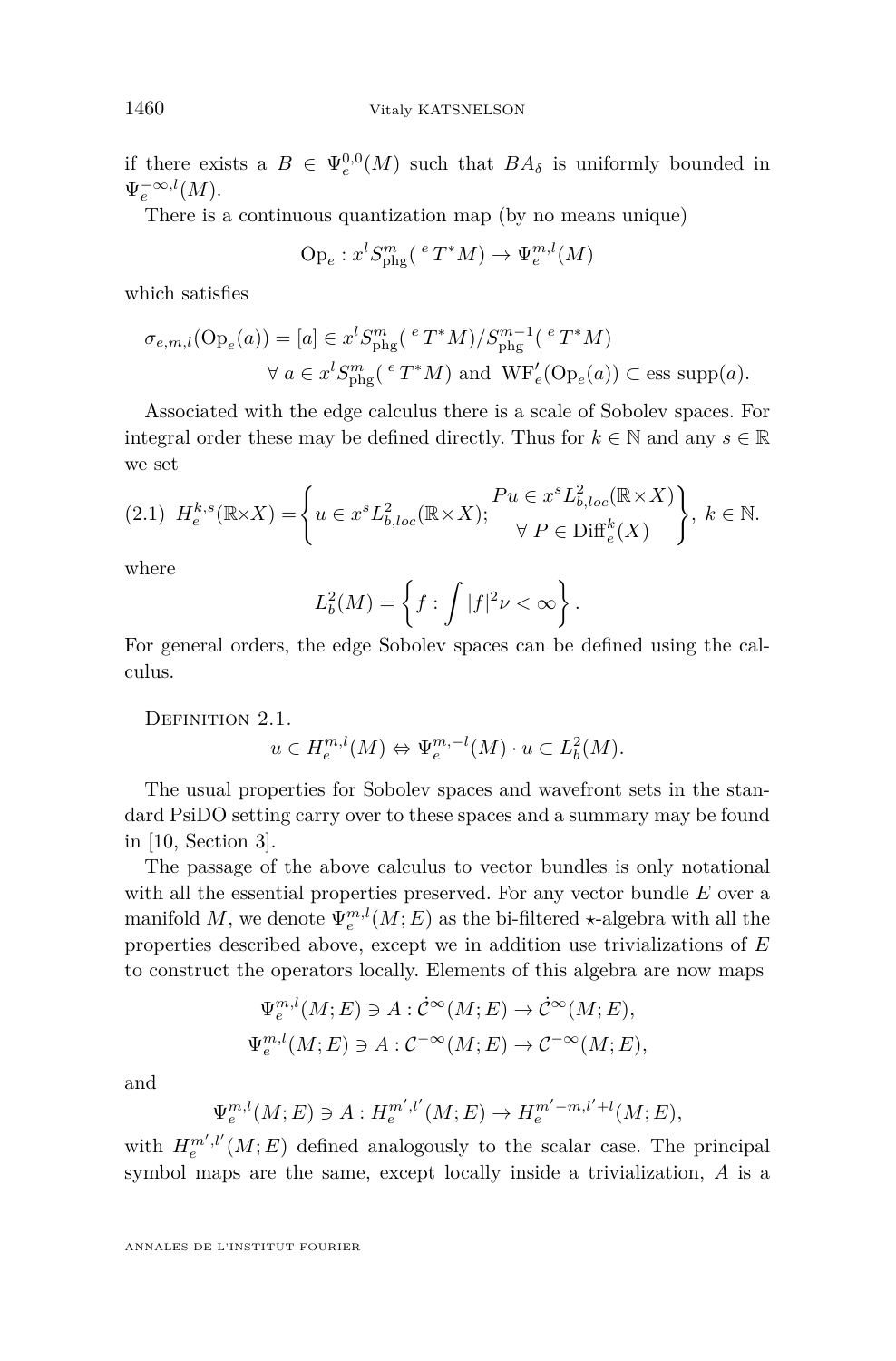matrix of edge operators and  $\sigma_e(A)$  is a matrix of symbols. Precisely, we have

$$
\sigma_{e,m,l}: \Psi_e^{m,l}(M;E) \to x^l S_{hom}^m({}^e T^*M \setminus o; \pi^* \text{Hom}(E,E)),
$$

where  $\pi$ :  $^e T^*M \to M$  is the bundle projection, and  $S_{hom}^m$  denotes homogeneous degree  $m, \mathcal{C}^{\infty}$  functions on  $^e T^*M \setminus o$ , while

$$
\sigma_{e,m,l}: \Psi_{e\infty}^{m,l}(M;E) \to x^l \frac{S^m(\ ^eT^*M \setminus o; \pi^* \text{Hom}(E,E))}{S^{m-1}(\ ^eT^*M \setminus o; \pi^* \text{Hom}(E,E))}.
$$

are equivalence classes of symbols.

As explained in [\[16,](#page-71-3) Section 3], the only additional caveat is that for  $B_j \in$  $\Psi_e^{m_j, l_j}(M; E)$ , it is not necessarily true that  $[B_1, B_2]$  becomes lower order, i.e. it does not necessarily lie in the space  $\Psi_e^{m_1+m_2-1,l_1+l_2}(M;E)$  since the principal symbols of *B*<sup>1</sup> and *B*<sup>2</sup> may fail to commute. However, suppose  $B_1, B_2$  are principally *scalar*, i.e. a multiple of the identity homomorphism:

$$
\sigma_{e,m_j,l_j}(B_j) = x^{l_j} b_j \operatorname{Id}, \ b_j \in S_{hom}^{m_j}({}^{e}T^*M \setminus o),
$$

then the principal symbols do commute and their commutator is

$$
[B_1, B_2] \in \Psi_e^{m_1 + m_2 - 1, l_1 + l_2}(M; E)
$$

with

$$
\sigma_{e,m_1+m_2-1,l_1+l_2}([B_1,B_2]) = x^{l_1+l_2} i(H_{e,b_1}b_2) \operatorname{Id}.
$$

On the other hand, suppose now that only  $B_1$  has a scalar principal symbol of above. Then  $\sigma_{e,m_1,l_1}(B_1)$  and  $\sigma_{e,m_2,l_2}(B_2)$  commute, hence

$$
\sigma_{e,m_1+m_2,l_1+l_2}([B_1,B_2])=0
$$

so

$$
[B_1, B_2] \in \Psi_e^{m_1 + m_2 - 1, l_1 + l_2}(M; E).
$$

The *b*-calculus is now exactly analogous, and a good exposition may be found in [\[15,](#page-71-2) Section 2 and 3]. In the next section we will describe the relevant manifolds and bundles where we do our microlocal analysis.

#### **3. Edge Manifolds and Bundles**

<span id="page-15-0"></span>In this section, we will give a concrete description of edge manifolds and edge metrics, and then give several examples. We will then describe the Hamilton vector fields associated with the elastic operator. This exposition is taken almost verbatim from [\[8\]](#page-70-4).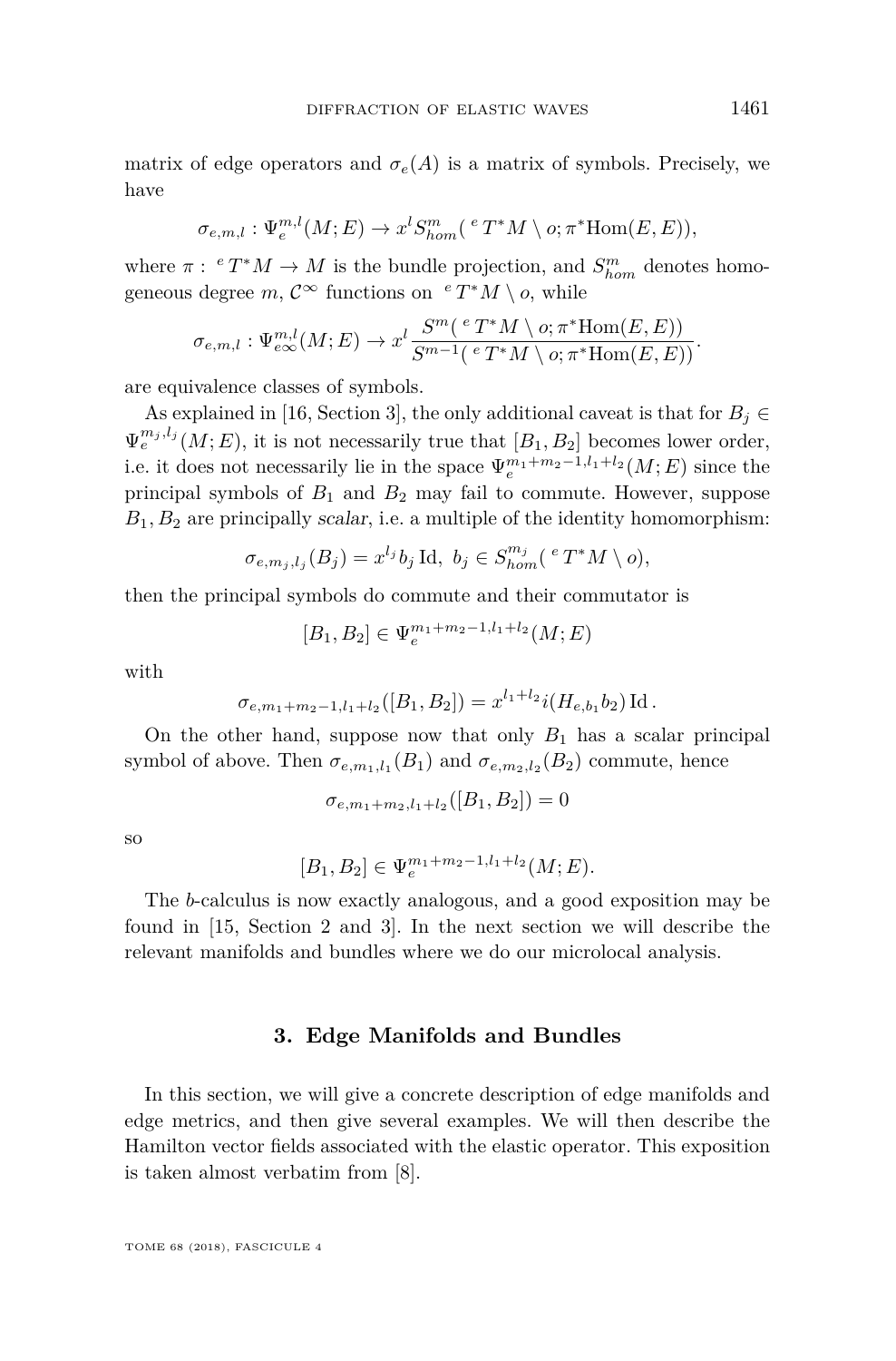#### **3.1. Edge Manifolds and Edge Metrics**

Let  $X$  be an *n*-dimensional manifold with boundary, where the boundary, *∂X* is the total space of a fibration

$$
Z \to \partial X \xrightarrow{\pi_0} Y,
$$

where *Y, Z* are without boundary. Let *b* and *f* respectively denote the dimensions of *Y* and *Z* (the "base" and the "fiber"). As in [\[8,](#page-70-4) Proposition 2.1], we can choose change coordinates to get a convenient form of the edge metric  $(6)$ :

<span id="page-16-1"></span>(3.1) 
$$
g = dx^2 + h(x, y, dy) + xh'(x, y, z, dy) + x^2k(x, y, z, dy, dz).
$$

The essential properties of edge manifolds and metrics are already described in [\[8\]](#page-70-4) so we simply refer the reader there for the basic definitions.

#### **3.2. Principal symbols and Hamilton vector fields**

<span id="page-16-0"></span>In this part, we will use the edge bundles just described to give a nice description of the operator *P*, its principal symbol, and its Hamilton flow. Recall that *g* denotes the edge metric on *X*, and  $\tau$ ,  $\xi$ ,  $\eta$ ,  $\zeta$  are the fiber coordinates on the bundle *<sup>e</sup> T* <sup>∗</sup>*M*. From now on, we will denote the canonical coordinates on  ${}^e T^*M$  as  $(t, x, y, z, \tau, \xi, \eta, \zeta) \equiv (w, \tau, \vartheta)$ . As a coordinate free description, the elastic operator is given by  $P = D_t^2 - L$  where

$$
L = \nabla^* \mu \nabla + \text{div}^*(\lambda + \mu) \,\text{div} + R_0
$$

with all operators as described in the introduction. The upshot of using the edge cotangent bundle is that we now naturally have  $P \in x^{-2}$ Diff<sup>2</sup><sub>e</sub> $(M; TX)$ , and  $\sigma_e(P) \in x^{-2}C^{\infty}$  ( $e T^*M \setminus o; \pi^* \text{End}(TX)$ ), denoting the principal symbol of *P*. In a local coordinate chart, where *T X* is trivialized using the coordinate trivialization, we have

(3.2) 
$$
\sigma_e(P)(w, \tau, \vartheta) = \left(\frac{\tau^2}{x^2} - \mu |\vartheta|_g^2\right) \otimes \mathrm{Id} - (\lambda + \mu) \frac{\vartheta \otimes \vartheta}{x^2} \in x^{-2} S_{hom}^2(\,^e T^* M; \mathrm{End}(TX)),
$$

keeping in mind that we view  $g^{-1}$  as a metric on the fibers of  $e T^* X$ . It will be convenient to denote  $p = \sigma_e(P)$  and  $\tilde{g} = x^{-2}g$ . Then we can easily compute

$$
\det(p) = q_p(q_s)^{n-1}
$$

 $(6)$  We never actually need this simplified form and all arguments go through without it, except it makes calculations simpler in several places.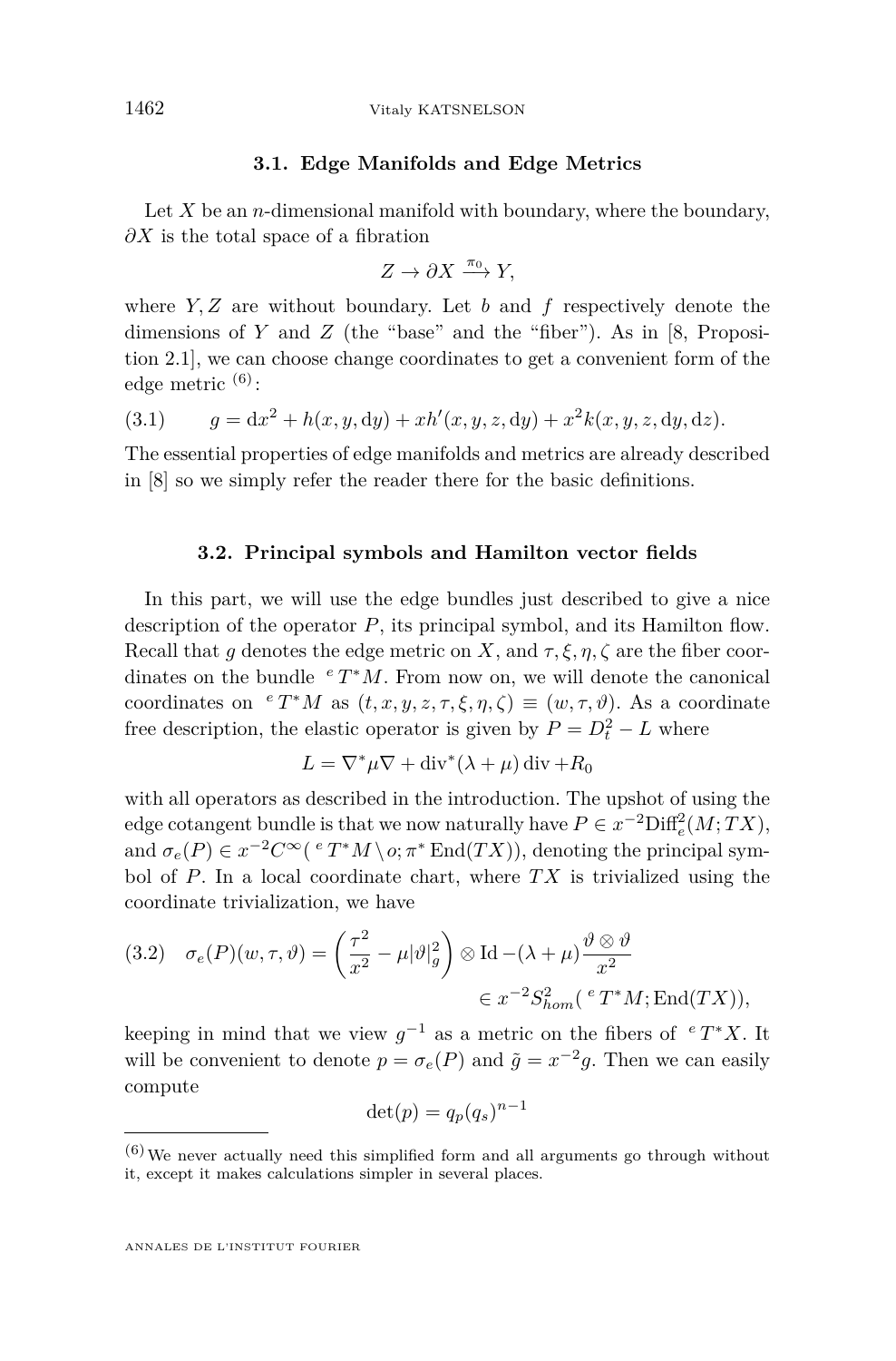where

$$
q_p = \frac{\tau^2 - c_p^2 |\vartheta|_{\tilde{g}}^2}{x^2}, \quad q_s = \frac{\tau^2 - c_s^2 |\vartheta|_{\tilde{g}}^2}{x^2},
$$

with  $c_p = \sqrt{\lambda + 2\mu}$ , and  $c_s = \sqrt{\mu}$ , where  $\mu, \lambda + \mu$  are assumed to be strictly positive. These correspond to the principal symbols for the *p*-wave and *s*-wave respectively.

In order to connect with the notation used in the introduction, the characteristic set of *p*, i.e.  $\Sigma = \Sigma_{det(p)} = det(x^2p)^{-1}(0)$ , can then be decomposed into two disjoint sets

$$
\Sigma = \Sigma_{q_p} \cup \Sigma_{q_s} := \Sigma_p \cup \Sigma_s,
$$

with  $\Sigma_{p/s}$  given by the vanishing of  $x^2 q_{p/s}$ .

In order to get a propagation result, we must look at the Hamilton vector field of *q* (with *q* being either  $q_p$  or  $q_s$ ) as a section of the tangent space of the edge cotangent bundle, i.e.  $H_q \in C^{\infty}(\mathcal{C}^T^*X; T(\mathcal{C}^T^*X))$ . By considering two new edge metrics

(3.3) 
$$
g_{p/s} := c_{p/s}^{-2} g,
$$

then  $q_{p/s}$  are the principal symbols of the wave operators obtained from these metrics.

With the notation of the edge metric in Proposition [3.1,](#page-16-1) let  $(H_{ii})$  and  $(K_{ij})$  (which are nondegenerate) be defined respectively as the  $dy \otimes dy$  and  $dz \otimes dz$  parts of *h* and *k* at  $x = 0$ . Let  $(H^{ij})$  and  $(K^{ij})$  denote the inverses, and an  $O(x^k)$  term denotes  $x^k$  times a function in  $\mathcal{C}^\infty(X)$ . Hence, we may copy down for later use the computation done in [\[8,](#page-70-4) (2.4)] adapted to the edge metrics *g*:

$$
(3.4) \ -\frac{1}{2}x^2H_{q_{p/s}} = -\tau x\partial_t + \tau\xi c_{p/s}^2\partial_\tau + c_{p/s}^2\xi x\partial_x + (c_{p/s}^2\xi^2 + c_{p/s}^2|\zeta|_{\bar{K}}^2)\partial_\xi + (c_{p/s}^2\zeta_i\bar{K}_{p/s}^{ij} + O(x))\partial_{z_j} + (-\frac{1}{2}c_{p/s}^2\zeta_i\zeta_j\frac{\partial \bar{K}^{ij}}{\partial z_k} - c_{p/s}|\zeta|_{\bar{K}}^2\frac{\partial c_{p/s}}{\partial z_k} + O(x))\partial_{\zeta_k} + (xc_{p/s}^2\eta_jH^{ij} + O(x^2))\partial_{y_i} + (c_{p/s}^2\xi\eta_i + O(x))\partial_{\eta_i};
$$

where as in [\[8,](#page-70-4) (2.4)],  $\bar{K}^{ij}$  denotes a term of the form  $K^{-1} + O(x)$ .

As usual, it is convenient to work with the cosphere bundle,  $e^{i} S^* M$ , viewed as the boundary "at infinity" of the radial compactification of *<sup>e</sup> T* <sup>∗</sup>*M*. Introducing the new variable

$$
\sigma = |\tau|^{-1},
$$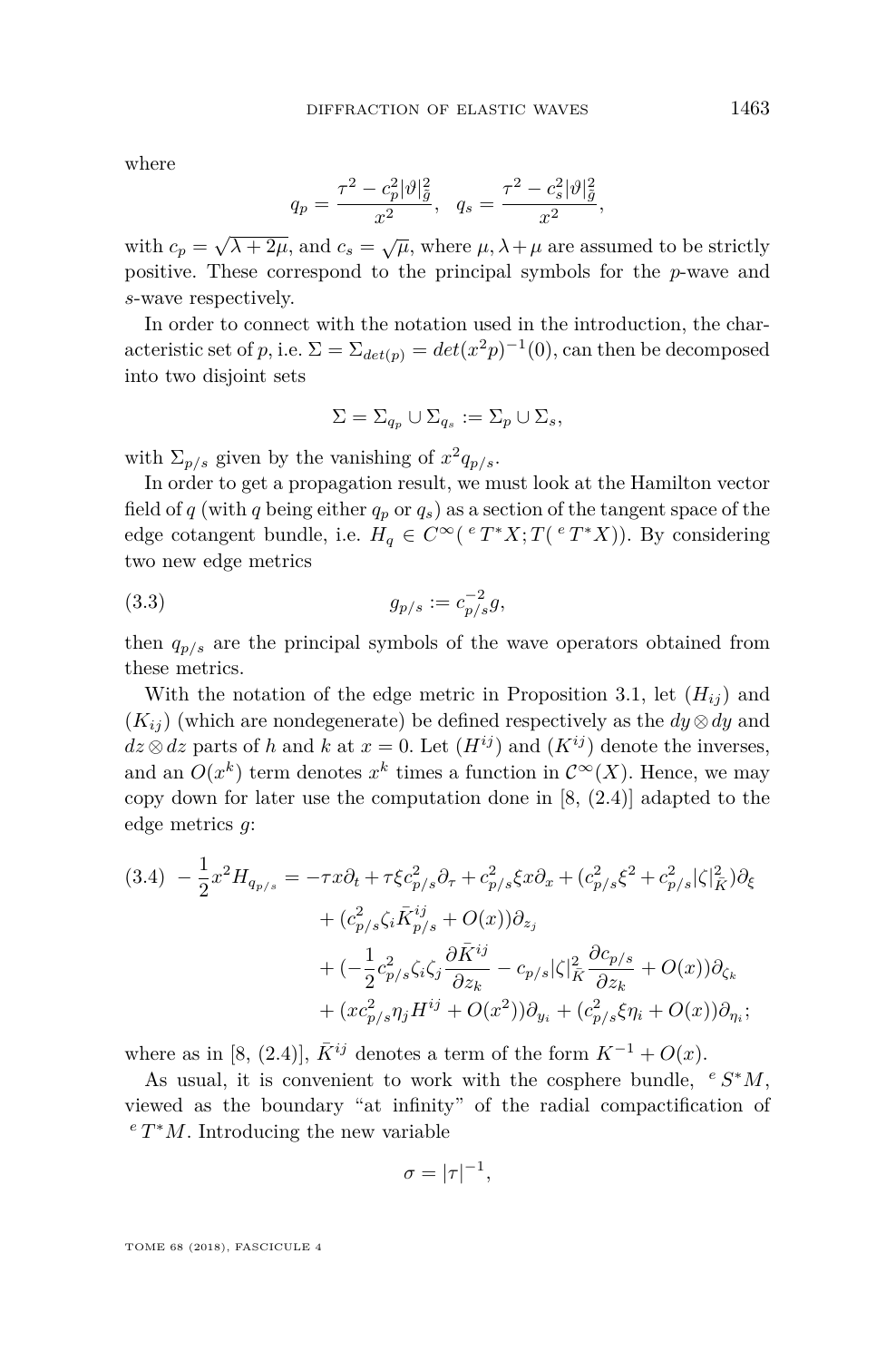we have a lemma taken from [\[8,](#page-70-4) Section 2] whose proof is almost verbatim in our setting

LEMMA 3.1 ([\[8,](#page-70-4) Lemma 2.3]). — Inside <sup>*e*</sup> *S*<sup>\*</sup>*M* ∩ Σ,  $-\frac{1}{2}x^2σH_{q_{p/s}}$  vanishes exactly at  $x = 0$ ,  $\hat{\zeta} = 0$ .

Let the linearization of  $-(1/2)x^2 \sigma H_{q_{p/s}}$  at  $q \in \Sigma \cap {}^e S^*M$  (where  $x = 0$ ,  $\hat{\zeta} = 0$ ) be  $A_q$ . We then have the following taken directly from [\[8,](#page-70-4) Lemma 2.3] and its proof, but rewritten to include the weights  $c_{p/s}$ :

LEMMA 3.2. — For  $q \in \dot{\mathcal{H}}^{p/s}$ , i.e. such that  $\hat{\xi}(q) \neq 0$ , the eigenvalues of  $A_q$  are  $-c_{p/s}^2 \hat{\xi}$ , 0, and  $c_{p/s}^2 \hat{\xi}$ , with dx being an eigenvector of eigenvalue  $c_{p/s}^2 \hat{\xi}$ . Moreover, modulo the span of d*x*, the  $-c_{p/s}^2 \hat{\xi}$ -eigenspace is spanned  $b$ *γ* d*σ* and the d $\hat{\zeta}_i$ .

<span id="page-18-0"></span>Remark 3.3 ([\[8,](#page-70-4) Remark 2.4]). — This shows in particular that the space of the  $d\zeta_j$  (plus a suitable multiple of  $dx$ ) is invariantly given as the stable/unstable eigenspace of  $A_q$  inside  $T_q^*$  <sup>*e*</sup>  $S^*M$  according to  $\hat{\xi} > 0$  or  $\hat{\xi} < 0$ . We denote this subspace of  $T_q^*$  <sup>*e*</sup>  $S^*M$  by  $T_q^{*,-}$  (<sup>*e*</sup>  $S^*M$ ).

Our main focus will be to understand those bicharacteristics associated to *q<sup>p</sup>* and *q<sup>s</sup>* which approach the boundary *∂M* transversely. Even though in our case we only care about the bicharacteristic flow in  ${}^{e} T^* M$ , general broken bicharacteristics are usually defined in *<sup>b</sup> T* <sup>∗</sup>*M* so we will adopt the notation in [\[8,](#page-70-4) Section 7], and proceed to write down the relevant concepts adapted to our setting.

Let  $\pi$  denote the bundle map  $e^T M \to e^T M$  given in canonical coordinates by

$$
\pi(t, x, y, z, \tau, \xi, \eta, \zeta) = (t, x, y, z, \tau, x\xi, \eta, x\zeta).
$$

The compressed cotangent bundle is defined by setting

$$
{}^{b}\dot{T}^*M = \pi ({}^{e}T^*M)/Z,
$$
  

$$
\dot{\pi}: {}^{e}T^*M \to {}^{b}\dot{T}^*M
$$

the projection, where, here and henceforth, the quotient by *Z* acts only over the boundary, and the topology is given by the quotient topology. The cosphere bundles

$$
^b S^* M,~ ^b \dot S^* M,~ ^e S^* M
$$

are naturally defined in an analogous manner as done in Section [2.](#page-13-0)

Next, it will be convenient to denote

$$
\tilde{q}_{p/s} = x^2 q_{p/s}
$$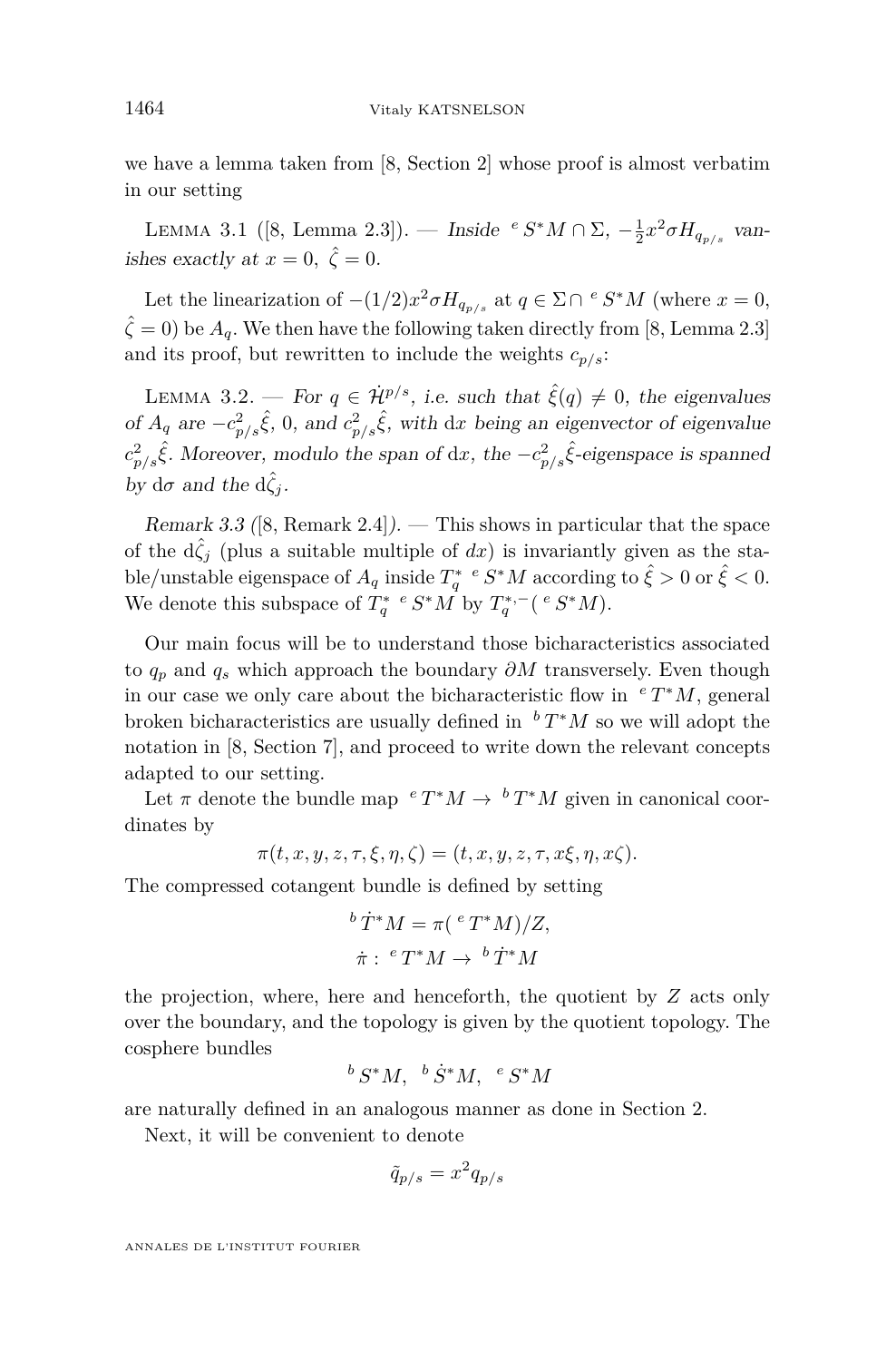so that  $\tilde{q}_{p/s}$  is smooth up to the boundary. Observe that

$$
\tilde{q}_{p/s}|_{x=0} = \tau^2 - c_{p/s}^2 (\xi^2 + |\eta|^2 + |\zeta|^2_k).
$$

Hence, we have that on  $\Sigma$  (which is away from the 0-section of  $e T^*M$ ),  $\tau \neq 0$  so that restricted to  $\Sigma$ , non-zero covectors are mapped to non-zero covectors by  $\pi$  and  $\dot{\pi}$  (that is,  $\partial M$  is non-characteristic). Thus,  $\pi$ ,  $\dot{\pi}$  define maps, denoted with the same letter:

$$
\pi : \Sigma \to {}^{b}S^*M, \ \dot{\pi} : \Sigma \to {}^{b}\dot{S}^*M, \ \Sigma = (det(x^2p))^{-1}(\{0\})/\mathbb{R}^+.
$$

(Note that here we denote  $\Sigma$ ,  $\Sigma_p$ ,  $\Sigma_s$  as before except now as a subset of  $e \ S^*M$  when we quotient out by the  $\mathbb{R}^+$  action on the fibers.) We also set

$$
\dot{\Sigma} = \dot{\pi}(\Sigma) = \dot{\pi}(\Sigma_p) \cup \dot{\pi}(\Sigma_s) = \dot{\Sigma}_p \cup \dot{\Sigma}_s;
$$

these are called the compressed characteristic sets. As mentioned in the introduction, we can now define the "elliptic", "glancing", and "hyperbolic" sets separately for the *p* and the *s* waves:

$$
\mathcal{E}^p = \pi({}^e S^*_{\partial M} M) \setminus \pi(\Sigma_p)
$$
  
\n
$$
\mathcal{G}^p = \{q \in \pi({}^e S^*_{\partial M} M) : \text{Card}(\pi^{-1}(q) \cap \Sigma_p) = 1\}
$$
  
\n
$$
\mathcal{H}^p = \{q \in \pi({}^e S^*_{\partial M} M) : \text{Card}(\pi^{-1}(q) \cap \Sigma_p) \geq 2\}.
$$

In coordinates, we have

$$
\pi(0, t, y, x, \xi, \hat{\tau}, \hat{\eta}, \hat{\zeta}) = (0, t, y, x, 0, \hat{\tau}, \hat{\eta}, 0)
$$

hence the three sets are defined by  $\{\hat{\tau}^2 < c_p^2|\hat{\eta}|^2\}, \{\hat{\tau}^2 = c_p^2|\hat{\eta}|^2\}, \{\hat{\tau}^2 >$  $c_p^2|\hat{\eta}|^2$ } respectively inside  $\pi$ <sup>(*e*</sup>  $S_{\partial M}^*M$ ), which is given by  $x = 0$ ,  $\hat{\zeta} = 0$ ,  $\hat{\xi} = 0.$ 

Continuing the notation in [\[8\]](#page-70-4) we may define the corresponding set in  $b S^*_{\partial M}M$ (hence quotiented by *Z* and denoted with a dot):

$$
\dot{\mathcal{E}}^p = \mathcal{E}^p/Z,
$$
  

$$
\dot{\mathcal{G}}^p = \mathcal{G}^p/Z,
$$
  

$$
\dot{\mathcal{H}}^p = \mathcal{H}^p/Z.
$$

Naturally, we have the analogous sets for the *s*-waves:

$$
\mathcal{E}^s, \; \mathcal{G}^s, \; \mathcal{H}^s, \; \dot{\mathcal{E}}^s, \; \dot{\mathcal{G}}^s, \; \dot{\mathcal{H}}^s.
$$

Notice now that  $\dot{\Sigma}_p \cap \dot{\Sigma}_s \neq \emptyset$ . This is precisely why an incoming *p*-wave hitting the boundary may generate both *p* and *s* waves traveling away from the boundary. We will now make such notions very precise by discussing bicharacteristics.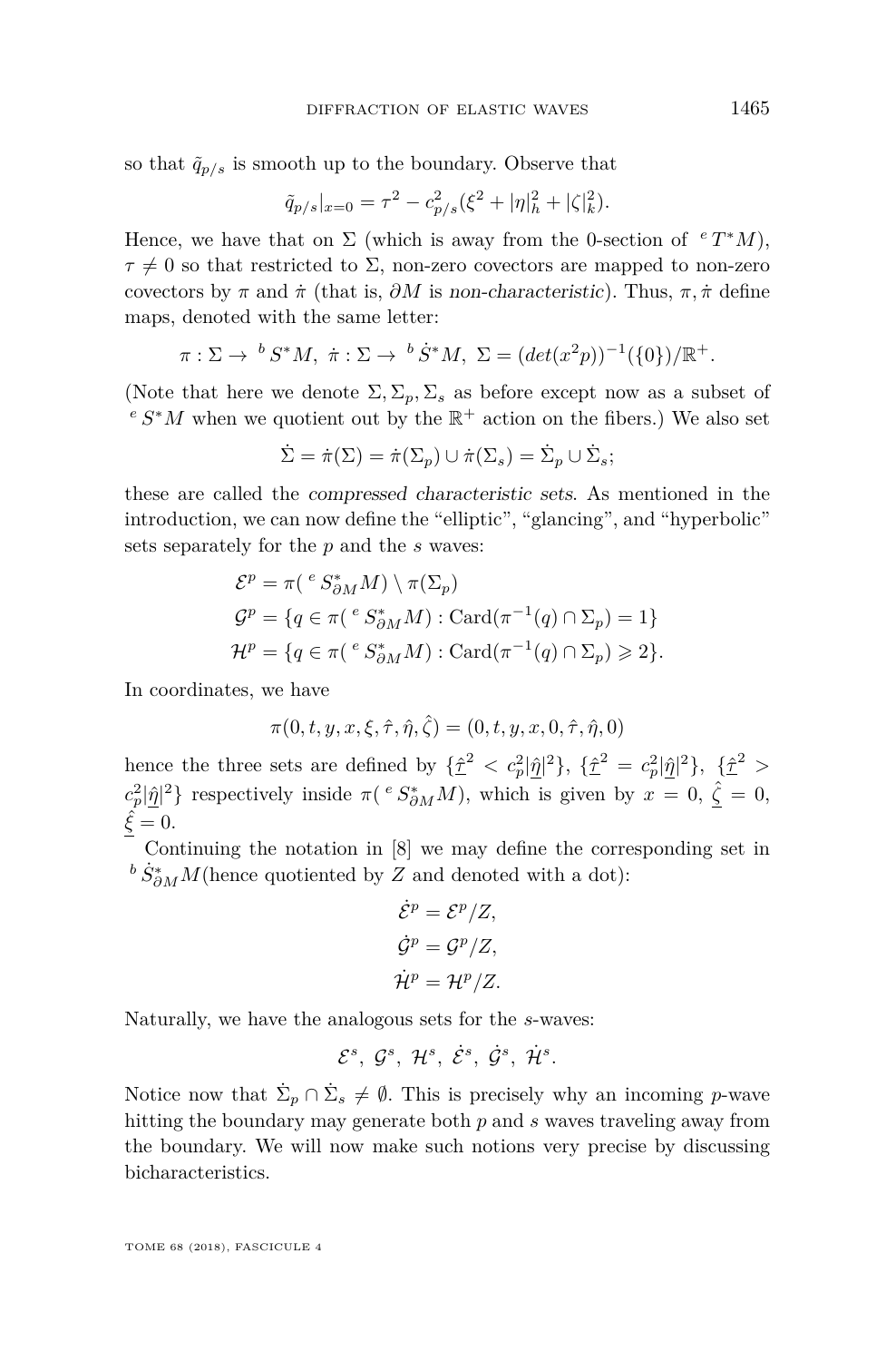<span id="page-20-0"></span>1466 Vitaly KATSNELSON

#### **3.3.** *p/s***-Bicharacteristics**

In order to better understand what we mean by *p*-waves and *s*-waves, let us define the notion of bicharacteristics as done in [\[8\]](#page-70-4).

DEFINITION 3.4. — Let the flow of  $H_{q_p}$  inside  $e^T T^* M^o$  be called a pbicharacteristic, and the flow of  $H_{q_s}$  be called an *s*- bicharacteristic.

We now explain these notions of incoming/outgoing and make the connection with the notation  $\mathcal{F}, \dot{\mathcal{F}}$  presented in the introduction. Given  $\alpha \in$  $\mathcal{H}^p$ , then Section 2 in [\[8\]](#page-70-4) shows that there exist unique maximally extended incoming/outgoing *p*-bicharacteristics  $\gamma_{I/O}$  (incoming just means *γ<sup>I</sup>* approaches the boundary as *t* increases, while outgoing means *γ<sup>O</sup>* moves away from the boundary as *t* increases), where sgn  $\xi(\alpha) = \pm$  sgn  $\tau(\alpha)$ , such that  $\alpha = \partial(\bar{\gamma}_\bullet)$ ; we denote these curves

$$
\mathcal{F}_{\bullet,\alpha}^p \subset \ ^eT^*M.
$$

Likewise, for  $\beta \in \dot{\mathcal{H}}^p$  we let

$$
\dot{\mathcal{F}}^p_{\bullet,\beta} = \bigcup_{\alpha \in \pi_0^{-1} \beta} \mathcal{F}^p_{\bullet,\alpha}.
$$

As in [\[8\]](#page-70-4) we abuse notation slightly to write

$$
{\dot{\cal H}}^p_{I/O}=\partial {\dot{\cal F}}^p_{I/O}
$$

for the endpoints of incoming/outgoing hyperbolic *p*-bicharacteristics at the boundary. We also define all these sets for *p* replaced by *s* for the *s*bicharacteristics. We end with a crucial remark to explain our notation throughout the paper.

Remark 3.5. — Even though all the sets just defined are natural subsets of  ${}^bT^*M$ , nevertheless we will abuse notation and view  $\mathcal{H}_{I/O}^p$ ,  $\mathcal{F}_{I,O}^p$ ,  $\mathcal{H}_{I/O}^s$ ,  $\mathcal{F}_{I,O}^s$  as sitting inside  ${}^eT^*M$  instead. This is because most of our analysis is done on the edge cotangent bundle rather than the b-bundle. Concretely, for  $\alpha \in \mathcal{H}^p$  one has

$$
\pi^{-1}(\alpha) = \left(t, x = 0, y, z, \tau, \xi = \pm \sqrt{c_p^{-2} \tau^2 - |\eta|^2}, \eta, \zeta = 0\right) \in \mathcal{H}_{I/O}^p.
$$

The same goes for the *s*-version of these sets. We do this in order to stay consistent with the notation used in [\[8\]](#page-70-4) and to avoid introducing new notation which offers very little distinction with the notation already introduced.

We now introduce the analog to forward and backward geodesic flow, which was Definition 7.12 in [\[8\]](#page-70-4).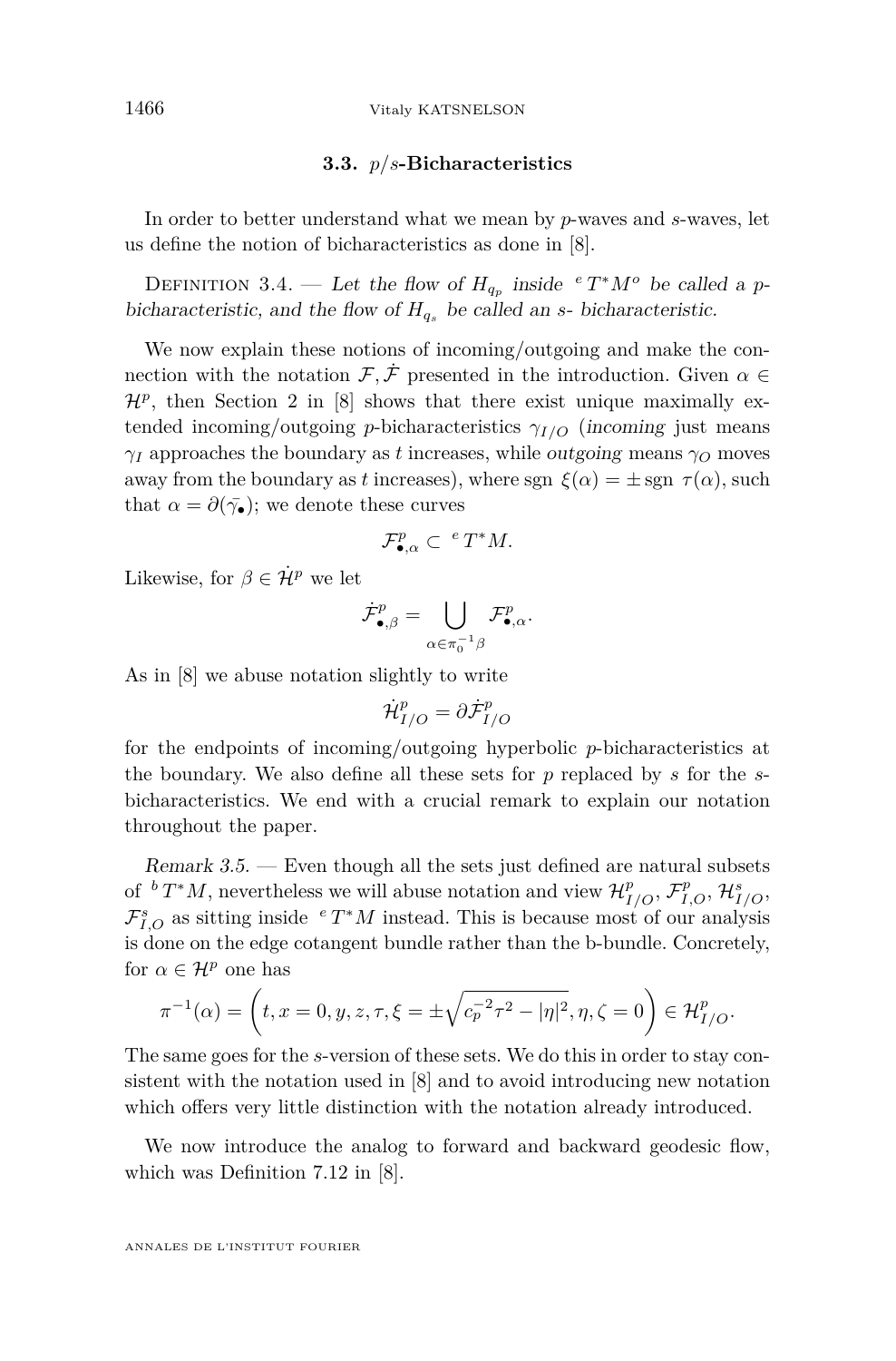DEFINITION 3.6. — Let 
$$
q, q' \in \mathcal{H}^p
$$
, with  $\pi_0(q) = \pi_0(q')$ . We say that 
$$
\mathcal{F}^p_{I,q}, \mathcal{F}^p_{O,q'}
$$

are related under the forward geometric flow (and vice-versa under the backward flow) if there exists a *p*-bicharacteristic in  ${}^eT^*_{\partial M}M$  whose limit points are  $q, q' \in {}^{e}T^{*}_{\partial M}M$  with the identification introduced in the previous remark. In such a case, we sometimes write

*q* ∼*G q*<sup> $'$ </sup>

to signify that they are "geometrically" related. Otherwise, they are called "diffractive". If  $a \in \mathcal{F}_{I,q}^p$  with  $q \in \mathcal{H}$ , we let the forward flowout of *a* to be the union of the forward *p*-bicharacteristic segment through *a* and all the  $\mathcal{F}_{O,q'}^p$  that are related to  $\mathcal{F}_{I,q}^p$ , under the forward geometric flow (and vice-versa for backward flow). We make the analogous definitions for the *s*-geometric flow.

Also, even though bicharacteristics might sometimes be infinitely extended, the sets  $\dot{\mathcal{F}}_{I/O}^{p/s}$  are smooth manifolds only for short times near  $t(q)$ . Thus, when we refer to such sets in our proofs, we are assuming some underlying time interval near  $t(q)$  where they are well-defined as manifolds.

Remark 3.7. — By definition,  $\mathcal{F}_{I,q}^p$  and  $\mathcal{F}_{O,q'}^s$  can never be geometrically related. Hence, for any  $q \in \mathcal{H}_{I}^{p}$ , then  $\mathcal{F}_{O,q'}^{s}$  will always be a nongeometric (i.e. diffracted) ray generated by  $\mathcal{F}_{I,q}^p$  whenever  $\pi_0(q) = \pi_0(q')$ .

#### **4. Domains**

In this section, we will describe the Friedrichs form domain for the elastic operator, and then use that to identify the Dirichlet form domain for *P*. This will help us identify some basic properties for solution to the elastic equation to be used later when we prove regularity results. For edge propagation, it will be essential to identify the domains of powers of

$$
L = 2\nabla_s^* \mu \nabla_s + \text{div}^* \lambda \text{ div}
$$
  
=  $\nabla^* \mu \nabla + \text{div}^* (\lambda + \mu) \text{ div} + R_0$ 

introduced in the introduction, where  $R_0 \in x^{-2} \mathcal{C}^{\infty}(M, \text{End}(TX))$  is a bundle endomorphism, and  $\nabla_s$  is the algebraic symmetrization of  $\nabla$  making  $\nabla_s u$  a symmetric (1, 1) tensor for  $u \in C^\infty$ . The equality above relating ∇*<sup>s</sup>* and ∇ just follows from well known Weitzenböck identities (see for example [\[14,](#page-71-4) p. 263 Exercise 3]). Precisely, one has

(4.1) 
$$
\nabla_s^* \nabla_s = \frac{1}{2} \nabla^* \nabla + \frac{1}{2} \operatorname{div}^* \operatorname{div} + R_0.
$$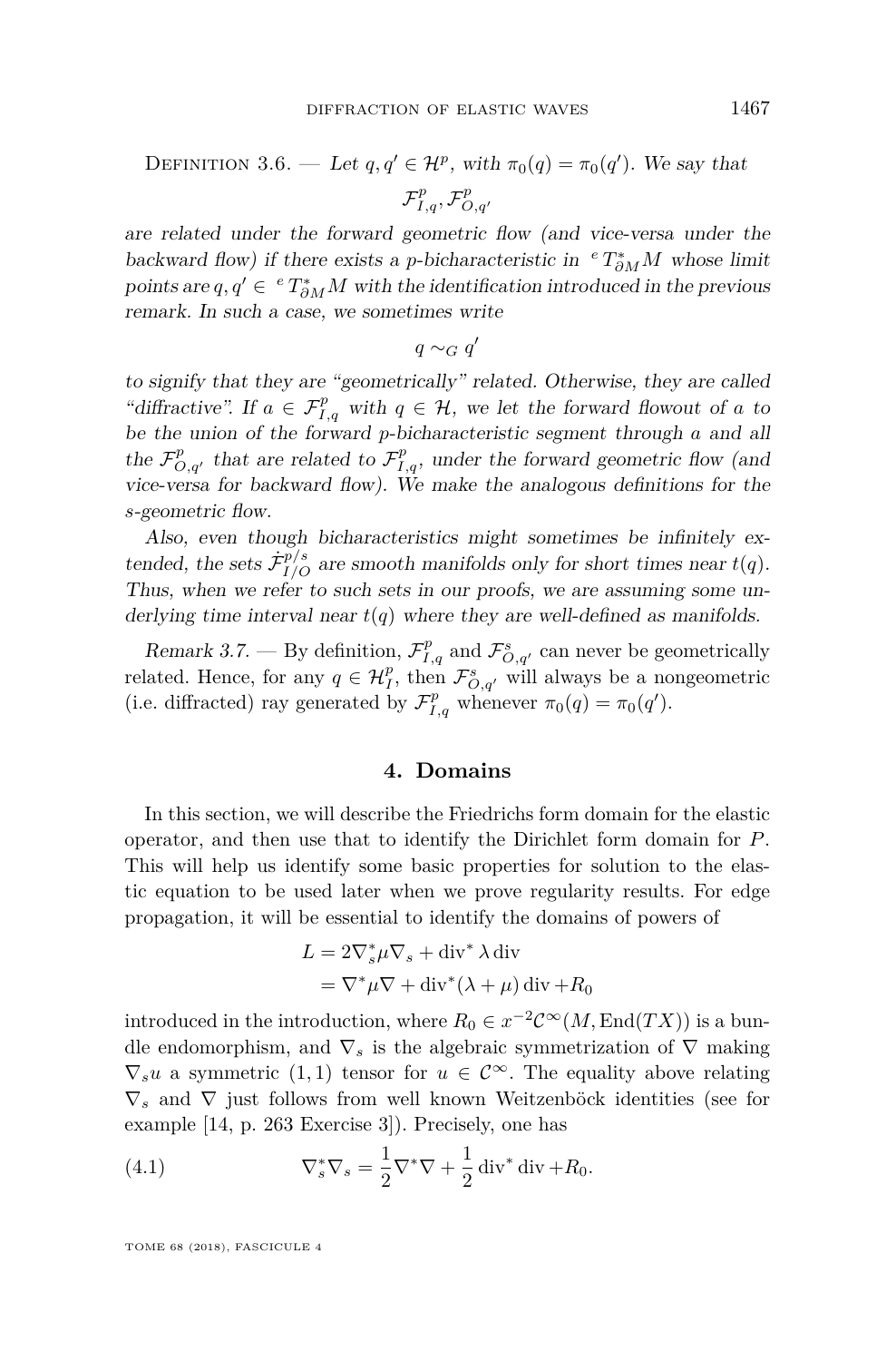Now, the metric *g* on *X* allows us to define the Hilbert space denoted  $L_g^2(X;TX)$ , and so we start with the following definition.

DEFINITION 4.1. — For  $u, v \in \mathcal{C}^{\infty}(X;TX)$ , we define the sesqilinear form associated to *L*

$$
B(u, v) := \int_X \lambda(\text{div}(u))(\text{div}(\bar{v})) \, dg + 2 \int_X \mu(\nabla_s u, \nabla_s \bar{v}) \, dg,
$$

where  $(\cdot, \cdot)$  denotes the metric inner product on  $TX \otimes T^*X$ . This allows us to define the quadratic form domain

$$
\mathcal{D} = cl\{\dot{\mathcal{C}}^{\infty}(X;TX) \ w.r.t. \ B(u,u) + ||u||^2_{L_g^2(X;TX)}\}
$$

The Friedrich's form domain is then just

$$
Dom(L_{Fr}) = \{ u \in \mathcal{D} : Lu \in L_g^2(X;TX) \}.
$$

We also let  $\mathcal{D}_s$  denote the corresponding domain of  $L^{s/2}$ .

Notice that we automatically have  $H_e^{1,1-(f+1)/2} \subset \mathcal{D}$  along with the inequality

$$
||v||_{\mathcal{D}} \lesssim ||v||_{H_e^{1,1-(f+1)/2}}
$$

for  $v \in \dot{C}^{\infty}(X,TX)$ . This is because in a local coordinate chart where *TX* is trivialized, terms such as  $\|\text{div}(v)\|$  and  $\|\nabla_s v\|$  may be estimated by  $||x^{-1}v||, ||D_xv||, ||D_yv||, \text{ and } ||x^{-1}D_zv||. \text{ The key point is that the reverse$ inequality is true as well when we have  $f > 1$ . Indeed, we have

$$
||x^{-1}D_z v||^2 + ||D_x v||^2 + ||D_y v||^2 \lesssim ||v||^2 + ||\nabla v||^2
$$
  

$$
\lesssim ||v||^2 + B(v, v) = ||v||_D^2.
$$

However, we also have by Hardy's inequality that for  $f > 1$ 

$$
||x^{-1}v||^2 \lesssim ||D_x v||^2 + ||v||^2 \lesssim ||\nabla v||^2 + ||v||^2 \lesssim ||v||_D^2.
$$

Hence, just as in [\[8\]](#page-70-4) we have

LEMMA 4.2. — If 
$$
f > 1
$$
, then  $\mathcal{D} = H_e^{1,1-(f+1)/2}(X;TX)$ .

As in [\[8,](#page-70-4) Section 5] we remark that multiplication of  $\mathcal{C}^\infty_Y(X)$  (the subspace of  $\mathcal{C}^{\infty}(X)$  consisting of fiber constant functions on  $\partial X$ ) preserves  $\mathcal{D}$ . Thus, D can be characterized locally away from *∂X*, plus locally in *Y* near *∂X* (i.e. near *∂X* the domain does not have a local characterization, but it is local in the base *Y* , so the non-locality is in the fiber *Z*.)

Since we will be working on the manifold *M* throughout the paper, we will need that the metric  $dt^2 + dg$  gives rise to the Hilbert space  $L_g^2(M;TX)$ . More precisely, we will now describe the notation used for this inner product.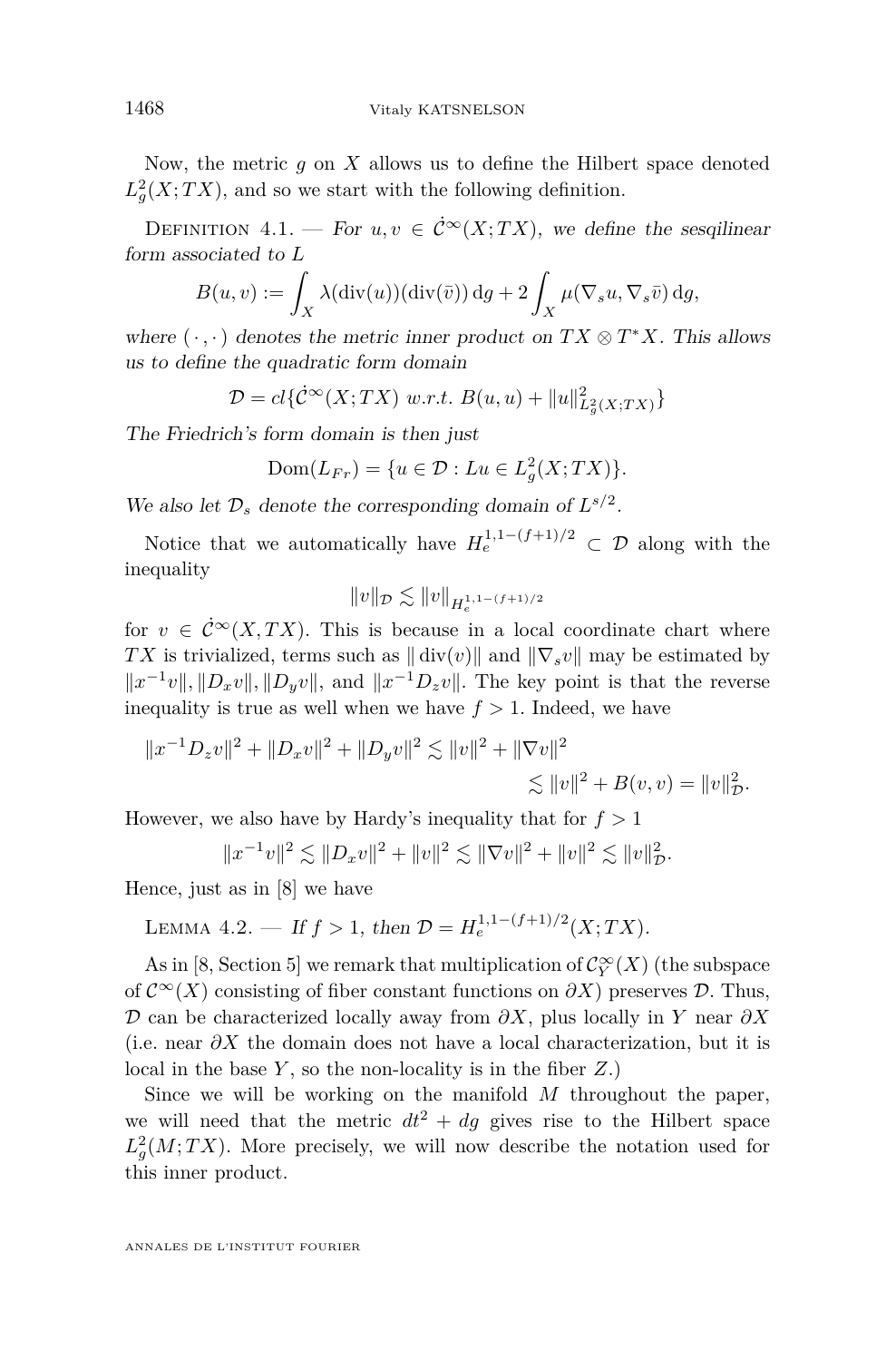<span id="page-23-0"></span>DEFINITION 4.3. — Let  $u, v \in \dot{C}^{\infty}(M; TX)$ . Suppose *TX* is given a local trivialization and  $u = (u^i)$ ,  $v = (v^j)$  with respect to the trivialization. Denote  $g = (g_{ij})$  as the matrix corresponding to our given edge metric; the fiber inner product takes the form

$$
(u,v)_g = \sum_{ij} g_{ij} u^i \bar{v}^j.
$$

By a standard partition of unity argument, the global inner product of sections of *T X* takes the form

$$
\langle u, v \rangle = \int_M (u, v)_g \, \mathrm{d}g \mathrm{d}t.
$$

This gives rise to a dual pairing between the spaces  $H_e^{m,l}(M;TX)$  and  $(H_e^{m,l}(M;TX))^*$ . This convenient choice of inner product makes P formally self adjoint, so we indeed have

$$
(4.2) \t\t P = P^* \text{ formally}
$$

Adopting the conventions in [\[8\]](#page-70-4), we also write  $\tilde{\mathcal{D}}$ , etc. for the analogous space on *M*:

DEFINITION 4.4. —  $||u||_{\tilde{D}}^2 = ||D_t u||_{L^2(M)}^2 + \int B(u, u) dt + ||u||_{L^2(M)}^2$ . We also write  $\tilde{\mathcal{D}}([a, b])$  for the space with the same norm on  $[a, b] \times X$ .

A further localization of  $D$  will be useful.

DEFINITION 4.5. — For  $u \in C^{-\infty}(X)$ , we say  $u \in \mathcal{D}_{loc}$  if  $\phi u \in \mathcal{D}$  for all fiber constant  $\phi \in C_c^{\infty}(X)$ . Similarly, for  $u \in C^{-\infty}(X)$ , we say that  $u \in \mathcal{D}'_{loc}$ if  $\phi u \in \mathcal{D}'$  for all fiber constant  $\phi \in C_c^{\infty}(X)$ . The localized domains on M are defined analogously along with powers of *L*.

We will also use Melrose's *b*-calculus since certain admissible elastic wave equation solutions will naturally lie in a *b*-based Sobolev space. Their definition and properties are in [\[8,](#page-70-4) Section 6] for the scalar case, and in [\[16\]](#page-71-3) for the vector bundle case. We will use the notation in those papers such as

 $H_{b,\mathcal{D},c}^m(M;TX), H_{b,\mathcal{D},loc}^m, \text{WF}_b, etc.$ 

Thus, we say a solution to the elastic equation is admissible if it lies in some  $H^m_{b,\tilde{D},loc}(M:TX)$ . We will mostly use them to prove finite propagation speed with respect to such spaces as in Section [12.5.](#page-61-0)

Also, to avoid cluttering with notation, we will often omit the bundle *T X* when describing spaces such as  $\Psi_e$ ,  $H_e^{s,m}$ , etc. when there's no risk of confusion. In fact, the nonscalar nature of all these spaces will only be relevant in a few key places which we will indicate explicitly. One such place where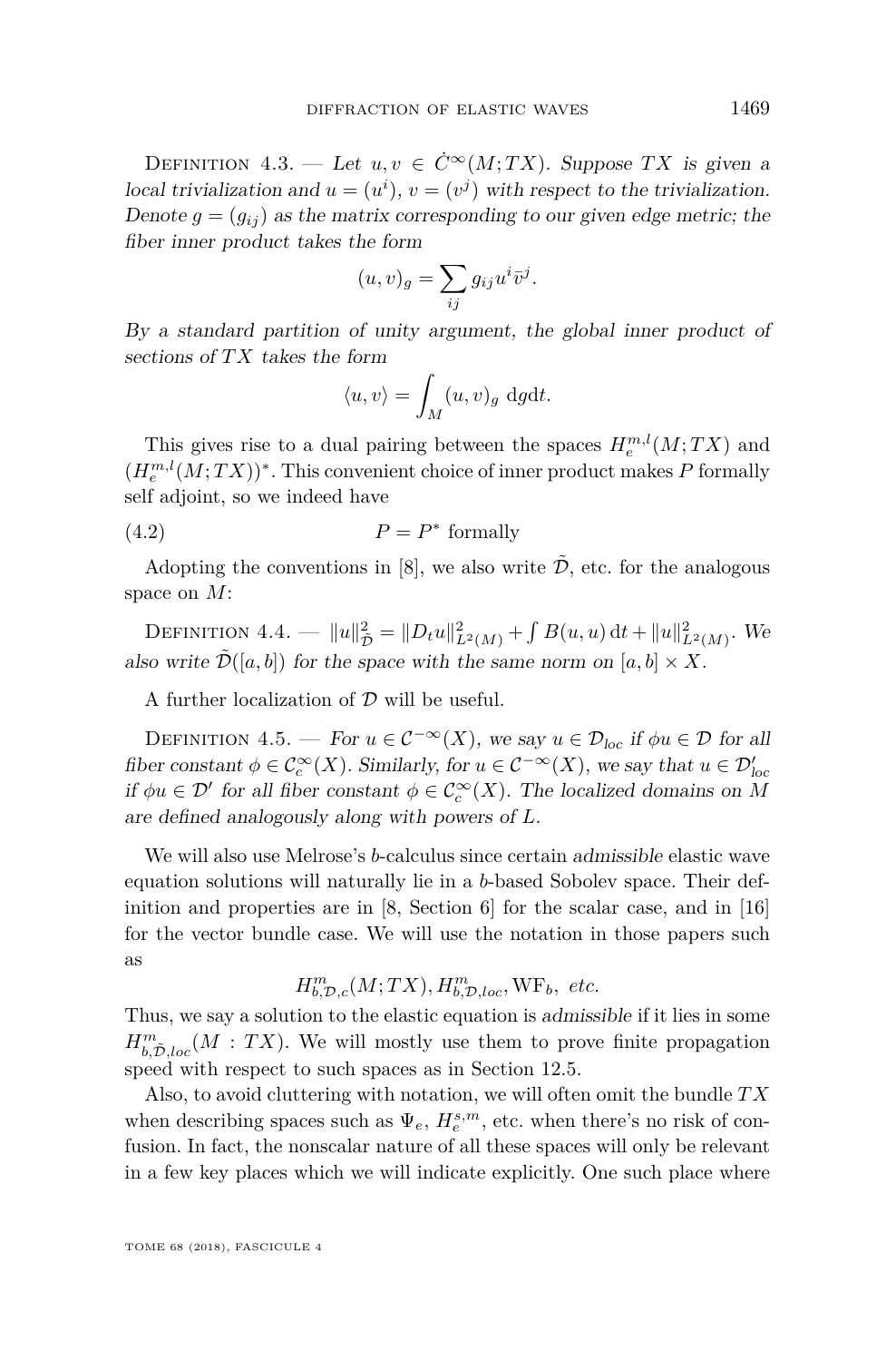it is particularly relevant is when describing adjoints of pseudodifferential operators, which we prepare to do in the next section.

#### **5. Adjoints**

An important ingredient in the proof of diffraction will be to place our operator *P* in a model form, as well as using positive commutator arguments. Such analysis invariably uses the  $L_g^2$ -based adjoints of pseudodifferential operators, and since our operators are acting on sections of a vector bundle, these are no longer so trivial.

#### **5.1. Adjoints of Edge Pseudodifferential Operators**

To begin, consider an arbitrary  $A \in \Psi_e^{\infty}(M;TX)$ . Picking a trivialization of *TX*, the principal symbol,  $a = \sigma_e(A)$  is an  $n \times n$  matrix of symbols. As is known (see [\[5\]](#page-70-1) for example), if we denote  $A^{\dagger}$  as the  $L^2(M;TX)$  adjoint of  $A$ with the Euclidean inner product on the fibers of *TX* using a trivialization, and integration with respect to the metric, then

$$
\sigma_e(A^{\dagger}) = a^{\dagger},
$$

where in local coordinates,  $a^{\dagger}$  is the conjugate transpose of the matrix *a*. So with the notation in Definition [4.3,](#page-23-0) we compute

$$
\langle u, Av \rangle = \int_M (u, Av)_g \, dt \, dg = \int_M (gu, Av) \, dt \, dg = \int_M (g^{-1}A^{\dagger}gu, v)_g \, dt \, dg.
$$

Hence, we have

$$
A^* = g^{-1}A^{\dagger}g \quad \text{ and} \quad \sigma_e(A^*) = g^{-1}a^{\dagger}g.
$$

Thus, if one is not dealing with a principally scalar operator *A*, its adjoint is more complicated than just being the conjugate transpose of its principal symbol. However, if *A* is principally scalar, then things are much nicer. Indeed, following Vasy in [\[16\]](#page-71-3), for  $A_0 \in \Psi_e(M)$ , let  $A_0^{\dagger}$  denote the  $L_g^2(M)$ adjoint of  $A_0$  with principal symbol  $a_0$ , and let  $A = A_0 \otimes \text{Id}$ . In this case

<span id="page-24-0"></span>(5.1) 
$$
A^* = g^{-1}(A_0^{\dagger} \otimes \mathrm{Id})g \quad \text{and} \quad \sigma_e(A^*) = \bar{a}_0 \otimes \mathrm{Id}.
$$

An analogous discussion applies for operators in  $\Psi_e^{\infty, -\infty}$ . In particular, [\(5.1\)](#page-24-0) implies that when *A* has a real, scalar principal symbol, then for  $A \in \Psi_e^{m,l}(M)$ , we in fact have

$$
A^* - A \in \Psi_e^{m-1,l}(M;TX).
$$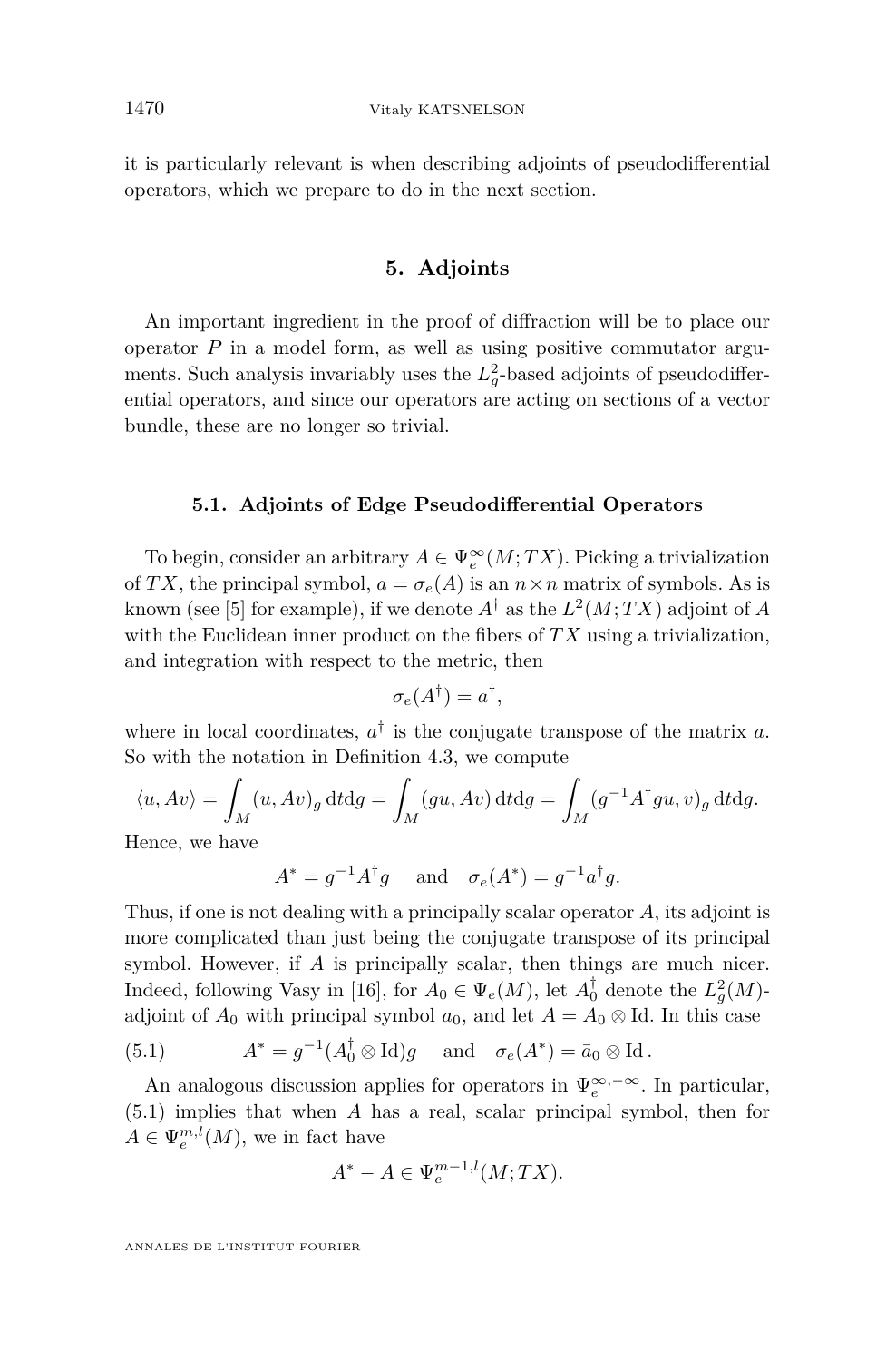Thus, we will constantly use this fact that when an operator has a real scalar, principal symbol, then it differs by it's adjoint by an operator of lower order, which is usually nonscalar.

#### **6. Coisotropic regularity and Coinvolutivity**

In this section, we will make the formal definitions of a distribution being coisotropic or coinvolutive, which was described in only loose terms in the introduction.

#### **6.1. Coisotropic Regularity and Coinvolutive Regularity**

First, we cite an important theorem in [\[8\]](#page-70-4) adapted to our notation whose proof is identical as the one presented in that paper:

THEOREM 6.1 ([\[8,](#page-70-4) Theorem 4.1]). — Away from glancing rays, the sets  $\mathcal{F}^p$  and  $\mathcal{F}^s$  are coisotropic submanifolds of the symplectic manifold  $e^T^*M$ , i.e. each contains its symplectic orthocomplement.

We also make the following definition, taken from [\[8\]](#page-70-4), but changed only slightly to distinguish between *p* and *s* bicharacteristics, and to allow certain nonscalar terms. We first give the definition corresponding to *p*bicharacteristics since the *s*-rays are similar.

Fix an arbitrary open set  $U \subset {}^{e}T^{*}M$  disjoint from *p*-rays meeting  $x =$  $\xi = 0$ , i.e. away from the set  $\mathcal{G}^p$ .

<span id="page-25-0"></span>DEFINITION 6.2.

- (1) Let  $\Psi_e(U;TX)$  be the subset of  $\Psi_e(M;TX)$  consisting of operators *A* with  $WF'_{e}(A) \subset U$ .
- (2) Let  $\mathcal{M}^p$  denote the module of pseudodifferential operators in  $\Psi_e^1(M;TX)$  given by

$$
\mathcal{M}^p = \{ A \in \Psi_e^1(U;TX) : \sigma(A) = a_0 \otimes \text{Id} \text{ with } a_0|_{\dot{\mathcal{F}}^p} = 0 \}.
$$

- (3) Let  $\mathcal{A}_p$  be the algebra generated by  $\mathcal{M}^p$ , where we require its elements to have scalar principal symbol, with  $\mathcal{A}_p^k = \mathcal{A} \cap \Psi_e^k(M;TX)$ . Let **H** be a Hilbert space on which  $\Psi_e^0(M;TX)$  acts, and let  $K \subset$  $e^e T^*(M)$  be a conic set.
- (4) We say that *u* has *p*-coisotropic regularity of order *k* relative to **H** in *K* if there exists  $A \in \Psi_e^0(M)$ , elliptic on *K*, such that  $\mathcal{A}_p^k A u \subset \mathbf{H}$ .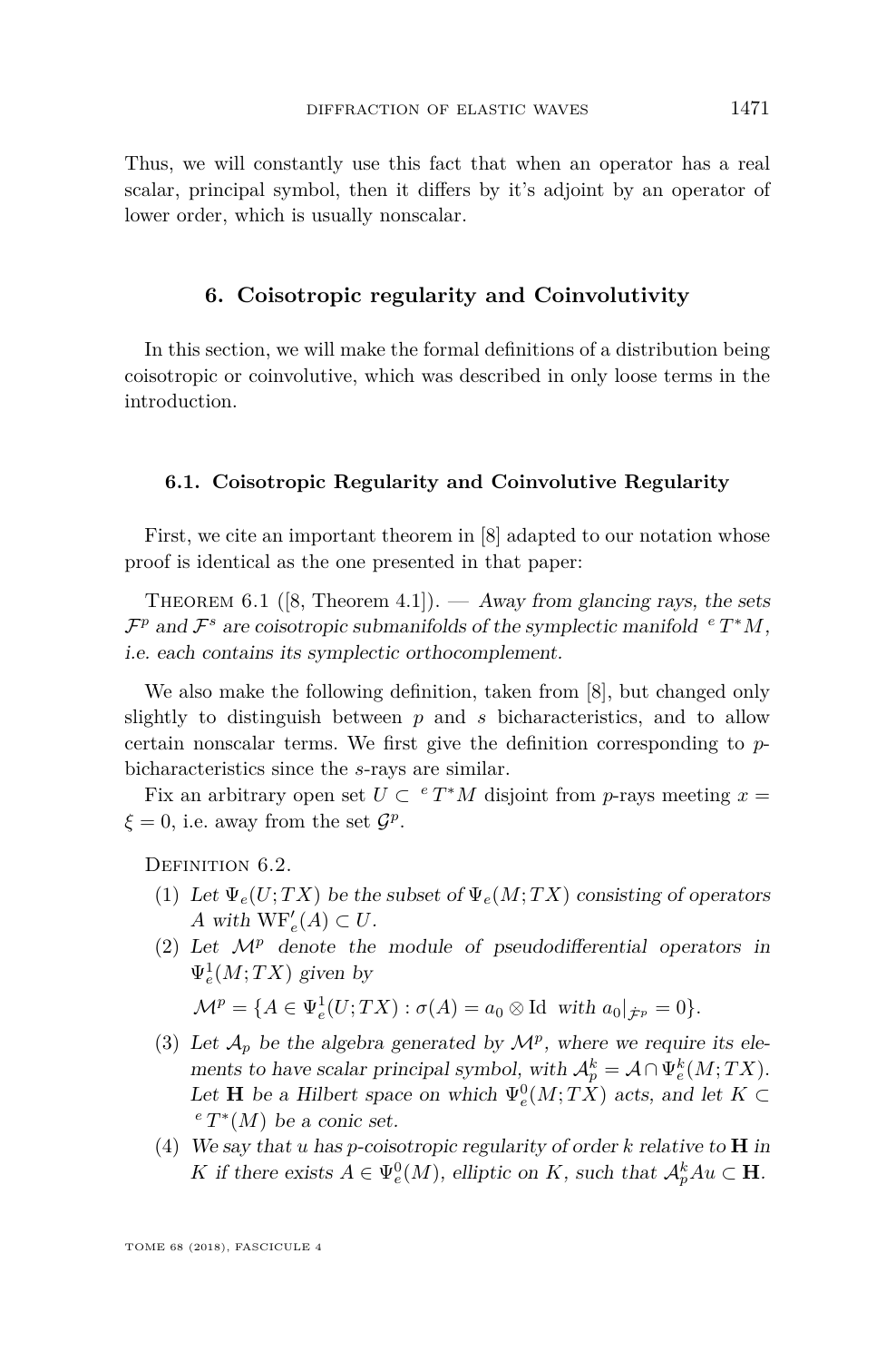(5) We say that *u* is coinvolutive of degree *k* relative to **H** on *K* if there exists  $A \in \Psi_e^0(M;TX)$ , elliptic on *K*, such that  $Au \subset A^k$ **H**. We say  $u$  is coinvolutive relative to  $H$  on  $K$  if it satisfies the condition to some degree.

We also have the following important lemmas taken from [\[8\]](#page-70-4), appropriately tweaked in order to account apply to the vector bundle case, but whose proofs nevertheless remain the same:

<span id="page-26-0"></span>LEMMA 6.3 (adapted from [\[8,](#page-70-4) Lemma 4.4]).  $-\mathcal{M}^p$  is closed under commutators and is finitely generated in the sense that there exists finitely  $\text{many } A_i \in \Psi_e^1(M;TX), i = 0, 1, \ldots, N, \text{ with scalar principal symbol,}$  $A_0 =$ Id, such that

$$
\mathcal{M}^{p} = \left\{ A \in \Psi_e^1(U;TX) : \begin{aligned} \exists \ Q_i \in \Psi_e^0(U), \text{ scalar principal symbol,} \\ A = \sum_{j=0}^{N} Q_i A_i \end{aligned} \right\}
$$

Moreover, we make take  $A_N$  to have principal symbol  $|\tau|a_N \otimes \text{Id} = |\tau|^{-1}a_p \otimes$ Id, and  $A_i$  for  $i < N$  to have principal symbol  $|\tau|a_i \otimes \text{Id}$  with  $da_i(q) \in$  $T_q^{*,-}$  (<sup>*e*</sup> *S*<sup>\*</sup>*M*) for  $q \in \partial \dot{\mathcal{F}}^p$ , where we used the notation of Remark [3.3.](#page-18-0)

We also have as in [\[8\]](#page-70-4)

LEMMA 6.4. — If  $A_i$ ,  $0 \leq i \leq N$ , are generators for  $\mathcal{M}^p$  in the sense of Lemma [6.3](#page-26-0) with  $A_0 = Id$ , then

$$
\mathcal{A}_p^k = \left\{ \Sigma_{|\alpha| \leq k} Q_\alpha \Pi_{i=1}^N A_i^{\alpha_i} : \begin{matrix} Q_\alpha \in \Psi_e^0(U;TX) \\ \text{has scalar principal symbol} \end{matrix} \right\}
$$

where  $\alpha$  runs over multiindices  $\alpha$  :  $\{1, \ldots, N\} \rightarrow \mathbb{N}_0$  and  $|\alpha| = \alpha_1 + \ldots + \alpha_N$ .

Remark 6.5 ([\[8,](#page-70-4) Remark 4.6]). — The notation here is that the empty product is  $A_0 = \text{Id}$ , and the product is ordered by ascending indices  $A_i$ . The lemma is an immediate consequence of  $\mathcal{M}^p$  being both a Lie algebra and a module; the point being that products may be freely rearranged, module terms in  $\mathcal{A}^{k-1}$ .

As in [\[9,](#page-70-5) Section 6], we will use some useful facts about coisotropic manifolds. Indeed, away from  $\{x = 0\}$ , we may always (locally) conjugate by an FIO to a convenient normal form: being coisotropic, locally  $\mathcal{F}^{p/s}$  can be put in a model form  $\zeta = 0$  by a symplectomorphism  $\Phi$  in some canonical coordinates  $(y, z, \eta, \zeta)$ , see [\[5,](#page-70-1) Theorem 21.2.4] (for coisotropic submanifolds one has  $k = n - l$ ,  $\dim(S) = 2n$ , in the theorem). We state the result as a lemma: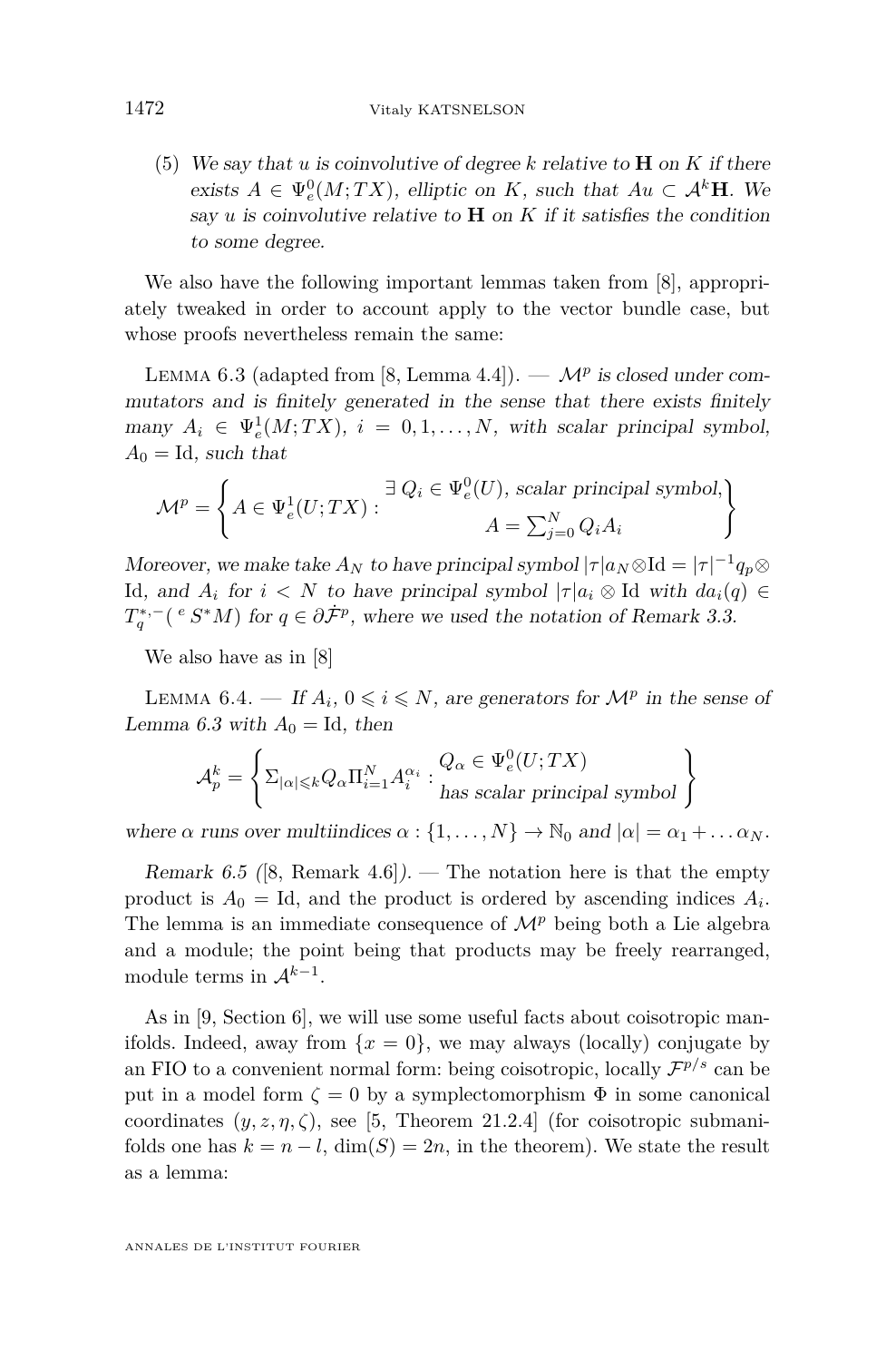LEMMA 6.6. — We may quantize  $\Phi$  to a FIO *T*, elliptic on some neighborhood of  $w \in \mathcal{F}^{p/s}$  to have the following properties

- (1) *u* has coisotropic regularity of order *k* (near *w*) with respect to  $H^s$ *if* and only if  $D_z^{\gamma} T u \in H^s$  whenever  $|\gamma| < k$ .
- (2)  $u$  is coinvolutive of order  $k$  (near  $w$ ) with respect to  $H^s$  if and only  $if Tu \in \sum_{|\gamma| \leqslant k} D^{\gamma}_z H^s.$

The key additional information we need is a lemma in [\[8\]](#page-70-4).

LEMMA 6.7 ([\[8,](#page-70-4) Lemma 4.7]). — For  $l = 1, ..., N - 1$ ,

$$
(6.1) \t x^2 i[A_l, Q_p] = \sum_{j=0}^N C_{lj} A_j, \ C_{lj} \in \Psi_e^1, \ \sigma(C_{lj})|_{\partial \dot{\mathcal{F}}^p} = 0 \text{ for } j \neq 0.
$$

(All operators above are principally scalar)

The same definition and lemmas apply for the *s*-bicharacteristics. We now introduce the following notation to describe the Hilbert spaces of distributions which have coisotropic regularity of a certain degree. From now on we will use the notation M or A to refer to either the *p* or *s* versions of the module, and it will be clear in context which one we are referring to.

Definition 6.8. — For the set *U* introduced in Definition [6.2,](#page-25-0) we can define the space of distributions which have coisotropic regularity of degree  $k \text{ w.r.t. } H_e^{m,l}$  on microlocally inside *U*.

$$
\mathcal{I}^k H_e^{m,l}(U,\mathcal{M}^{p/s}(U)) := \{ u \in H_e^{-\infty,l}(M) : \mathcal{A}_{p/s}^k u \in H_e^{m,l} \}.
$$

(here,  $\mathcal{A}_{p/s}^k$  really stands for  $\mathcal{A}_{p/s}^k(U)$ .)

We will need one final piece of information in order to analyze regularity with respect to  $\mathcal{M}^{p/s}$  in the later sections. Let  $Q_{p/s} \in \Psi_e^{2,-2}(M)$  be a quantization of the edge symbols  $q_{p/s}$  corresponding to the  $p/s$  waves. Let  $W_{m,l} \in \Psi_e^{m,l}(M)$  have symbol  $w_{m,l} = |\tau|^m x^l$  near  $\Sigma$  where  $\tau \neq 0$ , and has an arbitrary smooth extension elsewhere. As shown in [\[8,](#page-70-4) Section 4], we have the following crucial computation

(6.2) 
$$
i[W_{m,l}, Q_{p/s}] = W_{m+1,l-2}C_0
$$
 where  $C_0 \in \Psi_e^{0,0}(M)$ ,  

$$
\sigma_e(C_0)|_{\partial \dot{\mathcal{F}}^{p/s}} = -(m+l)c_{p/s}^2 \hat{\xi}.
$$

Finally, we will need some theorems that describe the propagation of coisotropic regularity on *M<sup>o</sup>* , where we do not deal with boundaries. Such results are old and well-known. For example Dencker in [\[1\]](#page-70-2) shows how inside *M<sup>o</sup>* one may find a parametrix to reduce *P* to a scalar wave operator in order to invoke Hörmander's theorem (cf. [\[3,](#page-70-8) Theorem 6.1.1]) for standard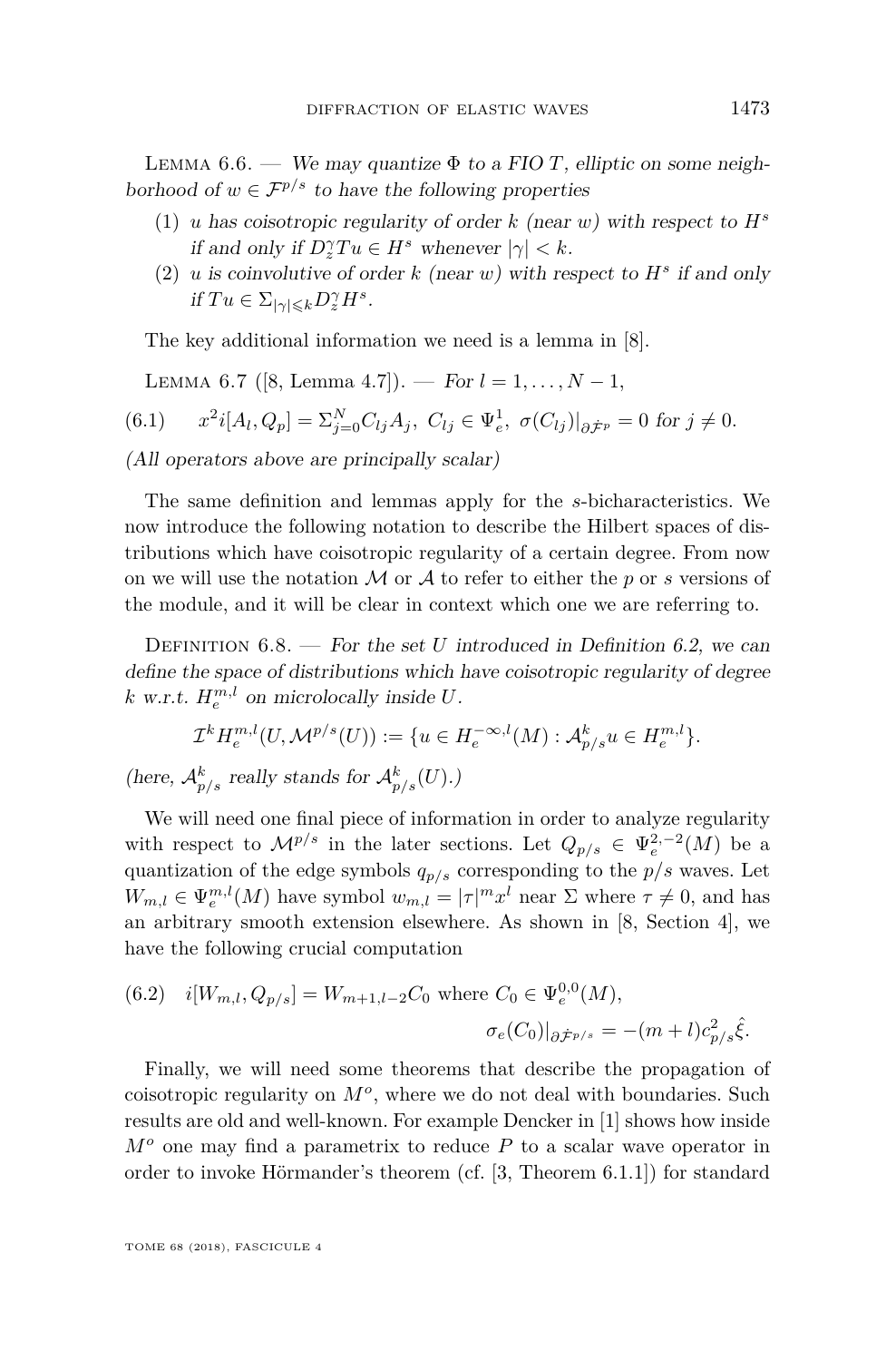propagation of singularities. Thus, one has the following, stated in a similar fashion to [\[9,](#page-70-5) Section 6]:

If  $K \subset M^o$  is compact, then there is  $\delta > 0$  such that if  $p \in S_K^*M^o$ and  $\gamma_{p/s}$  is a  $p/s$ -bicharacteristic, then for  $s \in (-\delta, \delta), \gamma(s) \in M^o$ . As *s* is equivalent to *t* as a parameter along a bicharacteristic, we have the following result similar to [\[9,](#page-70-5) Corollary 6.13].

COROLLARY 6.9. — Suppose  $K \subset M^o$  is compact. Suppose that *f* is coisotropic, resp. coinvolutive (on the coisotropic  $(\mathcal{F}^{p/s})^o$ ), of order *k* relative to  $H^{m-1}$ , supported in  $t > T$ . Let *u* be the unique solution of  $Pu = f$ , supported in  $t > T$ . Then there exits  $\delta_0 > 0$  such that *u* is coisotropic, resp. coinvolutive ((on the coisotropic  $(\mathcal{F}^{p/s})^{\circ}$ )), of order *k* relative to  $H^m$  $at \ p \in S_K^*M^o \text{ if } t(p) < T + \delta_0.$ 

The analogous statements hold if  $f$  is supported in  $t < T$ , and  $u$  is the unique solution to  $Pu = f$  supported in  $t < T$ , by virtue of vanishing there, except one needs  $t(p) > T - \delta_0$  in the above notation.

(We remark that when we write  $p/s$  in the statement of the proposition as well as the following corollaries, we mean that the statement holds either in the *p* case where each  $p/s$  is replaced by *p*, or in the *s* case where each *p/s* is replaced by *s*.)

(We also remark that one could certainly give an alternative proof of this proposition by positive commutator arguments similar to, but much easier than, those used for propagation of coisotropic edge regularity in the following several sections.)

Of course, what happens to coisotropic regularity and coinvolutive regularity when bicharacteristics reach *∂M* is of considerable interest, and occupy the remainder of this paper.

Having described the notation and definitions to be used, we proceed with the first piece in the proof of the main theorem in the next section.

#### **7. Inner Products and Trivializations**

Throughout the sections, we will be working in local coordinates of the manifold where the bundle *T X* is trivialized as well. Now the metric inner product  $\langle \cdot, \cdot \rangle_g$  on  $L^2(\mathbb{R}_t \times X; TX)$  certainly does not depend on which trivialization we choose for  $TX$ , but when we express our operators as matrices, we are certainly fixing a local frame for *T X* in which our matrices are expressed. For example, the matrix we wrote for the principal symbol of the elastic operator  $p = \sigma_{e,2,-2}(P)$  was expressed in the coordinate local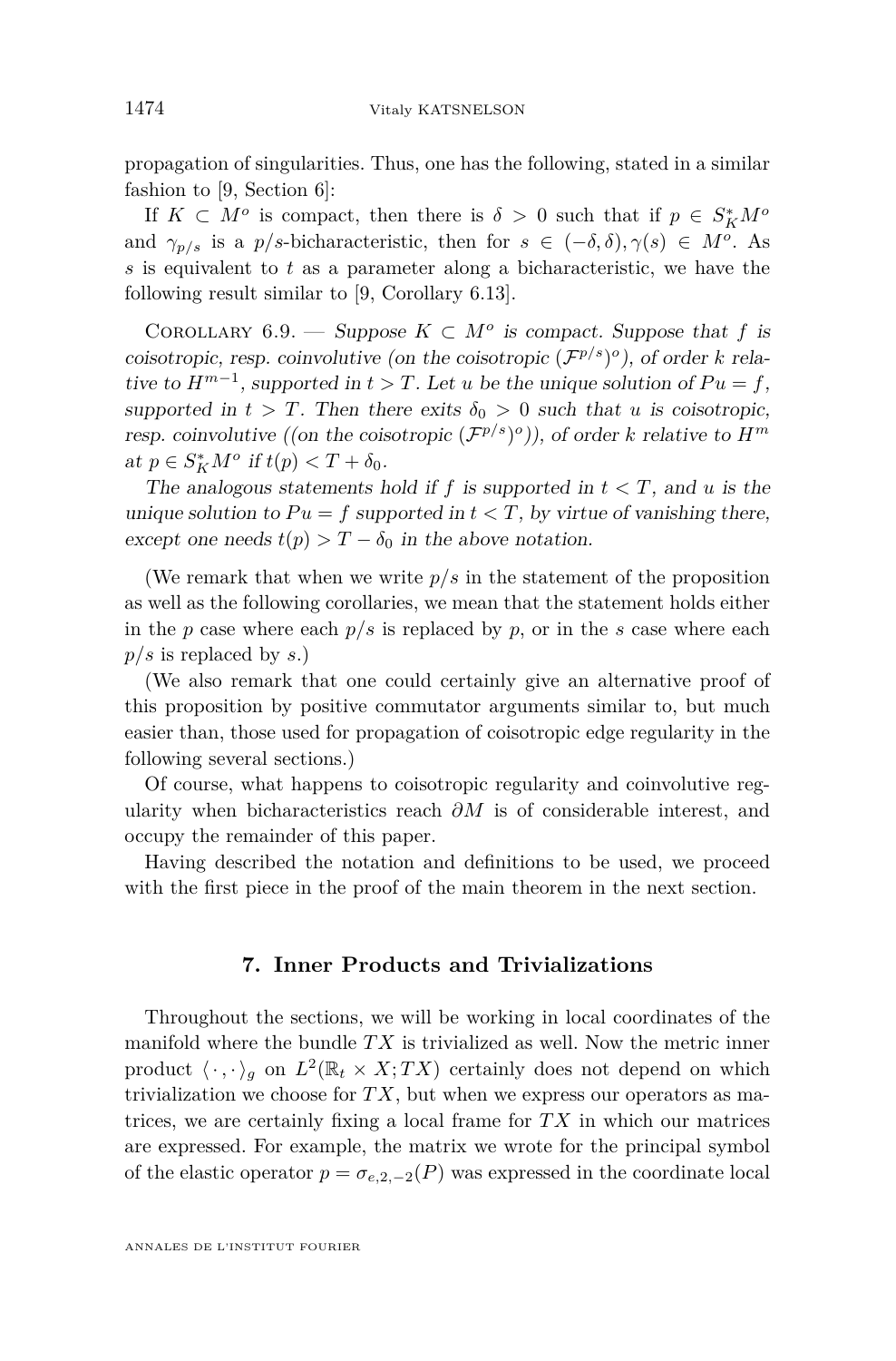frame  $\{\partial_x, \partial_{y_i}, \partial_{z_j}\}\$  within some coordinate patch. However, it will be computationally convenient to use orthonormal frames to express our operators so that if  $Q \in \Psi_e^{m,l}(M;TX)$  is a self-adjoint operator with respect to the metric inner product, then one may find an operator  $S \in \Psi_e^{0,0}(M;TX)$ such that *S* <sup>∗</sup>*QS* will have a principal symbol which may be written as a diagonal matrix w ith respect to an orthonormal trivialization. We will now give the details of such a construction in a general abstract setting.

Let us first describe this process in an abstract simplified setting where  $(X, g)$  is a compact, *n*-dimensional Riemannian manifold without boundary with metric *g*. Let *E* be a vector bundle of rank *N*, endowed with an inner product  $(\cdot, \cdot)_E$  and consider operators  $P \in \Psi^m(X; E)$ . Again,  $\langle \cdot, \cdot \rangle$ denotes the metric inner product where  $(\cdot, \cdot)$  is an inner product on  $E$ and integration is with respect to *dg*. Observe that the principal symbol  $p = \sigma_m(P)$  is an element of the symbol space  $S^m(T^*X; \text{End}(\pi^*E))$  where  $\pi$  :  $T^*X \to X$  is the projection. Now, fix a coordinate patch  $O \subset X$ where we have  $x, \xi$  denoting local coordinates on  $T^*X$  and an orthonormal trivialization

$$
\hat{\mathcal{E}} = \hat{\mathcal{E}}_O = \{ \hat{\mathbf{e}}_1(x), \dots, \hat{\mathbf{e}}_n(x) \} \text{ for } x \in O.
$$

(Orthonormal means  $(\hat{\mathbf{e}}_i(x), \hat{\mathbf{e}}_j(x)) = \delta_{ij} \ \forall \ x \in O$ .) Hence, for a distribution  $u = \sum_k u_k \hat{\mathbf{e}}_k(x) \in \mathcal{D}'_c(O; E), u_k \in \mathcal{D}'_c(O),$  the action of *P* on *u* is given by

$$
Pu = P(\Sigma_{k=1}^n u_k \hat{\mathbf{e}}_k(x)) = \Sigma_i \left(\Sigma_j P_{ij}(u_j)\right) \hat{\mathbf{e}}_i(x)
$$

for some  $P_{ij} \in \Psi^m(O)$  scalar pseudodifferential operators. Thus, in the chart *O*, to say that *P* is represented by a matrix  $(P_{ij})$  of pseudodifferential operators, we are implicitly using a choice of trivialization  $\hat{\mathcal{E}}$ . Thus, it might be more correct to write  $P^{\hat{\mathcal{E}}} = (P_{ij})$  to make this choice more explicit. Likewise the principal symbol *p* depends on this trivialization and we may write

$$
[p]_{\hat{\mathcal{E}}}=(p_{ij})
$$

where  $p_{ij}$  are the principal symbols of  $P_{ij}$ . Now suppose that P is selfadjoint so that  $p = p(x, \xi)$  is self-adjoint as well in the sense that

$$
(pv, w)_E = (v, pw)_E, \ \forall \ v, w \in E_x.
$$

Thus, identifying  $E$  with  $O \times \mathbb{C}^N$  inside  $O$ , then by the spectral theorem, we may find a orthonormal basis of eigenvectors (which we assume to be smooth inside this local patch)

$$
\mathcal{E} = \mathcal{E}_O = \{ \mathbf{e}_1(x, \xi), \dots, \mathbf{e}_n(x, \xi) \}, \ \mathbf{e}_j \in C^\infty(T^*O; \mathbb{C}^N)
$$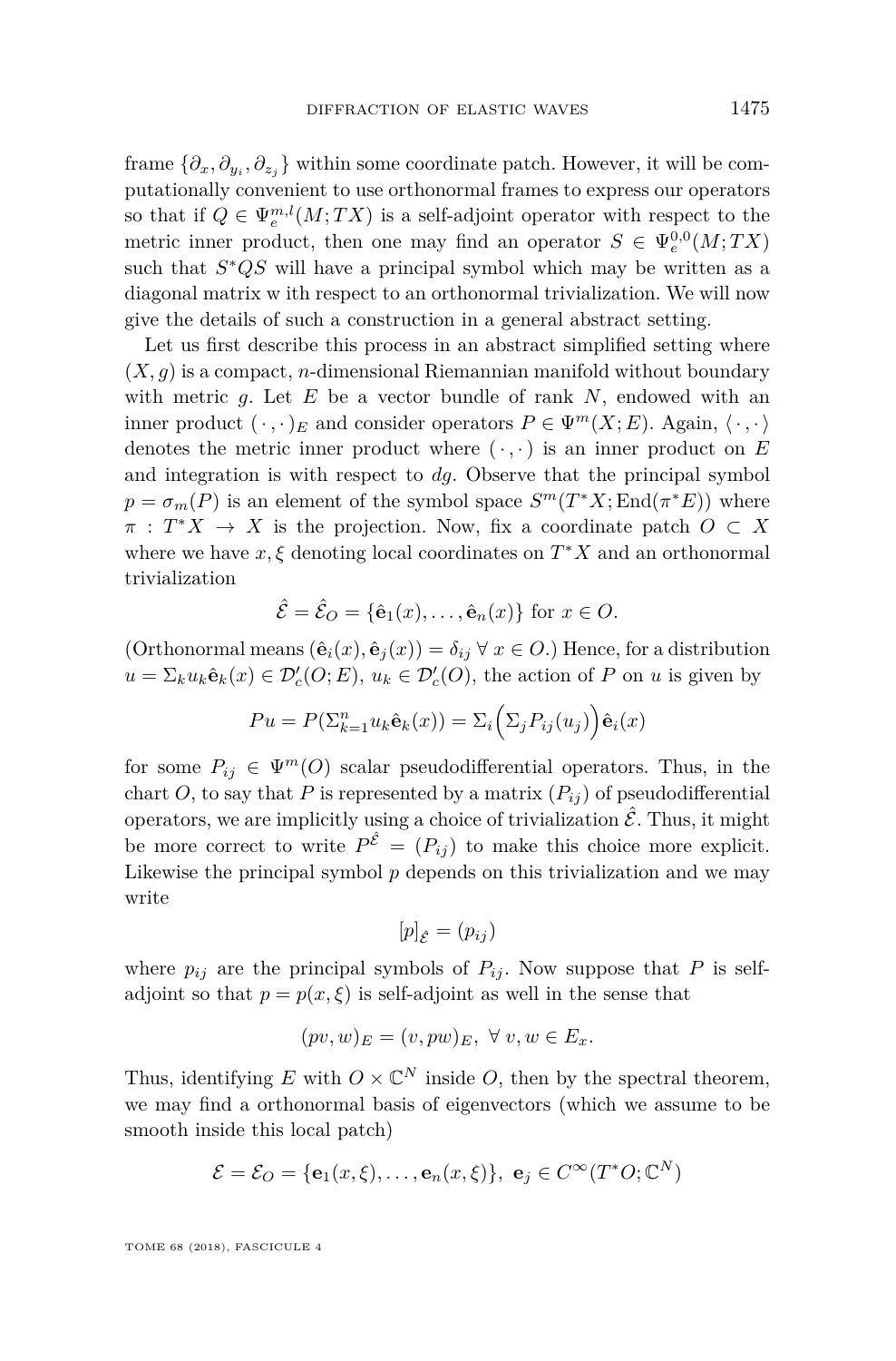such that

$$
p(x,\xi)(\mathbf{e}_j) = \lambda_j \mathbf{e}_j \text{ for scalar functions } \lambda_j \in C^{\infty}(T^*O).
$$

Indeed, certainly for each fixed  $(x, \xi) \in T^*O$ , such  $\lambda_j(x, \xi)$  will exist, but the smoothness is less obvious and needs additional assumptions. However, in the case of the isotropic elastic operator, the eigenvalues will be smooth, so we just assume here that the  $\lambda_j(x,\xi)$  are in  $C^{\infty}(T^*O)$ . The associated eigenvectors are also smooth in small neighborhoods despite the multiplicity of the eigenvalues (see for instance [\[18\]](#page-71-0) for explicit constructions).

Now, define the linear operator  $k : \pi^*_{x,\xi} E \to \pi^*_{x,\xi} E$  by  $k(\hat{\mathbf{e}}_j) = \mathbf{e}_j$  on the set  $T^*O$ . Indeed we may view *k* as an element of  $S^0(T^*O; \text{End}(E))$ . Here,  $\text{End}(E)$  is the vector bundle with fiber at  $(x,\xi)$  consisting of linear maps from  $E_x$  to  $E_x$ . Since the  $\hat{\mathbf{e}}_i$  are orthonormal, then *k* is actually orthogonal. Indeed, for  $v = \sum_i v_i \hat{\mathbf{e}}_i$  and  $w = \sum_i w_i \hat{\mathbf{e}}_i$ 

$$
(kv, kw)_E = v_i w_j(\mathbf{e}_i, \mathbf{e}_j)_E = v_i w_j \delta_{ij} = v_i w_j(\hat{\mathbf{e}}_i, \hat{\mathbf{e}}_j)_E = (v, w)_E.
$$

Hence, certainly  $k^{-1}$  exists and we may diagonalize  $p$  by setting

$$
\tilde{p} = k^{-1}pk \Rightarrow \tilde{p}(\hat{\mathbf{e}}_j) = \lambda_j \hat{\mathbf{e}}_j \text{ for each } j.
$$

Thus, we have

$$
[\tilde{p}]_{\hat{\mathcal{E}}} = \mathrm{diag}(\lambda_1,\ldots,\lambda_n).
$$

The entire discussion above applies in the exact same way to edgepseudodifferential operators since the discussion was entirely microlocal. Thus, translating the discussion above to the setting of this paper means our underlying manifold is  $(M, g)$ , the vector bundle is  $E = TX$  and the inner product on *TX* is the metric inner product  $(\cdot, \cdot)_q$ . Let us fix any orthonormal frame  $\hat{\mathcal{E}}$  for *TX*. Since  $p = \sigma_{e,2,-2}(P)$  is symmetric with respect to  $(\cdot \, , \cdot)_g$ , there is a symbol  $s \in S^0$  ( ${}^eT^*M$ ; End $(TX)$ ) such that locally, for any  $(t, x, y, z, \tau, \xi, \eta, \zeta) \in {}^{e}T^{*}M$ ,

$$
s(t, x, y, z, \tau, \xi, \eta, \zeta) \in \text{End}(TX)
$$
 is orthogonal with respect to  $(\cdot, \cdot)_g$ .

Then the adjoint  $s^*$  of  $s$  with respect to this inner product is the inverse of *s* and  $s^*ps$  is a diagonal matrix with respect to the trivialization  $\hat{\mathcal{E}}$ . Thus, for Sections [9,](#page-31-0) [10,](#page-35-0) and [11](#page-44-0) whenever we trivialize *T X* we will be using this orthonormal trivialization where all vectors and matrices are expressed with respect to this trivialization without explicitly saying so.

We now have the tools necessary to conjugate the elastic operator *P* into a model form.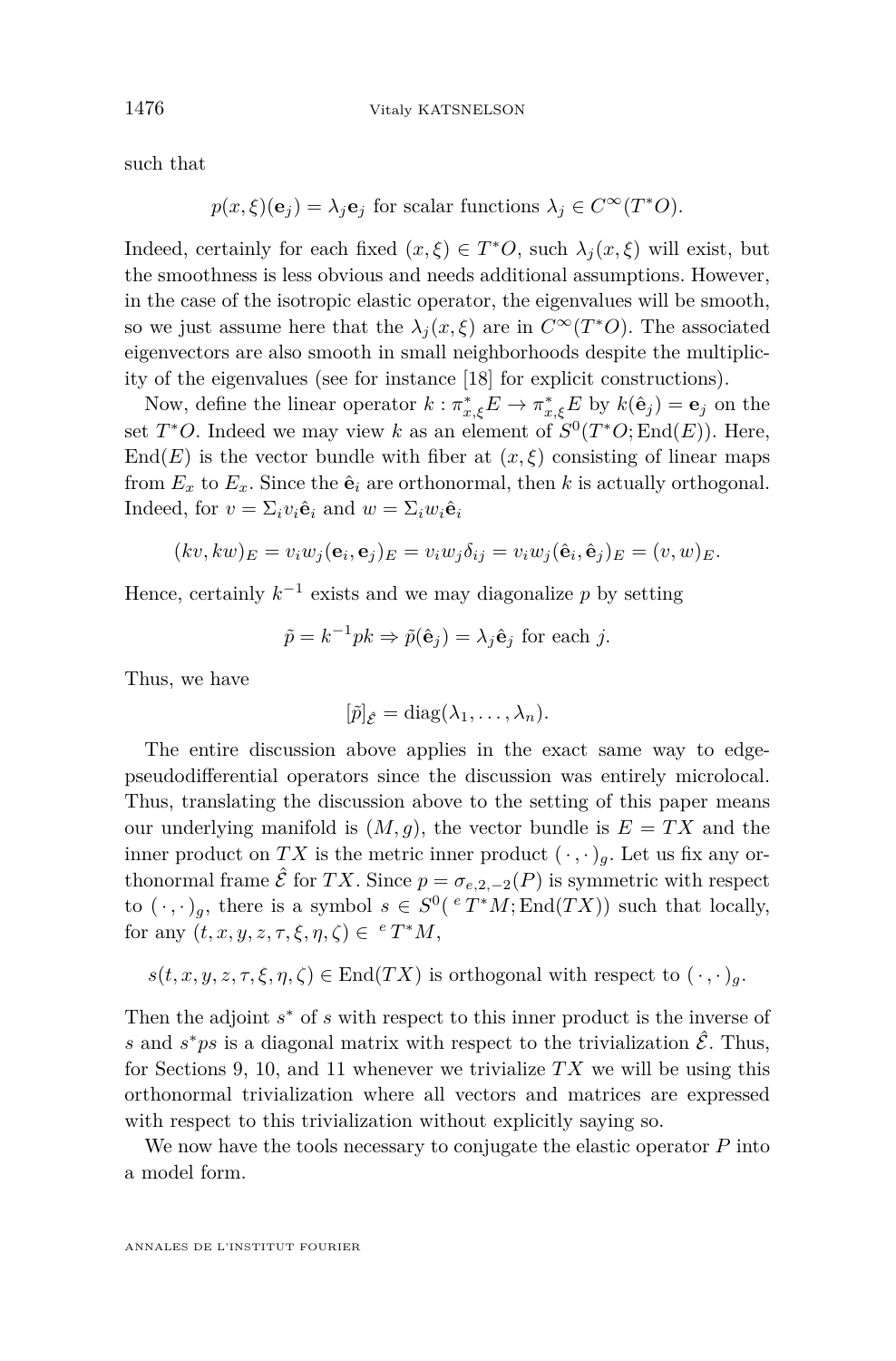#### **8. Constructing the conjugated elastic operator**

We have arranged things on a principal symbol level, but for our purposes, we will need information beyond the principal symbol. Again we let  $O \subset M$  be a neighborhood inside of a local chart where  $TX$  is trivialized according to the trivialization described above. Then let  $S_0$  be a quantization of *s*. Since *s* is orthogonal, one has  $s^{-1} = s^*$  (with the adjoint taken with respect to  $(\cdot, \cdot)_q$  inner product on *TX*). Thus,

$$
(8.1) \quad s^*s = ss^* = \text{Id} \Rightarrow S_0^*S_0 = \text{Id} + R_{-1}, \quad \text{for some } R_{-1} \in \Psi_e^{-1,0}(O)
$$

by using the edge calculus and since  $\sigma_{e,0,0}(S_0^*) = s^*$ . Thus,  $S_0^*$  is certainly not a parametrix for  $S_0$  but if one replaces  $S_0$  by an asymptotic sum  $S_0$  +  $\sum_{j} S_{-j}$  where  $S_{-j}$  is of order  $-j$  then one can solve algebraic equations for the principal symbols of  $S_{-j}$  (analogous to the microlocal square root construction argument as in) so that this sum becomes a true parametrix. We leave out the details and merely state the lemma.

<span id="page-31-1"></span>LEMMA 8.1. — With the above notation, one may find an operator  $S \in$  $\Psi_e^{0,0}(O;TX)$  such that  $SS^*$  – Id  $\in \Psi_e^{-\infty,0}(O;TX)$ , and  $\tilde{P} := S^*PS \in$  $\Psi_e^{2,-2}(O;TX)$  has principal symbol

$$
\sigma_{e,2,-2}(\tilde{P}) = \text{diag}(q_p, q_s \,\text{Id}_{n-1}).
$$

#### **9. Partial Elliptic Regularity**

<span id="page-31-0"></span>The first step to proving Theorem [1.3](#page-10-0) is to show that coisotropic regularity is preserved along  $\dot{\mathcal{F}}_I^{p/s}$  $\dot{\mathcal{F}}_{I,\alpha}^{p/s}$ , and that coisotropic regularity along  $\dot{\mathcal{F}}_{I,\alpha}^{p}$ implies coisotropic regularity along  $\dot{\mathcal{F}}^p_{O,\alpha}$  (one may look at Corollary [11.18](#page-57-0) for an exact statement). The key to proving this is to break up a solution *u* of the equation  $Pu = 0$  as  $u = u_p + u_s$  corresponding to the  $q_p$  and  $q_s$  eigenspaces of  $\sigma_e(P)$  respectively. The point is that along  $\mathcal{F}^p$ , which is inside the *p* characteristic set  $\Sigma_p$ ,  $u_s$  will solve an elliptic equation, and so we will obtain elliptic estimates for  $u_s$ . We will show in the later sections how this will allow us to analyze the piece  $u_p$  separately. We now proceed to give a precise description of  $u_s$  and  $u_p$  along with the elliptic estimates that follow.

First, we have several remarks regarding notation. We will continue to suppress the manifold and the bundle in the notation of various spaces to avoid cluttering when there's no risk of confusion. Also, unless specifically mentioned, all our operators will be assumed scalar unless mentioned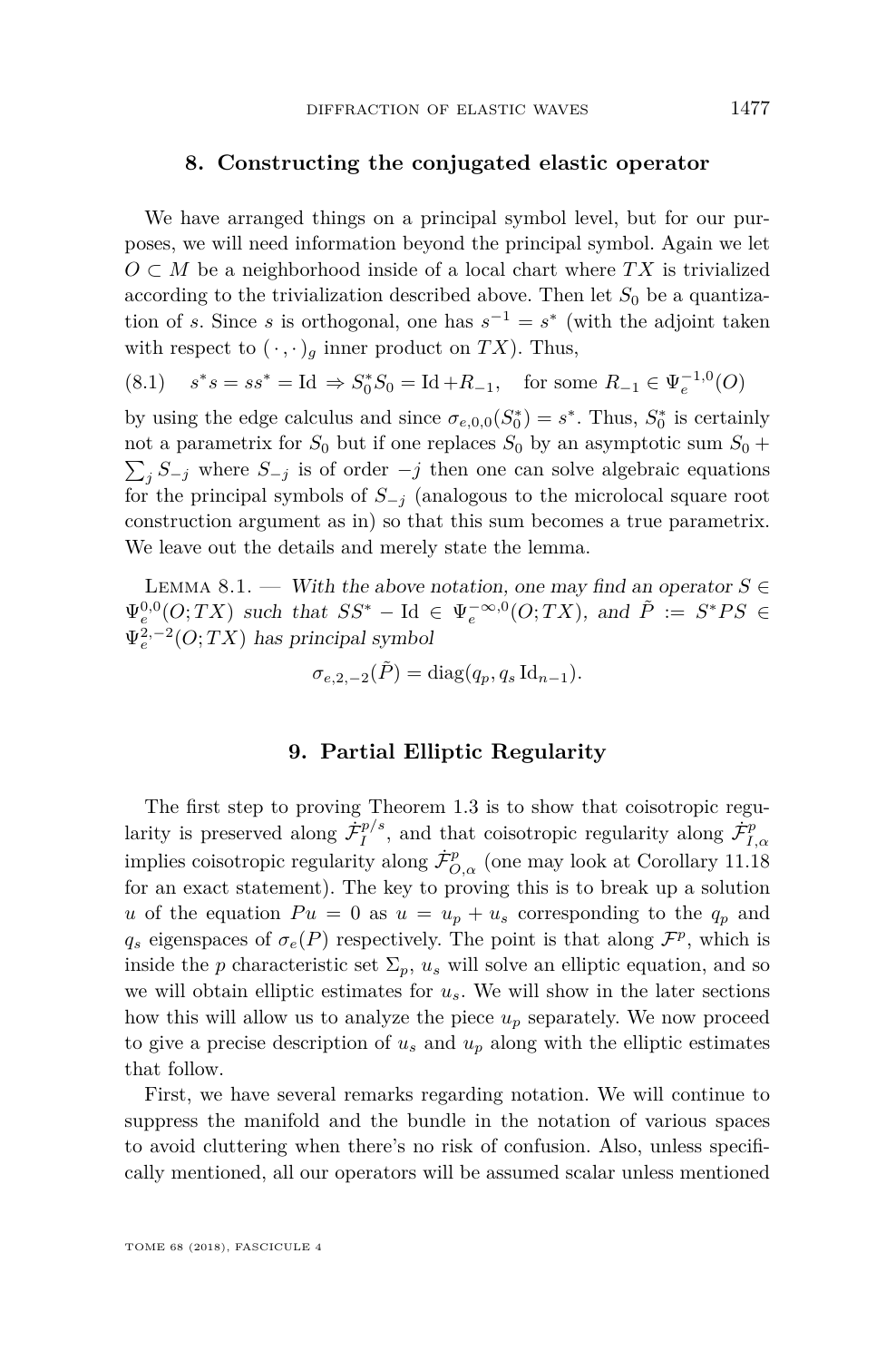specifically so that symbols *a* are identified with *a*⊗Id and scalar operators *A* with  $A \otimes \mathrm{Id}$ .

To prove a propagation result, we will employ a positive commutator argument as done in [\[8\]](#page-70-4). One of the main advantages to working on *<sup>e</sup> T* <sup>∗</sup>*M* is that *P* is naturally an edge operator, and we can put it into a model form by conjugating *P* to be a diagonal operator. The principal symbol  $p = \sigma_{e,2,-2}(P)$  is symmetric with respect to the metric inner product so we may find  $s, s^* \in {^eS^{0,0},ss^*} = \text{Id}$ , matrices of symbols with  $s^*$  the adjoint of *s* with respect to the metric inner product on *T X*, so that

$$
s^*ps = \text{diag}(q_p, q_s \, \text{Id}_{n-1}) := \tilde{p}
$$

as explained in the previous section when we use an orthonormal trivialization of *TX*. Recall  $q_p, q_s \in {}^eS^{2,-2}$  are the principal symbols corresponding to the pressure and shear waves. Now we let *S, S*<sup>∗</sup> be quantizations of *s, s*<sup>∗</sup> respectively in  $\Psi_e^{*,*}$ . As done in Lemma [8.1,](#page-31-1) we may locally arrange that *S, S*<sup>∗</sup> are inverses of each other modulo a low order error term we denote by  $E \in \Psi_e^{-\infty,0}$ .

For now, let us work with the conjugated operator

$$
\tilde{P} = S^* PS,
$$

such that

$$
\sigma_{e,2,-2}(\tilde{P}) = \begin{bmatrix} q_p & 0 \\ 0 & q_s \operatorname{Id}_{n-1} \end{bmatrix}.
$$

Now, let  $\Pi_p, \Pi_s \in \Psi_e^{0,0}(M;TX)$ , denote the projections to the  $q_p, q_s$ eigenspaces of  $\tilde{P}$  respectively. In fact, inside a local chart where all bundles are trivialized, we can write these down explicitly for  $v \in C^{-\infty}(M; TX)$ :

$$
\Pi_p v = \Pi_p \left( \begin{array}{c} v_1 \\ \vdots \\ v_n \end{array} \right) = \left( \begin{array}{c} v_1 \\ 0 \\ \vdots \\ 0 \end{array} \right), \text{ and } \Pi_s \left( \begin{array}{c} v_1 \\ \vdots \\ v_n \end{array} \right) = \left( \begin{array}{c} 0 \\ v_2 \\ \vdots \\ v_n \end{array} \right).
$$

With this explicit form, we clearly see that  $[\tilde{P}, \Pi_{p/s}]$  is lower order since the principal symbol of  $\tilde{P}$  is diagonal, that is

(9.2) 
$$
[\tilde{P}, \Pi_{p/s}] \in \Psi_e^{1,-2}(M).
$$

For a distribution *v*, denote

$$
v_p = \Pi_p v, \quad v_s = \Pi_s v.
$$

Now that we have introduced these projections, let us introduce another piece of notation that will keep equations from becoming cluttered. In local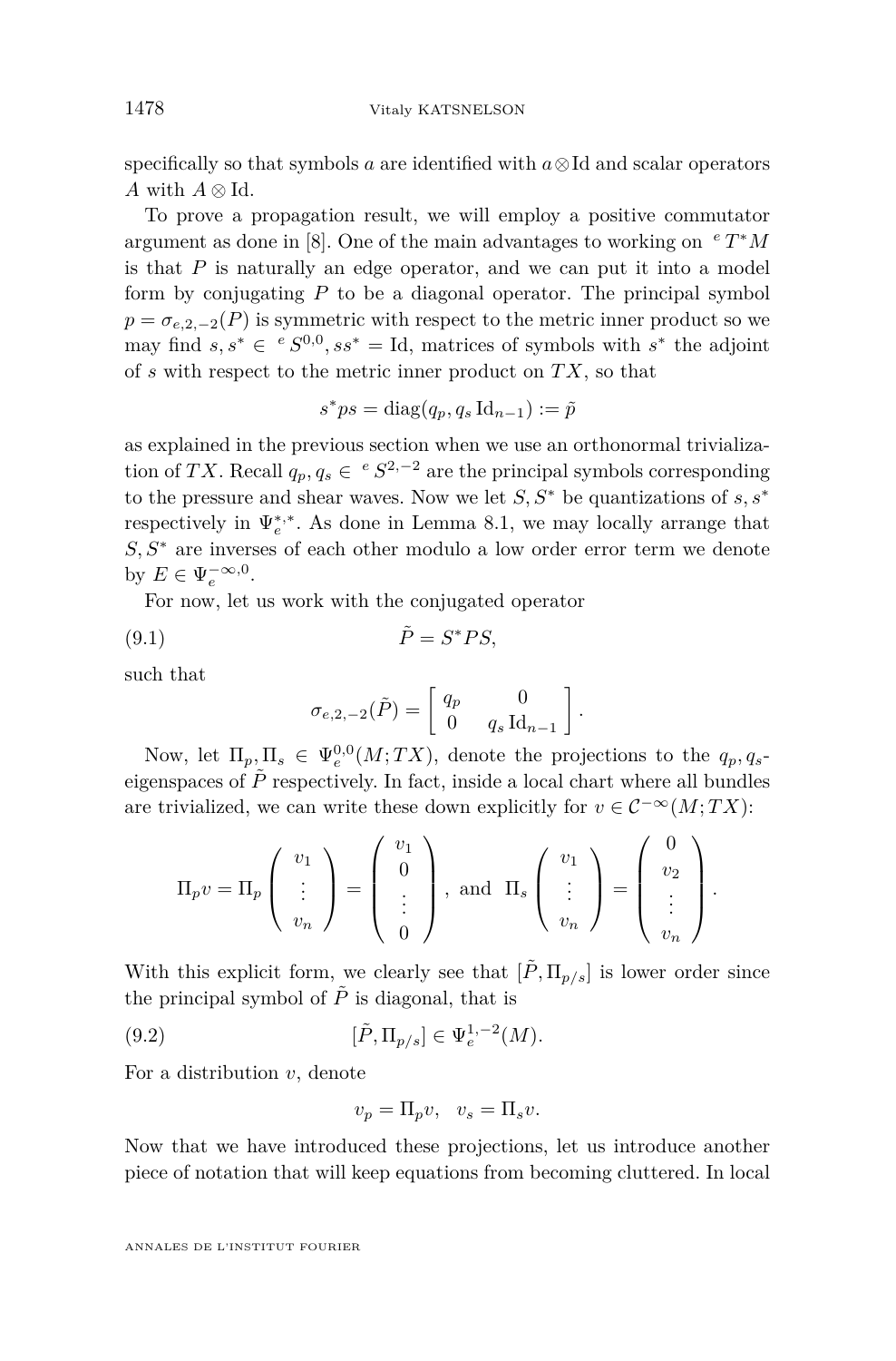charts where bundles are trivialized, we will view elements of  $C^{-\infty}(M;TX)$ as vectors with two components corresponding to the *p* and *s* projections above. That is, for  $v \in C^{-\infty}(M;TX)$  we will write  $v = \begin{bmatrix} v_I \\ v_{II} \end{bmatrix}$  where  $v_I$  is a vector with 1 component corresponding to the *p*-eigenspace and  $v_I$  is a vector with *n* − 1 components corresponding to the *s*-eigenspace. Correspondingly, we may write operators  $E \in \Psi_e^{\infty, -\infty}(M; TX)$  within a local chart as

$$
E = \begin{bmatrix} E_I & E_{II} \\ E_{III} & E_{IV} \end{bmatrix},
$$

where  $E_I$  is a (1 × 1) matrix,  $E_{II}$  a (1 × *n* − 1) matrix,  $E_{III}$  a (*n* − 1 × 1) matrix, and  $E_{IV}$  a  $(n-1 \times n-1)$  matrix. We will again use the convention that if  $E_j$  is scalar, then we will write it as  $E_j$  rather than  $E_j \otimes \text{Id}$  when it is clear in the context.

To proceed, take  $\alpha \in \mathcal{H}^p$  and let O be a local chart containing the projection of  $\alpha$  to  $M$  where all bundles are trivialized. Suppose we have  $\tilde{P}u \in H_e^{m-1,l-2}$  and  $u \in H_e^{m,l}$  microlocally near  $\alpha$ . Thus, for any  $\tilde{G}' \in \Psi_e^{0,0}$ that is elliptic at  $\alpha$ , has Schwartz kernel that is compactly supported in  $O \times O$ , and is microlocally supported close to  $\alpha$ , we have  $\tilde{G}'u \in H_e^{m,l}$ . Observe that

<span id="page-33-0"></span>
$$
\tilde{G}'\tilde{P}u_s = \tilde{G}'\Pi_s\tilde{P}u + \tilde{G}'[\tilde{P},\Pi_s]u.
$$

Since  $\tilde{G}'[\tilde{P}, \Pi_s] \in \Psi_e^{1,-2}$  and it is microlocally supported near where  $u \in$  $H_e^{m,l}$ , then  $\tilde{G}'[\tilde{P}, \Pi_s]u \in \Psi_e^{m-1,l-2}$ . We thus conclude that

$$
(9.3) \qquad \qquad \tilde{G}' \tilde{P} u_s \in \Psi_e^{m-1,l-2}.
$$

This proves part of the following proposition, which gives the main semielliptic estimate:

PROPOSITION 9.1. — Suppose  $\alpha \notin \text{WF}_{e}^{m,l}(u)$ ,  $\tilde{P}u \in H_{e}^{m-1,l-2}$  microlocally near  $\alpha$ , and  $\alpha \in \Sigma_p \setminus \Sigma_s$ . Let  $G \in \Psi_e^{0,0}$  elliptic near  $\alpha$  with a Schwartz kernel compactly supported in  $O \times O$ , such that  $WF'(G) \cap \Sigma_s =$  $WF'(G) \cap WF_e^{m,l}(u) = \emptyset$ . Then  $\alpha \notin WF_e^{m-1,l-2}(\tilde{P}u_s)$  and  $Gu_s \in H_e^{m+1,l}$ . Moreover, the following estimate holds

$$
||Gu_s||_{H_e^{m+1,l}} \leqslant C \left( ||G'\tilde{P}u||_{H_e^{m-1,l-2}} + ||G''u||_{H_e^{m,l}} + ||u||_{H_{e, loc}^{-N,l}} \right),
$$

for some  $G', G'' \in \Psi_e^{0,0}$  elliptic on  $\alpha$ , microsupported in a neighborhood of *α*, and whose Schwartz kernels are supported in *O* × *O*.

Remark 9.2. — This is the crucial place where we need  $\Sigma_p$  and  $\Sigma_s$  to be disjoint, since otherwise, we could never get such a semielliptic estimate. Without such an estimate, none of the theorems that we prove later would go through.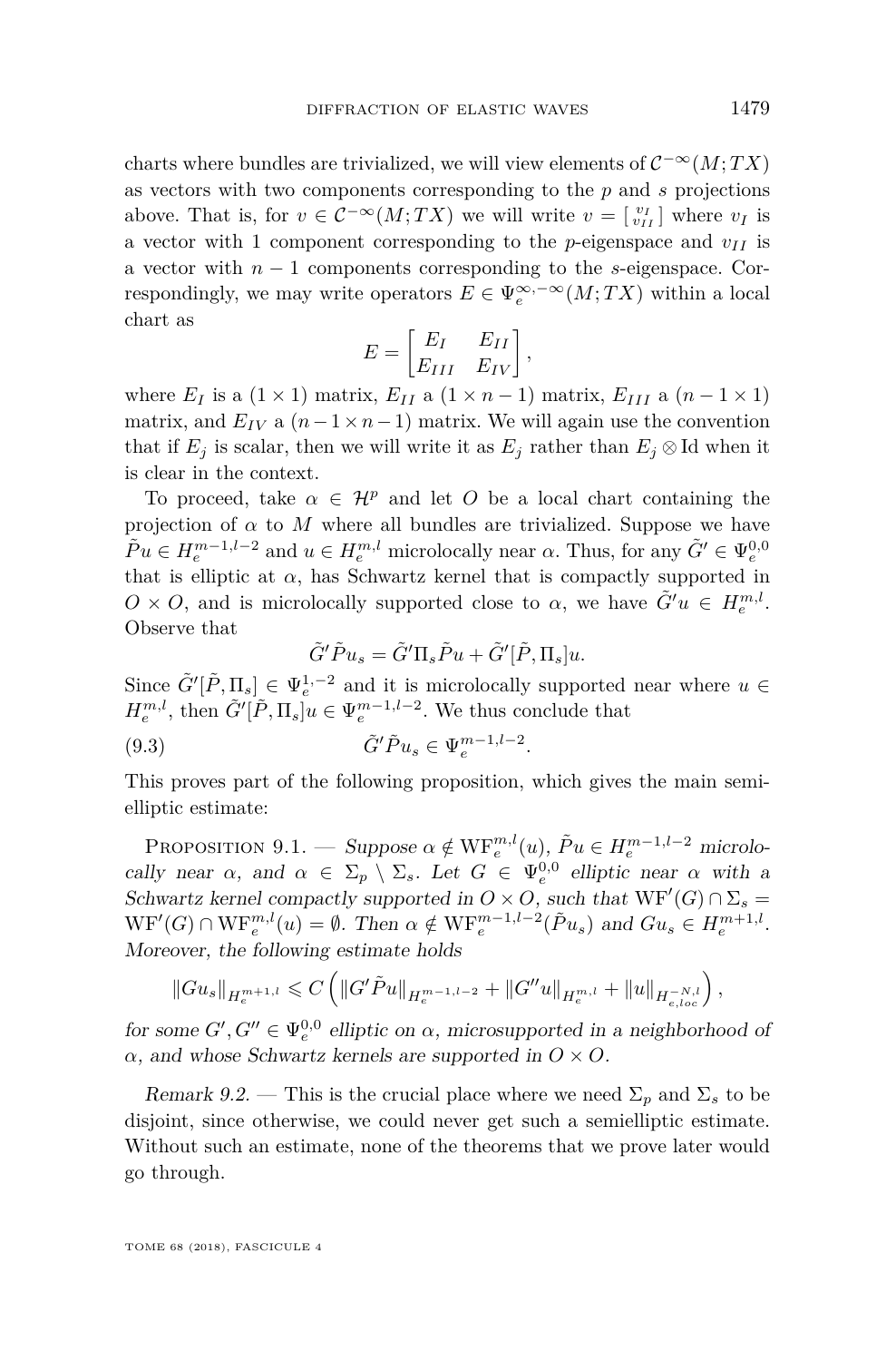*Proof.* — This is a symbolic exercise using that  $q_s(\alpha) \neq 0$ , together with the usual microlocal elliptic regularity. We also work in a local chart near the projection of  $\alpha$  to the manifold where all bundles are trivialized. Indeed, take a parametrix  $\tilde{P}_0^- \in \Psi_e^{-2,2}$  such that  $\tilde{P}_0^- q_s(w, e D_w) \otimes \text{Id} - \text{Id} \in \Psi_e^{0,0}$ , and  $\alpha \notin \text{WF}'(\tilde{P}_0^- q_s(w, e D_w) \otimes \text{Id} - \text{Id})$ . In fact, since  $\text{WF}'(G)$  is compact and disjoint from  $\Sigma_s$ , a parametrix may be chosen so that

$$
\mathrm{WF}'(G) \cap \mathrm{WF}'(\tilde{P}_0^-q_s(w, \ ^eD_w) \otimes \mathrm{Id} - \mathrm{Id}) = \emptyset.
$$

Then set  $\tilde{P}^- \in \Psi_e^{-2,2}$  as

$$
\tilde{P}^- = \left[ \begin{array}{cc} 0 & 0 \\ 0 & \tilde{P}_0^- \end{array} \right].
$$

We then have

$$
\tilde{P}^-\tilde{P} - \text{Id} = \begin{bmatrix} -\text{Id} & 0 \\ R' & R'' \end{bmatrix} := R \in \Psi_e^{0,0} \text{ and } \text{WF}'(G) \cap \text{WF}'(R'') = \emptyset,
$$

where  $R' \in \Psi_e^{-1,0}(M)$  and  $R'' \in \Psi_e^{0,0}(M)$ .

<span id="page-34-0"></span>We now compute

$$
(9.4) \qquad Gu_s = G\tilde{P}^-\tilde{P}u_s + GRu_s = G\tilde{P}^-\tilde{P}u_s + GR''u_s \in H_e^{m+1,l}
$$
  
since  $W\tilde{P}'(\tilde{C}\tilde{P}^-) \cap W\tilde{P}^{m-1,l-2}(\tilde{P}^{\perp,l})$ ,  $\emptyset$  has (9.3) and

since  $WF'(\tilde{G}\tilde{P}^{-}) \bigcap \text{WF}^{m-1,l-2}(\tilde{P}u_s) = \emptyset$  by [\(9.3\)](#page-33-0), and

$$
\mathrm{WF}'(GR'') \bigcap \mathrm{WF}^{m,l}(u_s) = \emptyset.
$$

Now let  $\tilde{G}', G' \in \Psi_e^{0,0}$  with  $\tilde{G}'$  elliptic on WF' $(G\tilde{P}^-)$  and  $G'$  elliptic on the microsupport of  $\tilde{G}'$ , and such that one still has

$$
WF'(G') \cap WF_e^{m-1,l-2}(\tilde{P}u) = WF'(G') \cap WF_e^{m,l}(u) = \emptyset,
$$

with  $\tilde{G}'$  having the same property. Then by the ellipticity of  $G', \tilde{G}'$  in the aforementioned regions together with microlocal elliptic regularity, and equation [\(9.3\)](#page-33-0) gives

$$
\|G\tilde{P}^{-}\tilde{P}u_{s}\|_{H_{e}^{m+1,l}} \lesssim \|\tilde{G}'\tilde{P}u_{s}\|_{H_{e}^{m-1,l-2}} + \|u\|_{H_{e,loc}^{-N,l}}
$$
  

$$
\lesssim \|\tilde{G}'\Pi_{s}\tilde{P}u\|_{H_{e}^{m-1,l-2}} + \|\tilde{G}'[\tilde{P},\Pi_{s}]u\|_{H_{e}^{m-1,l-2}}
$$
  

$$
+ \|u\|_{H_{e,loc}^{-N,l}}
$$
  
(9.5)  

$$
\lesssim \|G'\tilde{P}u\|_{H_{e}^{m-1,l-2}} + \|G'u\|_{H_{e}^{m,l}} + \|u\|_{H_{e,loc}^{-N,l}},
$$

<span id="page-34-1"></span>where the last inequality follows by the ellipticity of  $G'$  on  $WF'(\tilde{G}')$  combined with microlocal elliptic regularity. We also have a similar estimate using microlocal elliptic regularity for the other term

<span id="page-34-2"></span>(9.6) 
$$
||GR''u_s||_{H_e^{m+1,l}} \lesssim ||G'u||_{H_e^{m,l}} + ||u||_{H_{e,loc}^{-N,l}}.
$$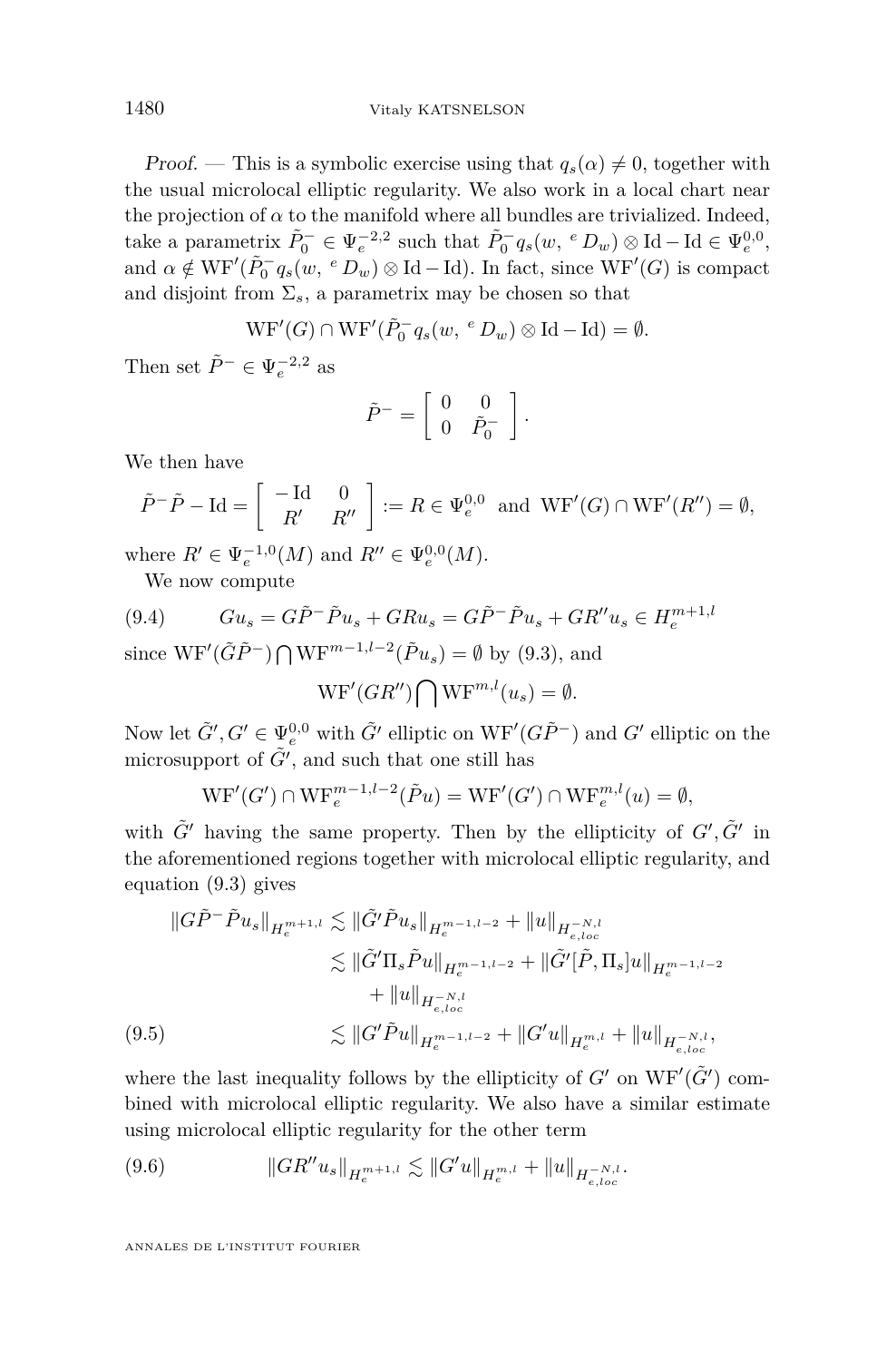Thus, combining [\(9.4\)](#page-34-0) with the inequalities [\(9.5\)](#page-34-1), and [\(9.6\)](#page-34-2) gives the result of the proposition.

The essential point in the proof was which characteristic set the point  $\alpha$  belonged to. Thus, with essentially no changes except notation in the above proof, we get the analogous semi-elliptic estimates for  $\alpha \in \Sigma_s$ . We record it here for later use:

PROPOSITION 9.3. — Suppose  $\alpha \notin \text{WF}_{e}^{m,l}(u)$ ,  $\tilde{P}u \in H_{e}^{m-1,l}$  microlocally near  $\alpha$ , and  $\alpha \in \Sigma_s \setminus \Sigma_p$ . Let  $G \in \Psi_e^{0,0}$  elliptic near  $\alpha$  with a Schwartz kernel compactly supported in  $O \times O$ , such that  $WF'(G) \cap \Sigma_p =$  $WF'(G) \cap WF_e^{m,l}(u) = \emptyset$ . Then  $\alpha \notin WF_e^{m-1,l-2}(\tilde{P}u_p)$  and  $Gu_p \in H_e^{m+1,l}$ . Moreover, the following estimate holds

$$
||Gu_p||_{H_e^{m+1,l}} \leqslant C \left( ||G'\tilde{P}u||_{H_e^{m-1,l-2}} + ||G''u||_{H_e^{m,l}} + ||u||_{H_{e, loc}^{-N,l}} \right),
$$

for some  $G', G'' \in \Psi_e^{0,0}$  elliptic near  $\alpha$ , microsupported in a neighborhood of  $\alpha$ , and whose Schwartz kernels are supported in  $O \times O$ .

In the next section, we will discuss propagation into and out of the edge, which will rely on our semi-elliptic estimates.

#### **10. Edge Propagation**

<span id="page-35-0"></span>In this section, we describe the propagation of edge regularity into and out of the edge. First, let us state our main theorem for propagation to/away from the edge.

THEOREM 10.1. — Let  $u \in H_e^{-N,l}$  be a distribution.

- (1) Let  $m > l + f/2$ . Given  $\alpha \in \mathcal{H}_I^p$ , if  $u \in H^m$  microlocally on  $\mathcal{F}_{I,\alpha}^p \setminus$  $\partial M$  and  $Pu \in H_e^{m-1,l-2}$  microlocally on  $\bar{\mathcal{F}}_{I,\alpha}^p$ , then  $u \in H_e^{m,l'}$ microlocally at  $\alpha, \forall l' < l$ .
- <span id="page-35-1"></span>(2) Let  $m < l + f/2$ . Given  $\alpha \in \mathcal{H}_O^p$ , suppose *U* is a neighborhood of  $\alpha$  in *e*  $S^*$ |∂*M M* such that  $WF_e^{m,l}(u) \cap U \subset \partial \mathcal{F}_O^p$  and  $WF_e^{m-1,l-2}(Pu) \cap$  $U = \emptyset$ , then  $\alpha \notin \text{WF}_{e}^{m,l}(u)$ .

Remark 10.2. — In [\(2\)](#page-35-1), although the theorem is stated with  $U \subset {}^{e}S_{\partial M}^{*}M$ , such that  $(U \setminus \partial \mathcal{F}_O^p) \cap \text{WF}^{m,l}(u) = \emptyset$  we may actually enlarge *U* as follows. Since  $WF_e^{*,*}(u)$  is closed, we can find a small neighborhood  $U_1 \subset e^{iS^*M}$ of *U* so that  $(U_1 \setminus \overline{\mathcal{F}}_O^p) \cap \text{WF}_e^{m,l}(u) = \emptyset$ . We will refer to  $U_1$  in the proof.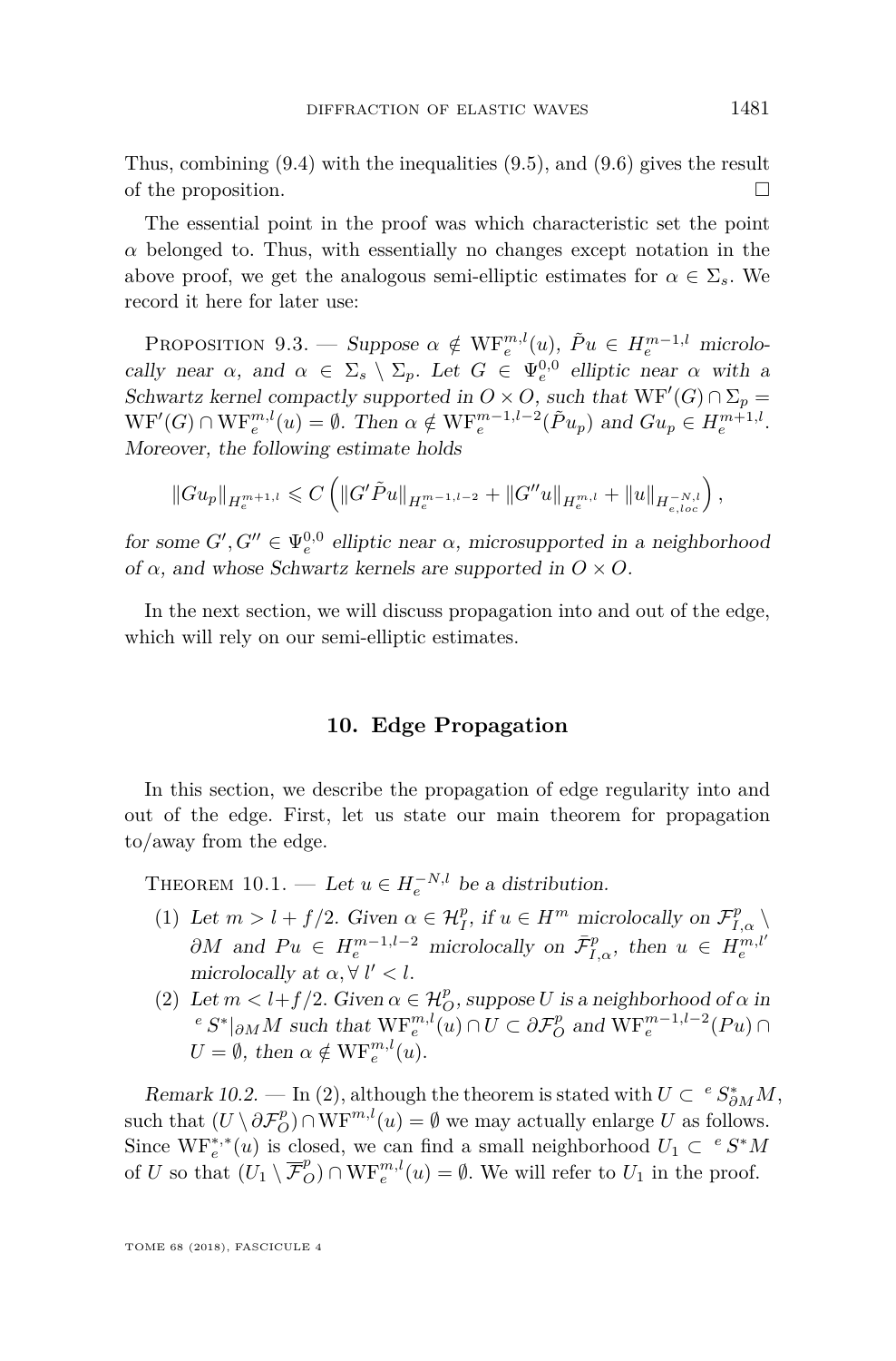To prove this theorem, we will use the conjugated operator  $\tilde{P}$  introduced in equation [\(9.1\)](#page-32-0) of the previous section. Let *u* be as in the statement of the above theorem. Since  $S^*$  is a parametrix for  $S$ , we transform the problem by letting  $\tilde{u} = S^*u$  so that with Lemma [8.1,](#page-31-0) one has

(10.1) 
$$
\tilde{P}\tilde{u} = S^*PS(S^*u) = S^*Pu + S^*PRu
$$
, for some  $R \in \Psi_e^{-\infty,0}$   
 $\Rightarrow \text{WF}_e^{m-1,l-2}(\tilde{P}\tilde{u}) = \text{WF}_e^{m-1,l-2}(Pu)$ 

by the ellipticity of *S* and  $S^*$ . Hence,  $\tilde{P}\tilde{u}$  satisfies the same assumptions as Pu in the statement of the above theorem. We will work with this transformed equation from now on.

We will prove Theorem [10.1](#page-35-0) by a positive commutator argument for "radial points" as done in [\[8,](#page-70-0) Section 11]. Thus, via an inductive argument which we justify later, we want to show that if  $\alpha \notin \text{WF}_{e}^{m-\tilde{\epsilon},l}(u)$  then in fact  $\alpha \notin \text{WF}_{e}^{m,l}(u)$  where  $\alpha$  and  $u$  satisfy the assumptions of the above theorem, and  $0 < \tilde{\epsilon} \leq 1/2$ . By the ellipticity of  $S^*$ ,  $\tilde{u}$  satisfies the same property, so we're essentially going to improve the Sobolev order of  $\tilde{u}$  microlocally by  $\tilde{\epsilon}$  at each step. To proceed, let  $\{A_\delta\}_{\delta \in [0,1]}$  be a scalar, uniformly bounded family  $\lim \Psi_e^{m',l'}(M)$ , and microlocally supported in a set disjoint from  $\text{WF}_e^{m-\tilde{\epsilon},l}(u)$ . If  $m'$  is picked so that all the following pairings are finite, we compute

<span id="page-36-0"></span>(10.2) 
$$
\langle A_{\delta} \tilde{P} \tilde{u}, A_{\delta}^* \tilde{u} \rangle - \langle A_{\delta} \tilde{u}, A_{\delta} \tilde{P} \tilde{u} \rangle
$$
  
\n
$$
= \langle [A_{\delta}^2, \tilde{P}] \tilde{u}, \tilde{u} \rangle
$$
  
\n
$$
= \langle [A_{\delta}^2, \tilde{P}] (\tilde{u}_p + \tilde{u}_s), \tilde{u}_p + \tilde{u}_s \rangle
$$
  
\n
$$
= \langle [A_{\delta}^2, \tilde{P}] \tilde{u}_p, \tilde{u}_p \rangle + \langle [A_{\delta}^2, \tilde{P}] \tilde{u}_p, \tilde{u}_s \rangle
$$
  
\n
$$
+ \langle [A_{\delta}^2, \tilde{P}] \tilde{u}_s, \tilde{u}_p \rangle + \langle [A_{\delta}^2, \tilde{P}] \tilde{u}_s, \tilde{u}_s \rangle
$$

Our strategy will be to estimate the first term on the right using a standard positive commutator estimate, while the other three terms will be estimated using Proposition [9.1](#page-33-0) derived in the previous section. This first term will be called the *pp* term while the others will be called the *ps, sp, ss* terms. We will estimate the terms containing  $\tilde{u}_s$  first since those are elementary now that we have Proposition [9.1.](#page-33-0)

Remark 10.3. — While it may seem more natural to analyze the propagation of polarization (see [\[1\]](#page-70-1)) for an elastic system, we do not pursue that here. This is because we are not proving a *b*-propagation theorem (Snell's law for elastic wave diffraction), which would show the location of singularities produced when a singularity interacts with the edge; in such a case,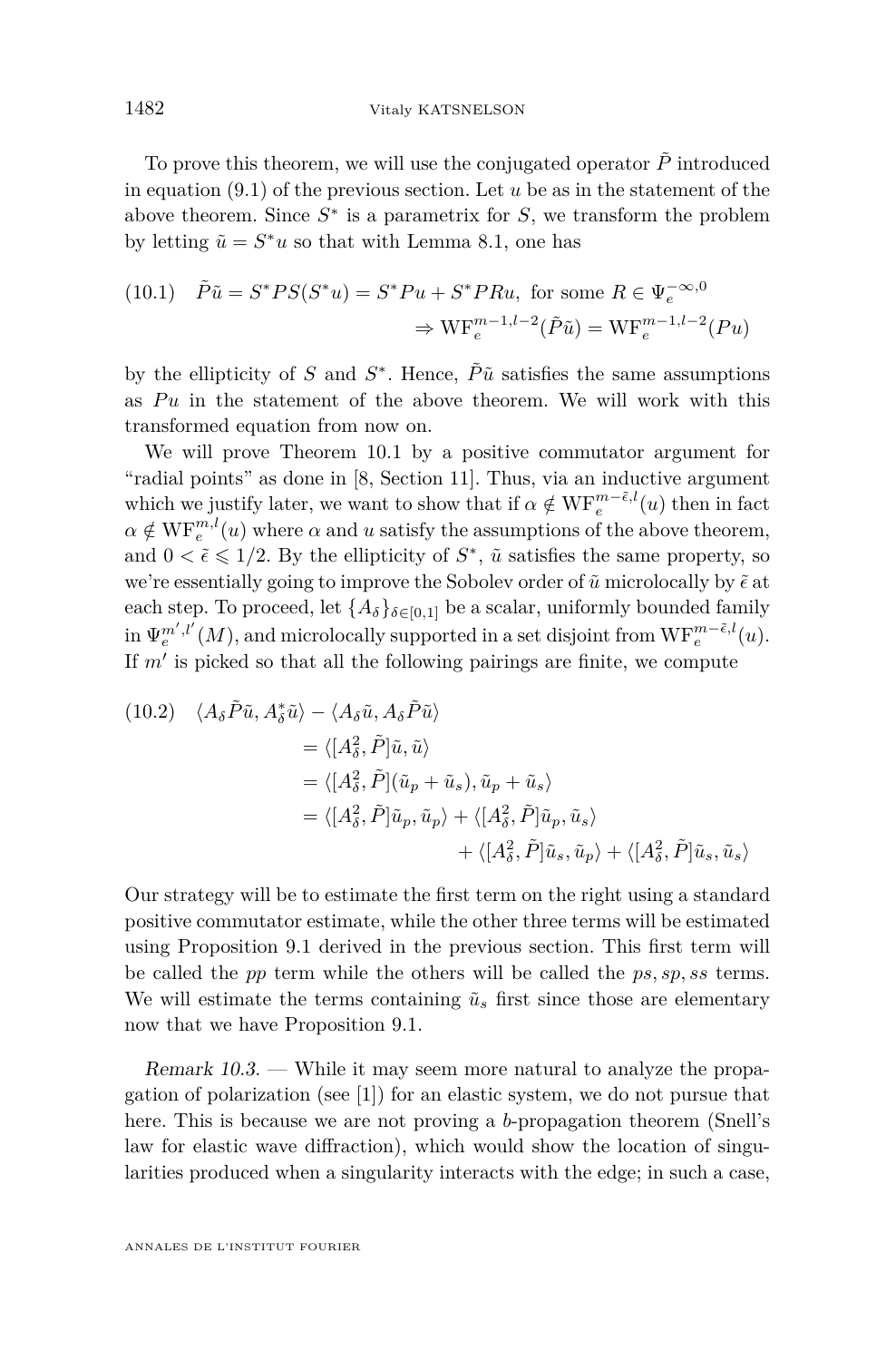analyzing the change in polarization of *s*-waves from such an interaction becomes natural.

Nevertheless, one may ask whether a propagation of polarization theorem is possible in the edge calculus in the form of Theorem [11.15](#page-56-0) and its corollaries. Typically however, the Sobolev order the polarization direction (the constituent of the distribution that is most singular) only differs from the Sobolev order of the whole distribution by one order when tracking the Sobolev polarization set [\[2,](#page-70-2) Definition 2.8] along a bicharacteristic. Hence, with the (possibly serious) losses in Sobolev order due to radial points in the theorems mentioned (such losses would be eliminated if we had the *b*-propagation theorem described in the introduction and in Remark [14.2\)](#page-66-0), it is not immediately clear whether a Sobolev order improvement is possible without going through a full proof. Such a proof would require understanding the propagation of polarization into and out of a radial point which requires a very different type of analysis than presented here. One may see [\[2\]](#page-70-2) for what such differences entail albeit in another setting. We intend to pursue this in a future paper.

We still note that our positive commutator methods may be adapted to show a propagation result in the interior, and hence provide an alternate proof of Dencker's result. Essentially, the operator *S* constructed above encodes the possible polarizations of our solution along a bicharacteristic (and we do provide a regularity estimate for  $\tilde{u}_s$ ), and so not much would be gained in analyzing the propagation of polarization in the interior.

#### **10.1. Estimating the** *sp, ps, ss* **terms**

The key is that the terms in [\(10.2\)](#page-36-0) involving  $\tilde{u}_s$  will be controlled by elliptic estimates. The exact orders are very important here. Since  $A_{\delta}$  is scalar, then  $[A_\delta^2, \tilde{P}] \in \Psi_e^{2m'+1,2l'-2}(M)$  so in order to eventually show that  $\tilde{u}$  is in  $H_e^{m,l}$  microlocally near  $\alpha$ , we must have

$$
2m' + 1 = 2m, \quad 2l' - 2 = 2\left(-l - \frac{f+1}{2}\right)
$$
  

$$
\Rightarrow m' = m - 1/2, \quad l' = -l - (f+1)/2.
$$

To justify pairings, we also have that

$$
(10.3) \quad \tilde{P}A_{\delta}^{2} \in \Psi_{e}^{2m+1, -2l - (f+1)}
$$

$$
\Rightarrow \tilde{P}A_{\delta}^{2} : H_{e}^{m-\tilde{\epsilon},l} \to H_{e}^{-m-1-\tilde{\epsilon}, -l - (f+1)} = (H_{e}^{m+1+\tilde{\epsilon},l})^{*}
$$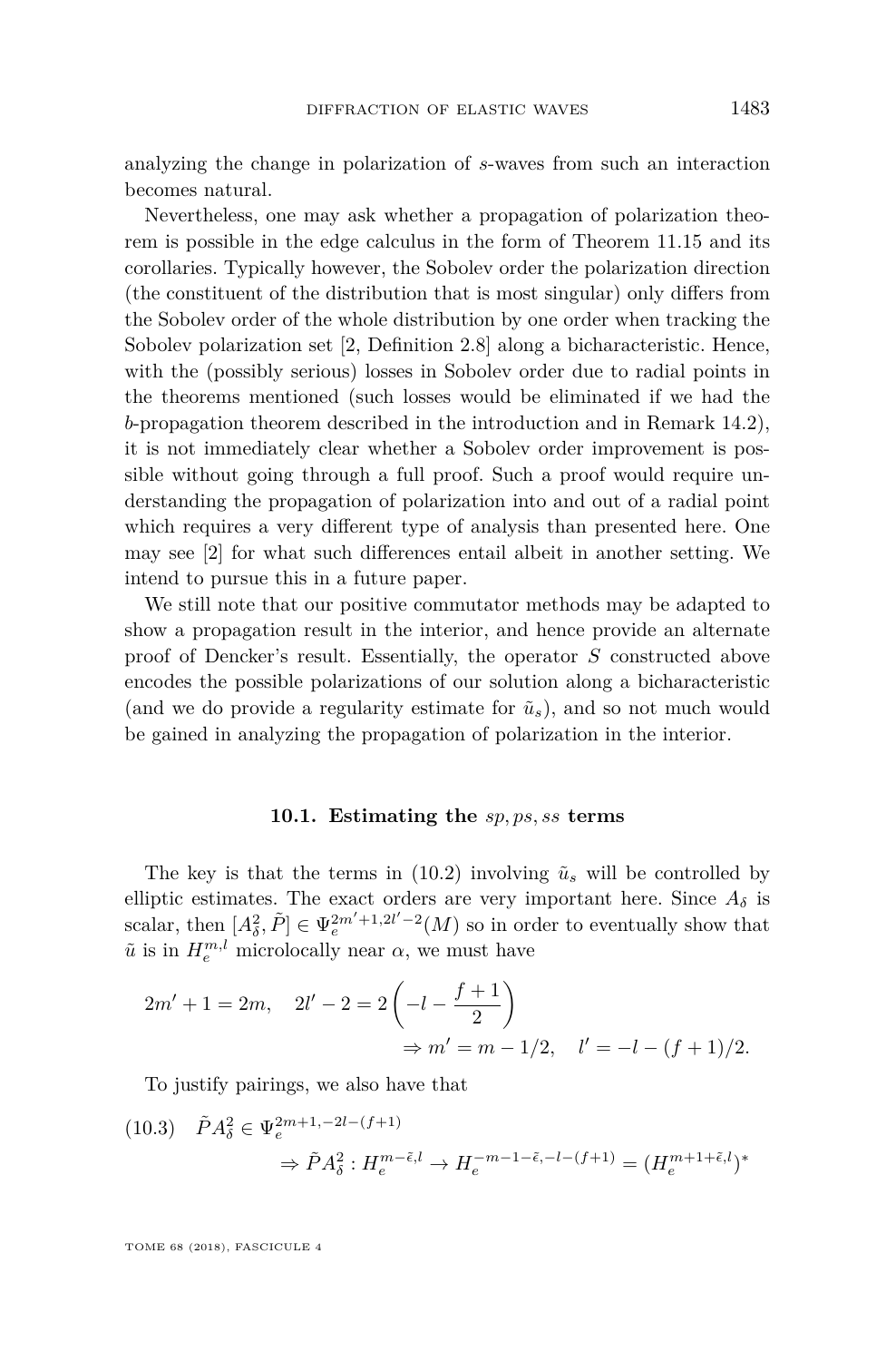<span id="page-38-0"></span>
$$
(10.4) \quad [\tilde{P}, A_{\delta}^2] \in \Psi_e^{2m, -2l - (f+1)}
$$
\n
$$
\Rightarrow [A_{\delta}^2, \tilde{P}] : H_e^{m - \tilde{\epsilon}, l} \to H_e^{-m - \tilde{\epsilon}, -l - (f+1)} = (H_e^{m + \tilde{\epsilon}, l})^*
$$

We will state our bounds on the *ps, sp, ss* terms as a proposition.

<span id="page-38-2"></span>PROPOSITION 10.4. — Suppose that  $K \subset U \subset e^s S^*M$  with *K* a compact neighborhood of  $\alpha \in \mathcal{H}^p$ , *U* open, and let *O* be a coordinate patch containing the projection of  $\alpha$  to  $M$  where all bundles are trivialized. Let  $\mathbf{A} = \{A_{\delta}^2 \in \Psi_e^{2m-1,2l'}(M) : \delta \in (0,1]\}$  a family with  $\mathrm{WF}_{e,L^{\infty}}'(\mathbf{A}) \subset K$ which is bounded in  $\Psi_e^{2m}(M)$  and has Schwartz kernels uniformly supported in *O* × *O*. Suppose that  $WF_e^{m-*i*,l}(u) ∩ U = ∅$  and  $WF_e^{m-1,l-2}(Pu) ∩ U = ∅$ for  $0 < \tilde{\epsilon} \leq 1/2$ . Then the following pairings are justified and remain uniformly bounded even as  $\delta \to 0$ :

$$
\langle [A^2_\delta,\tilde{P}] \tilde{u}_p, \tilde{u}_s \rangle, \langle [A^2_\delta,\tilde{P}] \tilde{u}_s, \tilde{u}_p \rangle, \langle [A^2_\delta,\tilde{P}] \tilde{u}_s, \tilde{u}_s \rangle
$$

Proof. — All operators we will mention here are assumed to have Schwartz kernels compactly supported in  $O \times O$ . First, note that the assumption on *u* and the ellipticity of *S* imply  $\tilde{u} \in H_e^{m-\tilde{\epsilon},l}$  microlocally near *U* as well. Thus, we trivially have  $\tilde{u}_p \in H_e^{m-\tilde{\epsilon},l}$  microlocally near *U* by microlocality of  $\Pi_p$  and since  $\Pi_p$  is 0'th order. Pick  $G_1 \in \Psi_e^{0,0}$  elliptic on  $WF'_{e,L} \infty(A_{\delta})$ , microsupported where  $\tilde{u}$  is in  $H_e^{m-\tilde{e},l}$ . Hence,  $G_1$  is elliptic on  $\overline{\text{WF}}'_{e,L^{\infty}}([A_{\delta}^2, \tilde{P}]\Pi_p)$  as well. By microlocal elliptic regularity of  $G_1$ , the mapping property in [\(10.4\)](#page-38-0), and continuity, we may estimate

<span id="page-38-1"></span>
$$
\|[A_\delta^2,\tilde{P}]\tilde{u}_p\|_{H^{-m-\tilde{\epsilon},-l-(f+1)}_e}\leqslant C(\|G_1\tilde{u}\|_{H^{m-\tilde{\epsilon},l}_e}+\|\tilde{u}\|_{H^{-N,l}_e}).
$$

Also, if we let  $G \in \Psi_e^{0,0}(M)$  elliptic at  $\alpha$ , microsupported inside  $U$  such that

(10.5) 
$$
\operatorname{WF}_{e}'(I - G) \cap \operatorname{WF}_{e, L^{\infty}}'(\mathbf{A}) = \emptyset,
$$

then Proposition [9.1](#page-33-0) implies  $G\tilde{u}_s \in H_e^{m-\tilde{\epsilon}+1,l} \subset H_e^{m+\tilde{\epsilon},l}$  (the inclusion of Hilbert spaces is due to  $\tilde{\epsilon} \leq 1/2$  and

$$
\begin{aligned} \left\|G\tilde{u}_s\right\|_{H_e^{m+\tilde{\epsilon},l}} &\leqslant \left\|G\tilde{u}_s\right\|_{H_e^{m-\tilde{\epsilon}+1,l}}\\ &\leqslant C(\left\|G'\tilde{P}\tilde{u}_s\right\|_{H_e^{m-\tilde{\epsilon}-1,l-2}}+\left\|G''\tilde{u}\right\|_{H_e^{m-\tilde{\epsilon},l}}+\left\|\tilde{u}\right\|_{H_e^{-N,l}}),\end{aligned}
$$

for some  $G', G'' \in \Psi_e^0$  microsupported inside *U* and elliptic at  $\alpha$ . To proceed, the microsupport property of *G* in [\(10.5\)](#page-38-1) implies  $(I - G)[A_{\delta}^2, \tilde{P}]$  is a uniformly bounded family in  $\Psi_e^{-\infty, l}$ , so we get the following uniform estimate (since Π*p/s* are clearly bounded operators between on edge Sobolev

and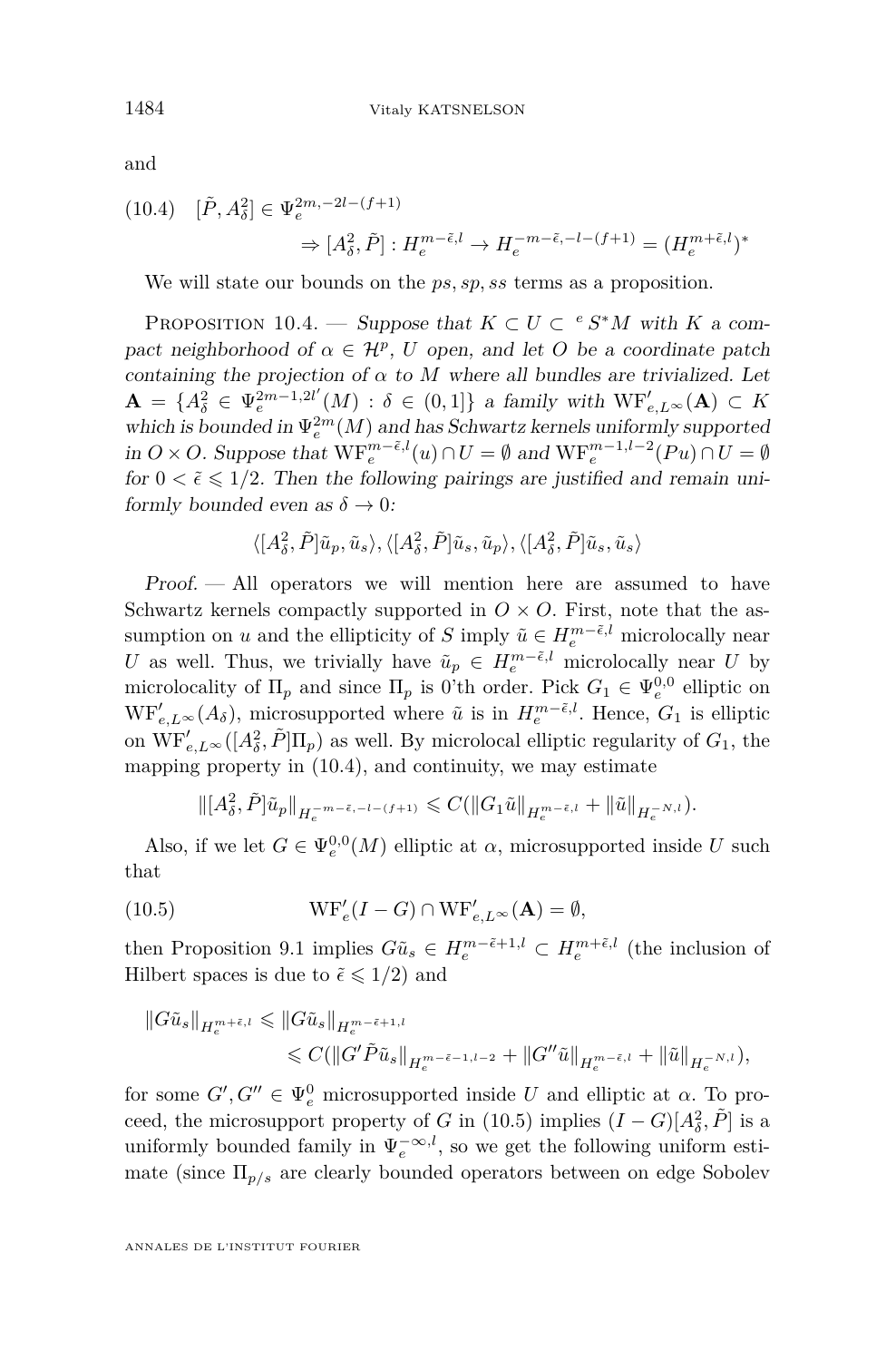spaces)

$$
|\langle (I - G^*)[A_{\delta}^2, \tilde{P}]\tilde{u}_p, \tilde{u}_s \rangle| \leqslant C \|\tilde{u}\|_{H_c^{-N,l}}^2.
$$

Combining these estimates and using the  $L_g^2$ -dual pairing with the Cauchy–Schwarz inequality, we obtain

$$
\begin{split} |\langle [A^2_{\delta}, \tilde{P}] \tilde{u}_p, \tilde{u}_s \rangle| &= |\langle (I - G^*)[A^2_{\delta}, \tilde{P}] \tilde{u}_p, \tilde{u}_s \rangle| + |\langle [A^2_{\delta}, \tilde{P}] \tilde{u}_p, G \tilde{u}_s \rangle| \\ &\lesssim |\langle (I - G^*)[A^2_{\delta}, \tilde{P}] \tilde{u}_p, \tilde{u}_s \rangle| \\ &+ \| [A^2_{\delta}, \tilde{P}] \tilde{u}_p \|_{H_e^{-m-\tilde{\epsilon}, -l-(f+1)}} \| G \tilde{u}_s \|_{H_e^{m+\tilde{\epsilon}, l}} \\ &\lesssim \| G' \tilde{u} \|_{H_e^{m-\tilde{\epsilon}, l}}^2 + \| G_1 \tilde{u} \|_{H_e^{m-\tilde{\epsilon}, l}}^2 + \| G'' \tilde{P} \tilde{u} \|_{H_e^{m-\tilde{\epsilon}-1, l-2}}^2 \\ &+ \| \tilde{u} \|_{H_e^{-N, l}}^2. \end{split}
$$

The other terms are bounded analogously.  $\Box$ 

# **10.2.** Reducing  $\langle [A^2_\delta, \tilde{P}] \tilde{u}_p, \tilde{u}_p \rangle$  to the case of a scalar wave **equation**

In this part, since  $A_{\delta}$  is a scalar operator, we will express it as

$$
A_\delta=A_{\delta,0}\otimes {\rm Id}
$$

to make some calculations more transparent, where  $A_{\delta,0}$  has all the properties already mentioned for  $A_{\delta}$  and is an honest edge pseudodifferential operator on scalar distributions. First, a careful calculation shows that

<span id="page-39-1"></span>
$$
(10.6) \qquad [A^2_{\delta}, \tilde{P}] = \begin{bmatrix} [A^2_{\delta,0}, Q_p] & F'_{\delta} \\ F''_{\delta} & F'''_{\delta} \end{bmatrix} = \begin{bmatrix} [A^2_{\delta,0}, Q_p] & 0 \\ 0 & F'''_{\delta} \end{bmatrix} + \tilde{F}_{\delta},
$$

with  $\sigma(Q_p) = q_p \in x^{-2}S^2({}^eT^*M), F'_\delta, F''_\delta, \tilde{F}_\delta \in \Psi_e^{m',l'-2}$  and  $F''_\delta \in$  $\Psi_e^{m'+1,l'-2}$  uniformly bounded families. We won't have control over  $F_\delta^m$ but that's irrelevant since we have

<span id="page-39-0"></span>(10.7) 
$$
\langle [A_{\delta}^2, \tilde{P}] \tilde{u}_p, \tilde{u}_p \rangle = \langle [A_{\delta,0}^2, Q_p] \tilde{u}_p, \tilde{u}_p \rangle + \langle \tilde{F}_{\delta} \tilde{u}_p, \tilde{u}_p \rangle.
$$

Thus, since  $\tilde{F}_{\delta}$  is lower order and will be handled by inductive assumptions as we show later, we are reduced to a commutator with  $Q_p$ , whose principal symbol is the same as that of a scalar wave operator. Now we proceed to construct  $A_{0,\delta}$  in the same fashion as done in [\[8\]](#page-70-0). However, since  $Q_p$ does not commute with  $D_t$ , we will need more care for the regularization argument.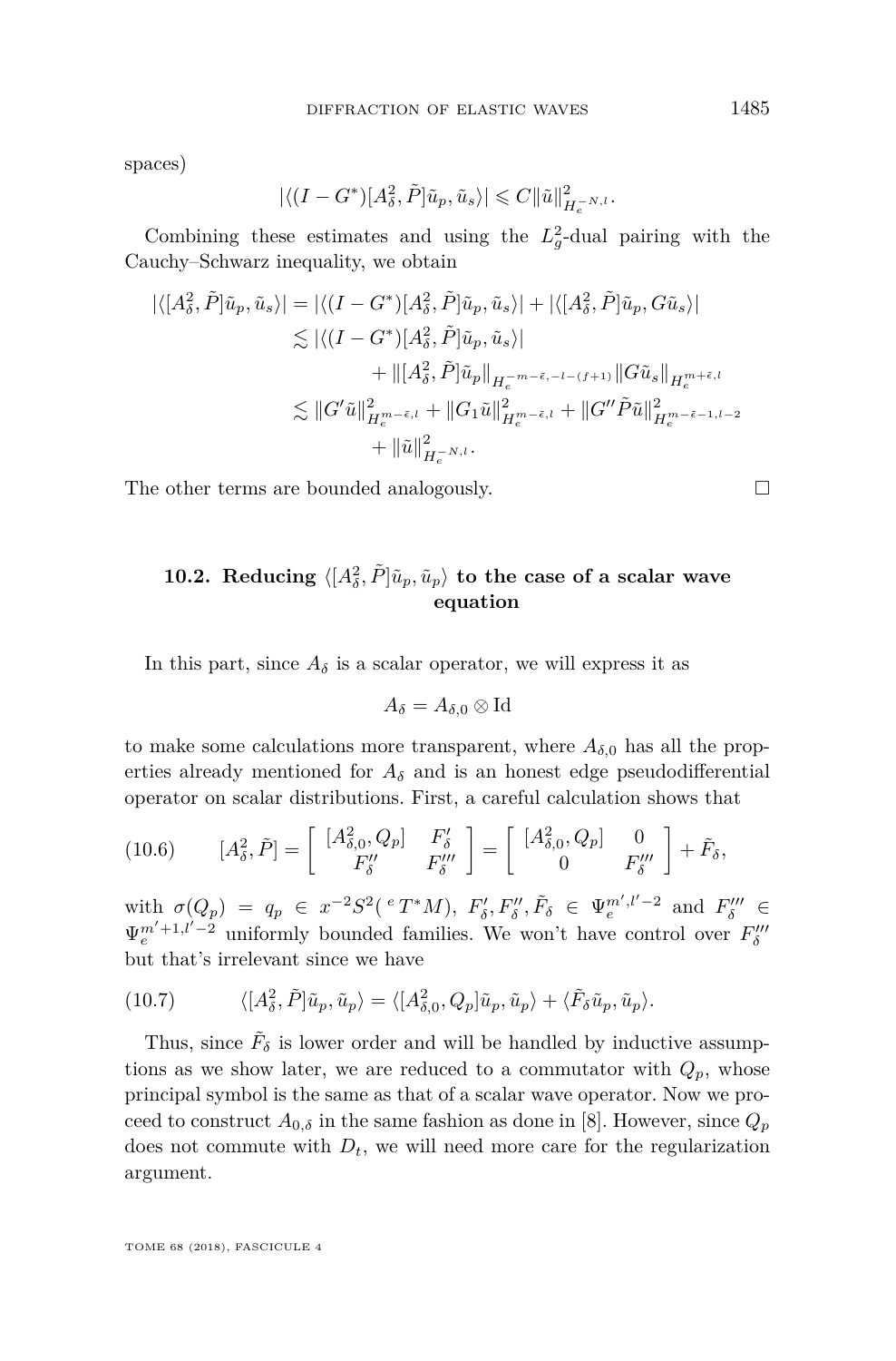#### **10.3. Constructing the family of test operators** *A*0*,δ*

Notice that the principal symbol of  $Q_p$  is that of a scalar wave operator associated to the metric  $g_p$  so that the construction of the test operator in [\[8,](#page-70-0) Section 11] goes through almost verbatim. For regularization, we define

<span id="page-40-3"></span>(10.8) 
$$
\varphi_{\delta}(y) = (1 + \delta y)^{-\tilde{\epsilon}/2} \Rightarrow \varphi'_{\delta}(y) = -\tilde{\epsilon}\delta/2(1 + \delta y)^{-1}\varphi_{\delta}(y),
$$

where  $0 < \tilde{\epsilon} \leqslant 1/2$ ,

We then have the following lemma whose proof is almost identical to what is done in [\[8,](#page-70-0) Section 11] where no regularization is done, and in [\[10,](#page-70-3) Section 8] where a regularization is done albeit a slightly different setting.

<span id="page-40-0"></span>LEMMA 10.5. — With the notation above, and setting  $m' = m - 1/2$  and  $l' = -l - (f - 1)/2$ , then for  $\alpha \in \mathcal{H}_{I/O}^p$  and assuming either  $m' + l' - \tilde{\epsilon} > 0$ or  $m' + l' < 0$ , we have may find an edge PsiDO  $A_{\delta,0}$  with the following properties:

(10.9) 
$$
i[A_{\delta,0}^2, Q_p] = \pm B_{\delta}^* B_{\delta} \pm \sum_j B_{\delta,j}^* B_{\delta,j} + E_{\delta} + C_{\delta} + K_{\delta} + F_{\delta}
$$

with

- (1)  $A_{\delta,0} \in \Psi_e^{m-1/2-\tilde{\epsilon},l'}$  for  $\delta > 0$ , elliptic at  $\alpha$ , uniformly bounded in  $\Psi_e^{m-1/2,l'}$ , and  $A_{\delta,0} \to A_0$  in  $\Psi_e^{m-1/2+\epsilon,l'}$  for any  $\epsilon > 0$ . Moreover, given any conic neighborhood *U* of  $\alpha$ , the family  $\mathbf{A} = \{A_{\delta,0}\}_{\delta \in [0,1]}$ may be chosen so that  $WF'_{e,L^{\infty}}(A)$  is contained in *U*.
- (2)  $B_{\delta}, B_{\delta,j} \in \Psi_e^{m-\tilde{\epsilon},l'-1}$  for  $\delta > 0$ , elliptic at  $\alpha$ , uniformly bounded in  $\Psi_e^{m,l'-1}$ , and  $B_\delta \to B$ ,  $B_{\delta,j} \to B_j$  in  $\Psi_e^{m+\epsilon,l'-1}$  for any  $\epsilon > 0$ .
- <span id="page-40-1"></span>(3)  $E_{\delta} \in \Psi_e^{2m, 2l' - 2}$  uniformly bounded,  $E_{\delta} \in \Psi_e^{2m - 2\tilde{\epsilon}, 2l' - 2}$  for  $\delta > 0$ , and  $WF'_{e,L^{\infty}}(E_{\delta}) \subset T^*M^o$  in the case  $m' + l' - \tilde{\epsilon} > 0$ . In the case  $m'+l' < 0$ , if *u* satisfies the hypothesis of [\(2\)](#page-35-1) in Theorem [10.1](#page-35-0) with *U*<sup>1</sup> as in Remark [10.2,](#page-35-2) then one may arrange that

$$
WF'_{e,L^{\infty}}(E_{\delta}) \subset U_1 \setminus \overline{\mathcal{F}}^p_{O,\alpha}
$$
 uniformly

and such that  $u \in H_e^{m,l}$  microlocally on  $\mathrm{WF}_{e,L^{\infty}}'(E_{\delta}).$ 

- (4)  $C_{\delta} \in \Psi_e^{-\infty, 2l'-2}$  uniformly bounded.
- (5)  $K_{\delta} \in \Psi_e^{2m, 2l'-2}$  uniformly bounded,  $K_{\delta} \in \Psi_e^{2m-2\tilde{\epsilon}, 2l'-2}$  for  $\delta > 0$ , and  $\overline{WF}_{e,L^{\infty}}'(K_{\delta}) \bigcap \Sigma_p = \emptyset$
- (6)  $F_{\delta} \in \Psi_e^{2m-1,2l'-2}$  uniformly bounded.

<span id="page-40-2"></span>What is noteworthy for us is that

(10.10) 
$$
\sigma_e(A_{\delta,0}) = (\pm \tau)^{m-1/2} x^{l'} \phi_{\delta}(|\tau|^2) a'
$$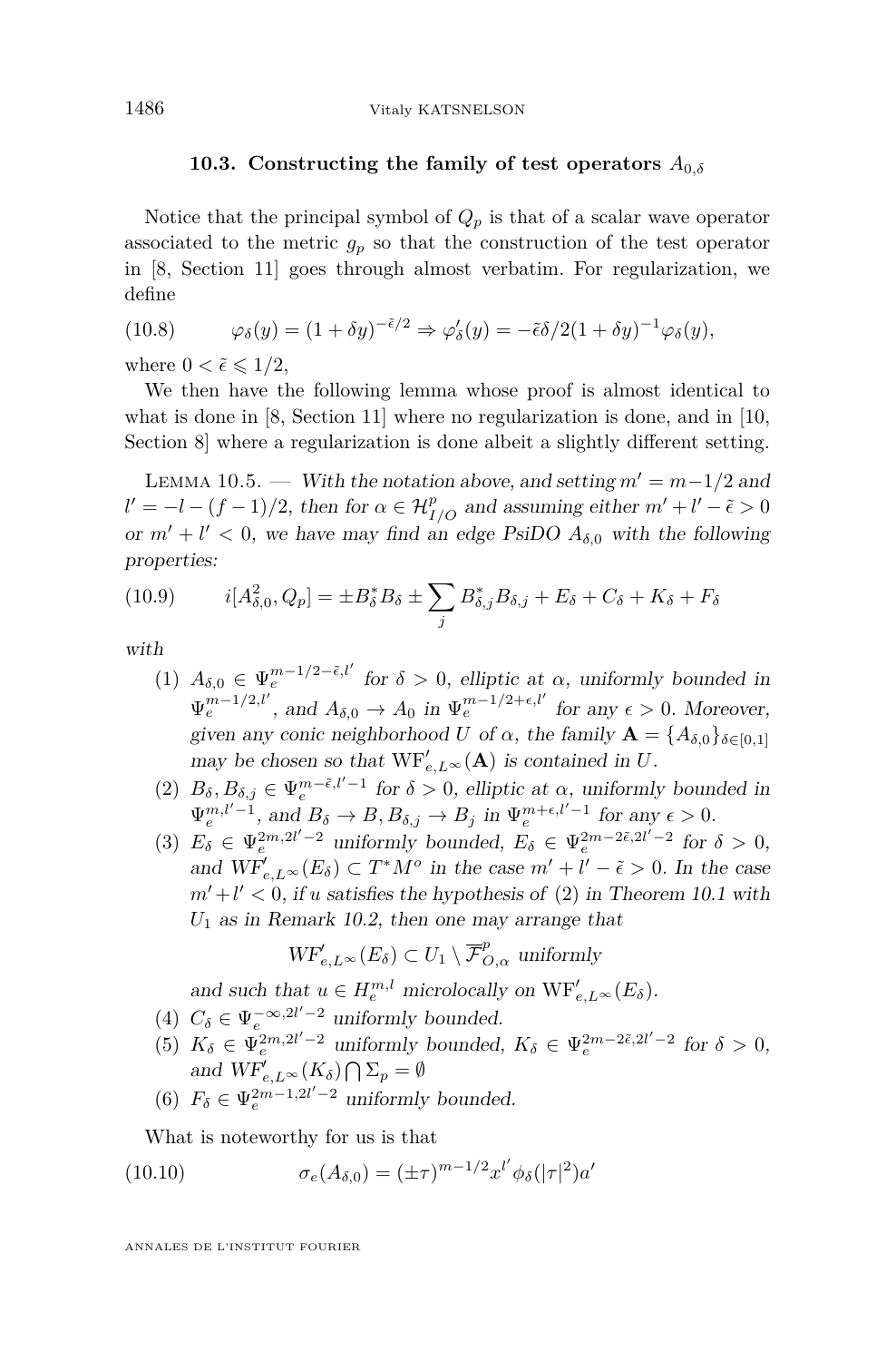$a' \in S^0$ <sup>(e T\*</sup>M) is a nonnegative symbol that is elliptic at  $\alpha$ , whose support may be made arbitrarily close to  $\alpha$ , and is supported near  $\Sigma(P)$  so that  $\tau \neq 0$  on supp(*a*'). Also,

$$
\sigma_e(B_\delta) = b_\delta = \sqrt{\pm (m' + l' - \tilde{\epsilon}\delta/2(1+\delta|\tau|^2)^{-1})c_0}w_{m,l'-1}\varphi_\delta(|\tau|^2)\hat{a}
$$

which is a well-defined symbol in  $x^{l'} S_e^{m'+1/2}$ , is non-negative since  $\pm c_0 > 0$ and  $m' + l' - \tilde{\epsilon} > 0$  on supp(*a'*).

## **10.4. Proving propagation in/out of the edge**

We now have all the pieces to prove Theorem [10.1.](#page-35-0) First, we prove the key lemma which is a "baby" version of the theorem.

<span id="page-41-3"></span>Lemma 10.6.

<span id="page-41-0"></span>(1) Suppose 
$$
m > l + f/2 + \tilde{\epsilon}
$$
 for some  $0 < \tilde{\epsilon} \leq 1/2$ , and  $\alpha \in \mathcal{H}_I^p$ .

<span id="page-41-2"></span>(10.11) 
$$
\alpha \notin \text{WF}_e^{m-\tilde{\epsilon},l}(u), \text{ WF}_e^{m,l}(u) \cap (\mathcal{F}_{I,\alpha}^p \setminus \partial M) = \emptyset,
$$
  
 $\alpha \notin \text{WF}_e^{m-1,l-2}(Pu), \Rightarrow \alpha \notin \text{WF}_e^{m,l}(u).$ 

<span id="page-41-1"></span>(2) Suppose  $m < l + f/2$  and  $\alpha \in \mathcal{H}_O^p$ , and *U* is a neighborhood of  $\alpha$  $in$ <sup>*e*</sup>  $S^*_{\partial M}(M)$ .

(10.12) 
$$
\alpha \notin \text{WF}_e^{m-\tilde{\epsilon},l}(u), \text{ WF}_e^{m,l}(u) \cap U \subset \partial \mathcal{F}_{O,\alpha}^p, \alpha \notin \text{WF}_e^{m-1,l-2}(Pu),
$$
  
 $\Rightarrow \alpha \notin \text{WF}_e^{m,l}(u).$ 

Proof. — We will prove both parts simultaneously and point out the relevant differences. Again, we let *O* be a local coordinate neighborhood of the projection of  $\alpha$  to M where all bundles are trivialized, and we assume all operators constructed here have Schwartz kernels compactly supported in  $O \times O$ . As already shown,  $\tilde{u}$  and  $\tilde{P}\tilde{u}$  satisfy the same assumptions as *u* and  $Pu$  in this lemma. It will be convenient to let

$$
m' = m - 1/2
$$
 and  $l' = -l - (f - 1)/2$ ,

so the hypothesis of the lemma would say  $m'+l'-\tilde{\epsilon} > 0$  for [\(1\)](#page-41-0) and  $m'+l' < \tilde{\epsilon}$ 0 for [\(2\)](#page-41-1). Also, as shown in the proof of Proposition [10.4,](#page-38-2) one trivially has  $\alpha \notin \text{WF}_{e}^{m-\tilde{\epsilon},l}(\tilde{u}_p)$  as well. Let  $\mathbf{A} = \{A_{\delta}\}_{\delta \in [0,1]}$  be as in Lemma [10.5](#page-40-0) where the microsupport of  $A_\delta$  may be made sufficiently close to  $\alpha$  such that

(10.13) 
$$
WF'_{e,L^{\infty}}(\mathbf{A}) \cap WF''_{e}^{-\tilde{\epsilon},l}(\tilde{u}_{p}) = \emptyset
$$
and 
$$
WF'_{e,L^{\infty}}(\mathbf{A}) \cap WF''_{e}^{-1,l-2}(\tilde{P}\tilde{u}) = \emptyset
$$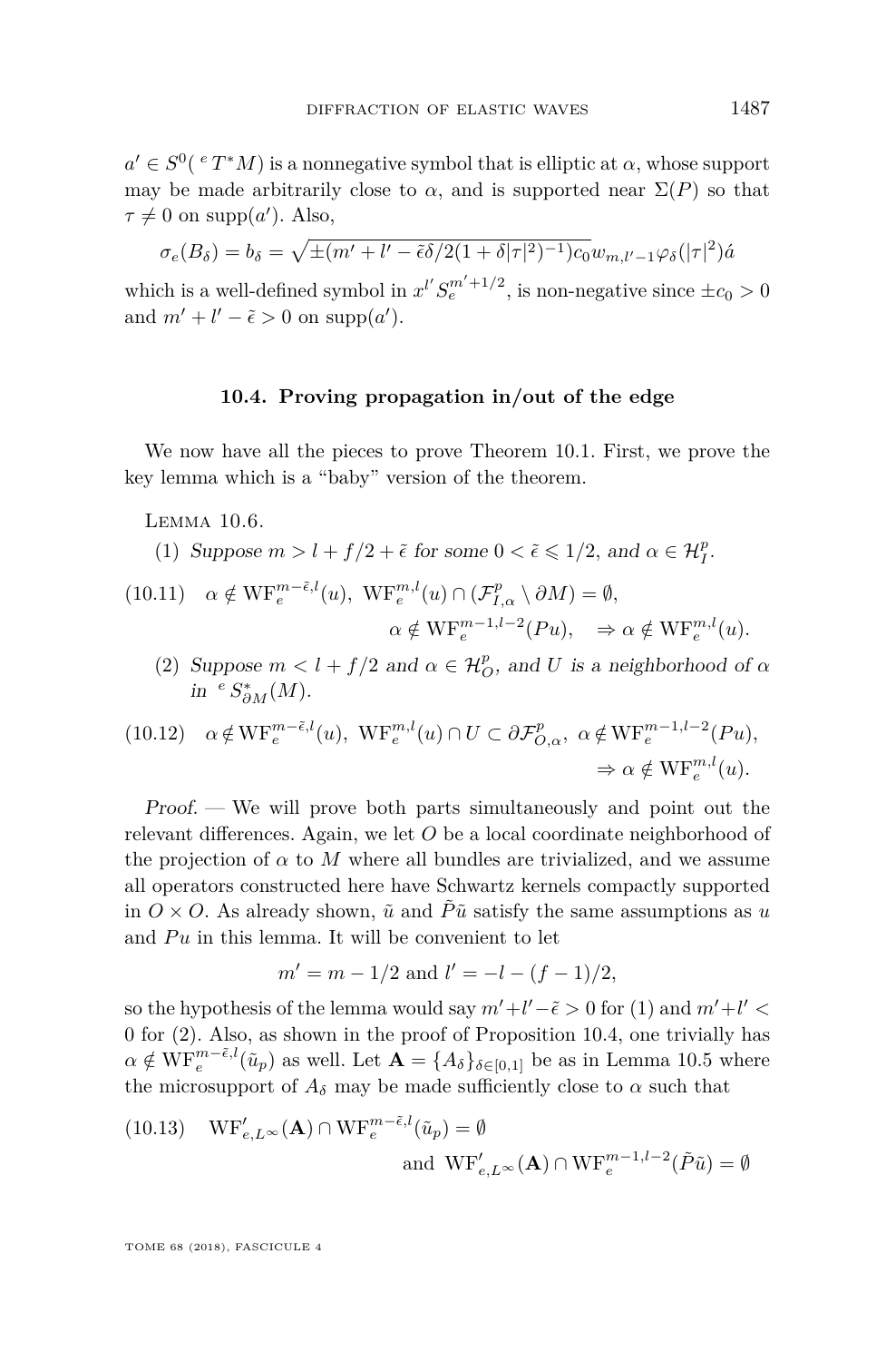so that  $A_{0,\delta}\tilde{u}_p$  remains bounded in  $L_g^2(M)$  for  $\delta > 0$ . By [\(10.2\)](#page-36-0) and [\(10.7\)](#page-39-0), for  $\delta > 0$  so that the integration by parts and the pairings are justified, we have

$$
\langle A_{\delta}\tilde{P}\tilde{u}, A_{\delta}^{*}\tilde{u}\rangle - \langle A_{\delta}\tilde{u}, A_{\delta}^{*}\tilde{P}\tilde{u}\rangle = \langle [A_{\delta}^{2}, \tilde{P}]\tilde{u}, \tilde{u}\rangle
$$
  

$$
= \langle [A_{\delta,0}^{2}, Q_{p}]\tilde{u}_{p}, \tilde{u}_{p}\rangle + \langle \tilde{F}_{\delta}\tilde{u}_{p}, \tilde{u}_{p}\rangle + \langle [A_{\delta}^{2}, \tilde{P}]\tilde{u}_{p}, \tilde{u}_{s}\rangle
$$
  

$$
+ \langle [A_{\delta}^{2}, \tilde{P}]\tilde{u}_{s}, \tilde{u}_{p}\rangle + \langle [A_{\delta}^{2}, \tilde{P}]\tilde{u}_{s}, \tilde{u}_{s}\rangle
$$

In fact, it is already shown in  $[9, (7.17)]$  $[9, (7.17)]$  along with the proof in that paper, that indeed, the first equality above does hold.

Thus, applying Lemma [10.5](#page-40-0) to the computation above, where the  $B_{\delta,i}$ terms may be ignored since they have the same sign in front of them as the  $B_{\delta}$  term, we get the following estimate:

<span id="page-42-1"></span>
$$
(10.14) \quad ||B_{\delta}\tilde{u}_{p}||^{2} \leq |\langle F_{\delta}\tilde{u}_{p}, \tilde{u}_{p}\rangle| + |\langle A_{\delta}\tilde{P}\tilde{u}, A_{\delta}^{*}\tilde{u}\rangle| + |\langle A_{\delta}\tilde{u}, A_{\delta}^{*}\tilde{P}\tilde{u}\rangle| + |\langle E_{\delta}\tilde{u}_{p}, \tilde{u}_{p}\rangle| + |\langle C_{\delta}\tilde{u}_{p}, \tilde{u}_{p}\rangle| + |\langle K_{\delta}\tilde{u}_{p}, \tilde{u}_{p}\rangle| + |\langle \tilde{F}_{\delta}\tilde{u}_{p}, \tilde{u}_{p}\rangle| + |\langle [A_{\delta}^{2}, \tilde{P}]\tilde{u}_{p}, \tilde{u}_{s}\rangle| + |\langle [A_{\delta}^{2}, \tilde{P}]\tilde{u}_{s}, \tilde{u}_{p}\rangle| + |\langle [A_{\delta}^{2}, \tilde{P}]\tilde{u}_{s}, \tilde{u}_{s}\rangle|.
$$

We now justify why each term in the RHS of the above inequality remains uniformly bounded. First observe that for an operator  $G \in \Psi_e^{2m-1,2l'-2}$  one has

<span id="page-42-0"></span>
$$
(10.15)\ \ G:H^{m-\tilde{\epsilon},l}_e\to H^{-m+1-\tilde{\epsilon},-l+(f-1)}_e\subset H^{-m+\tilde{\epsilon},-l+(f-1)}_e=(H^{m-\tilde{\epsilon},l}_e)^*.
$$

The operators  $F_{\delta}$ ,  $\tilde{F}_{\delta}$ ,  $C_{\delta}$  are uniformly bounded in  $\Psi_e^{2m-1,2l'-2}$  i.e. of lower order than the main term. Since  $\tilde{u}_p$  is microlocally in  $H_e^{m-\tilde{\epsilon},l}$  on their microsupports (which are contained in  $WF'_{e,L^{\infty}}(A)$ ), then [\(10.15\)](#page-42-0) implies  $|\langle \tilde{F}_{\delta}\tilde{u}_p, \tilde{u}_p\rangle|, |\langle F_{\delta}\tilde{u}_p, \tilde{u}_p\rangle|, |\langle C_{\delta}\tilde{u}_p, \tilde{u}_p\rangle|$  are valid dual pairings and remain uniformly bounded even as  $\delta \to 0$ .

Let us turn to the term with  $E_{\delta}$ , where  $E_{\delta}$  differs depending on whether we are proving  $(1)$  or  $(2)$  of this lemma. If the hypothesis of  $(1)$  in the lemma is satisfied, then as stated in Lemma [10.5,](#page-40-0) we may arrange that  $WF'_{e,L} \infty (E_{\delta})$  is uniformly bounded away from  $\partial M$ , and that  $WF'_{e,L} \infty (E_{\delta}) \cap$  $WF^{m,l}(\tilde{u}_p) = \emptyset$  using [\(10.11\)](#page-41-2) (recall that  $\tilde{u}_p$  satisfies the same hypothesis as  $\tilde{u}$ ). Thus, the term with  $E_{\delta}$  remains uniformly bounded in this case. If instead we are proving [\(2\)](#page-41-1) of the lemma, then [\(3\)](#page-40-1) of Lemma [10.5](#page-40-0) shows  $\tilde{u} \in H_e^{m,l}$  microlocally on  $\text{WF}_{e,L^\infty}'(E_\delta)$  (so  $\tilde{u}_p$  will have the same property as explained before), where in this case

$$
\mathrm{WF}_{e,L^{\infty}}'(E_{\delta}) \subset U_1 \setminus \overline{\mathcal{F}}_{O,\alpha}^p \text{ uniformly.}
$$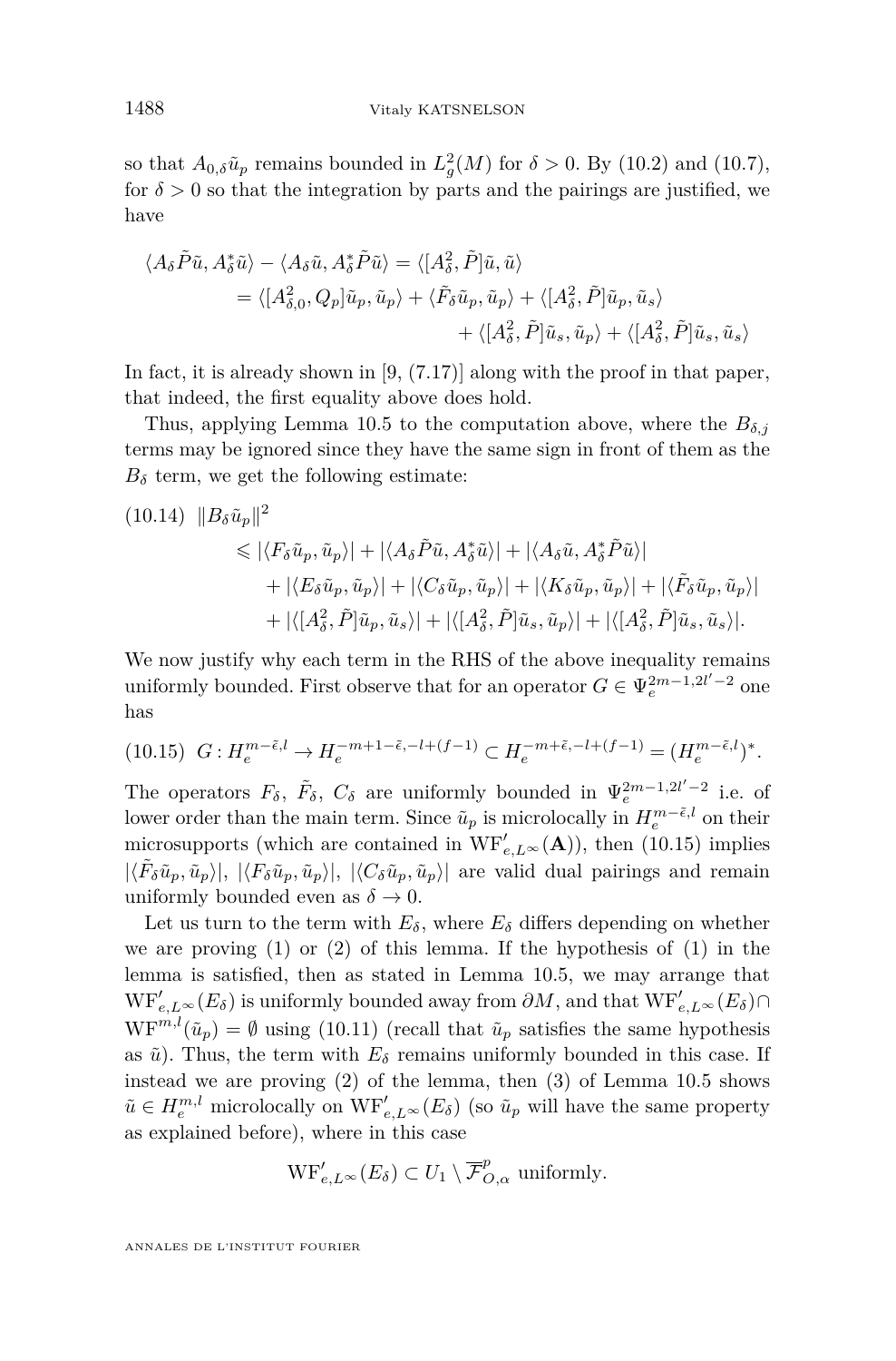Thus, the term with  $E_{\delta}$  remains uniformly bounded just like the "incoming" radial point case we just described.

For the  $K_{\delta}$  term, we have  $q_p$  elliptic on  $WF'_{e,L^{\infty}}(K_{\delta})$ . Using the edge pseudodifferential calculus, since  $\tilde{P}$  and  $\begin{bmatrix} Q_p & 0 \\ 0 & Q_p \end{bmatrix}$ 0 *Q<sup>s</sup>* have the same principal symbol,

$$
\tilde{P} = \begin{bmatrix} Q_p & 0 \\ 0 & Q_s \end{bmatrix} + P_1
$$

for some  $P_1 \in \Psi_e^{1,-2}(M;TX)$ . Thus, inside O where bundles are trivialized,  $\tilde{P}\tilde{u}_p = Q_p\tilde{u}_p + P_1\tilde{u}_p$  which implies  $Q_p\tilde{u}_p \in H_e^{m-1-\tilde{\epsilon},l-2}$  microlocally on  $WF'_{e,L^{\infty}}(A)$ . Hence, by microlocal elliptic regularity of  $Q_p$ , we then have  $u_p \in H_e^{m+1-\tilde{\epsilon},l}$  microlocally on  $\text{WF}_{e,L^\infty}^{\prime}(K_\delta)$  so  $K_\delta \tilde{u}_p \in H_e^{-m+1-\tilde{\epsilon},l-2l'} \subset$  $H_e^{-m+\tilde{\epsilon},l-2l'}$  even as  $\delta \to 0$ .

Next, all the terms in [\(10.14\)](#page-42-1) involving  $\tilde{u}_s$  are uniformly bounded by Proposition [10.4.](#page-38-2)

Lastly, we must justify the uniform boundedness of the terms containing  $\tilde{P}\tilde{u}$ , which requires a closer analysis of the principal symbol of  $A_{\delta}$ . For this part,  $\alpha$  being an incoming radial point versus outgoing is irrelevant so we suppress this distinction. As this type of argument is standard for positive commutator estimates, we merely refer the interested reader to [\[4,](#page-70-5) p. 19 proof of Theorem 1.5] and [\[6,](#page-70-6) proof of Lemma 9.6.1] for the details since the only relevant feature is having a scalar principal symbol for  $A_{\delta}$ .

This lemma will be all we need in order to prove Theorem [10.1.](#page-35-0)

Proof of Theorem  $10.1.$  — The following proof is taken directly from [\[9\]](#page-70-4) with only minor notational changes, and we provide extra details to enhance the transparency of the proof. We will only prove [\(1\)](#page-35-3) of the theorem, as the proof of [\(2\)](#page-35-1) would only require some trivial sign changes. By assumption,  $m > l + f/2$  implies there exists  $\tilde{\epsilon} \in (0, 1/2]$  such that

$$
m > l + f/2 + \tilde{\epsilon}.
$$

First, observe that if we have  $u \in H_e^{-N,l}$  and  $-N > l + f/2$ , then  $-N+\tilde{\epsilon} >$  $l+f/2+\tilde{\epsilon}$ , and so by applying the first part of Lemma [10.6](#page-41-3) iteratively (with *m* replaced first by  $-N+\tilde{\epsilon}$ , improving by  $\tilde{\epsilon}$  in edge-Sobolev order at each step, we obtain  $\alpha \notin \mathrm{WF}^{m,l}_{e}(u)$  (however at the last step of the iteration we might only need to improve edge-Sobolev order by an amount less than  $\tilde{\epsilon}$ ).

To consider the other case, suppose  $l \geq -N - f/2$ . Now define

$$
l_0 = \sup\{r : \alpha \notin \mathrm{WF}_e^{m,r}(u)\}.
$$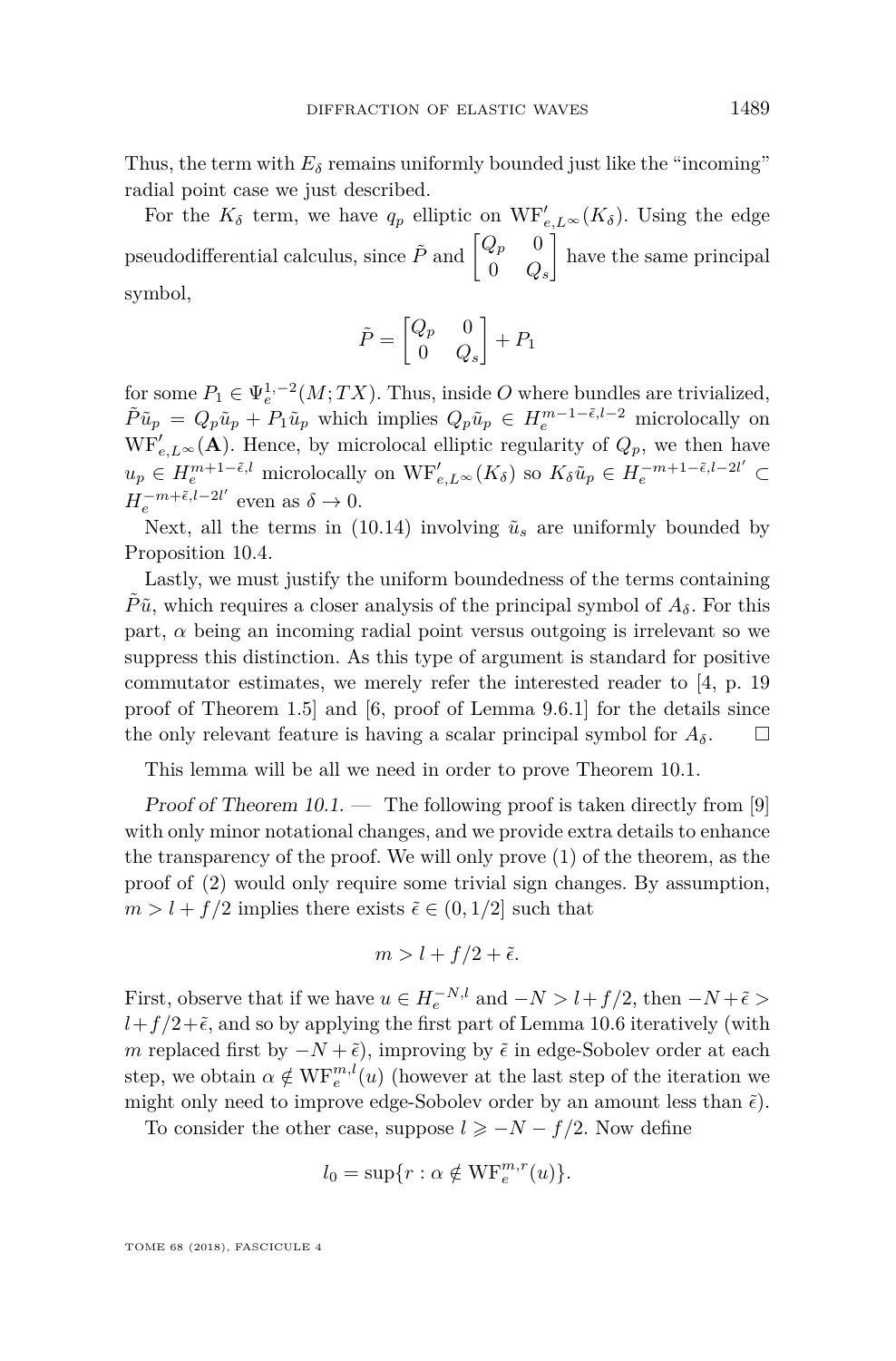First notice that the set over which the supremum is taken is non-empty since we can always find an  $r_0 \gg 0$  such that  $l+f/2-r_0 < -N$ , so that an analogous iterative procedure as in the first case shows  $\alpha \notin \text{WF}_{e}^{m,l-r_0}(u)$ . Next observe that if we can show that  $l_0 = l$ , then the theorem will be proved. The details are in [\[8\]](#page-70-0).  $\Box$ 

In the next section, we will improve this last theorem by showing coisotropic regularity into and out of the edge, that is, regularity at  $\alpha$  under application of elements in  $\mathcal{A}_p^k$  to *u* under certain assumptions.

### **11. Propagation of coisotropic regularity**

<span id="page-44-3"></span>In this section, we get the coisotropic improvement by building up from the theorem in the previous section. The main result is at the end of this section, which is Theorem [11.15.](#page-56-0)

The first theorem we will prove is an analogue of Theorem [10.1](#page-35-0) but with an improvement incorporating the propagation of regularity of *u* under application of elements in A*<sup>k</sup>* . Since we will first prove propagation along *p*bicharacteristics, we will often suppress the *p/s* distinction in the modules by assuming that A and M will refer to the *p*-versions i.e.  $\mathcal{M}_p$  and  $\mathcal{A}_p$ introduced in Section [6.1;](#page-25-0) we note however that all results here will hold for the *s*-bicharacteristics as well, and we will provide more details of this at the end of the section.

<span id="page-44-1"></span>THEOREM 11.1. — Let  $u \in H_e^{-N,l}$  be a distribution.

- <span id="page-44-0"></span>(1) Let  $m > l + f/2 + 1/2$ . Given  $\alpha \in \mathcal{H}_I^p$ , if  $\mathcal{A}_p^k u \subset H^m$  microlocally in  $\mathcal{F}_{I,\alpha}^p \setminus \partial M$  and  $\mathcal{A}_p^k P u \subset H_e^{m-1,l-2}$  microlocally at  $\alpha$ , then  $\mathcal{A}_p^k u \subset$  $H_e^{m,l'}$  microlocally at  $\alpha, \forall l' < l$ .
- <span id="page-44-2"></span>(2) Let  $m < l + f/2$ . Given  $\alpha \in \mathcal{H}_O^p$ , if there exists a neighborhood *U* of  $\alpha$  in <sup>*e*</sup>  $S^*|_{\partial M}M$  such that  $\text{WF}_{e}^{m,l}(A_\gamma u) \cap U \subset \partial \mathcal{F}_{O}^p$  for all  $A_\gamma \in$  $\mathcal{A}_p^k$  and  $\mathcal{A}_p^k P u \in H_e^{m-1,l-2}$  microlocally at  $\alpha$ , then  $\mathcal{A}_p^k u \subset H_e^{m,l'}$ microlocally at  $\alpha$ ,  $\forall$   $l' < l$ .

Remark 11.2. — One should notice that there is a loss of order 1*/*2 in the case of [\(1\)](#page-44-0) of the theorem compared to the theorem in the previous section. This is because regularization is not free as we saw in the proof of the previous theorem, yet one may only improve coisotropic regularity by positive integer powers A. Hence, it is not enough to regularize by just  $\tilde{\epsilon}$ as in the proof of Lemma [10.6.](#page-41-3) If one could microlocalize in such a way as to make sense of  $\mathcal{A}^k$  for non-integer  $k$ , then indeed we would not have this loss of 1*/*2 edge-derivatives.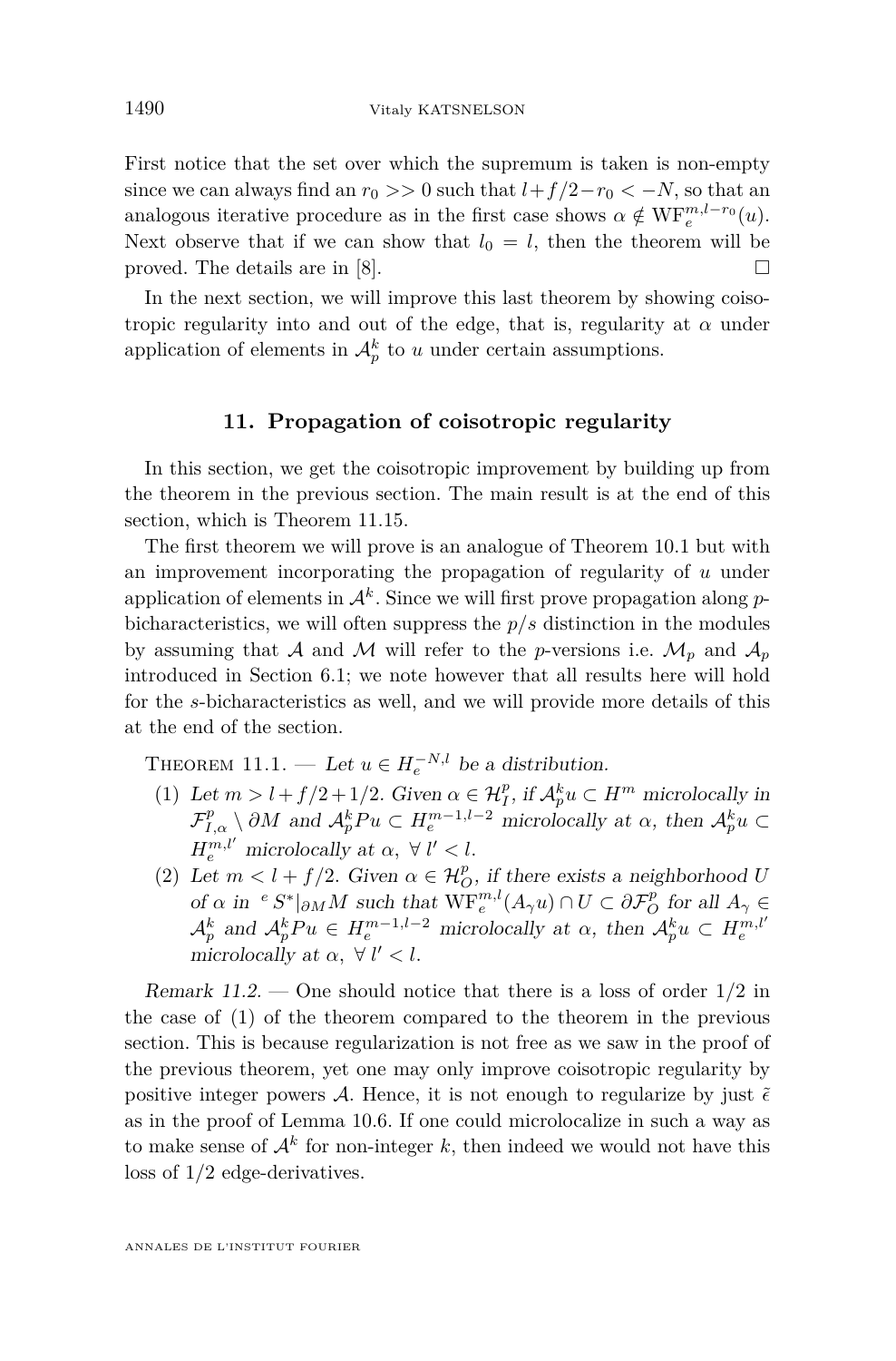Remark  $11.3.$  — This is a remark taken from [\[8,](#page-70-0) Remark 11.2]. For any point  $\alpha \in {}^{e}T^{*}_{\partial M}M \setminus {\{\zeta = 0\}}$  there is an element of  $\mathcal{A}_{p}^{k}$  elliptic there, hence [\(1\)](#page-44-0), with  $k = \infty$ , shows that solutions with (infinite order) coisotropic regularity have no wavefront set in  ${}^eT^*_{\partial M}M \setminus {\{\zeta = 0\}}$ . Indeed this result holds microlocally in the edge cotangent bundle. Note that the set  $\{x =$  $(0, \zeta = 0)$  is just the set of radial points for the Hamilton vector field  $H_{q_p}$ .

We will again work with  $\tilde{u}$  and  $\tilde{P}\tilde{u}$  as introduced in the last section. As before, the ellipticity of *S* and  $S^*$  imply that  $\tilde{u}$  and  $\tilde{P}\tilde{u}$  satisfy the same assumptions as  $u$  and  $Pu$  of the above theorem. Hence, it will suffice to prove coisotropic regularity at  $\alpha$  for  $\tilde{u}$ . The case of  $k = 0$  is exactly Theorem [10.1](#page-35-0) already proven in the last section. To get the coisotropic improvement, we give the following heuristic to show what we plan to do.

First, since the theorem is local in nature, let us fix some small neighborhoods to make our constructions here more explicit. Let *O* be a neighborhood of the projection of  $\alpha$  to M inside a coordinate patch where all bundles are trivialized. We will assume all operators constructed have Schwartz kernels compactly supported in  $O \times O$ . Next, let

$$
(11.1)\t\t\t U_1 \subset \,^eS^*M
$$

be a precompact neighborhood of  $\alpha$  away from the glancing rays such that

$$
\mathrm{WF}^{m,l}_{e}(\mathcal{A}^{k-1}\tilde{u}) \cap U_1 = \emptyset \text{ and } \mathrm{WF}^{m-1,l}_{e}(\mathcal{A}^k \tilde{P} \tilde{u}) \cap U_1 = \emptyset.
$$

To avoid cluttered notation we will write  $M$  and  $A$  when we really mean  $\mathcal{M}(U_1)$  and  $\mathcal{A}(U_1)$  as in Definition [6.2](#page-25-1) often without explicitly clarifying.

Let  $A_{\gamma} \in \mathcal{A}^k$  be a generator with multiindex  $\gamma$  as introduced in Section [6.1,](#page-25-0) and

<span id="page-45-1"></span>(11.2) 
$$
A = A_0 \otimes \text{Id} \in \Psi_e^{0,0}(U_1), \ A_{\gamma,m',l'} = W_{m',l'} A_\gamma,
$$
  
and 
$$
A_{\gamma,m',l',\delta} = \Lambda_\delta A_{\gamma,m',l'}
$$

for  $\{\Lambda_{\delta}\}_{{\delta}\in[0,1]}$  a scalar, uniformly bounded family of operators in  $\Psi_e^{0,0}$  which will serve as a regularizer. Assuming  $m'$  is chosen such that all the following quantities are bounded and that the integration by parts is valid, we have

<span id="page-45-0"></span>
$$
\langle A A_{\gamma,m',l',\delta} \tilde{P} \tilde{u}, A^* A_{\gamma,m',l',\delta} \tilde{u} \rangle - \langle A A_{\gamma,m',l',\delta} \tilde{u}, A^* A_{\gamma,m',l',\delta} \tilde{P} \tilde{u} \rangle
$$
  
\n
$$
= \langle [A_{\gamma,m',l',\delta}^* A^2 A_{\gamma,m',l',\delta}, \tilde{P}] \tilde{u}, \tilde{u} \rangle
$$
  
\n(11.3) =  $\langle [A_{\gamma,m',l',\delta}^* A^2 A_{\gamma,m',l',\delta}, Q_p] \tilde{u}_p, \tilde{u}_p \rangle$   
\n $+ \langle [A_{\gamma,m',l',\delta}^* A^2 A_{\gamma,m',l',\delta}, F] \tilde{u}_p, \tilde{u}_p \rangle$   
\n $+ \langle [A_{\gamma,m',l',\delta}^* A^2 A_{\gamma,m',l'}, \tilde{P}] \tilde{u}_p, \tilde{u}_s \rangle + \langle [A_{\gamma,m',l',\delta}^* A^2 A_{\gamma,m',l'}, \tilde{P}] \tilde{u}_s, \tilde{u} \rangle,$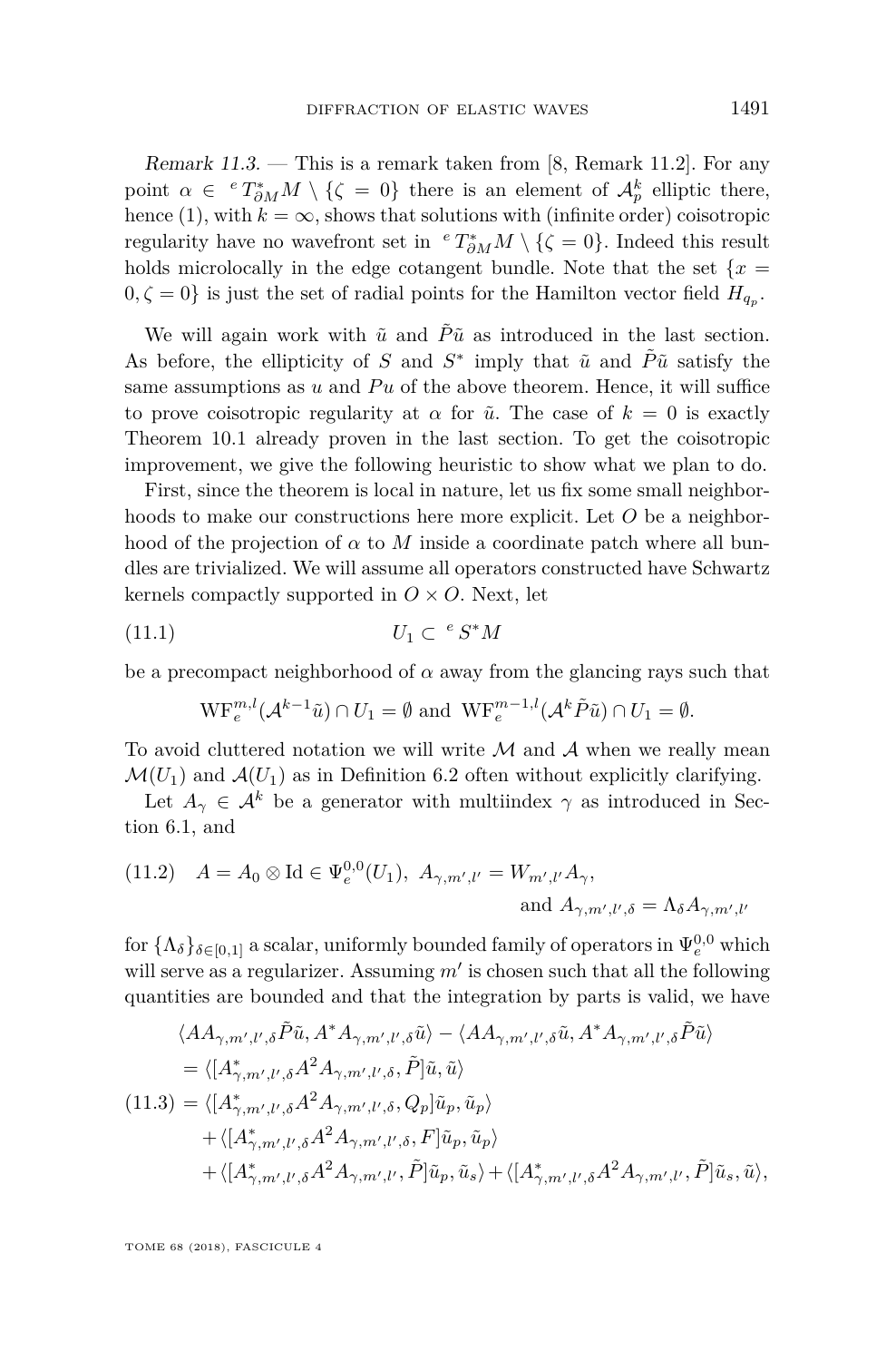where in the last equality we used [\(10.6\)](#page-39-1) and [\(10.7\)](#page-39-0) for some  $F \in$  $\Psi_e^{1,-2}(M;TX)$ .

As a first step, for  $A_{\gamma} \in \mathcal{A}^k$ , to first prove coisotropic regularity of order *k* with respect to  $H_e^{m-1/2,l}$  on ell $(A)$ , we must bound the quantities

$$
\langle AA_{\gamma,m',l',\delta}\tilde{P}\tilde{u}_{p}, AA_{\gamma,m',l',\delta}\tilde{u}_{s}\rangle \quad \text{and} \quad \langle AA_{\gamma,m',l',\delta}\tilde{P}\tilde{u}_{s}, AA_{\gamma,m',l',\delta}\tilde{u}\rangle
$$

appearing in [\(11.3\)](#page-45-0). To do this, we will obtain elliptic estimates for  $A_\gamma \tilde{u}_s$ using Proposition [9.1](#page-33-0) to directly bound these quantities. Afterwards, will do a careful commutator computation to bound the term with *Qp*.

In order to do commutator estimates, it will be convenient first to obtain a model form for commutators involving  $A_\gamma$  with the following lemma:

<span id="page-46-0"></span>LEMMA 11.4. — Let  $G \in \Psi_e^{r',s'}$  and  $A_\gamma \in \mathcal{A}^k$ . Then

$$
[G,A_\gamma]\in \Psi^{r',s'}_e\mathcal{A}^{k-1}:=\Bigg\{\sum_{j=1}^N Q_j\tilde{A}_j: Q_j\in \Psi^{r',s'}_e,\tilde{A}_j\in \mathcal{A}^{k-1}, N\in \mathbb{N}\Bigg\}.
$$

(Note: No special properties of our particular module  $A$  are used here, so any such module suffices)

Proof. — This follows by induction and a tedious, explicit computation of the commutator. The details may be found in [\[6,](#page-70-6) proof of Lemma  $10.1.4$ ].

This lemma actually provides us with a very useful corollary.

<span id="page-46-1"></span>COROLLARY 11.5. — Let  $A \in \Psi_e^{m',l'} \mathcal{A}^{k'}(U_1;TX)$  for some  $U_1 \subset e^s S^* M$ a precompact open set. Then *A* has the following mapping property for  $k' \leqslant k$ 

$$
A: \mathcal{I}^k H_e^{m,l}(U_1, \mathcal{M}^p(U_1)) \to \mathcal{I}^{k-k'} H_e^{m-m', l+l'}(U_1, \mathcal{M}^p(U_1)).
$$

Proof. — Let  $u \in \mathcal{I}^k H_e^{m,l}(U_1, \mathcal{M}^p(U_1))$  and  $A_\gamma \in \mathcal{A}^{k-k'}(U_1)$ . Then

$$
A_{\gamma}Au = AA_{\gamma}u + [A_{\gamma}, A]u.
$$

Observe that  $AA_{\gamma} \in \Psi_e^{m',l'} A^k(U_1;TX)$  so that  $AA_{\gamma}u \in H_e^{m-m',l+l'}$ . Also, by the previous lemma  $[A_{\gamma}, A] \in \Psi_e^{m',l'} A^{k-1}(U_1;TX)$  and so  $[A_{\gamma}, A]u \in$  $H_e^{m-m',l+l'}$  as well. This completes the proof.

With the aid of the above lemma, we may finally obtain elliptic regularity of  $\mathcal{A}^k\tilde{u}_s$  under certain regularity assumptions for  $\mathcal{A}^k\tilde{u}$  and  $\mathcal{A}^k\tilde{P}\tilde{u}$ . This will be essential for bounding the terms in  $(11.3)$  containing  $\tilde{u}_s$ .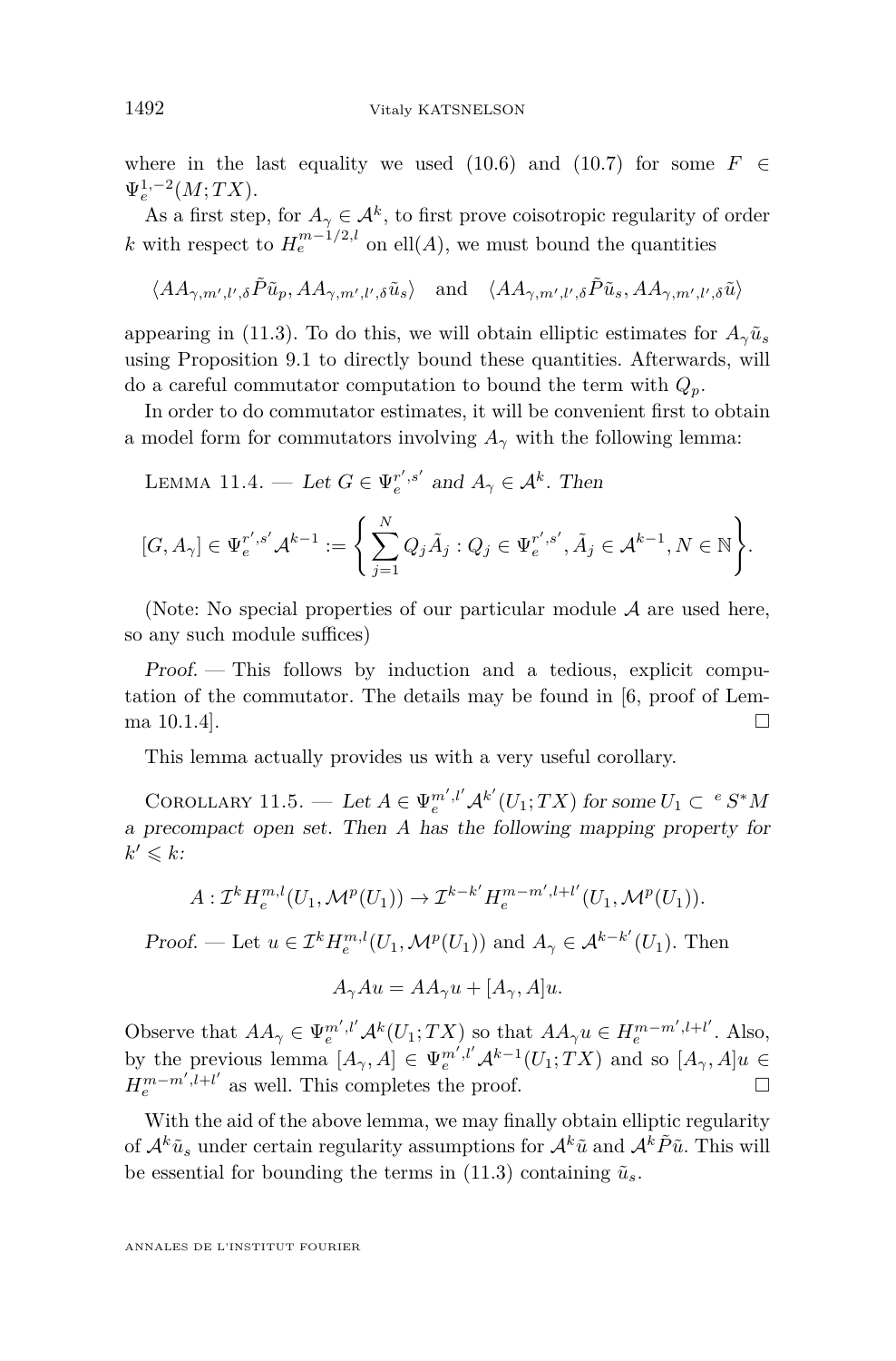LEMMA 11.6. — Let  $\alpha \in \mathcal{H}^p$ . Then

$$
\alpha \notin \mathrm{WF}^{m,l}_{e}(\mathcal{A}^k \tilde{u}) \text{ and } \alpha \notin \mathrm{WF}^{m-1,l-2}_{e}(\mathcal{A}^k \tilde{P} \tilde{u})
$$
  

$$
\Rightarrow \alpha \notin \mathrm{WF}^{m-1,l}_{e}(\mathcal{A}^k \tilde{P} \tilde{u}_s) \text{ and } \alpha \notin \mathrm{WF}^{m+1,l}_{e}(\mathcal{A}^k \tilde{u}_s).
$$

(The point here is that  $\tilde{u}_s$  is microlocally one edge-derivative smoother that  $\tilde{u}$ . Also, A here really means  $\mathcal{A}_p(U)$  where  $U \subset e^s S^*M$  is a neighborhood of  $\alpha$  away from glancing rays. For details, see Section [6.1.](#page-25-0))

Proof. — First let *O* be a neighborhood of  $\pi_M(\alpha)$  contained in a local chart where all bundles are trivialized, and we assume that all operators constructed here have Schwartz kernels supported on  $O \times O$ . Let  $A_{\gamma} \in \mathcal{A}^k$ be arbitrary. Then

$$
A_{\gamma}\tilde{P}\tilde{u}_{s} = A_{\gamma}\Pi_{s}\tilde{P}\tilde{u} + A_{\gamma}[\Pi_{s}, \tilde{P}]\tilde{u}.
$$

Since  $A_{\gamma} \Pi_s \in \Psi_e^{0,0} \mathcal{A}^k$  by Lemma [11.4,](#page-46-0) then  $A_{\gamma} \Pi_s \tilde{P} \tilde{u} \in H_e^{m-1,l-2}$  microlocally at  $\alpha$  by the assumption on  $\tilde{P}\tilde{u}$ . Likewise, we have shown in Section [9](#page-31-1) that  $[\Pi_s, \tilde{P}] \in \Psi_e^{1,-2}(M;TX)$  so  $A_{\gamma}[\Pi_s, \tilde{P}] \in \Psi_0^{1,-2}A^k$  by Lemma [11.4;](#page-46-0) this implies  $A_{\gamma}[\Pi_s, \tilde{P}]$  $\tilde{u} \in H_e^{m-1,l-2}$  microlocally at  $\alpha$  by the assumption on  $\tilde{u}$ . This proves the first part of the lemma, that  $\mathcal{A}^k \tilde{P} \tilde{u}_s \subset H_e^{m-1,l-2}$ microlocally at *α*.

Next let  $\tilde{P}^- \in \Psi_e^{-2,2}(M;TX)$  be the parametrix for  $P^-$  as constructed in Proposition [9.1,](#page-33-0) where we also showed

$$
\tilde{u}_s = \tilde{P}^- \tilde{P} \tilde{u}_s + R'' \tilde{u}_s
$$

where  $R'' \in \Psi_e^{0,0}(M)$  and  $\alpha \notin \mathrm{WF}_e'(R'')$ . Thus,

$$
A_{\gamma}\tilde{u}_s = A_{\gamma}\tilde{P}^-\tilde{P}\tilde{u}_s + A_{\gamma}R''\tilde{u}_s.
$$

Then  $A_{\gamma} \tilde{P}^- \in \Psi_e^{-2,2} \mathcal{A}^k$  by Lemma [11.4](#page-46-0) so  $A_{\gamma} \tilde{P}^- \tilde{P} \tilde{u}_s \in H_e^{m+1,l}$  microlocally at  $\alpha$ . Proceeding, since  $\alpha \notin \text{WF}_{e}'(R'')$  then by microlocality of  $R''$ then  $A_{\gamma}R''\tilde{u}_{s} \in H_{e}^{m+1,l}$  microlocally at  $\alpha$  (in fact  $\alpha \notin \text{WF}_{e}^{\infty,l}(A_{\gamma}R''\tilde{u}_{s}))$ . This shows,  $A_{\gamma}\tilde{u}_s \in H_e^{m+1,l}$  microlocally at  $\alpha$ , which concludes the proof of the lemma.

The proof of the above lemma actually shows something a little bit stronger where we can replace *α* by a small neighborhood of *α*:

<span id="page-47-0"></span>LEMMA 11.7. — Let  $\alpha \in \mathcal{H}^p$  and  $U \subset e^s S^* M$  be a precompact neighborhood of *α*. Then

$$
U \cap \operatorname{WF}_e^{m,l}(\mathcal{A}^k \tilde{u}) = \emptyset \text{ and } U \cap \operatorname{WF}_e^{m-1,l-2}(\mathcal{A}^k \tilde{P} \tilde{u}) = \emptyset
$$
  

$$
\Rightarrow U \cap \operatorname{WF}_e^{m-1,l-2}(\mathcal{A}^k \tilde{P} \tilde{u}_s) = \emptyset \text{ and } U \cap \operatorname{WF}_e^{m+1,l}(\mathcal{A}^k \tilde{u}_s) = \emptyset.
$$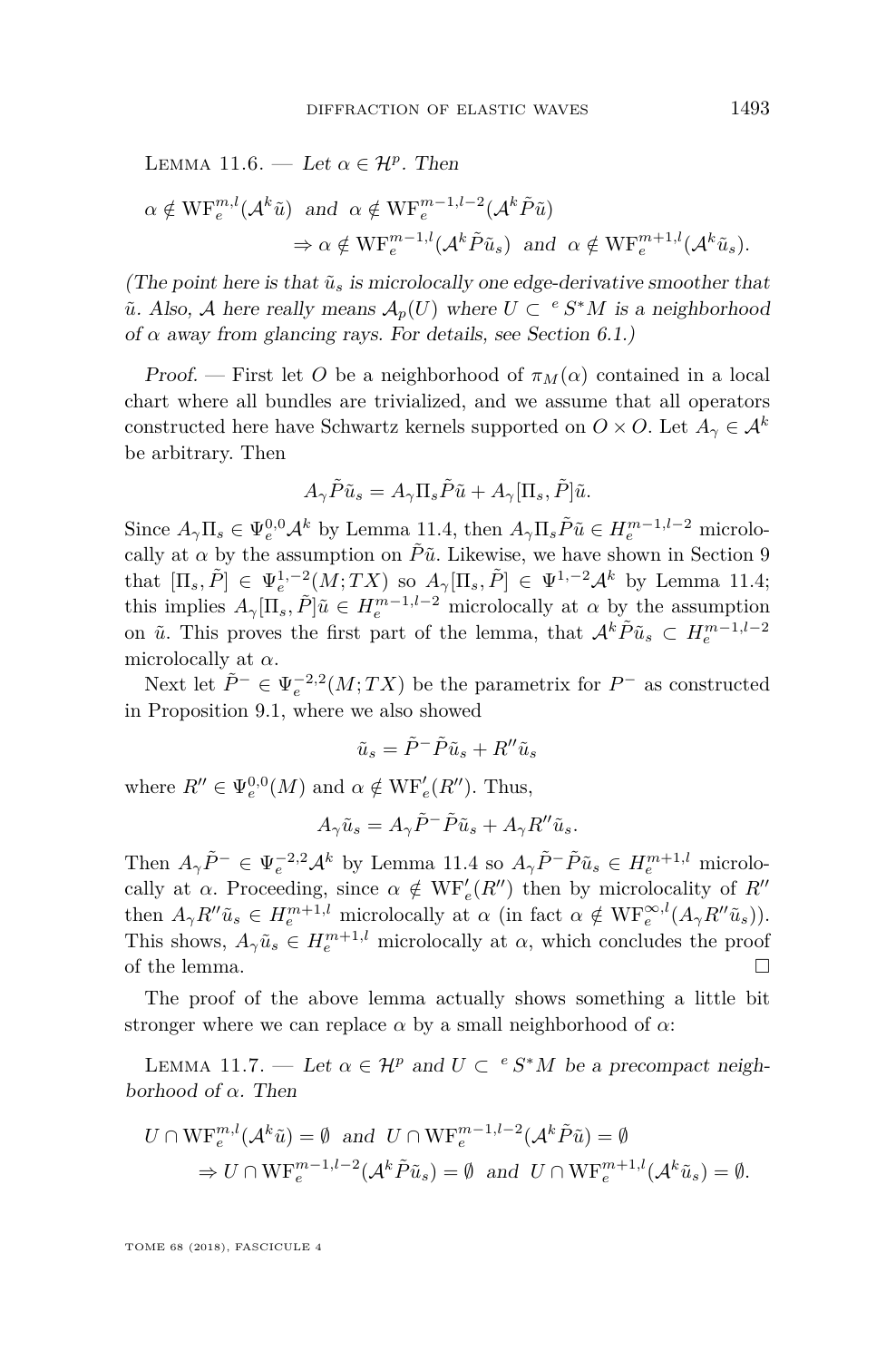We also need to understand adjoints in  $A$ . Since the operators in  $A<sup>k</sup>$  and their adjoints are principally scalar with real principal symbols, if  $A_{\gamma} \in \mathcal{A}^{k}$ then one has a priori  $A^*_{\gamma} - A_{\gamma} \in \Psi_e^{k-1}$ , but in fact, we can do better:

LEMMA  $11.8.$  - We have

 $A - A^* \in \Psi_e^{0,0} \mathcal{A}^{k-1}$  for any  $A \in \mathcal{A}^k$ .

Remark 11.9. — We must put  $\Psi_e^{0,0} A^{k-1}$  rather than just  $A^{k-1}$  in the above lemma since we are allowing  $A - A^*$  to not be principally scalar.

**Proof.** — We use induction. The case  $k = 1$  is trivial as mentioned before the lemma since elements of  $A$  have real, scalar principal symbols. Thus, suppose the result holds for  $k-1$ . It suffices to prove this for the generators of  $\mathcal{A}^k$ , and so we let  $A_\gamma \in \mathcal{A}^k$  be a generator. Then  $A_\gamma = A_{\gamma'}A_j$  for some *A*<sup>*j*</sup> a generator in *M* and  $A_{\gamma} \in \mathcal{A}^{k-1}$ . By the induction hypothesis applied to  $A_{\gamma'}$ , one has  $A_{\gamma}^* = A_j^* A_{\gamma'}^* = A_j^* (A_{\gamma'} + E_{k-2})$  for some  $E_{k-2} \in \Psi_e^0 A^{k-2}$ . Notice  $A_j^* - A_j \in \Psi_e^0$  and  $[A_j, A_{\gamma'}] \in \mathcal{A}^{k-1}$ , so we have

$$
A_{\gamma}^* = A_j A_{\gamma'} + A_j E_{k-2} + (A_j^* - A_j) A_{\gamma'} + (A_j^* - A_j) E_{k-2}
$$
  
=  $A_{\gamma} + [A_j, A_{\gamma'}] + A_j E_{k-2} + (A_j^* - A_j) A_{\gamma'} + (A_j^* - A_j) E_{k-2}.$ 

By Lemma [11.4,](#page-46-0)  $A_j E_{k-2} \in \Psi_e^{0,0} \mathcal{A}^{k-1}$ , and similarly for all the other terms on the RHS of the above equation besides for  $A_{\gamma}$ . This gives the desired conclusion.

We now turn to the main commutator proof for the term in  $(11.3)$  involving  $Q_p$ . First, we have another crucial lemma will allow us to only worry about only those generators  $A_{\gamma}$  which do not contain  $A_N$ . This is no longer trivial, as  $\tilde{P}\tilde{u}$  having a certain amount of regularity does not imply automatically that  $Q_p\tilde{u}_p$  has the same amount of coisotropic regularity, which is what is needed for proving coisotropic regularity of  $\tilde{u}_p$ . Nevertheless, we have arranged everything so that the following lemma, similar to [\[8,](#page-70-0) Lemma A.4] still remains true.

<span id="page-48-0"></span>LEMMA 11.10. — Suppose  $\tilde{u}$  is coisotropic order  $k-1$  on  $O$  relative to  $H_e^{m,l}$  and  $\tilde{P}\tilde{u} \in \mathcal{I}^k H_e^{m-1,l}(O, \mathcal{M}^p(O))$ . Then for  $O' \subset O$ , *u* is coisotropic of order *k* on *O'* relative to  $H_e^{m,l}$  if for each multiindex  $\gamma$ , with  $|\gamma| = k$ ,  $\gamma_N = 0$ , there exists  $B_{\gamma} \in \Psi_e^{0,0}$ , elliptic on *O'* such that  $B_{\gamma}A_{\gamma,m,l}\tilde{u} \in L^2$ .

Proof. — First, inside a local chart where bundles are trivialized, we represent  $\tilde{P}$  as

$$
\tilde{P} = \left[ \begin{array}{cc} Q_p & 0 \\ 0 & Q_s \end{array} \right] + \left[ \begin{array}{cc} F_1 & F_2 \\ * & * \end{array} \right]
$$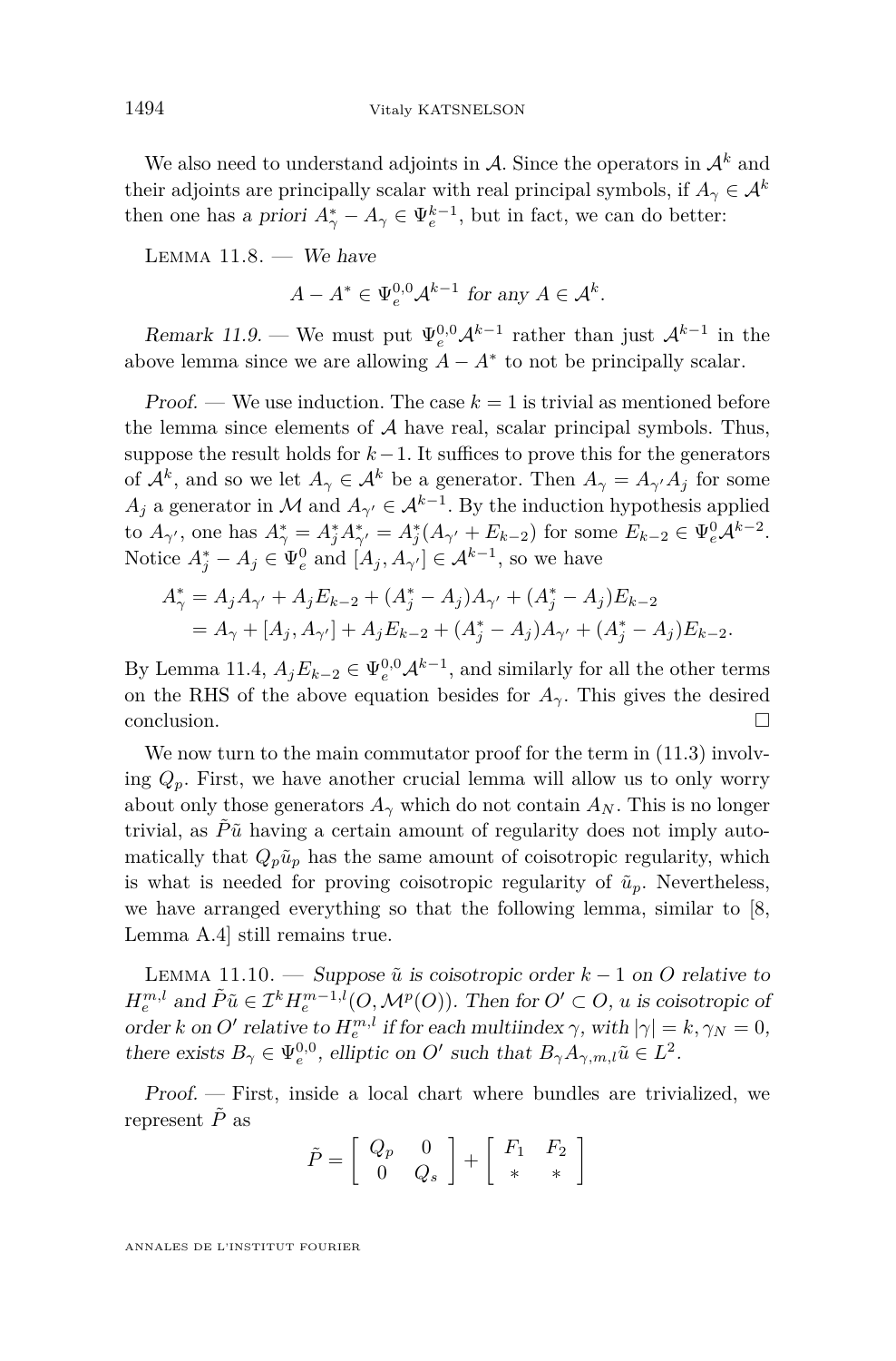for  $F_1, F_2 \in \Psi_e^{1,-2}$  and the  $*$  also refer to operators in this space. By a partition of unity, we may suppose without loss of generality that *O* is contained inside a local chart where bundles are trivialized. Then  $\tilde{P}\tilde{u} \in$  $\mathcal{I}^k H_e^{m-1,l}(O, \mathcal{M}^p(O))$  implies

$$
(11.4) \ Q_p \tilde{u}_p \in \mathcal{I}^k H_e^{m-1,l-2}(O, \mathcal{M}^p(O)) - F_1 \tilde{u}_p - F_2 \tilde{u}_s
$$
  

$$
(11.5) \Rightarrow \mathcal{A}^{k-1} Q_p \tilde{u}_p \subset \mathcal{I}^1 H_e^{m-1,l-2}(O, \mathcal{M}^p(O)) - \mathcal{A}^{k-1} F_1 \tilde{u}_p - \mathcal{A}^{k-1} F_2 \tilde{u}_s.
$$

One then uses Lemma [11.7](#page-47-0) to estimate  $\tilde{u}_s$ , and the rest of the proof proceeds analogously as in [\[8,](#page-70-0) proof of Lemma A.3], with full details in our setting in [\[6,](#page-70-6) Lemma 10.1.11].

To proceed with the commutator proof, we recall Lemma A.4 in [\[8\]](#page-70-0) appropriately adapted to our setting where we view our operators as principally scalar operators acting on a vector bundle. Due to the previous lemma, *γ, β* will stand for reduced multiindices, with  $\gamma_N = 0$ ,  $\beta_N = 0$ . Also, from now on, the choice of regularizer  $\Lambda_{\delta}$ , and operator  $A_0$  will play a crucial role. Indeed we let  $A_0$  to be the quantization of *a*' in [\(10.10\)](#page-40-2), and  $\Lambda_{\delta}$  constructed in [\(10.8\)](#page-40-3), to be the regularizer whose principal symbol is

<span id="page-49-1"></span>(11.6) 
$$
\sigma_e(\Lambda_\delta) = \sqrt{\phi_\delta(|\tau|^2)} = (1+\delta|\tau|^2)^{-\tilde{\epsilon}/2} \text{ on } \text{supp}(a').
$$

Thus,  $\{\Lambda\}_{\delta \in (0,1]} \subset \Psi_e^{-\tilde{\epsilon},0}(M)$ , is uniformly bounded in  $\Psi_e^{0,0}(M)$  down to  $\delta \to 0$ , and  $\Lambda_{\delta} \to \text{Id}$  in  $\Psi_e^{\epsilon,0}(M)$  for any  $\epsilon > 0$ .

<span id="page-49-2"></span>LEMMA 11.11. — Suppose  $A_0 \in \Psi_e^{0,0}$  is as described above. Then

<span id="page-49-0"></span>
$$
(11.7) \sum_{|\gamma|=k} i[A^*_{\gamma,m',l',\delta} A_0^2 A_{\gamma,m',l',\delta}, Q_p]
$$
  
= 
$$
\sum_{|\gamma|,|\beta|=k} A^*_{\gamma,m'+1/2,l'-1,\delta} A_0^* C'_{\gamma\beta,\delta} A_0 A_{\beta,m'+1/2,l'-1,\delta}
$$
  
+ 
$$
\sum_{|\gamma|=k} (A^*_{\gamma,m'+1/2,l'-1,\delta} A_0 E_{\gamma,m'+1/2,l-1,\delta}
$$
  
+ 
$$
E^*_{\gamma,m'+1/2,l-1,\delta} A_0 A_{\beta,m'+1/2,l'-1,\delta}
$$
  
+ 
$$
\sum_{|\gamma|=k} A^*_{\gamma,m',l',\delta} i[A_0^2, Q_p] A_{\gamma,m',l',\delta}
$$

where

$$
E_{\gamma,m',l',\delta} = W_{m',l'} E_{\gamma,\delta}, \quad E_{\gamma,\delta} \in \Psi_e^{0,0} \mathcal{A}^{k-1} + \Psi_e^{0,0} \mathcal{A}^{k-1} A_N,
$$
  
\n
$$
WF'_{e,L^\infty}(E_{\gamma,\delta}) \subset WF'(A_0) \text{ uniformly and for all } \gamma, \beta,
$$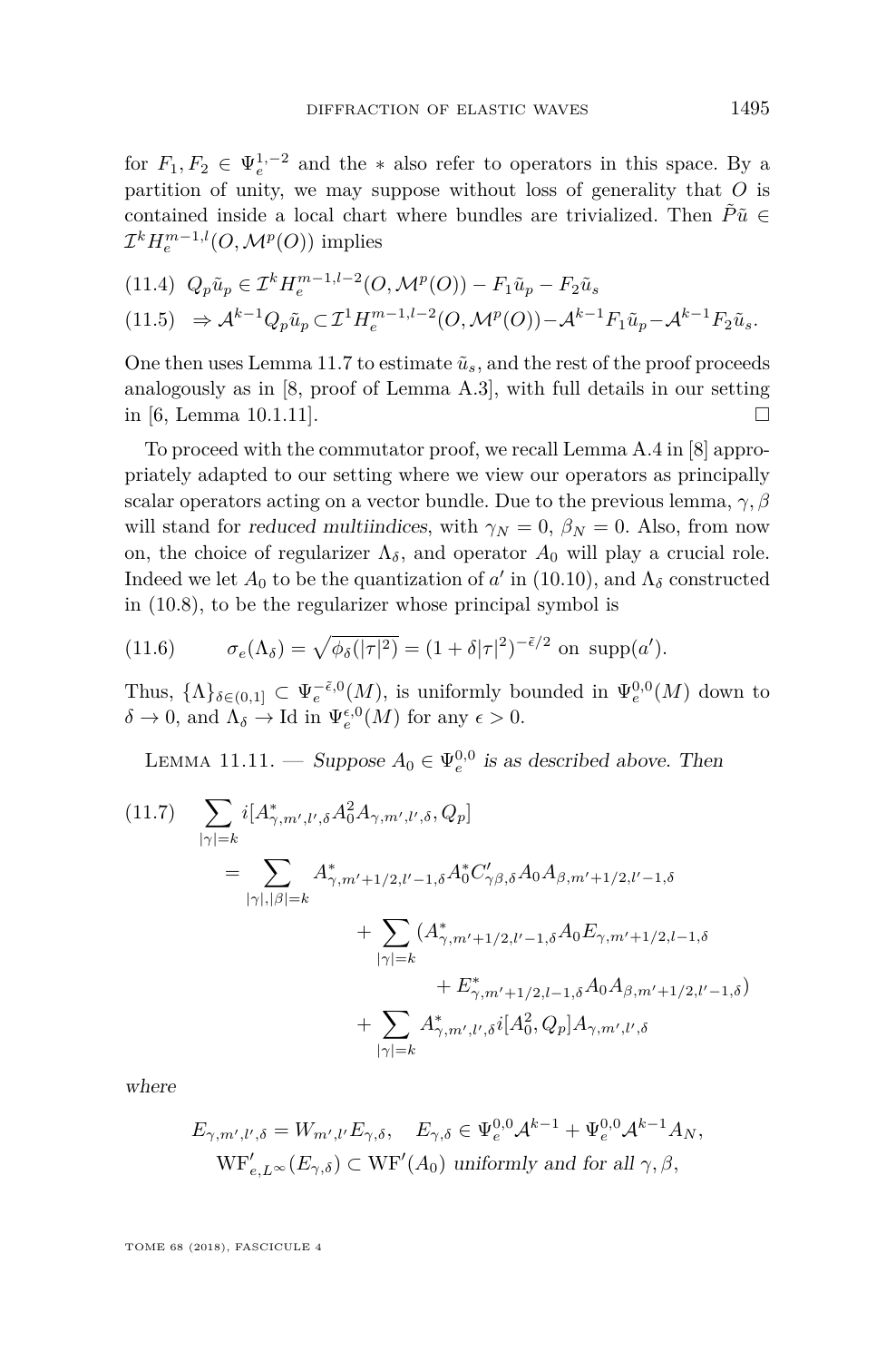<span id="page-50-0"></span>(11.8)  $C'_{\gamma\beta} \in \Psi_e^{0,0}$  uniformly bounded,

$$
\sigma(C'_{\gamma\beta})|_{\partial\dot{\mathcal{F}}} = -(m'+l'-\tilde{\epsilon}\delta(1+\delta|\tau|^2)^{-1})\hat{\xi}c_p^2\delta_{\gamma\beta}
$$

Remark 11.12. — This is an important remark taken from [\[8,](#page-70-0) Remark A.5]. The first term on the right hand side of [\(11.7\)](#page-49-0) is the principal term in terms of  $\mathcal{A}^p$  order; both  $A_{\gamma,m,l}$  and  $\mathcal{A}_{\beta,m,l}$  have  $\mathcal A$  order *k*. Moreover, [\(11.8\)](#page-50-0) states that it has non-zero principal symbol near  $\partial \dot{\mathcal{F}}^p$  depending on the sign of  $m' + l'$  and  $\hat{\xi}$ . The terms involving  $E_{\gamma,m',l'}$  have A order  $k-1$ , or include a factor of  $A_N$ , so they can be treated as error terms. On the other hand  $i[A_0^2, Q_p]$  must be arranged to be positive, which will come from Lemma [10.5](#page-40-0) as we show below.

Proof. — The proof proceeds exactly as in [\[8,](#page-70-0) Lemma A.4] with full details in [\[6,](#page-70-6) Lemma 10.1.12].

We now have all the pieces to prove Theorem [11.1.](#page-44-1)

Proof of Theorem [11.1.](#page-44-1) — We do the proof by induction. The case  $k = 0$ was precisely Theorem [10.1.](#page-35-0) We may prove both parts of the theorem at once and point out the relevant differences. Let us assume then the theorem holds for  $k-1$ , i.e.

$$
\alpha \notin \mathrm{WF}_e^{m,\tilde{l}}(\mathcal{A}^{k-1}u).
$$

For notational convenience, we will suppose  $\tilde{l} = l$  since the  $\tilde{l} < l$  condition only came from the interpolation argument in Theorem [10.1,](#page-35-0) but does not affect any of the arguments here. It will be convenient to denote

$$
\bar{\xi} = \xi(\alpha).
$$

Then by the closedness of  $WF_e$ , there exists a neighborhood  $O_k$  of  $\alpha$  over which  $\xi$  has a fixed sign which is that of  $\overline{\xi}$ , such that

- $\bullet$  *u* ∈  $\mathcal{I}^{k-1}H_e^{m,l}(O_k, \mathcal{M}^p(O_k))$
- $\bullet$  *Pu* ∈  $\mathcal{I}^k H_e^{m-1,l-2}(O_k, \mathcal{M}^p(O_k))$

and the projection of  $O_k$  to  $M$  is inside a local coordinate patch where all bundles are trivialized, and all operators constructed have Schwartz kernels compactly supported in  $\pi_M(O_k) \times \pi_M(O_k)$ . The "first step" is to show  $\tilde{u}$ has coisotropic regularity of order *k* relative to  $H_e^{m-1/2,l}$  microlocally over a compact subset of  $O_k$ , and then do an analogous "second step" to show  $\tilde{u}$ has coisotropic regularity of order *k* relative to  $H_e^{m,l}$  at  $\alpha$ . Since the proof of the "first step" is almost identical and even easier than the "second step", we only prove the "second step" and afterwards comment on why the "first step" is easier. Thus, let us instead assume

•  $\tilde{u} \in \mathcal{I}^k H_e^{m-1/2,l}(O_k, \mathcal{M}^p(O_k))$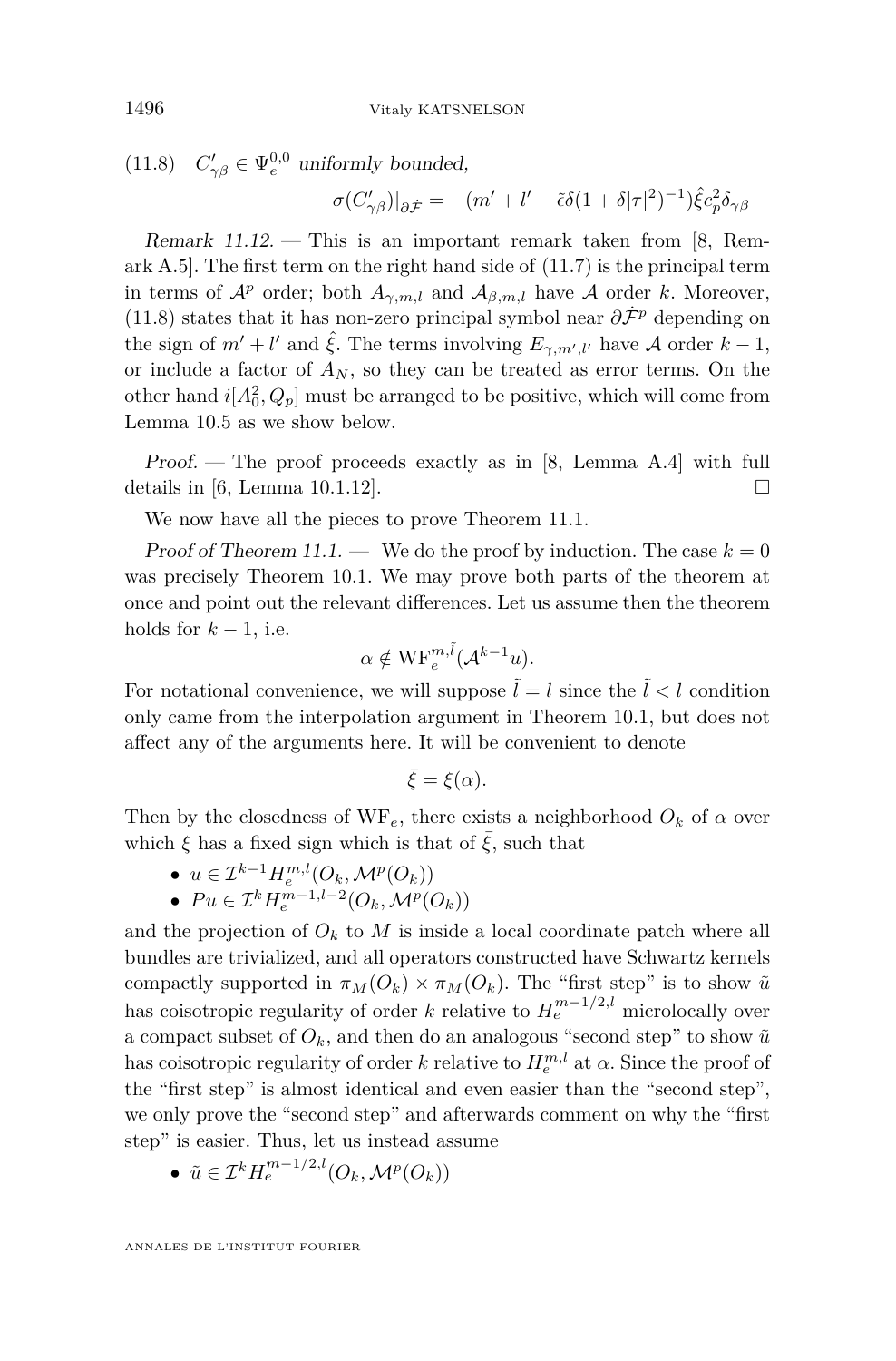• 
$$
\tilde{P}\tilde{u} \in \mathcal{I}^k H_e^{m-1,l-2}(O_k, \mathcal{M}^p(O_k))
$$

so by Lemma [11.7](#page-47-0) (applying it twice first replacing *m* by *m*−1*/*2 and then replacing  $k$  by  $k-1$ ) one also has

<span id="page-51-1"></span>(11.9) 
$$
\tilde{u}_s \in \mathcal{I}^k H_e^{m+1/2,l}(O_k, \mathcal{M}^p(O_k)) \cap \mathcal{I}^{k-1} H_e^{m+1,l}(O_k, \mathcal{M}^p(O_k))
$$
 and  
\n $\tilde{P}\tilde{u}_s = \Pi_s \tilde{P}\tilde{u} + [\tilde{P}, \Pi_s] \tilde{u}$   
\n $\in \mathcal{I}^k H_e^{m-3/2,l-2}(O_k, \mathcal{M}^p(O_k)) \cap \mathcal{I}^{k-1} H_e^{m-1,l}(O_k, \mathcal{M}^p(O_k))$ 

by Corollary [11.5](#page-46-1) and since  $[\tilde{P}, \Pi_s]$  is in  $\Psi_e^{1,-2}$ . We need only show that  $\tilde{u}$ has coisotropic regularity of order *k* relative to  $H_e^{m,l}$  over some neighborhood of  $\alpha$ .

Now let  $A_{\gamma}$  and  $A_{\gamma,m',l',\delta}$  be as described in [\(11.2\)](#page-45-1) with  $U_1$  there replaced by  $O_k$ , and

$$
m' = m - 1/2 \qquad l' = -l - (f - 1)/2.
$$

Note that for the regularizing term of  $A_{\gamma,m',l',\delta}$  explained in [\(11.6\)](#page-49-1), we take

$$
\tilde{\epsilon}=\frac{1}{2}.
$$

Also let  $A \in \Psi_e^{0,0}(O_k; \mathbb{C}^n)$  be a scalar operator with principal symbol  $a'$ as described in [\(10.10\)](#page-40-2). For clarity, we also write

$$
A=A_0\otimes \mathrm{Id}.
$$

As, shown there, the microsupport of *A* may be made arbitrarily close to  $\alpha$  so that one indeed has

$$
\mathrm{WF}_{e,L^{\infty}}'(AA_{\gamma,m',l',\delta}) \subset O_k.
$$

Thus, as shown in [\(11.3\)](#page-45-0), for  $\delta > 0$  (where the integration by parts is justified by the proof in Lemma [10.6\)](#page-41-3)

<span id="page-51-0"></span>
$$
(11.10)
$$

$$
\langle AA_{\gamma,m',l',\delta}\tilde{u}, A^*A_{\gamma,m',l',\delta}\tilde{P}\tilde{u}\rangle - \langle AA_{\gamma,m',l',\delta}\tilde{P}\tilde{u}, A^*A_{\gamma,m',l',\delta}\tilde{u}\rangle
$$
  
\n
$$
= \langle AA_{\gamma,m',l',\delta}\tilde{u}, A^*A_{\gamma,m',l',\delta}\tilde{P}\tilde{u}_s\rangle - \langle AA_{\gamma,m',l',\delta}\tilde{P}\tilde{u}_s, A^*A_{\gamma,m',l',\delta}\tilde{u}\rangle
$$
  
\n
$$
+ \langle AA_{\gamma,m',l',\delta}\tilde{u}_s, A^*A_{\gamma,m',l',\delta}\tilde{P}\tilde{u}_p\rangle - \langle AA_{\gamma,m',l',\delta}\tilde{P}\tilde{u}_p, A^*A_{\gamma,m',l',\delta}\tilde{u}_s\rangle
$$
  
\n
$$
+ \langle [A^*_{\gamma,m',l',\delta}A_0^2A_{\gamma,m',l',\delta}, Q_p]\tilde{u}_p, \tilde{u}_p\rangle + \langle [A^*_{\gamma,m',l',\delta}A^2A_{\gamma,m',l',\delta}, F]\tilde{u}_p, \tilde{u}_p\rangle,
$$
  
\nwith  $F \in \Psi_e^{1,-2}(M;TX).$ 

So with the notation in Lemma [11.11,](#page-49-2) as done in [\[8,](#page-70-0) Appendix], we let

$$
C'_{\delta} = \text{diag}((C'_{\gamma\beta,\delta}), \ldots, (C'_{\gamma\beta,\delta}))
$$
 (*n* copies) such that  $|\gamma| = |\beta| = k$ ,

as a block diagonal matrix (with *n* blocks) of operators, or rather as an operator on a trivial vector bundle with fiber  $\mathbb{R}^{n|M_k|}$  over a neighborhood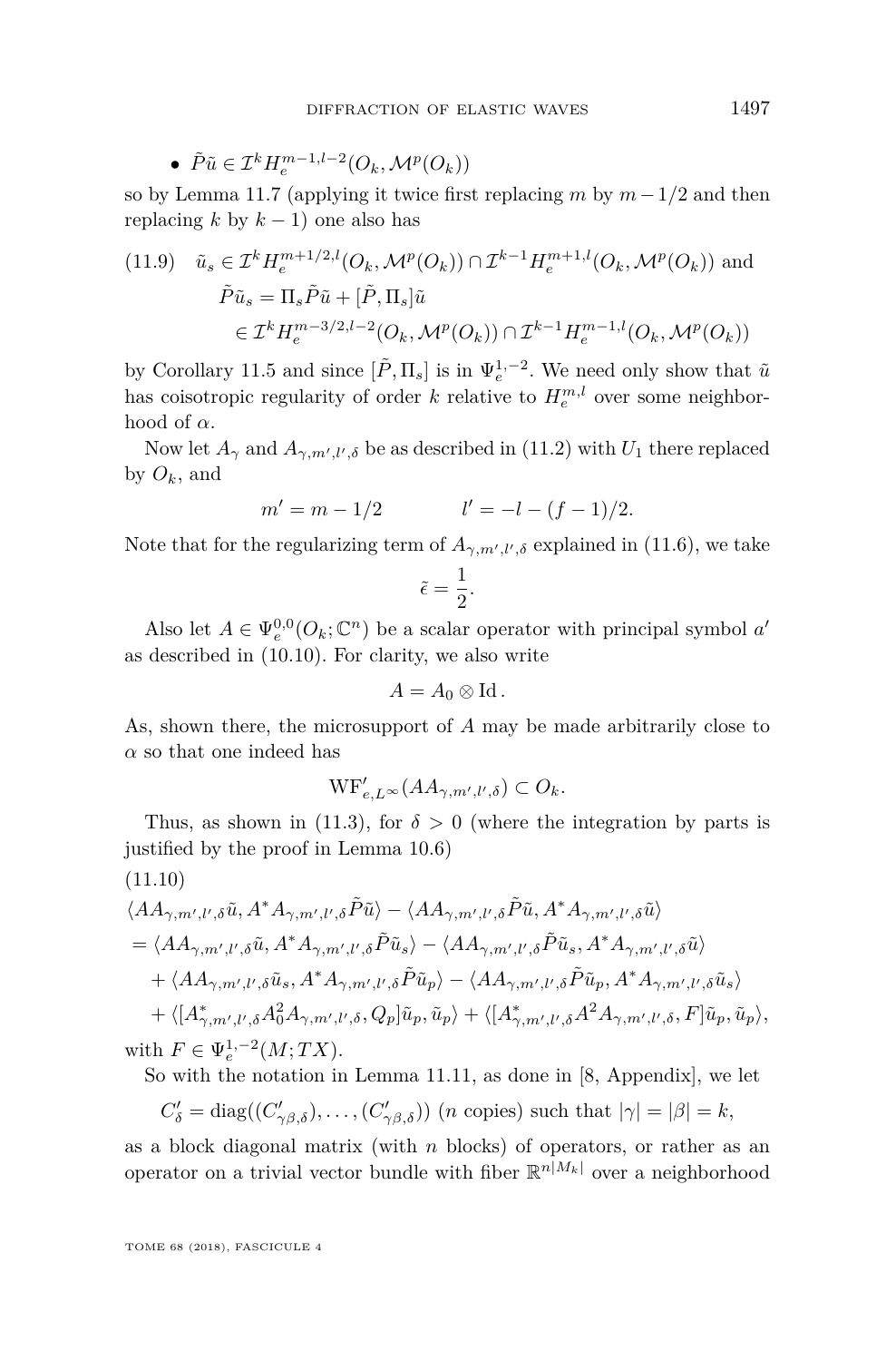of  $\mathcal{F}_{\alpha}^p$ , where  $|M_k|$  denotes the number of elements of the set  $M_k$  of multiindices  $|\gamma| = k$ . Also, let

$$
c'_{\delta} = \sigma(C'_{\delta})|_{\partial \dot{\mathcal{F}}^p_{\alpha}} = -(m' + l' - \tilde{\epsilon}\delta(1+\delta|\tau|^2)^{-1})c_p^2 \hat{\xi} \operatorname{Id}_{n|M_k|}.
$$

Thus,  $c'_{\delta}$  is positive or negative definite with the sign of  $-(m'+l'-\tilde{\epsilon})\bar{\xi}$ , so the same is true microlocally near  $\dot{\mathcal{F}}^p_\alpha$ . Thus we have

$$
sgn(\bar{\xi})\sigma(C'_0)|_{\partial\bar{\mathcal{F}}^p}\begin{cases} <0 & \text{if } m'+l'-\tilde{\epsilon} > 0\\ >0 & \text{if } m'+l' < 0. \end{cases}
$$

The first case happens when assuming [\(1\)](#page-44-0) of the theorem, while the second case happens when  $(2)$  is assumed. Then shrinking  $O_k$  if necessary, we may find  $B \in \Psi_e^{0,0}$ ,  $G \in \Psi_e^{-1,0}$ , with  $\sigma(B) > 0$  on  $O_k$  such that

<span id="page-52-1"></span>(11.11) 
$$
\text{sgn}(\bar{\xi})A_0^*C_{\delta}'A_0 = A_0^*(\mp B^*B + G)A_0
$$

with the  $(-)$  in the case of  $(1)$  of the lemma and the  $(+)$  in the case of  $(2)$ of the lemma. Also, shrinking  $O_k$  if necessary, we have from the proof of Lemma [10.5](#page-40-0) (where we do not use the regularizer  $\phi_{\delta}$  there, and only consider the Hamilton derivative of  $a'$  there) that

<span id="page-52-0"></span>(11.12) 
$$
\text{sgn}(\bar{\xi})i[A_0^2, Q_p] = \sum \mp \tilde{B}_j^* \tilde{B}_j + E + C + K + \tilde{F}
$$

$$
\tilde{B}_j \in \Psi_e^{1/2, -1}(O_k), \ E, K \in \Psi_e^{1, -2}, \ C, \tilde{F} \in \Psi_e^{0, -2}(O_k),
$$

where  $\tilde{u}_p$  is coisotropic of order *k* with respect to  $H_e^{m,l}$  in a neighborhood of  $WF'_{e}(E)$  as explained in the proof of Lemma [10.6,](#page-41-3) and  $WF'_{e}(K) \cap \Sigma_{p} = \emptyset$ . Note that the  $($ ∓) we have in  $(11.12)$  is different from the signs in that lemma since there, the sign of  $\bar{\xi}$  was taken into account rather than the sign of  $m' + l'$ .

Now, let

$$
\hat{A}_{\delta}\tilde{u}_p = (A_0 A_{\gamma,m'+1/2,l'-1,\delta}\tilde{u}_p)|_{\gamma|=k},
$$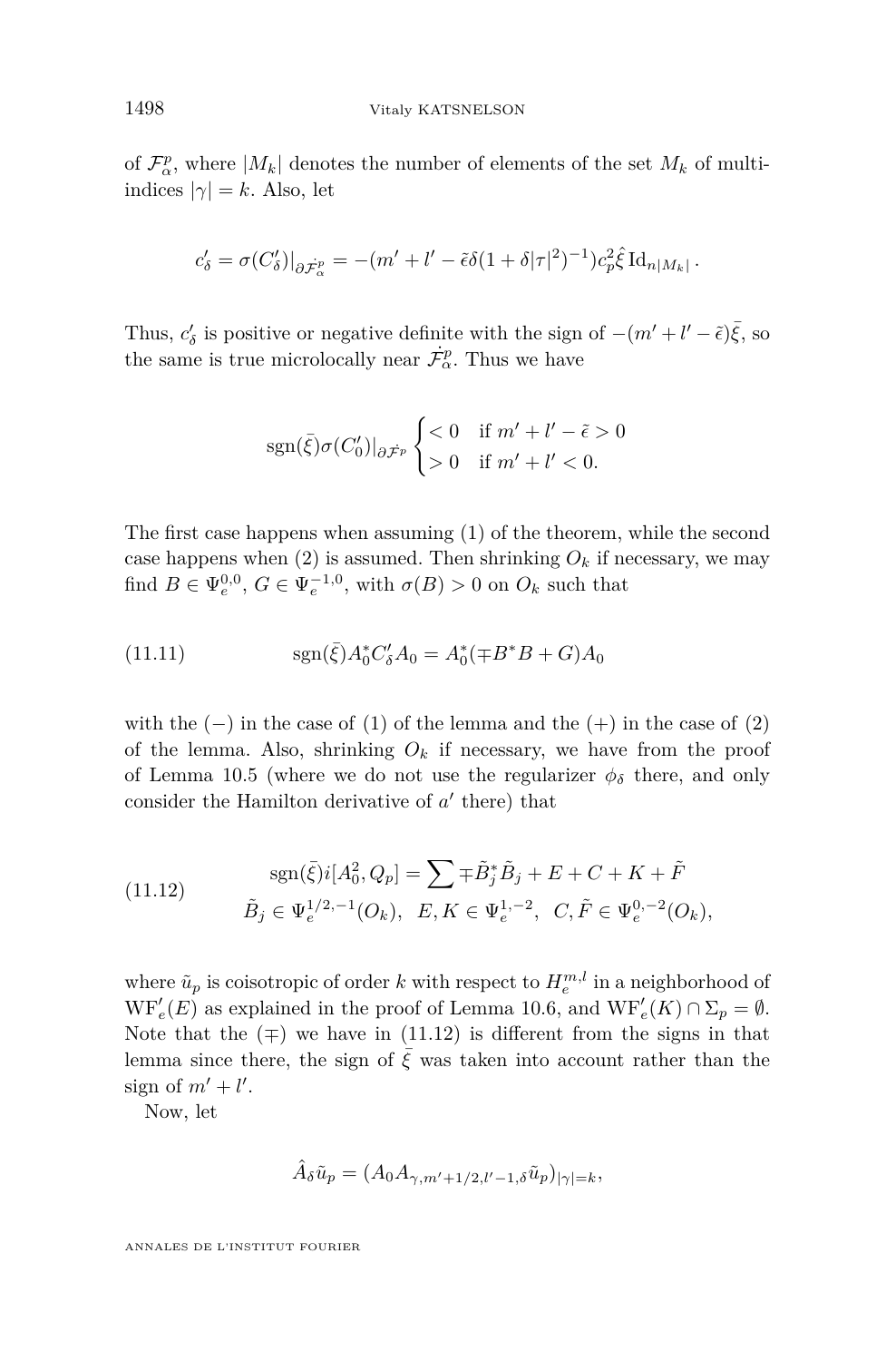regarded as a column vector of length  $n|M_k|$ . Now, using Lemma [11.11](#page-49-2) and substituting  $(11.11)$ ,  $(11.12)$  into  $(11.7)$  we obtain

$$
\sum_{|\gamma|=k} \operatorname{sgn}(\hat{\xi}) \langle i[A^*_{\gamma,m',l',\delta} A^2_0 A_{\gamma,m',l',\delta}, Q_p] \tilde{u}_p, \tilde{u}_p \rangle
$$
\n
$$
= \mp \|B\hat{A}_{\delta} \tilde{u}_p\|^2 \mp \|\tilde{B}_{j} \hat{A}_{\delta} \tilde{u}_p\|^2
$$
\n
$$
+ \sum_{|\gamma|=k} \left( \langle E_{\gamma,m'+1/2,l'-1,\delta} \tilde{u}_p, A_0 A_{\gamma,m'+1/2,l'-1,\delta} \tilde{u}_p \rangle \right.
$$
\n
$$
+ \langle A_0 A_{\gamma,m'+1/2,l'-1,\delta} \tilde{u}_p, E_{\gamma,m'+1/2,l'-1,\delta} \tilde{u}_p \rangle \right)
$$
\n
$$
+ \sum_{|\gamma|=k} \langle (E + C + K + \tilde{F}) A_{\gamma,m',l',\delta} \tilde{u}_p, A_{\gamma,m',l',\delta} \tilde{u}_p \rangle
$$
\n
$$
+ \langle \hat{A} \tilde{u}_p, G \hat{A} \tilde{u}_p \rangle
$$

If we substitute the above equation into [\(11.10\)](#page-51-0), drop the terms involving  $\tilde{B}_j$  and apply the Cauchy–Schwarz inequality to the terms with *E*<sub> $\gamma$ *,m*<sup> $\prime$ </sup>+1/2*,l*<sup> $\prime$ </sup>-1*,δ*, we have for any  $\epsilon_1 > 0$ </sub>

<span id="page-53-0"></span>
$$
(11.13) \quad ||B\hat{A}_{\delta}\tilde{u}_{p}||^{2} \leq \sum_{|\gamma|=k} \left( |\langle A A_{\gamma,m',l',\delta}\tilde{u}, A^{*} A_{\gamma,m',l',\delta}\tilde{P}\tilde{u} \rangle| + |\langle A A_{\gamma,m',l',\delta}\tilde{P}\tilde{u}, A^{*} A_{\gamma,m',l',\delta}\tilde{u} \rangle| + |\langle A A_{\gamma,m',l',\delta}\tilde{u}, A^{*} A_{\gamma,m',l',\delta}\tilde{P}\tilde{u}_{s} \rangle| + |\langle A A_{\gamma,m',l',\delta}\tilde{P}\tilde{u}_{s}, A^{*} A_{\gamma,m',l',\delta}\tilde{P}\tilde{u}_{s} \rangle| + |\langle A A_{\gamma,m',l',\delta}\tilde{P}\tilde{u}_{s}, A^{*} A_{\gamma,m',l',\delta}\tilde{P}\tilde{u}_{p} \rangle| + |\langle A A_{\gamma,m',l',\delta}\tilde{P}\tilde{u}_{p}, A^{*} A_{\gamma,m',l',\delta}\tilde{P}\tilde{u}_{p} \rangle| + |\langle A_{\gamma,m',l',\delta}A^{2} A_{\gamma,m',l',\delta}, F]\tilde{u}_{p}, \tilde{u}_{p} \rangle| \right) + \epsilon_{1} \|\hat{A}_{\delta}\tilde{u}_{p}\|^{2} + \epsilon_{1}^{-1} \sum_{|\gamma|=k} ||E_{\gamma,m'+1/2,l'-1,\delta}\tilde{u}_{p}||^{2} + \sum_{|\gamma|=k} |\langle (E + C + K + \tilde{F}) A_{\gamma,m',l',\delta}\tilde{u}_{p}, A_{\gamma,m',l',\delta}\tilde{u}_{p} \rangle| + |\langle \hat{A}_{\delta}\tilde{u}_{p}, G\hat{A}_{\delta}\tilde{u}_{p} \rangle|.
$$

Before proceeding, let us first make a remark regarding the intuition of the proof.

 $Remark 11.13.$  — The goal is to uniformly bound the rest of the terms on the right of the above inequality. The term containing  $\tilde{P} \tilde{u}$  will remain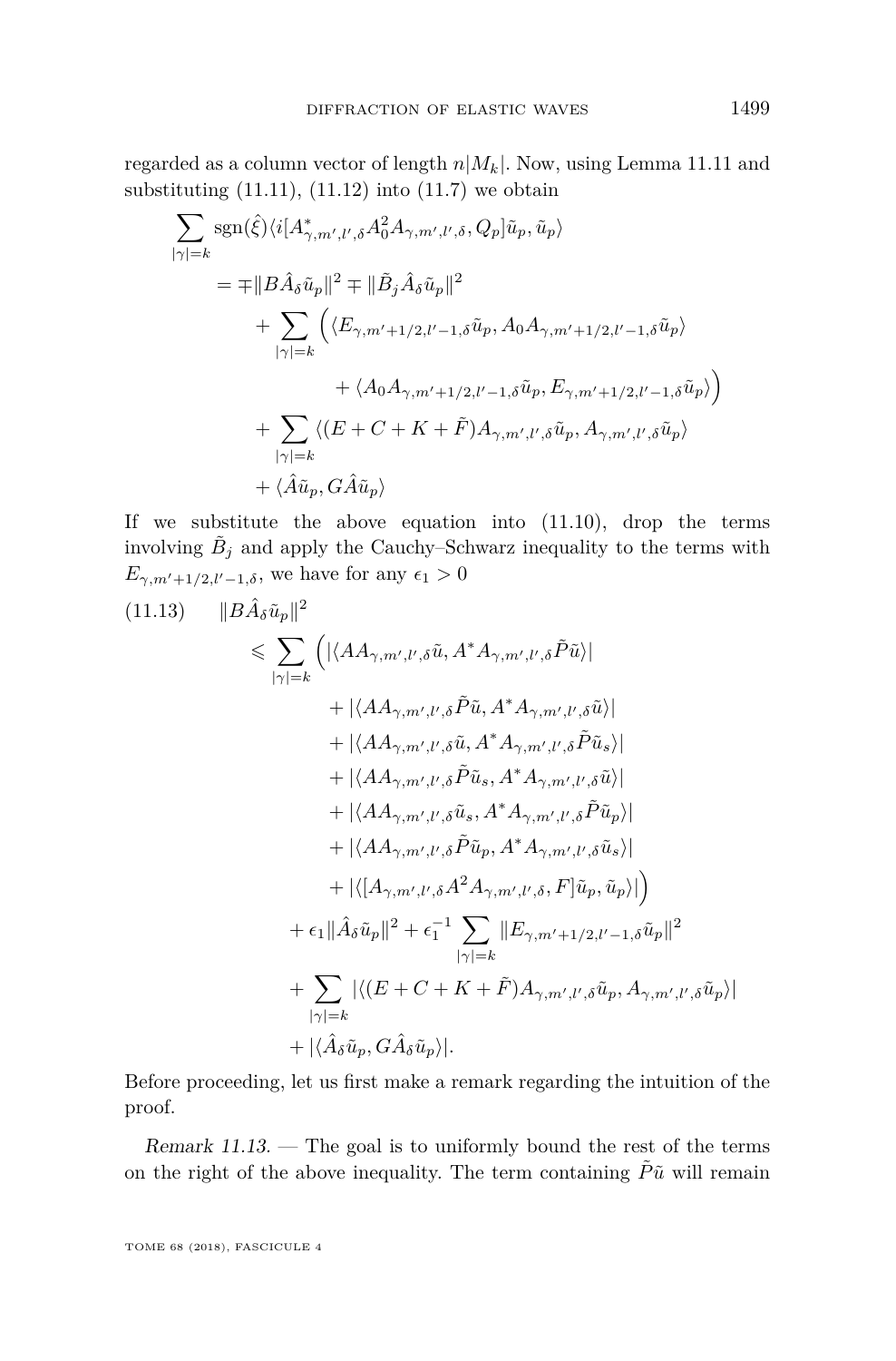bounded due to a priori assumptions on  $\tilde{P}\tilde{u}$ , which put it in a better space microlocally at  $\alpha$  then what would be dictated by the space  $\tilde{u}$  is in. The terms with  $\tilde{u}_s$  are also considered "error" terms since  $\tilde{u}_s$  satisfies better elliptic estimates. All the remaining terms are either of lower order so that they may be bounded by the inductive assumption, or are terms with *E* or  $K$ , which are microsupported in regions where we assume  $\tilde{u}$  is better to begin with, so may be treated as "error" terms as well. Hence, in the ensuing proof we are merely justifying why all the terms may be treat as such error terms that are bounded due to the inductive step or the initial assumptions, as is standard in all positive commutator proofs.

Choosing  $\epsilon_1 > 0$  small enough, the  $\|\hat{A}_{\delta}\tilde{u}_p\|^2$  term on the right can be absorbed in the left hand side as done in [\[8,](#page-70-0) Proof of Proposition A.6].

Let us justify that the terms with  $E_{\gamma,m'+1/2,l'-1,\delta}$ ,  $E, K, C, \tilde{F}, G, \tilde{P}\tilde{u}$  remain uniformly bounded as well.

• First, we turn to the term with  $E_{\gamma,m'+1/2,l'-1,\delta}$ . Writing  $\tilde{u}_p = \tilde{u} - \tilde{u}_s$ and using [\(11.9\)](#page-51-1) gives

(11.14) 
$$
\tilde{u}_p \in \mathcal{I}^{k-1} H_e^{m,l}(O_k, \mathcal{M}^p(O_k)).
$$

Next, the proof of Lemma [11.10](#page-48-0) then shows

<span id="page-54-0"></span>
$$
(11.15) \quad A_N \tilde{u}_p \in \mathcal{I}^{k-1} H_e^{m,l}(O_k, \mathcal{M}^p(O_k))
$$
  

$$
\Rightarrow \Psi_e^{m,l'-1} \mathcal{A}^{k-1}(O_k) A_N \tilde{u}_p \subset H_e^{0,-(f+1)/2}
$$

Thus,

$$
E_{\gamma,m,l'-l,\delta}\tilde{u}_p \in H_e^{0,-(f+1)/2} \text{ uniformly as } \delta \to 0
$$
  

$$
\Rightarrow ||E_{\gamma,m,l'-l,\delta}\tilde{u}_p|| \text{ remains uniformly bounded as } \delta \to 0.
$$

- The terms involving  $C, \tilde{F}, G, \tilde{F}' \in \Psi_e^{0,-2}(O'_k), G' \in \Psi_e^{-1,0}(O'_k)$ are lower order than the principal term and so these remain uniformly bounded exactly as in the proof of Proposition [10.4](#page-38-2) when we bounded the term with *F* there. Exact details are already in [\[8,](#page-70-0) Proposition A.6] and [\[6,](#page-70-6) Theorem 10.1.1].
- We now turn to the terms involving  $K$  and  $E$ . Now  $Q_p$  is elliptic on  $\mathrm{WF}_{e,L^{\infty}}'(\Lambda_{\delta}K)$  so by microlocal elliptic regularity, there exists a  $Q^- \in \Psi_e^{-2,2}$  such that

$$
I = Q^{-}Q_{p} + R_{1} \text{ for some } R_{1} \in \Psi_{e}^{0,0}(O_{k}),
$$
  

$$
WF'(R_{1}) \cap WF'_{e,L^{\infty}}(\Lambda_{\delta} K) = \emptyset.
$$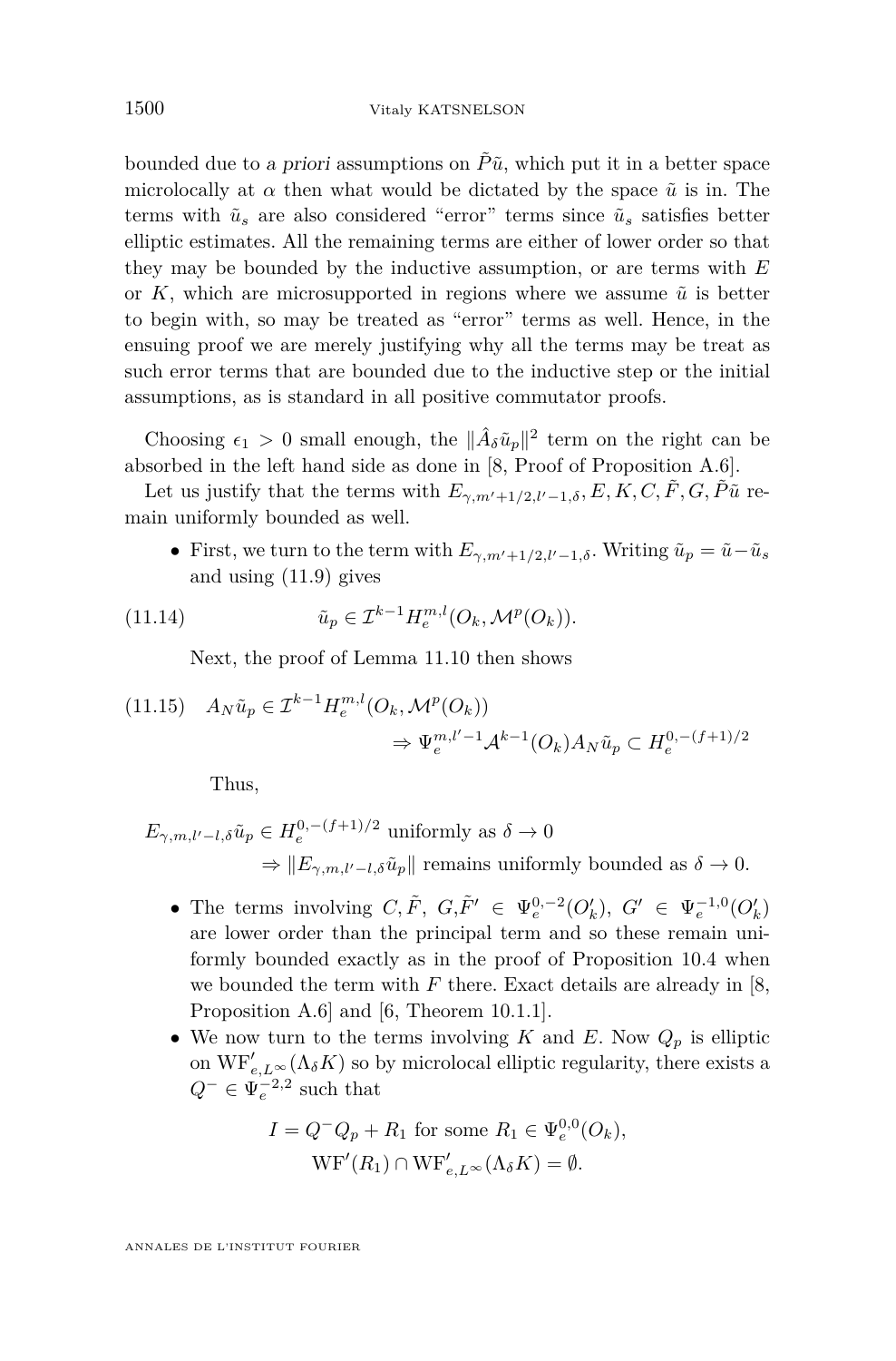So using Corollary [11.5,](#page-46-1) [\(11.15\)](#page-54-0) to give us the order of  $Q_p\tilde{u}_p$ , and microlocal elliptic regularity of  $Q_p$  implies  $\tilde{u}_p$  is coisotropic of order *k* on  $\text{WF}_{e,L}^{\prime} \infty(\Lambda_{\delta} K)$  with respect to  $H_{e}^{m,l}(M)$ . Similarly, by the hypothesis of the theorem, we similarly have  $\tilde{u}_p$  is coisotropic of order *k* microlocally in a neighborhood of  $\mathrm{WF}_{e,L^{\infty}}'(\Lambda_{\delta}E)$  with respect to  $H_e^{m,l}$ . By looking at the orders of the operators  $E, K$  and the microlocal edge-Sobolev regularity of  $\tilde{u}_p$  over  $\mathrm{WF}_{e,L^{\infty}}'(E+K)$ gives uniform boundedness of these terms exactly as in [\[8,](#page-70-0) Proposition A.6].

- We turn to the term involving  $\tilde{P}\tilde{u}$ . Estimating this term is a standard argument in commutator proofs since  $\tilde{P}\tilde{u}$  is of a better order than a priori expected by the Sobolev order of  $\tilde{u}$ . We refer the interested reader to [\[4,](#page-70-5) Proof of Theorem 1.5] and [\[6,](#page-70-6) Proof of Theorem 10.1.1].
- Proceeding,  $F'$  may also be estimated as a lower order error term exactly as the term with  $E_{\gamma,m'+1/2,l'-1,\delta}$  as shown in the proof [\[6,](#page-70-6) Theorem 10.1.1].
- Finally, we look at the terms containing  $\tilde{u}_s$ . Let us first consider

(11.16) 
$$
\langle [A^*_{\gamma,m',l',\delta} A^2 A_{\gamma,m',l',\delta}, \tilde{P}] \tilde{u}_s, \tilde{u} \rangle
$$

Observe that

$$
\mathrm{ord}(\tilde{u}_s, \tilde{u}) = (2k, 2m),
$$

while

$$
[A^*_{\gamma,m',l',\delta}A^2A_{\gamma,m',l',\delta},\tilde{P}]\in \Psi_e^{2m,2l'-2}\mathcal{A}^{2k}+\Psi_e^{2m+1,2l'-2}\mathcal{A}^{2k-1}.
$$

Thus, writing  $[A^*_{\gamma,m',l',\delta}A^2A_{\gamma,m',l',\delta}, \tilde{P}] = C_1 + C_2$  with  $C_1 \in$  $\Psi_e^{2m,2l'-2} \mathcal{A}^{2k}$  and  $C_2 \in \Psi_e^{2m+1,2l'-2} \mathcal{A}^{2k-1}$ , the term  $\langle C_1 \tilde{u}_s, \tilde{u} \rangle$  remains uniformly bounded, while the term  $\langle C_2 \tilde{u}_s, \tilde{u} \rangle$  may be dealt with as the  $F'$  term above using an analogous estimate as for the  $\tilde{P}\tilde{u}$  term. The other " $\tilde{u}_s$ " term

$$
\langle [A_{\gamma,m',l',\delta}^*A^2A_{\gamma,m',l',\delta},\tilde{P}]\tilde{u}_p,\tilde{u}_s\rangle
$$

appearing on the right of [\(11.13\)](#page-53-0) is dealt with in a similar fashion since all that is relevant are the edge-Sobolev spaces  $\tilde{u}_s$  and  $\tilde{u}_p$ belong to.

Thus, after absorbing all the terms mentioned into the left of [\(11.13\)](#page-53-0) and then letting  $\delta \to 0$  shows  $\tilde{u}_p$  has coisotropic regularity of order *k* on ell $(A)$  with respect to  $H_e^{m-1/2,l}$  due to Lemma [11.10.](#page-48-0) Since  $\tilde{u}_s$  has the same property, we have shown  $\tilde{u}$  has coisotropic regularity of order  $k$  on ell $(A)$ with respect to  $H_e^{m-1/2,l}$ .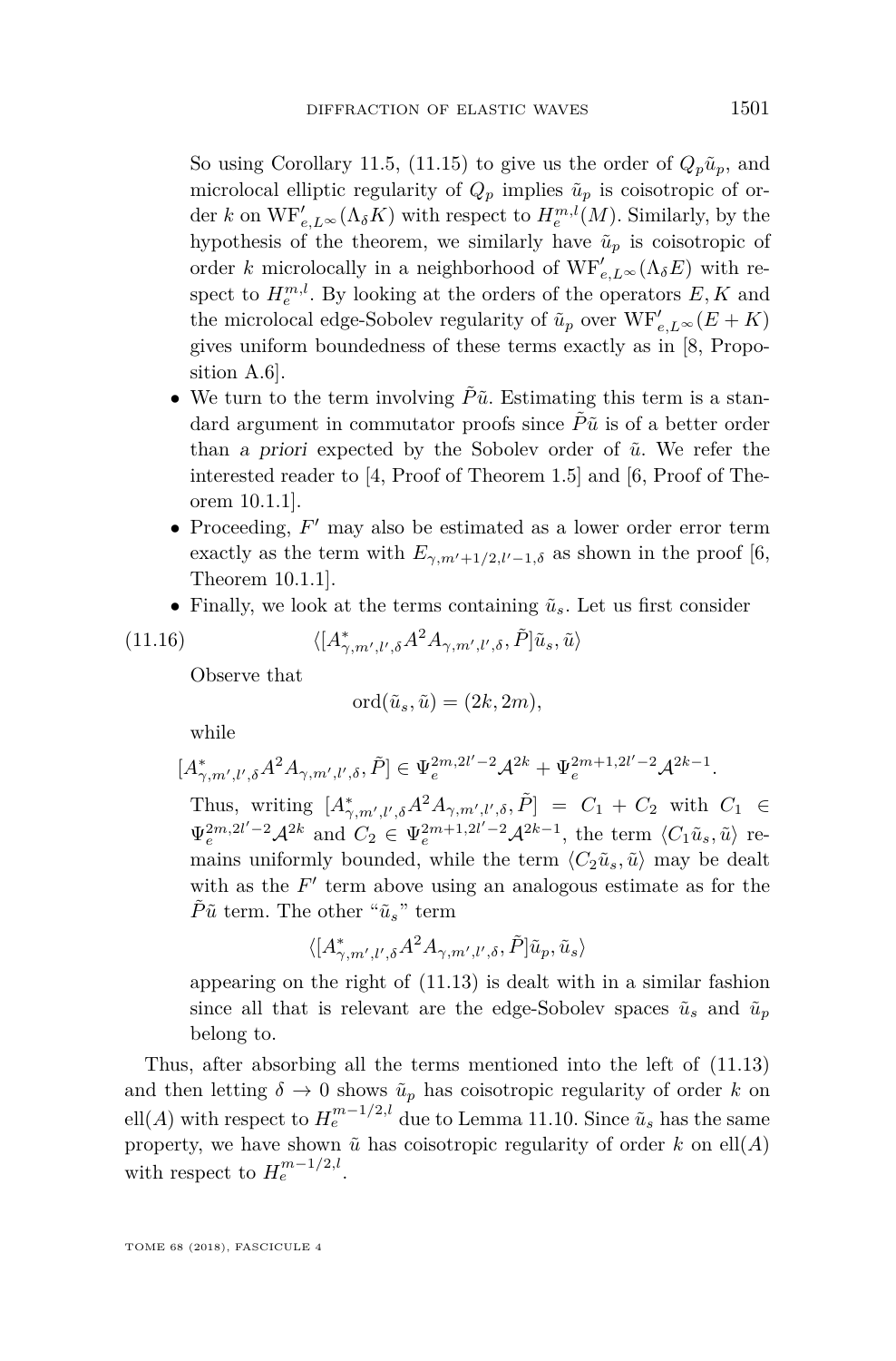To show the first part of the argument, one assumes that  $\tilde{u} \in$  $\mathcal{I}^{k-1}H_e^{m,l}(O'_k, \mathcal{M}^p(O'_k))$  for any open  $O'_k$  whose closure is compactly contained in  $O_k$ , and then shows  $\tilde{u}$  has coisotropic regularity of order  $k$  with respect to  $H_e^{m-1/2,l}$  microlocally over  $\alpha$ . This is easier than the proof above since we only need to improve coisotropic order, but not Sobolev order. The proof is exactly analogous to the proof of [\[8,](#page-70-0) Proposition A.6], and the full details in our setting are in [\[6,](#page-70-6) Theorem 10.1.1].

Notice that all our proofs only relied on the diagonal form of the principal symbol of  $\tilde{P}$ , so interchanging  $p$  and  $s$  in all the above proofs, but instead looking at  $\alpha \in \Sigma_s$ , gives us the parallel theorem:

THEOREM 11.14. — Let  $u \in H_e^{-N,l}$  be a distribution.

- (1) Let  $m > l + f/2 + 1/2$ . Given  $\alpha \in \mathcal{H}_I^s$ , if  $\mathcal{A}_s^k u \subset H^m$  microlocally in  $\mathcal{F}_{1,\alpha}^{s} \setminus \partial M$  and  $\mathcal{A}_{s}^{k}Pu \subset H_{e}^{m-1,l-2}$  microlocally at *α*, then  $\mathcal{A}_{s}^{k}u \subset$  $H_e^{m,l'}$  microlocally at  $\alpha, \forall l' < l$ .
- (2) Let  $m < l + f/2$ . Given  $\alpha \in \mathcal{H}_O^s$ , if there exists a neighborhood *U* of  $\alpha$  in <sup>*e*</sup>  $S^*|_{\partial M}M$  such that  $\text{WF}_{e}^{m,l}(A_\gamma u) \cap U \subset \partial \mathcal{F}_{O}^s$  for all  $A_\gamma \in$  $A_s^k$  and  $A_s^k P u \in H_e^{m-1,l-2}$  microlocally at  $\alpha$ , then  $A_s^k u \subset H_e^{m,l'}$ microlocally at  $\alpha$ ,  $\forall$   $l' < l$ .

We may finally combine all our results to prove the main propagation of coisotropic regularity theorem with an important corollary, following closely [\[9,](#page-70-4) Section 8].

<span id="page-56-0"></span>THEOREM 11.15. — Let  $\beta \in \dot{\mathcal{H}}^p$ ,  $k \in \mathbb{N}$  and  $\delta > 0$ . Suppose that  $u \in H_e^{-N,l}$ . Suppose also that

- (1)  $\alpha \in \mathcal{H}_O^p$  and  $\alpha$  is projected to  $\beta$  in the fiber.
- (2) *u* has coisotropic regularity of order *k* relative to  $H^m$  (on the coisotropic  $\dot{\mathcal{F}}_I^p$  (resp.  $\dot{\mathcal{F}}_I^s$ )) in an open set containing all points in  $\dot{\mathcal{F}}_{I,\beta}^p \cap \{0 < x < \delta\}$  (resp.  $\dot{\mathcal{F}}_{I,\beta}^s \cap \{0 < x < \delta\}$ ) that are geometrically related to  $\alpha$ .
- (3) Pu has coisotropic regularity of order *k* relative to  $H^{m-1}$  in a neighborhood of  $(\mathcal{F}_{O,\alpha}^p)^o$  (resp.  $(\mathcal{F}_{O,\alpha}^s)^o$ ). In addition, there exists a neighborhood of  $\{x = 0\}$  such that Pu has coisotropic regularity of order *k* relative to  $H_e^{m-1,l-2}$  on this neighborhood.

Then *u* has coisotropic regularity of order *k* relative to  $H^{m'}$  for all

$$
m' < \min(m - 1/2, l + f/2)
$$

(on the coisotropic  $\dot{\mathcal{F}}^p_O$  (resp.  $\dot{\mathcal{F}}^s_O$ )) in a neighborhood of  $\mathcal{F}^p_{O,\alpha}$  (resp.  $\mathcal{F}^s_{O,\alpha}$ ) strictly away from *∂M*.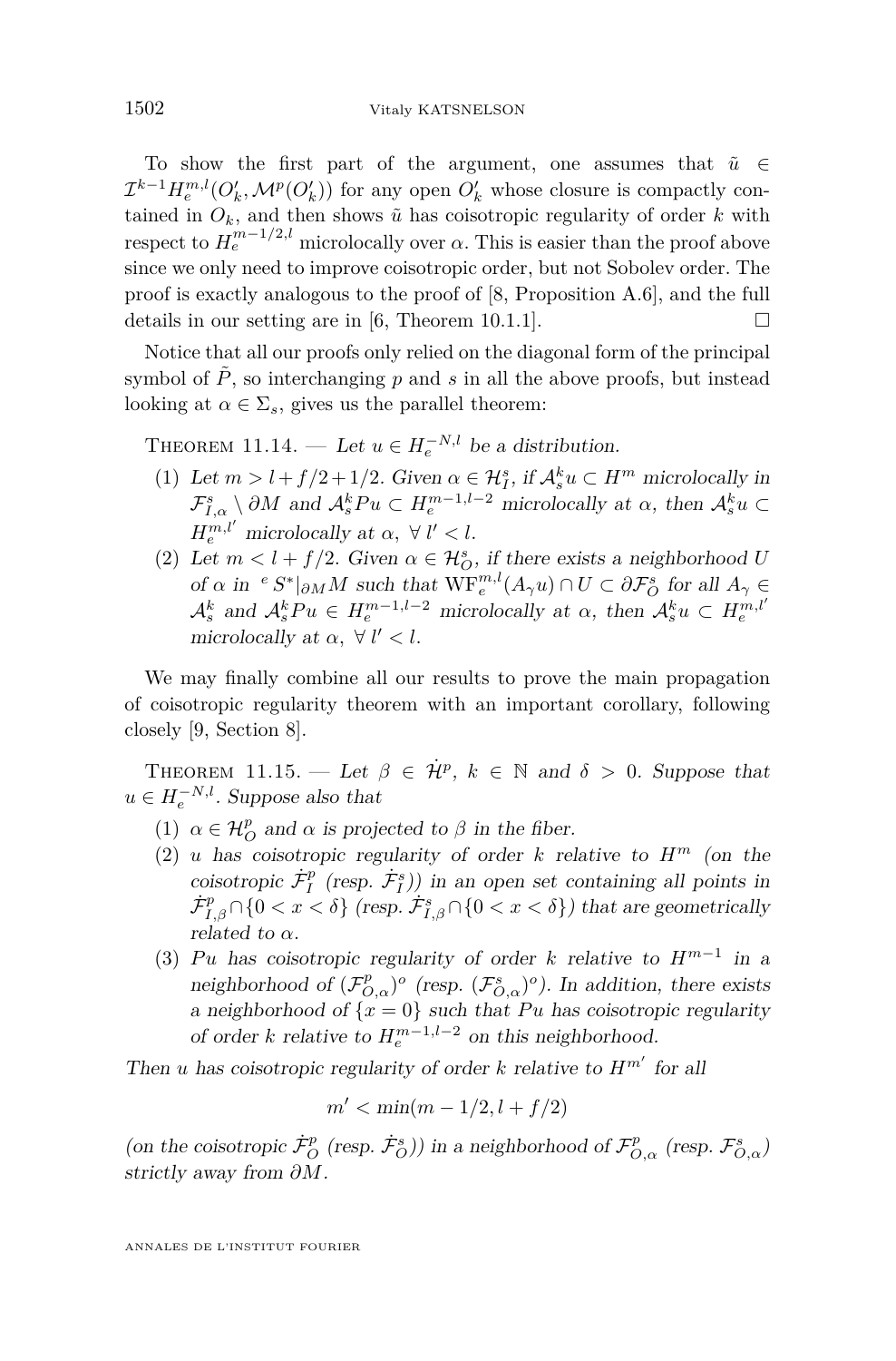Remark 11.16. — The assumption on Pu near  $\{x=0\}$  is there not just to apply Theorem [11.1,](#page-44-1) but to also allow us to propagate regularity along the edge  $\{x = 0\}$  away from  $\mathcal{H}_{I/O}^p$ . Indeed, since the module  $\mathcal{M}^p$  has elliptic elements at such points, the assumption on  $Pu$  along this region just means  $Pu \in H_e^{m+k-1,l-2}$  microlocally at such points, and this will allow us to propagate edge singularities along the edge away from radial points via more traditional methods.

As an immediate consequence, one also gets the following corollary where we don't distinguish among geometric rays:

COROLLARY 11.17. — Let  $\alpha \in \mathcal{H}^p$ , and  $k \in \mathbb{N}$ . Suppose that  $u \in H_e^{-N,l}$ and Pu is coisotropic of order *k* relative to  $H_e^{m-1,l-2}$  in a neighborhood of  $\{x = 0\}$ , and also on a neighborhood of  $\dot{\mathcal{F}}_{O,\alpha}^p$ . Suppose also that *u* has coisotropic regularity of order *k* relative to  $H^m$  (on the coisotropic  $\dot{\mathcal{F}}^p_I$  (resp.  $(\dot{F}_I^s)$ ) near  $\dot{\mathcal{F}}_{I,\alpha}^p$  (resp.  $\dot{\mathcal{F}}_{I,\alpha}^s$ ) strictly away from  $\partial M$ . Then *u* has coisotropic regularity of order  $k$  relative to  $H^{m'}$  for all

$$
m' < \min(m - 1/2, l + f/2)
$$

(on the coisotropic  $\dot{\mathcal{F}}^p_O$  (resp.  $\dot{\mathcal{F}}^s_O$ )) near  $\dot{\mathcal{F}}^p_{O,\alpha}$  (resp.  $\dot{\mathcal{F}}^s_O$ ) strictly away from *∂M*.

Proof of Theorem [11.15.](#page-56-0) — We follow closely a clever argument used in [\[8\]](#page-70-0) and [\[9\]](#page-70-4). First, set  $\tilde{l} = \min(l, m - f/2 - 1/2 - 0)$  so that  $u \in H_e^{-N, \tilde{l}}$ . Notice that if  $l < m-f/2-1/2-0$ , then  $m > f/2+l+1/2 = \tilde{l}+f/2+1/2$ . On the other hand, if  $m - f/2 - 1/2 - 0 \le l$ , then  $l + f/2 + 1/2 = m - f/2 - 1/2$  $1/2 - 0 + 1/2 + f/2 = m - 0 < m$  so this shows  $m > \tilde{l} + f/2 + 1/2$ . Hence, Theorem [11.1](#page-44-1)[\(1\)](#page-44-0) is applicable (applied to each  $\alpha'$  geometrically related to  $\alpha$ , with  $\alpha$  in the theorem replaced by  $\alpha'$ ), and one may then propagate along the edge and back out of the edge by the same argument as in [\[8\]](#page-70-0).  $\Box$ 

As in [\[9,](#page-70-4) Corollary 8.3], we prove that the regularity with respect to which coisotropic regularity is gained in the above results is, in fact, independent of the weight *l*:

<span id="page-57-0"></span>COROLLARY 11.18. — Let  $\beta \in \dot{\mathcal{H}}^p$ ,  $\epsilon > 0$  and  $k \in \mathbb{N}$ . Suppose that  $u \in H_{b,\tilde{D},loc}^{s-1}(I \times X)$  when restricted to  $I \subset (\infty, t(\beta))$ , a precompact time interval, and  $Pu \in H^s_{b,\tilde{D}',loc}(M)$ . Then there is a *k'* (depending on *k* and  $\epsilon$ ) such that if

- (1)  $\alpha \in \mathcal{H}_{O}^p$  and  $\alpha$  is projected to  $\beta$  in the fiber.
- (2) *u* has coisotropic regularity of order  $k'$  relative to  $H^s$  (on the coisotropic  $\mathcal{F}_I^p$  (resp.  $\mathcal{F}_I^s$ ) in an open set containing all points in  $\dot{\mathcal{F}}_{I,\beta}^p$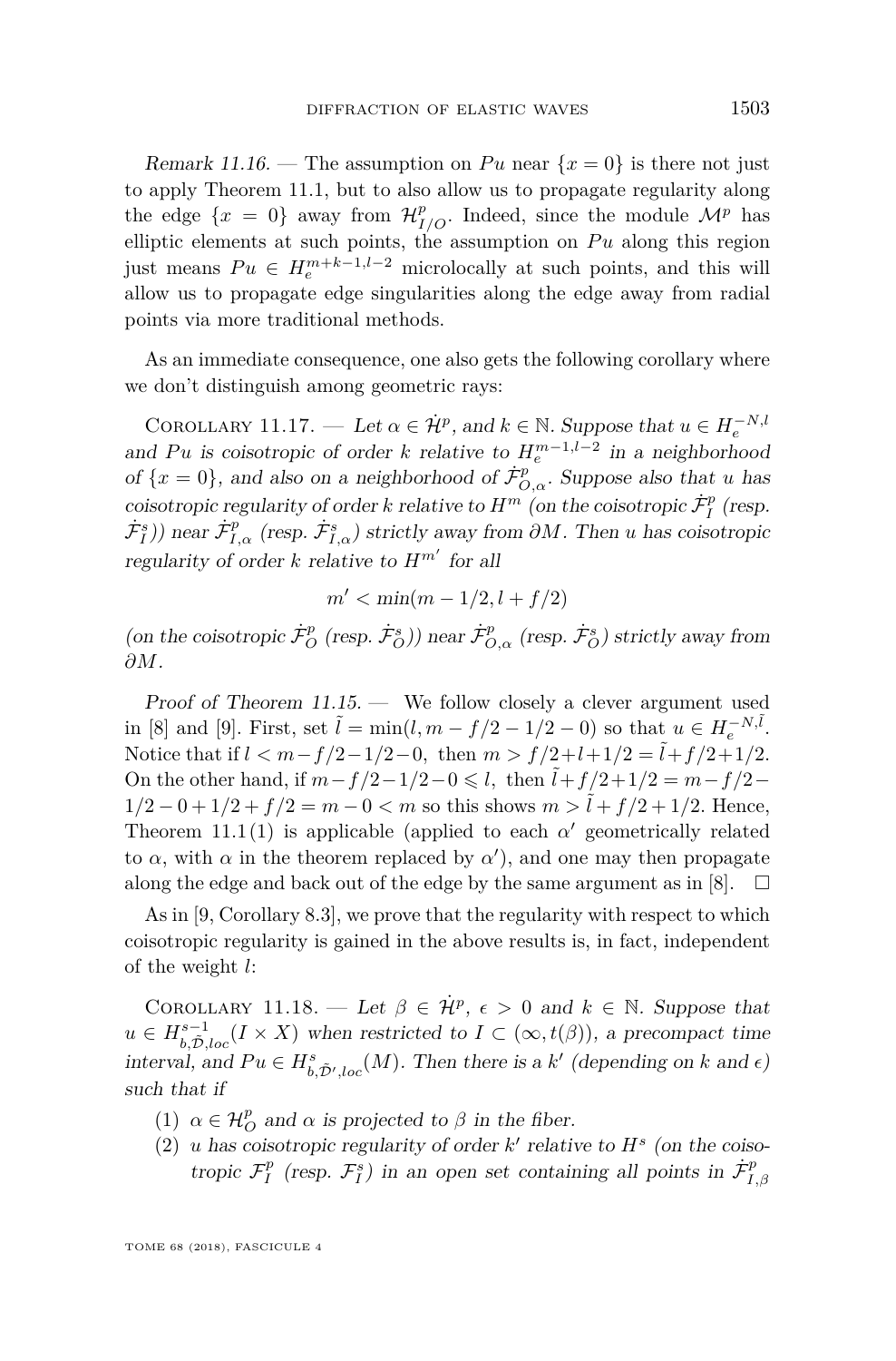(resp.  $\dot{\mathcal{F}}^s_{I,\beta}$ ) strictly away from  $\partial M$  that are geometrically related to *α*,

(3) Pu has coisotropic regularity of order  $k'$  relative to  $H^{s-1}$  (on the coisotropic  $\mathcal{F}^p$  (resp.  $\mathcal{F}^s$ )) in an open set containing all points in  $\mathcal{F}^p_{O,\alpha}$  (resp.  $\mathcal{F}^s_{O,\alpha}$ ) strictly away from  $\partial M$ . Also, there exists a neighborhood of  $\{x = 0\}$  such that  $Pu \in H_{b, \mathcal{D}'}^N(M)$  for any  $N - 1 > s + k'$ ,

then *u* has coisotropic regularity of order *k* relative to  $H^{s-\epsilon}$  (on the coiso- $\sigma_{O}^p(\text{resp. } \mathcal{F}^p_{O})$ ) in a neighborhood of  $\mathcal{F}^p_{O,\alpha}$  (resp.  $\dot{\mathcal{F}}^s_{O,\alpha}$ ) strictly away from *∂M*.

We also record an immediate consequence of the above corollary where we do not distinguish between geometric and diffractive rays.

COROLLARY 11.19. — Let  $\alpha \in \mathcal{H}, \epsilon > 0$  and  $k \in \mathbb{N}$ . Suppose  $u \in$  $H_{b,\tilde{D},loc}^{s-1}(I \times X)$  when restricted to  $I \subset (\infty, t(\alpha))$ , a precompact time interval, and  $Pu \in H^s_{b,\tilde{D}',loc}(M)$ . Then there is a *k'* (depending on *k* and  $\epsilon$ ) such that if

- (1) *u* has coisotropic regularity of order  $k'$  relative to  $H^s$  (on the coiso- $\textrm{tropic}\ \dot{\mathcal{F}}^p_I$  (resp.  $\dot{\mathcal{F}}^s_I$ )) in a neighborhood of  $\dot{\mathcal{F}}^p_{I,\alpha}$  (resp.  $\dot{\mathcal{F}}^s_{I,\alpha}$ ) strictly away from *∂M*
- (2) Pu has coisotropic regularity of order  $k'$  relative to  $H^{s-1}$  on a neighborhood of  $\dot{\mathcal{F}}_{O,\alpha}^p$  strictly away from  $\partial M$ . Also, there exists a neighborhood of  $\{x = 0\}$  such that  $Pu \in H_{b, \mathcal{D}'}^N(M)$  for any  $N - 1 >$  $s + k'$  on this neighborhood,

then *u* has coisotropic regularity of order *k* relative to  $H^{s-\epsilon}$  (on the coisotropic  $\dot{\mathcal{F}}^p_O$  (resp.  $\dot{\mathcal{F}}^s_O$ ) in a neighborhood of  $\dot{\mathcal{F}}^p_{O,\alpha}$  (resp.  $\dot{\mathcal{F}}^s_{O,\alpha}$ ) strictly away from *∂M*.

Remark 11.20. — Note that the assumption  $u \in H_{b,\tilde{D},loc}^{s-1}(I \times X)$  is essential for these corollaries. Indeed, Theorem [11.15](#page-56-0) allows us to propagate coisotropic regularity into and out of the edge only with respect to a Sobolev space of low order. Hence, this assumption on *u* will allow us to improve this order by means of an interpolation argument. Such an assumption would not be needed if we had a *b*-propagation result (i.e. a version of Snell's Law telling us that the angular momentum is preserved along outgoing rays generated by the incident ray) that would already tell us that *u* is microlocally in  $H^s$  along  $(\mathcal{F}_{O,\alpha}^p)^o$ .

Proof of Corollary [11.18.](#page-57-0) — The key is to identify a weighted edge space that *u* lies in. The assumption that  $u \in H^{s-1}_{b,\tilde{D},loc}(I \times X)$  and  $Pu \in$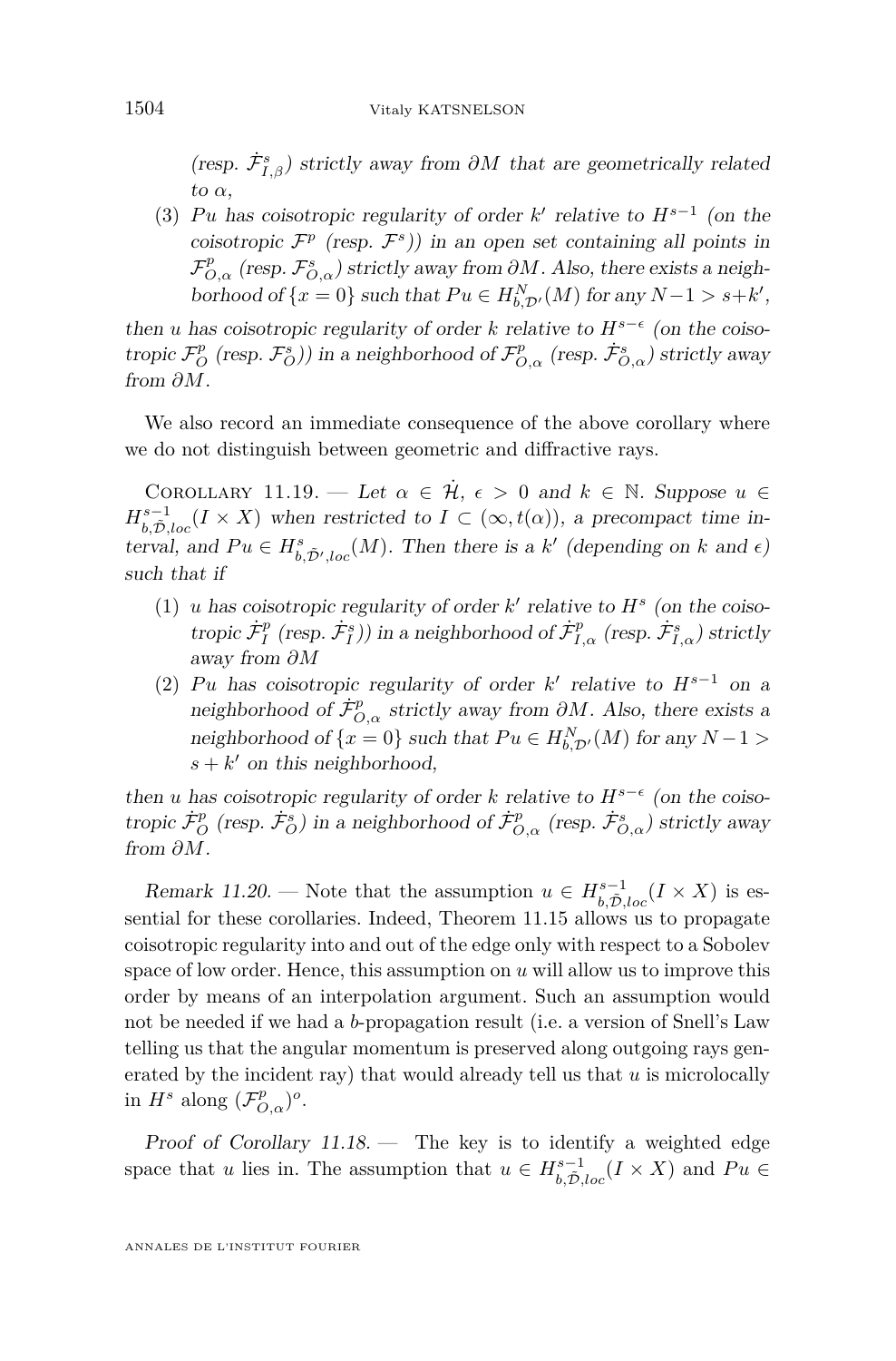$H_{b,\tilde{\mathcal{D}}',loc}^s(M)$  implies by Theorem [12.3](#page-60-0)

$$
(11.17) \t u \in H^{s-1}_{b,\tilde{\mathcal{D}},loc}(M),
$$

i.e. *u* is in such a space for all times and not just restricted to the interval *I*. One then shows that

$$
u\in H^{s-1,-(f+1)/2}_{e,loc}(M)
$$

to be able to apply the previous corollaries to prove a low edge regularity propagation result along the outgoing *p*-ray, followed by an interpolation argument. The details are almost identical as in the proof of [\[8,](#page-70-0) Theo-rem 12.1], [\[9,](#page-70-4) Corollary 8.3], and [\[6,](#page-70-6) Corollary 10.1.20].

The next several sections will be devoted to establishing a duality result of the previous theorem. The first step will be to establish a vital energy estimate, which we do in the next section.

#### **12. Energy Estimates**

In this section, we state the crucial energy estimates that are at the heart of dualizing the propagation of coisotropic regularity argument. The proofs here are standard arguments for obtaining energy estimates for hyperbolic equations, so we do not go into the proofs here as not much novelty would be offered. We simply refer the interested reader to [\[6,](#page-70-6) Chapter 11] for full, comprehensive proofs.

First, we need a notion of a distance function for a metric *g* in [\(1.1\)](#page-3-0) that is degenerate at the boundary. Following [\[11,](#page-70-7) Chapter 1], let us define

$$
d(x, y) = \inf_{\gamma} l(\gamma),
$$

where  $l(\gamma)$  is the length of a curve  $\gamma : [0,1] \to X$  under the metric g and the infimum is taken over continuous piecewise  $C^1$  curves  $\gamma$  joining x and *y*. The distance function may actually be degenerate for two points in  $\partial X$ .

<span id="page-59-0"></span>THEOREM 12.1 (Finite Speed of Propagation; taken from [\[6,](#page-70-6) Corollary 11.4.2]). — Let  $w_0 \in \partial X$  and  $K := \overline{B}_r(w_0)$  a closed geodesic ball of radius  $r > 0$  around  $w_0$  using the metric. Denote  $\kappa := [\sup_K (\lambda + 2\mu)]^{-1}$ and fix any sufficiently small  $\delta, \epsilon_0 > 0$  and times  $T_0^- < T_0 < T_1 \epsilon_0 < T_1$ such that  $0 < \kappa^{-1}((T_1 - T_0^-) - \epsilon_0^2) < r$  and  $0 < \kappa^{-1}((T_1 - T_0^-) - \epsilon_0^2 - \delta)$ . If

$$
u \in H^{-N}_{\tilde{D},b}
$$
,  $Pu \in H^{m+1}_{\tilde{D}',b}$  on the set  
\n
$$
\{(t,p): d^2(p,w_0) \le \kappa^{-1}(T_1-t)^2, T_0^- \le t \le T_1 - \epsilon_0\}
$$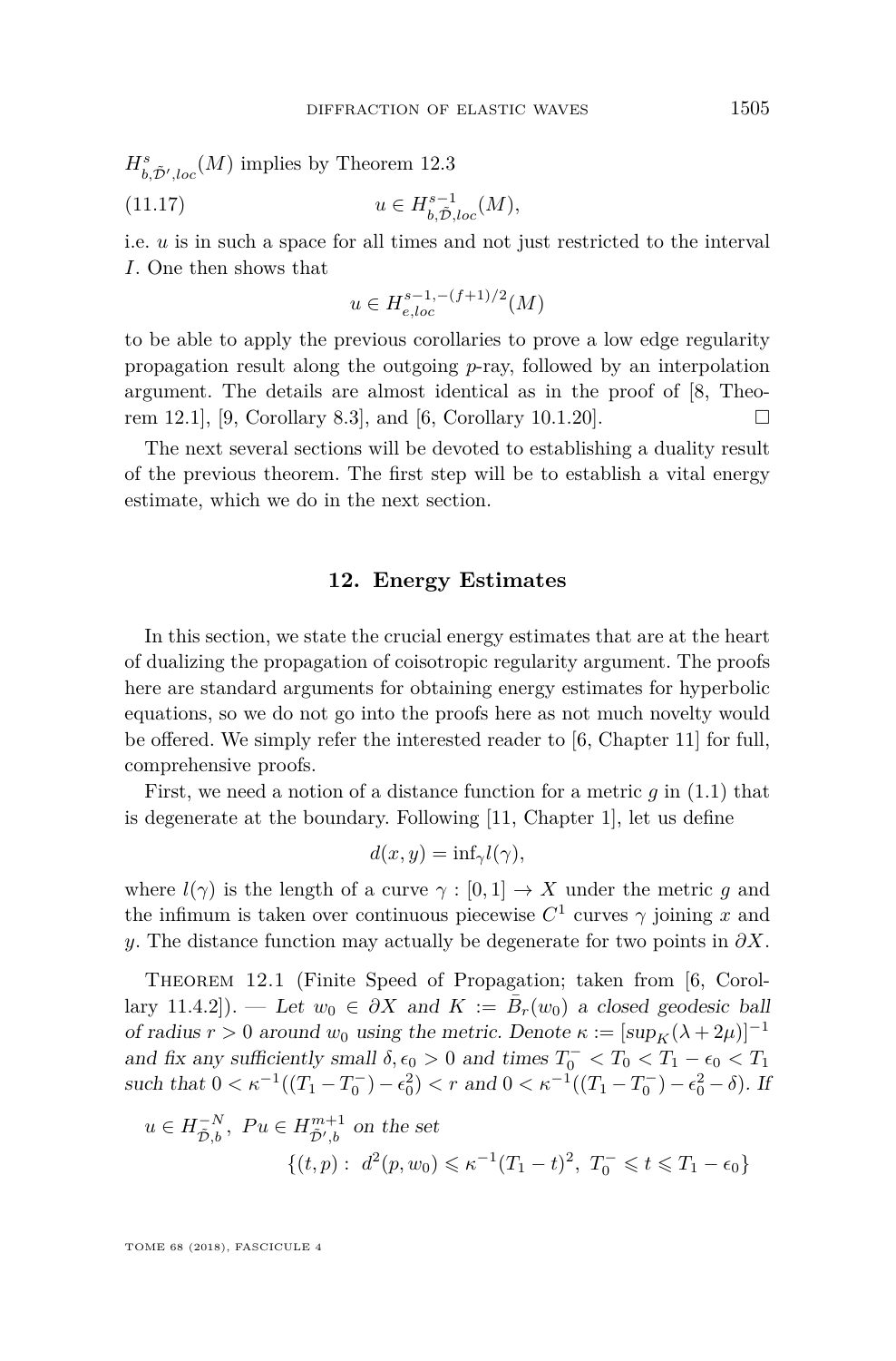and

$$
u \in H^{m}_{\tilde{D},b}
$$
 on  $\{(t,p): d^{2}(p, w_{0}) \leq \kappa^{-1}(T_{1}-t)^{2}, T_{0}^{-} \leq t \leq T_{0}\},\$ 

then for any compact interval  $I \subset (T_0^-, T_1 - \epsilon_0)$ ,

$$
u \in H^m_{\tilde{D},b}
$$
 on  $\{(t,p): d^2(p,w_0) \le \kappa^{-1}((T_1-t)^2-\delta), t \in I\}$ 

Moreover, the following estimate holds

$$
||u||_{H^{m}_{\tilde{D},b}}^{2}(\{(t,p)\in I\times X:\ d^{2}(p,w_{0})\leqslant \kappa^{-1}((T_{1}-t)^{2}-\delta)\})
$$
  

$$
\leqslant C\Big(||Pu||_{H^{\tilde{D}^{+},b}_{\tilde{D}^{+},b}}^{2}(\{(t,p)\in [T_{0}^{-},T_{1}]\times X:\ d^{2}(p,w_{0})\leqslant \kappa^{-1}(T_{1}-t)^{2}\})
$$
  

$$
+||u||_{H^{m}_{\tilde{D},b}}^{2}(\{(t,p)\in [T_{0}^{-},T_{0}]\times X:\ d^{2}(p,w_{0})\leqslant \kappa^{-1}(T_{1}-t)^{2}\})
$$
  

$$
+||u||_{H^{-N}_{\tilde{D},b}}^{2}(\{(t,p)\in [T_{0}^{-},T_{1}]\times X:\ d^{2}(p,w_{0})\leqslant \kappa^{-1}(T_{1}-t)^{2}\})\Big)
$$

Remark 12.2. — The theorem is proven for  $f = \dim(Z) > 1$ , but would hold for the  $f = 1$  case using the argument in [\[8,](#page-70-0) Section 10]. Since the proof is long, tedious, and beyond the scope of this work, we merely assume that finite speed of propagation holds for this case as well in the above theorem.

We also have a useful estimate giving us a semi-global propagation of *b* regularity.

<span id="page-60-0"></span>THEOREM 12.3 ([\[6,](#page-70-6) Corollary 11.4.3]). — Fix times  $T_0^- < T_0 < T_1$ . Suppose that

 $(1)$   $u \in H^{-N}_{\tilde{D},b}((T_0^-, T_1) \times X)$ (2)  $Pu \in H^{m+1}_{\tilde{D}',b}((T_0^-, T_1) \times X)$ (3)  $u \in H^m_{\tilde{D},b}((T_0^-, T_0) \times X)$  when restricted to  $T_0^- \leq t \leq T_0$ .

Then for any time interval  $I \subset (T_0^-, T_1)$  we in fact have  $u \in H^m_{\tilde{\mathcal{D}},b}(I \times X)$ , and moreover, the following estimate holds

$$
\begin{aligned} \|u\|^2_{H^m_{\tilde{\mathcal{D}},b}((T_0^- + \delta, T_1 - \epsilon) \times X)}\\ &\quad \quad \leqslant C\Big(\|u\|^2_{H^{-N}_{\tilde{\mathcal{D}},b}((T_0^-,T_1) \times X)} + \|Pu\|^2_{H^{m+1}_{\tilde{\mathcal{D}}',b}((T_0^-,T_1) \times X)}\\ &\qquad \qquad + \|u\|^2_{H^m_{\tilde{\mathcal{D}},b}((T_0^-,T_0) \times X)} \Big) \end{aligned}
$$

with a constant *C* that depends on  $\epsilon, \delta$ .

Next, using Theorem [12.3](#page-60-0) to propagation *b*-regularity in time, one may deduce the following theorem exactly as done in [\[17,](#page-71-0) Theorem 8.12] and in [\[5,](#page-70-8) Volume 3]: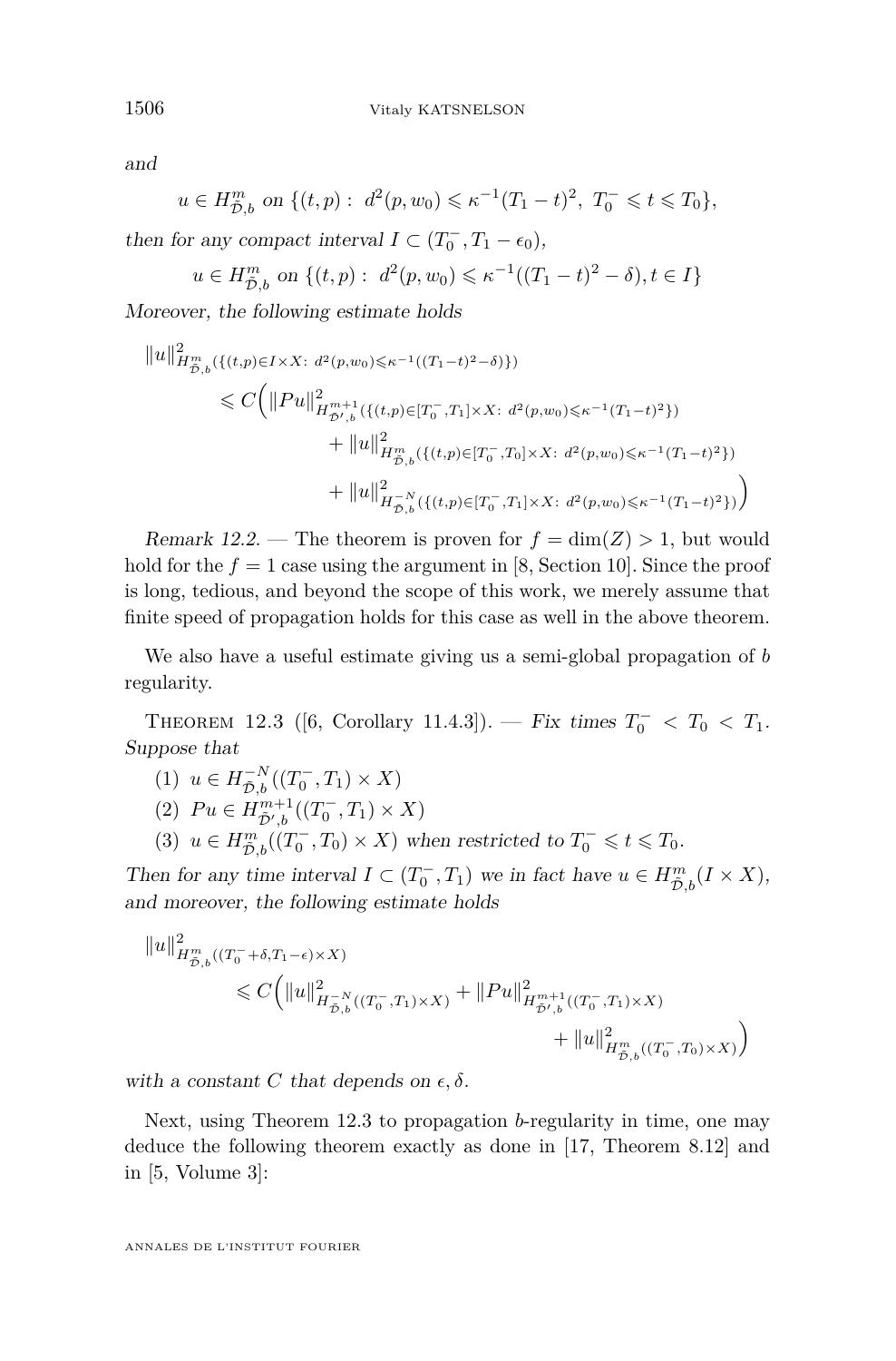THEOREM 12.4 ([\[6,](#page-70-6) Theorem 11.2.9]). — Suppose  $t_0 < t'_1 < t_1$ . Let  $m' \in \mathbb{R}$  and

$$
f \in H^{m+1}_{b,\tilde{\mathcal{D}}'}(M;TX)^{\bullet}_{(t_0,\infty)}
$$

for some  $m \geqslant m'$ . Then there exists a unique  $u \in H^{m'}_{b,\tilde{D}}(M;TX)^{\bullet}_{[t_0,\infty)}$ solving  $Pu = f$ . Moreover, one in fact has  $u \in H^m_{b,\tilde{D}}(M;TX)$ , and the estimate

(12.1) 
$$
||u||_{H^{m}_{b,\tilde{\mathcal{D}}}(M)|_{[t_0,t'_1]}} \lesssim ||Pu||_{H^{m+1}_{b,\tilde{\mathcal{D}}'}(M)|_{(t_0,t_1]}}.
$$

Finally, we may prove the global result:

<span id="page-61-0"></span>THEOREM 12.5 ([\[6,](#page-70-6) Theorem 11.4.4]). — Let  $m \in \mathbb{R}$  and suppose  $\kappa =$  $\sup_X(\lambda + 2\mu) < \infty$ . Given  $f \in H^{m+1}_{b,\tilde{D}',loc}(M)_{(t_0,\infty)}^{\bullet}$ , there exists a unique forward solution  $u \in H_{b,\tilde{D},loc}^m(M)_{[t_0,\infty)}^{\bullet}$  such that  $Pu = f$ .

Proof. — The proof is as done in [\[5,](#page-70-8) Volume 3] with full details in our setting in [\[6,](#page-70-6) Theorem 11.4.4].

By use of these energy estimates, we will prove propagation of coinvolutive regularity and our main result on diffraction in the next section.

# **13. Dualization and Diffraction of Elastic Waves**

In this section, we dualize the results in Section [11](#page-44-3) to obtain the propagation of coinvolutive regularity through the edge. Throughout this section, we assume that all operators constructed here are scalar unless mentioned otherwise.

Next, it will be convenient to pick out certain subsets of  $\dot{\mathcal{F}}$  that restrict the flow of bicharacteristics to certain time intervals, so we introduce the following definition.

DEFINITION 13.1. — Let  $\alpha \in \mathcal{H}^{p/s}$  and **I** a compact time interval either contained in  $(t(\alpha), \infty)$  or  $(-\infty, t(\alpha))$ . Denote by

$$
\dot{\mathcal{F}}_{\bullet,\alpha}^{p/s}(\mathbf{I}) = (\dot{\mathcal{F}}_{\bullet,\alpha}^{p/s})^o \cap t^{-1}(\mathbf{I}) \subset (\dot{\mathcal{F}}_{\bullet,\alpha}^{p/s})^o, \qquad \text{ with } \bullet = I \text{ or } O
$$

which is the set of all points in  $\dot{\mathcal{F}}_{\bullet,\alpha}^{p/s}$  whose *t* coordinate is an element of **I**. We always assume that **I** is picked close enough to  $t(\alpha)$  so that  $\mathcal{F}^{p/s}$  exist as smooth coisotropic manifolds over **I**.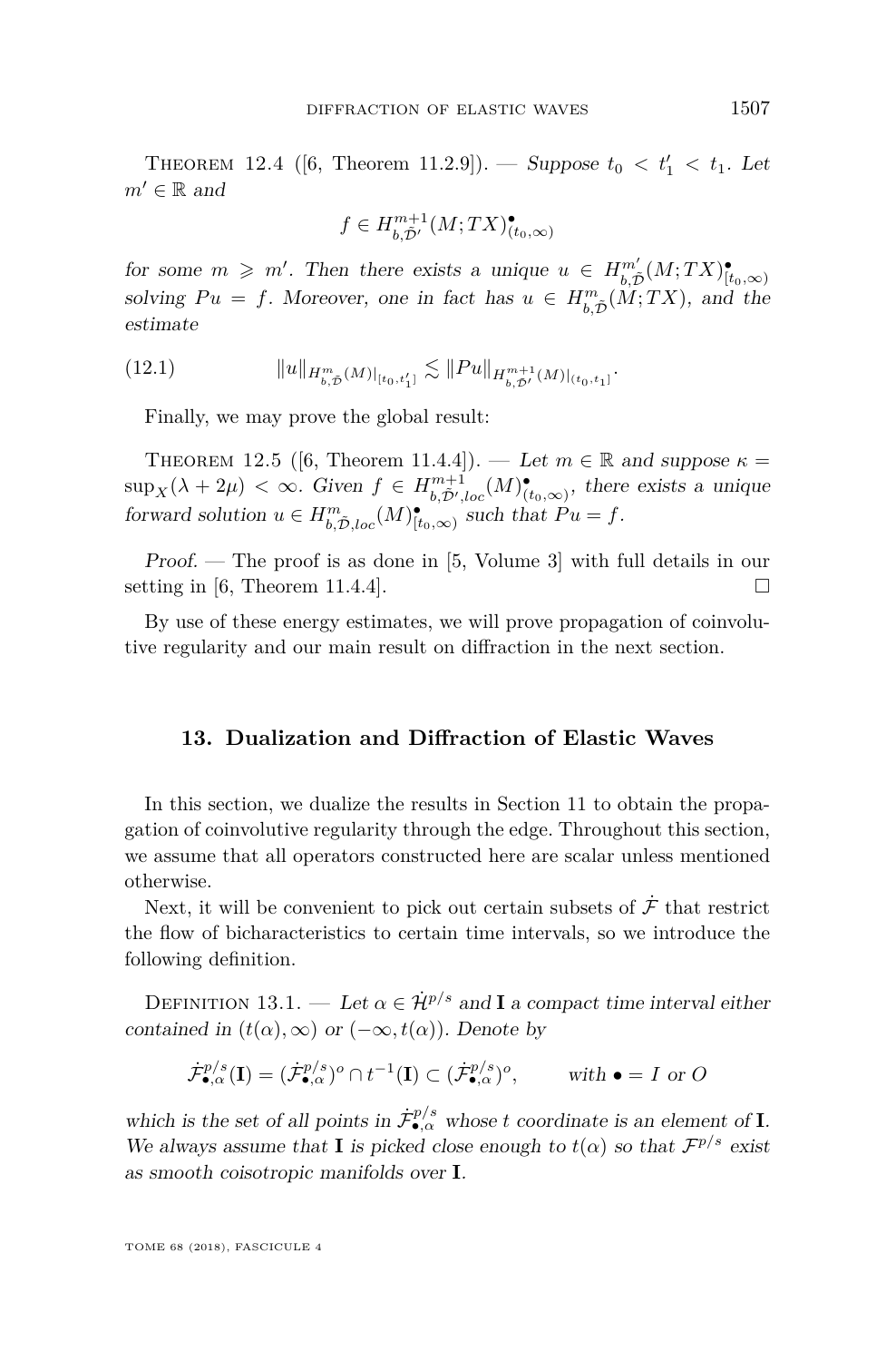<span id="page-62-0"></span>THEOREM 13.2. — Let  $u \in H^{-\infty}_{b,\tilde{D},loc}(M)$  be a solution to the elastic equation. Take  $\alpha \in \dot{\mathcal{H}}^p$ . Assume there is a time interval  $\mathbf{I} \subset (-\infty, t(\alpha)),$  $k \in \mathbb{N}$ , and  $B_0 \in \Psi_c^0(M^o)$  elliptic on  $\dot{\mathcal{F}}_{I,\alpha}^p(\mathbf{I})$  such that

$$
(13.1) \qquad u\in H^{s+1}_{b,\tilde{\mathcal{D}}',loc}(\mathbf{I}\times X)+B_0v\text{ where }B_0v\in \mathcal{A}^k_p(H^{s+1}_{b,\tilde{\mathcal{D}}'}(\mathbf{I}\times X))
$$

when *u* is restricted to  $\mathbf{I} \times X$  (as a distribution). Then there exists a  $k' \in \mathbb{N}$ such that *u* is coinvolutive on  $(\dot{\mathcal{F}}_{O,\alpha'}^p)^o$  with respect to  $H^r$  for any  $r < s$ .

Remark 13.3. — The assumption on *u* just means that during some time interval before the *p*-bicharacteristics in  $\dot{\mathcal{F}}_{I,\alpha}^p$  reach  $\alpha$ , *u* is globally nice, i.e.  $H^s$  everywhere, except that it is slightly worse on a subset of  $(\dot{\mathcal{F}}_{I,\alpha}^p)^o$ by being coinvolutive there.

Remark  $13.4.$  — The essential idea of the proof is as in [\[9,](#page-70-4) Remark 9.3]. which we will adapt to our setting. Our previous results show that under certain assumptions, coisotropic regularity entering the edge along  $\dot{\mathcal{F}}_{I,\alpha}^p$ imply coisotropic regularity along  $\dot{\mathcal{F}}_{O,\alpha}^p$ . In other words, regularity under the application of  $A^{\gamma}$  along  $(\dot{\mathcal{F}}_{I,\alpha}^p)^o$  with respect to  $H^{-s}$  combined with assumed semi-global regularity by being in  $H_{b,\tilde{D}}^{-s-1}(\mathbf{I} \times X)$ , yields regularity under  $A^{\gamma'}$  along  $(\dot{\mathcal{F}}_{O,\alpha}^p)^o$  w.r.t.  $H^{-s-\epsilon}$ . The dual condition to this is lying in the range of the operators  $A^{\gamma}$  in the relevant regions. Thus, using time reversal and duality, the condition of coinvolutive regularity along  $\dot{\mathcal{F}}_{I,\alpha}^p$ w.r.t.  $H^s$ , i.e. lying in the range of  $A^{\gamma}$  microlocalized there, combined with being in  $H_{b,\tilde{D}'}^{s+1}$  elsewhere for some short time interval projected from  $(\dot{\mathcal{F}}_{I,\alpha}^p)$ <sup>o</sup>, leads to coinvolutive regularity along  $(\dot{\mathcal{F}}_{O,\alpha}^p)$  w.r.t.  $H^{s-\epsilon}$ , i.e. lying in the range of  $A^{\gamma'}$  microlocalized there.

Proof. — We follow closely the proof of [\[9,](#page-70-4) Theorem 9.2]. We first assume  $s \leq 0$  to simplify notation; we will return to the general case at the end of the argument. Fix an  $\epsilon > 0$ . Let  $T = t(\alpha)$ , and choose  $T_0 < T < T_1$  so that  $\mathbf{I} \subset (T_0, T)$  and  $T_1$  is close to *T* as will be specified later. Let  $\chi$  be smooth step function such that  $\chi \equiv 0$  on a neighborhood of  $(-\infty, T_0]$  and  $\chi \equiv 1$ on a neighborhood of  $(T, \infty)$ , so that one also has supp $(d\chi) \subset I$ . We find that

 $v \equiv \chi u$ 

satisfies

$$
Pv = f \text{ with } f = [P, \chi]u.
$$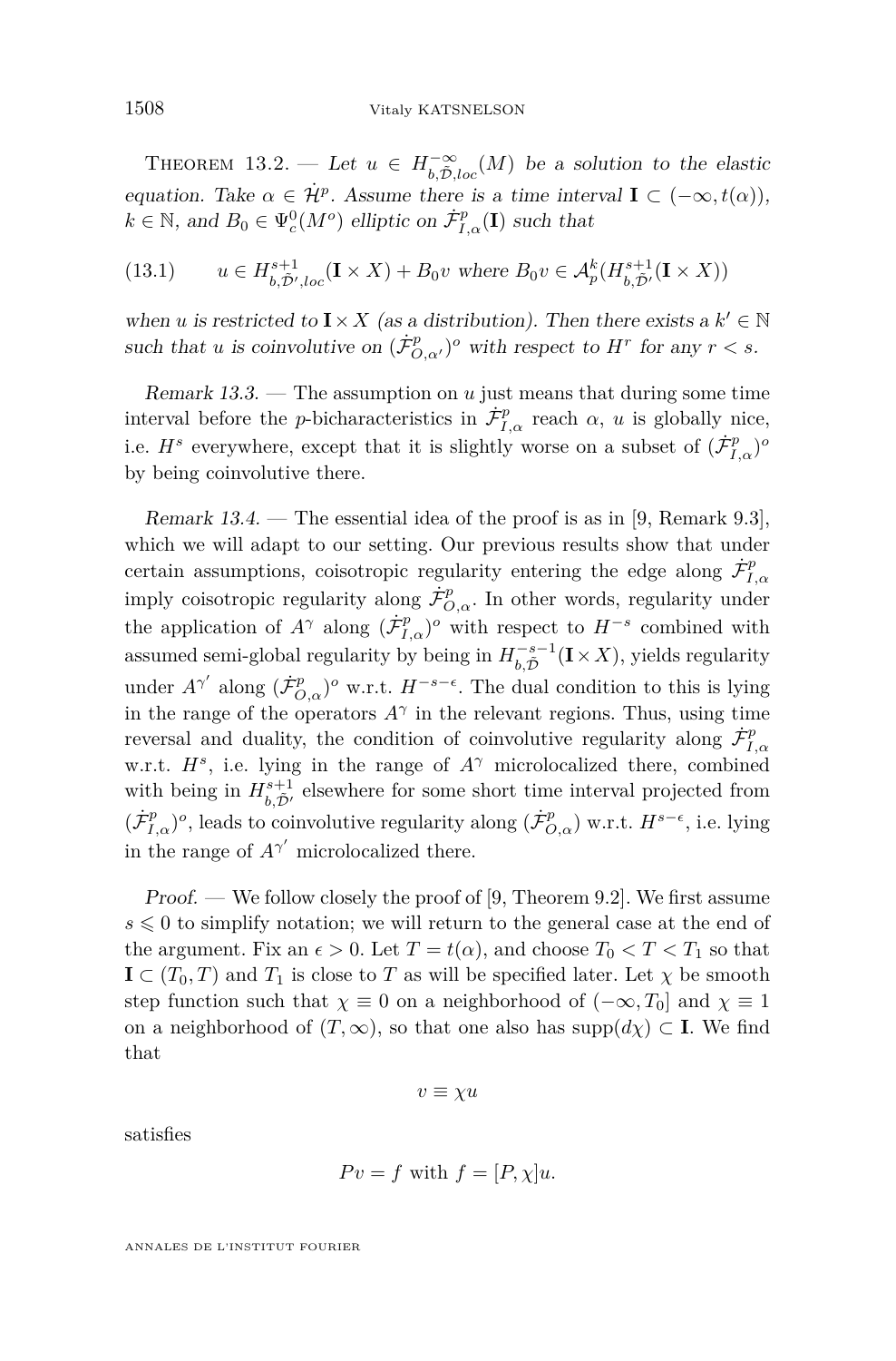Since  $d\chi$  is supported in *I*, our initial hypothesis implies that

$$
f = [P, \chi]u_0 + [P, \chi]u_1 := f_0 + f_1, \text{ for some } u_0 \in H^{s+1}_{b, \tilde{D}'}(\mathbf{I} \times X),
$$
  
and  $u_1$  is coinvolutive of order k w.r.t.  $H^{s+1}_{b, \tilde{D}'} \text{ on } \dot{\mathcal{F}}^p_{I, \alpha}(\mathbf{I}).$ 

Also, notice that *v* vanishes on a neighborhood of  $(-\infty, T_0] \times X$ . We will then write

$$
v = P_+^{-1}f
$$

as the unique forward solution to the equation  $P\phi = f$ . Observe that since  $\partial_t$  is a *b*-differential operator, then  $[P, \chi] \in \text{Diff}_b^1(M; TX)$ 

$$
\Rightarrow f_0 = [P, \chi] u_0 \in H^s_{b, \mathcal{D}'}(M)
$$

since the support condition on  $d\chi$  allows us to extend  $f_0$  to all of  $M$ . Then by Theorem [12.5,](#page-61-0) there exists a unique forward solution

$$
P_+^{-1}f_0 \in H^{s-1}_{b,\mathcal{D}}(M;TX), \text{ satisfying } P(P_+^{-1}f_0) = f_0.
$$

In particular,  $P_+^{-1} f_0 \in H^s$  microlocally at *w* since *w* is away from  $\partial M$ . By definition, this is certainly a stronger condition than  $P_+^{-1} f_0$  being coinvolutive relative to  $H^{s-\epsilon}$  at *w*; hence we conclude that  $P_+^{-1} f_0$  is coinvolutive of order *k*<sup> $\prime$ </sup> for some *k*<sup> $\prime$ </sup> to be determined relative to  $H^{s-\epsilon}$  at *w*. Since  $v \equiv u$ for  $t > T$ , all we need to show is that the unique forward solution, denoted  $P_+^{-1}f_1$ , of  $Pv_1 = f_1$  is coinvolutive of order *k*' relative to  $H^{s-\epsilon}$  at *w*. The proof of this proceeds identically to the proof of [\[9,](#page-70-4) Theorem 9.2]. All that is necessary is propagation of coisotropic regularity and an energy estimate, both of which have been proven, followed by a duality argument using the Hahn–Banach theorem.

We may now combine the result on propagation of coisotropic regularity with the coinvolutive propagation to show that regularity of the solution to the elastic equation propagates precisely along the geometric rays. Our main theorem is then

<span id="page-63-0"></span>THEOREM 13.5. — Let  $u \in H^{S-1}_{b,\tilde{D}}(M;TX)$ ,  $q \in \dot{\mathcal{H}}^p$ , and  $\alpha \in \mathcal{H}^p$  projecting to *q*. Suppose there is a compact time interval  $I \subset (-\infty, t(\alpha))$  and  $B_0 \in \Psi_c^0(M^o)$  that is elliptic on  $\dot{\mathcal{F}}_{I,q}^p(\mathbf{I})$ , for which  $u \in H_{b,\tilde{\mathcal{D}}'}^{s+1}(\mathbf{I} \times X) + B_0v$ for a distribution *v* such that  $B_0v \in \mathcal{A}_p^k(H^{s+1}_{b,\tilde{D}'}(\mathbf{I} \times X))$  when *u* is restricted to  $I \times X$ . Then,

$$
\begin{aligned} (\mathcal{F}_{I,\alpha'}^p)^o \cap WF^s(u) = \emptyset \ \forall \ \alpha' \ \text{geometrically related to } \alpha \\ \Rightarrow (\mathcal{F}_{O,\alpha}^p)^o \cap WF^r(u) = \emptyset \ \forall \ r < s. \end{aligned}
$$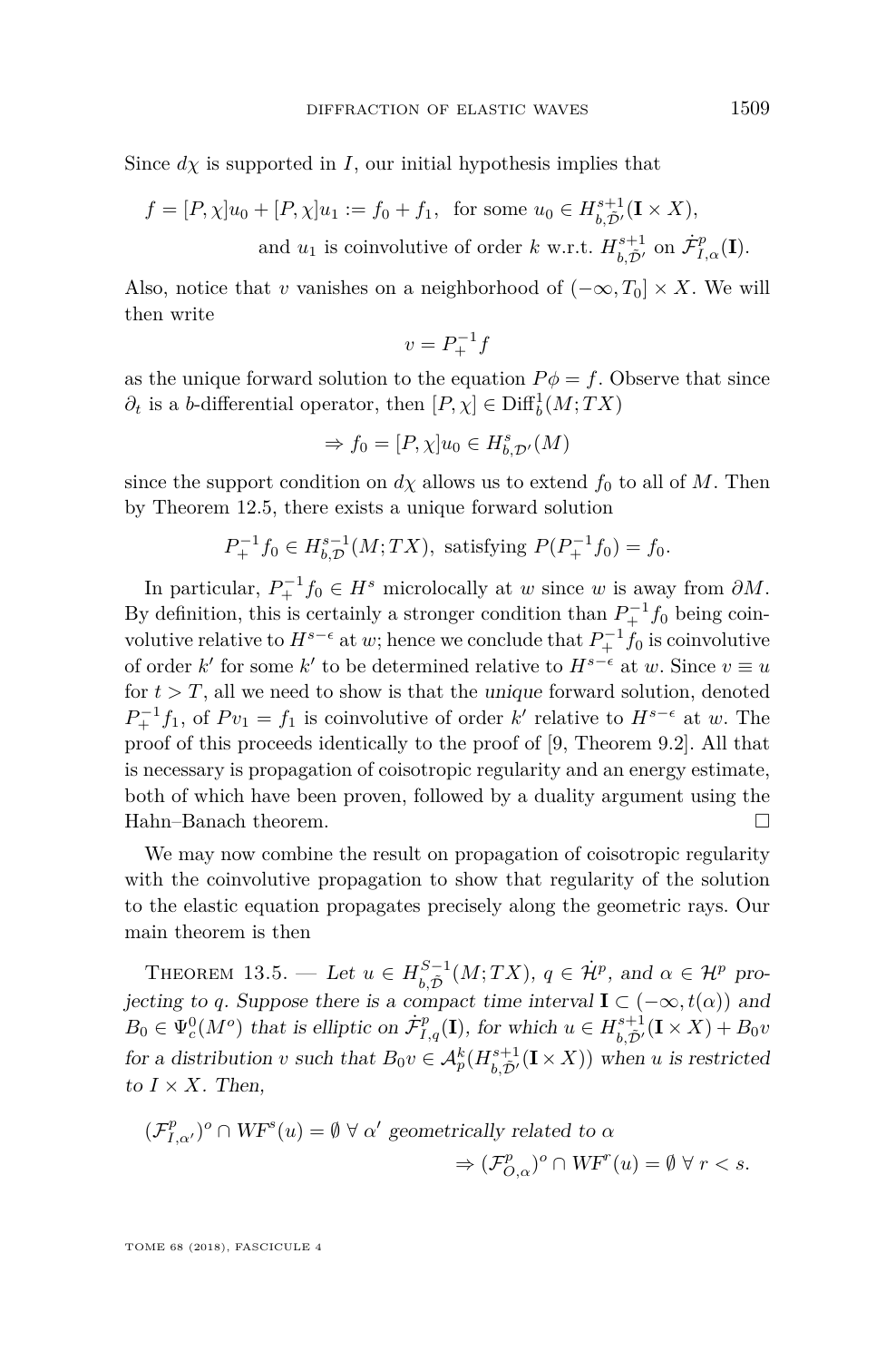(Again we always assume **I** is close enough to  $t(\alpha)$  so that  $\mathcal{F}_I^p$  is a smooth manifold over **I**.)

Proof. — With the hypothesis of the theorem, pick any  $w \in (\mathcal{F}_{O,\alpha}^p)^o$ . Here, we follow the proof of Theorem [13.2](#page-62-0) to separate *u* into microlocalized pieces. Thus, let  $\chi$ ,  $T_0 < T := t(\alpha) < T_1$ , and  $v = \chi u$  as in that proof. Also, one has

$$
Pv = f_0 + f_1
$$

with  $f_0 \in H_{b,\tilde{D}'}^s({\bf I} \times X)$  and  $f_1$  coinvolutive of order  $k$  on  $\dot{\mathcal{F}}_{I,\alpha}^p({\bf I})$  w.r.t.  $H_{b,\tilde{D}'}^{s}(\mathbf{I} \times X)$ . By Theorem [12.5,](#page-61-0)  $P_{+}^{-1}f_0 \in H_{b,\tilde{D}}^{s-1}(M;TX)$  which in particular, since *w* is away from *∂M*, implies

$$
w \notin \mathrm{WF}^s(P_+^{-1}f_0).
$$

Thus, all we need to show is that  $w \notin \text{WF}^r(P_+^{-1}f_1) \forall r < s$  since *u* agrees with *v* for  $t > T$ . It will be convenient to denote  $I' := \text{supp}(d\chi) \subset I$ , where by construction  $I' \pm \delta \subset I$  for some  $\delta > 0$ . Now, the assumption that  $WF^{s}(u) \cap \bigcup_{\{\alpha':\alpha' \sim_{G} \alpha\}} (\mathcal{F}_{I,\alpha'}^{p})^{o} = \emptyset$  implies that

<span id="page-64-0"></span>(13.2) 
$$
WF^{s-1}(f_1) \cap \bigcup_{\{\alpha' \in \mathcal{H}_I^p : \alpha' \sim_G \alpha\}} (\mathcal{F}_{I,\alpha'}^p)^o = \emptyset
$$

when we write  $f_1 = [P, \chi]u - f_0$  since  $f_0$  satisfies this condition,  $[P, \chi]$  is a first order differential operator, and the microlocality of  $[P, \chi]$ . Thus, let  $\tilde{B} \in \Psi_b^0(M)$  scalar, with Schwartz kernel supported in  $(\mathbf{I} \times X^o)^2$ , elliptic on  $\mathcal{F}_{I,\alpha'}^p(I')$  for each  $\alpha'$  geometrically related to  $\alpha$  such that

<span id="page-64-1"></span>(13.3) 
$$
WF'(Id - \tilde{B}) \cap \mathcal{F}_{I,\alpha'}^p(I') = \emptyset \text{ for } \alpha' \sim_G \alpha
$$

(this is possible exactly because  $I' \pm \delta \subset \mathbf{I}$ ). We also make  $\tilde{B}$  microsupported in a small enough neighborhood of  $\dot{\mathcal{F}}_{I,\alpha}^p$  so that

$$
\tilde{B}f_1 \in H^{s-1}
$$

using [\(13.2\)](#page-64-0). So again using Theorem [12.5](#page-61-0) shows  $P_+^{-1} \tilde{B} f_1$  is microlocally in  $H^s$  at *w*. Hence, we are left with understanding  $P_+^{-1}(\text{Id}-\tilde{B})f_1$ .

Let  $\alpha'$  be such that  $\pi_0(\alpha') = q$  and is geometrically related to  $\alpha$ . Since,  $f_1$ is supported in  $I' \times X$ , it vanishes on  $(\mathbf{I} \setminus I') \times X$ . Also  $(\text{Id} - \tilde{B})f_1 = f_1 - \tilde{B}f_1$ is supported in  $I \times X$ , so by microlocality and [\(13.3\)](#page-64-1), one has

$$
\mathrm{WF}^\infty((\mathrm{Id}-\tilde{B})f_1)\cap(\mathcal{F}_{I,\alpha'}^p)^o=\emptyset.
$$

Thus, if we set

$$
u_1 = P_+^{-1} (\text{Id} - \tilde{B}) f_1,
$$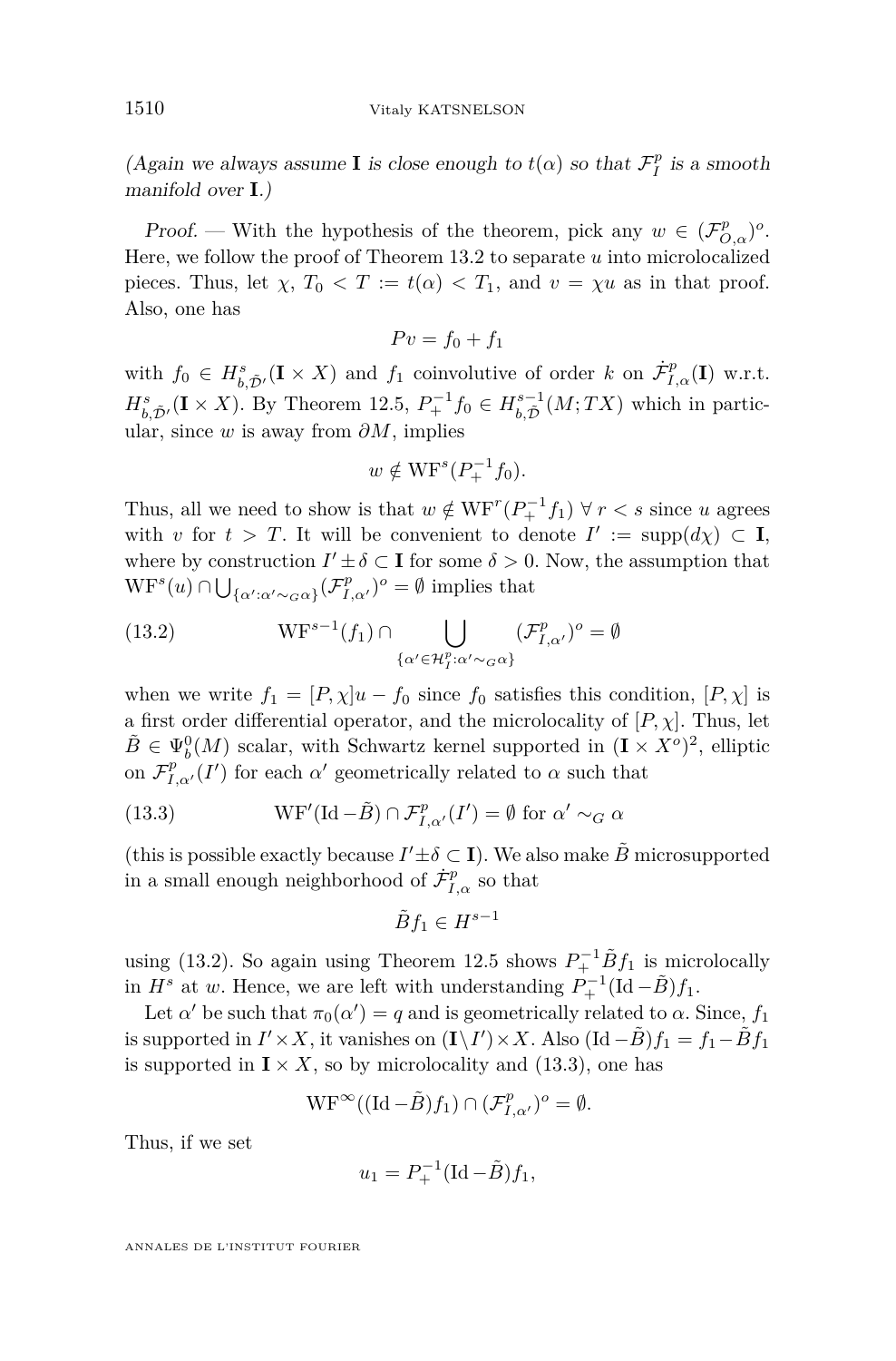then using propagation of coisotropic regularity over *M<sup>o</sup>* Corollary [6.9](#page-28-0) (with  $k = \infty$  and  $s = S$  in the statement of the corollary) shows that

$$
\mathrm{WF}^S(\mathcal{A}^{\tilde{k}}u_1) \cap (\mathcal{F}^p_{I,\alpha'})^o = \emptyset \quad \forall \ \tilde{k} \in \mathbb{N}, \ \alpha' \sim_G \alpha.
$$

Next,  $(\text{Id} - \tilde{B})f_1$  vanishes for  $t > T^-$  for some  $T^- < T$  implies that  $WF^{\infty}(f_1)$  is disjoint from  $(\dot{\mathcal{F}}^p_{O,\alpha})^o$ , and  $f_1 \in H^{\infty}_{b,\mathcal{D}'}$  microlocally in a neighborhood of  $\partial \dot{\mathcal{F}}^p_{O,\alpha}$ . Thus, Corollary [11.18](#page-57-0) applies to show that microlocally at *w* one has

(13.4) 
$$
A^{\gamma}u_1 \in H^{S-0} \ \forall \ \gamma \text{ multiindex.}
$$

Analogously, we may use Corollary [6.9](#page-28-0) (with *s* and *k* in the notation of that corollary being the same *s* and *k* here) over  $M^o$  to conclude that  $u_1$  has coinvolutive regularity of order *k* on  $(\dot{\mathcal{F}}_{I,q}^p)^o$  w.r.t.  $H^s$ . Then the regularity properties just described for  $f_1$  near  $\dot{\mathcal{F}}_{O,\alpha}^p$  allow us to apply Theorem [13.2](#page-62-0) to conclude that microlocally near *w*

(13.5) 
$$
u_1 \in \sum_{|\gamma| \leqslant k'} A^{\gamma}(H^r).
$$

The rest of the proof is an interpolation argument, using an FIO to turn elements of  $A$  into a model form and then interpolating between infinite coisotropic regularity and low Sobolev regularity. The exact argument may be found in the proof of [\[9,](#page-70-4) Theorem 9.6] to show  $u_1 \in H^{r-\epsilon}$  microlocally at *w*. Since  $r < s$  and  $\epsilon > 0$  was arbitrary, this gives the desired result.  $\Box$ 

## **14. Application to the fundamental solution**

Now consider the fundamental solution

$$
u = P_+^{-1} \delta = P_+^{-1} (\delta_{(t_0,o)} \otimes \text{Id}) \text{ for } (t_0,o) \in M^o.
$$

COROLLARY 14.1. — For all  $(t_0, o) \in M^o$  let  $\mathcal{L}^p_{t_0, o}$  (resp.  $\mathcal{L}^s_{t_0, o}$ ) denote the flowout of the set  $SN^*(\{o\})$  along *p*-bicharacteristics, resp. *s*bicharacteristics, lying over  $M^o$ , which lie over *o* and  $t = t_0$ . If *o* is sufficiently close to *∂X*, then for some short time beyond when the first *p*bicharacteristic  $\mathcal{F}_{I,\alpha}^p, \alpha \in \mathcal{H}^p$  lying over  $(t_0, o)$  reaches the boundary, the forward fundamental solution  $u = u_{t_0,o}$  is a Lagrangian distribution along  $\mathcal{L}_{t_0,o} := \mathcal{L}_{t_0,o}^p \cup \mathcal{L}_{t_0,o}^s$  lying in  $H^s$  for all  $s < -n/2+1$  together with diffracted waves that lie in  $H^r$  along rays in  $(\dot{\mathcal{F}}_{O,\beta}^{p/s})^o$ ,  $\beta \in \dot{\mathcal{H}}^p$ ,  $\alpha$  projects to  $\beta$ , that are not geometrically related to  $\alpha$  for all  $r < -n/2 + 1 + f/2$ , away from their intersection with  $\mathcal{L}_{t_0,o}$ . More precisely, if we consider the first incoming *p*-wave transverse to the boundary, i.e.  $u \in H^{-n/2+1-0}$  along  $\mathcal{F}_{I,\alpha}^p$  but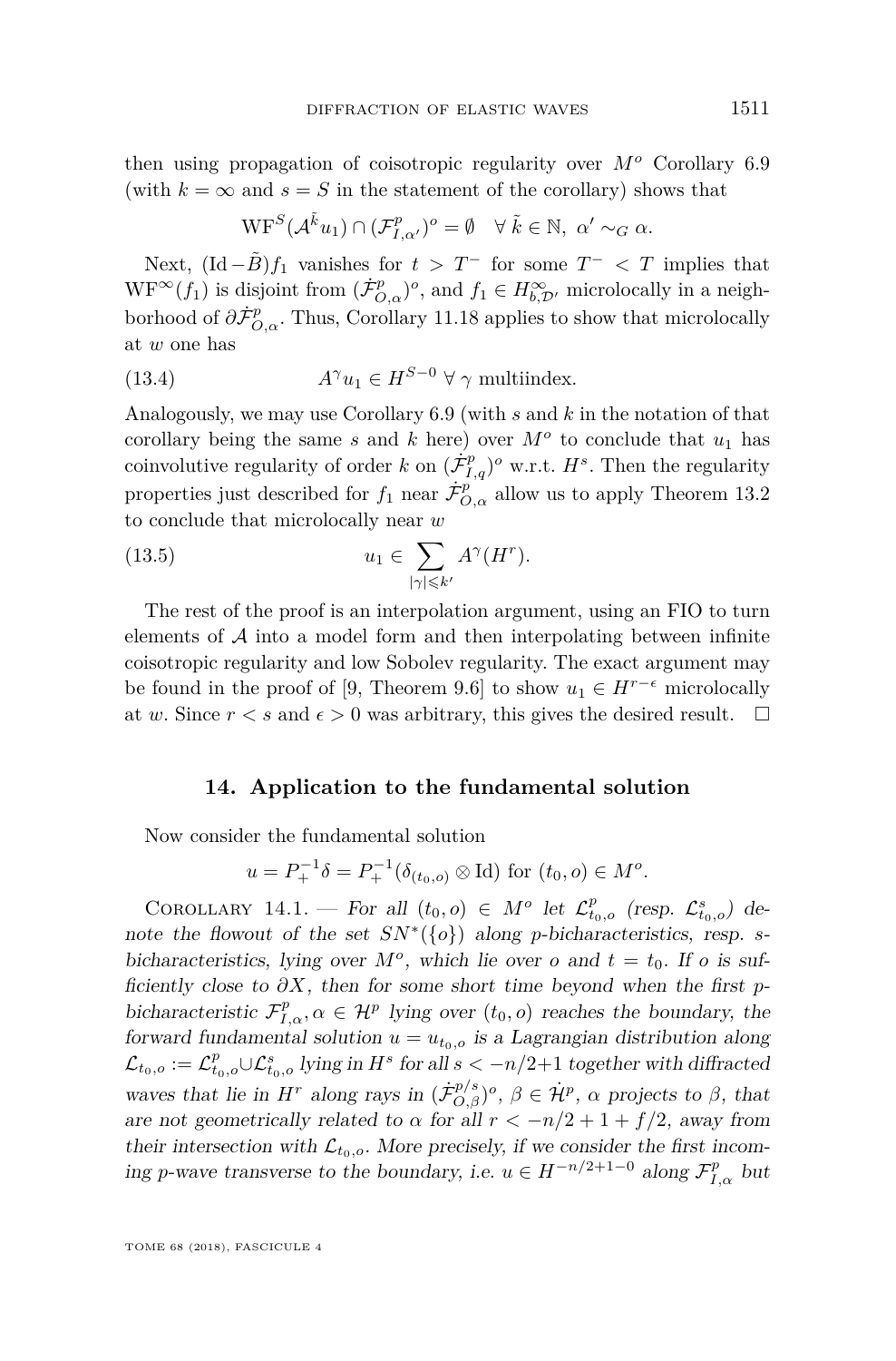$WF^{\infty}(u) \cap (\mathcal{F}_{I,\alpha}^{p})^{\circ} \neq \emptyset$ ; then each of the outgoing diffracted *p* and *s* waves are weaker in the sense that  $u \in H^r$  along the outgoing p and *s* bicharacteristics not geometrically related to  $\mathcal{F}_{I,\alpha}^p$  for all  $r < -n/2 + 1 + f/2$ . Similarly, if we consider the first incoming *s*-wave transverse to the boundary, i.e.  $u \in H^{-n/2+1-0}$  along  $\mathcal{F}_{I,\alpha}^s$ , then each of the outgoing diffracted *p* and *s* waves are weaker in the sense that  $u \in H^r$  along the outgoing *p* and *s* bicharacteristics not geometrically relate to  $\mathcal{F}_{I,\alpha}^s$  for all  $r < -n/2+1+f/2$ .

<span id="page-66-0"></span>Remark 14.2. — As described in the introduction, our theorems only describe the diffraction effects of a singularity interacting with the boundary, but does not prove the location of singularities (with the same Sobolev strength) generated by the interaction (this would be given as a *b*-propagation theorem as in [\[8,](#page-70-0) Theorem 1.2]), which would expectably be governed by Snell's law (i.e. that the tangential momentum variables  $\tau$ ,  $\eta$  get preserved at the boundary for outgoing rays). In fact, one may a priori have a jump in the base variables for the singularities produced, in that a singularity interacting at the boundary produces a singularity at some other location of the boundary (concretely, *y, t* may have a jump). However, our results on finite speed of propagation exactly preclude a singularity jumping to a new location in *Y* instantaneously, but does not preclude a jump in time or momentum variables. If we denote  $\alpha \in \mathcal{H}_I^p$  as our incoming sin gularity at the boundary, then without a *b*-propagation result, singularities may theoretically be produced at any points  $\beta \in \mathcal{H}_{O}^{p/s}$  not violating finite speed of propagation; in particular, we would only know that  $t(\beta) \geq t(\alpha)$ and  $y(\beta)$  is close enough to  $y(\alpha)$  determined by  $t(\beta) - t(\alpha)$  and the propagation speed. Paradoxically, we cannot even rule out having the edge produce more singularities at later times past when the initial singularity hits the edge; a *b*-propagation theorem certainly would exclude this.

Nevertheless, Theorem [11.15](#page-56-0) and its corollary do show that one gets propagation of coisotropic regularity along outgoing rays given by Snell's law even though the underlying Sobolev order might get severely lowered. In fact, coisotropic regularity propagates along geometrically related rays in that suppose one has a bicharacteristic that hits the edge backwards at some  $\alpha \in \mathcal{H}_O^{p/s}$ . If the wave solution *u* has coisotropic regularity of a certain order *k* on just the geometrically related incident rays, then it will have coisotropic regularity of order *k* along this outgoing ray with respect to a lower order Sobolev space. A *b*-propagation theorem would essentially recover this potentially big Sobolev order loss.

Hence, once a *b*-propagation theorem is proven showing Snell's law of a singularity interacting with the boundary, it will be neither an improvement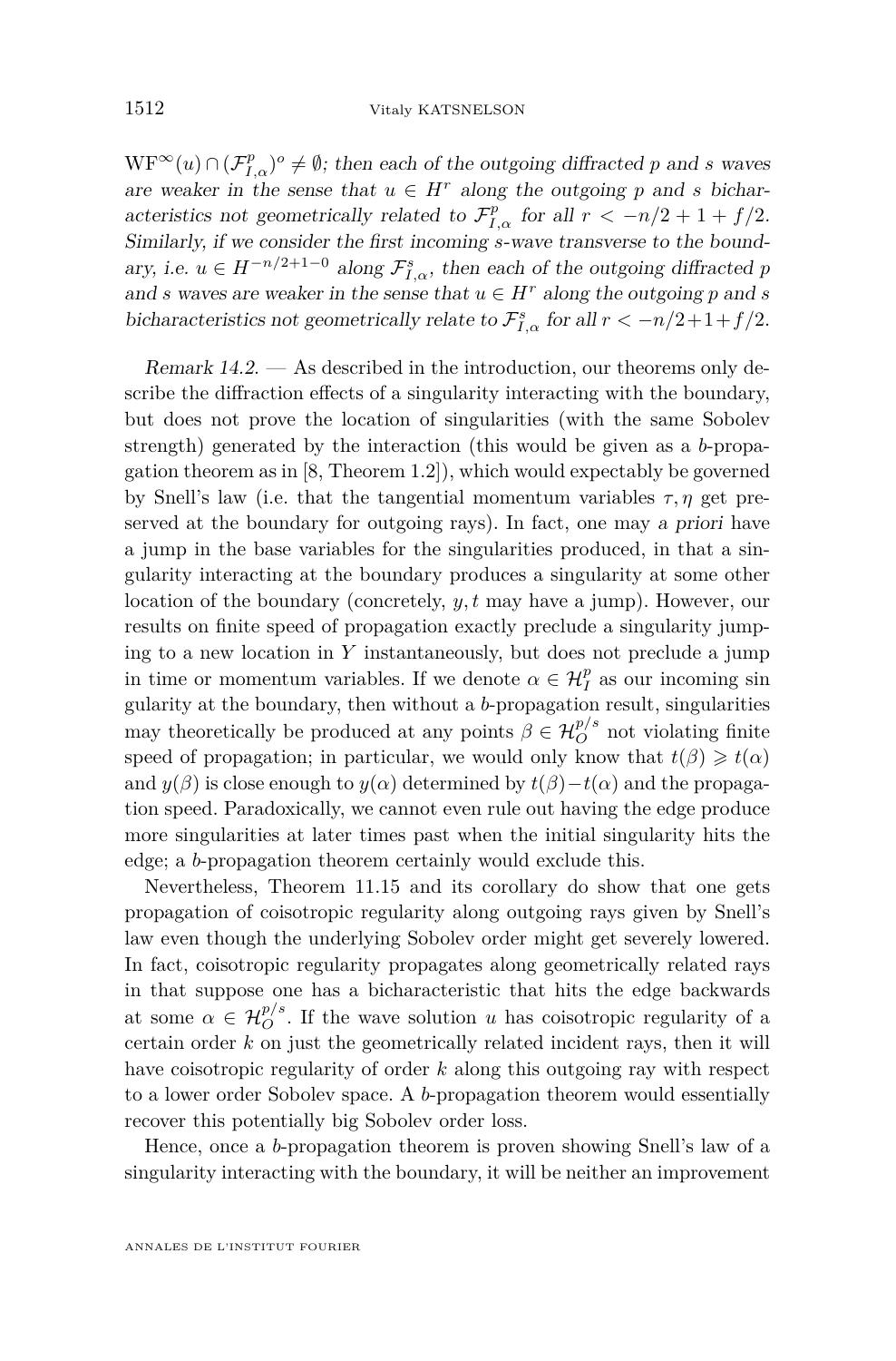nor a replacement for our results. Rather, it will be a beautiful complement to our theorems in that a singularity interacting with the boundary may only produce outgoing singularities according to Snell's law, and our theorems show that the non-geometric (diffractive) singularities from this set must be weaker in Sobolev order by an amount depending on the dimension of the edge.

Proof. — Let  $w \in (\dot{\mathcal{F}}_{O,\beta}^{p/s})^o$  not geometrically related to any point in  $\mathcal{F}_{I,\alpha}^p$ (by definition, no point in  $\dot{\mathcal{F}}^s_{O,\beta}$  is geometrically related to  $\mathcal{F}^p_{I,\alpha}$ , so we get the diffractive improvement on all such points). In order to consider *p*-waves and *s*-waves separately, using that  $\Sigma_p \cap \Sigma_s = \emptyset$ , pick  $Q \in \Psi_c^0(M^o)$ whose wavefront set is disjoint from  $\Sigma_s$  and is elliptic on  $S^*_{(t_0,o)}M \cap \Sigma_p$ . Then write

$$
\delta = Q\delta + (I-Q)\delta = \delta_p + \delta_s
$$

and denote

$$
u_p = P_+^{-1} \delta_p, \ \ u_s = P_+^{-1} \delta_s.
$$

We will show  $u_p$  and  $u_s$  each belong to  $H^{-n/2+1+f/2-0}$  microlocally at  $w$ .

Step 1: Obtaining regularity for  $u_p$ . — By construction of  $u_p$ , using also that it is a forward solution, we obtain by propagation of singularities in the form of Corollary [6.9](#page-28-0) that

<span id="page-67-0"></span>(14.1) 
$$
WF(u_p) \cap \mathcal{L}^s = \emptyset \Rightarrow WF(u_p) \cap (\mathcal{F}^s_l)^o = \emptyset.
$$

Denote  $\bar{t} = t(\alpha)$ . We are assuming that this is the first time a *p*-bicharacteristic strikes the boundary. We will show the diffractive improvement for  $u_p$  first, as  $u_s$  involves a separate argument.

We want to further break up  $\tilde{u}_p$  into a piece microsupported along the incoming bicharacteristic segment  $\mathcal{F}_{I,\alpha}^p$  and a piece microsupported away from this ray. To this end, let  $Q_0 \in \Psi_c^0(M)$  have microsupport in a small neighborhood (to be determined later) of  $(\mathcal{F}_{I,\alpha}^p)^o$  which is elliptic on a smaller neighborhood of  $(\mathcal{F}_{I,\alpha}^p)^\circ$ . Consider the decomposition

$$
\delta_p = Q_0 \delta_p + (I - Q_0) \delta_p \equiv \delta_{p,0} + \delta_{p,1},
$$

and

<span id="page-67-1"></span>
$$
u_p = P_+^{-1}(\delta_{p,0}) + P_+^{-1}(\delta_{p,1}) \equiv u_0 + u_1.
$$

Step 1.1: Getting regularity of  $u_0$  piece, where  $u_p = u_0 + u_1$ . — By the microlocality property of PsiDO's, one has

(14.2) 
$$
WF(\delta_{p,0}) \subset S_{(t_0,o)}^* M \cap WF'(Q) \cap WF'(Q_0).
$$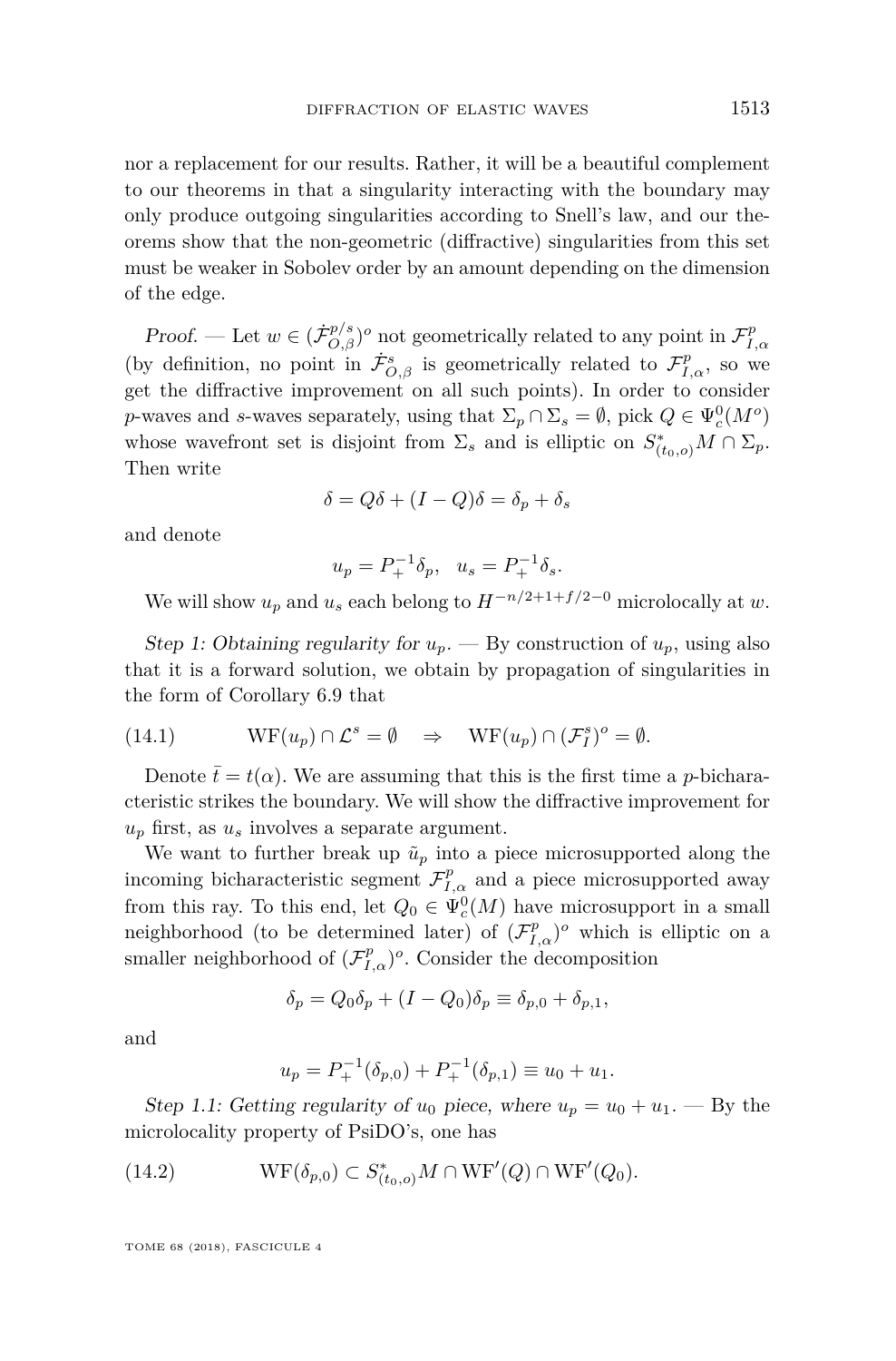Notice that if  $w \in \mathcal{F}_{O,\beta}^s$  for some  $\beta \in \mathcal{H}_O^s$ , then [\(14.1\)](#page-67-0) already implies that

$$
\mathrm{WF}(u_0) \cap (\mathcal{F}^s_{I,\beta'})^o = \emptyset \text{ for } \beta' \sim_G \beta.
$$

On the other hand suppose  $w \in \mathcal{F}_{O,\beta}^p$  for some  $\beta \in \mathcal{H}_O^p$  that lies in the same fiber as  $\alpha$ . Notice that if  $\beta' \in \mathcal{H}_I^{\hat{p}}$  is geometrically related to  $\beta$  so that  $\mathcal{F}_{I,\beta'}^p$  are points geometrically related to *w*, then  $\mathcal{F}_{I,\beta'}^p$  does not lie over  $(\bar{t}, o)$  by the assumption that *w* is not geometrically related to any point in  $\mathcal{F}_{I,\alpha}^p$ . Thus,

<span id="page-68-0"></span>
$$
\mathrm{WF}(\delta_{p,0}) \cap \mathcal{F}_{I,\beta'}^p = \emptyset \text{ for } \beta' \sim_G \beta.
$$

As before, this implies using Corollary [6.9](#page-28-0) and since  $u_0$  is smooth for  $t <$  $t_0 - \delta$  that

(14.3) 
$$
WF(u_0) \cap (\mathcal{F}_{I,\beta'}^p)^o \text{ for } \beta' \sim_G \beta.
$$

Hence, taking any  $q \in \mathcal{H}^p$  such that  $\beta$  lies in the same equivalence class as  $q$ , we need to show that  $u_0$  satisfies the coinvolutive hypothesis of The-orem [13.5](#page-63-0) on  $\dot{\mathcal{F}}_{I,q}^p$  in order to apply that theorem to  $u_0$  to get improved regularity at *w*.

To proceed, it is well known that inside  $(\infty, \bar{t}) \times M^o$  (i.e., before the first *p*-bicharacteristic hits  $\partial M$ )  $u_0$  is a Lagrangian distribution associated to the Lagrangian

<span id="page-68-1"></span>(14.4) 
$$
\mathcal{L}_0^p := \mathcal{L}(\mathrm{WF}(\delta_{p,0}) \cap \Sigma) = \mathcal{L}^p(\mathrm{WF}(\delta_{p,0}) \cap \Sigma_p)
$$

$$
\subset \mathcal{L}^p(S^*_{(t_0,o)}M^o \cap \mathrm{WF}'(Q_0) \cap \Sigma_p)
$$

where  $\mathcal{L}(K)$  refers to the flowout from  $K \subset S^*M^o$  of both p and s bicharac-teristics.<sup>(7)</sup> The equality above follows from [\(14.2\)](#page-67-1) and since  $WF'(Q) \cap \Sigma_s =$  $\emptyset$ . Notice,  $\mathcal{L}_0^p$  may be visualized as a conic spray of *p*-bicharacteristics that are close to  $\mathcal{F}_{I,\alpha}^p$ . In fact,  $u_p$  is a Lagrangian distribution associated to  $\mathcal{L}_0^p$  of order  $s' = n/4 - 5/4$  (this is just determined by the Sobolev space  $\delta_{p,o}$  lies in, and its relation to the order of a Lagrangian distribution). By picking *o* close enough to  $\partial M$ , the intersection of  $\mathcal{L}_0^p$  and  $\mathcal{F}_I^p$  is transverse at  $\dot{\mathcal{F}}_{I,q}^p$  as shown in [\[9,](#page-70-4) Section 9].<sup>(8)</sup> Hence, by the analogous proof of [9, Corollary 9.7], which first brings  $\mathcal{L}_0^p$  and  $(\mathcal{F}_I^p)^\circ$  to respective normal forms, there is a compact interval  $\mathbf{I} \subset (t_0, \bar{t})$  (i.e. before the first *p*-bicharacteristic hits the boundary, and such that  $\mathcal{F}_{I}^{p}$  is still well-defined on this interval)

 $(7)$  This can be proven by the argument we used to prove coisotropic regularity in Section [11](#page-44-3) by reducing *P* to a standard wave equation, and then invoking a well-known wave equation result, which states that the forward fundamental solution is a Lagrangian distribution associated to the flowout of the Hamilton vector field.

 $(8)$  These are facts from symplectic geometry, unrelated to any particulars of the elastic equation.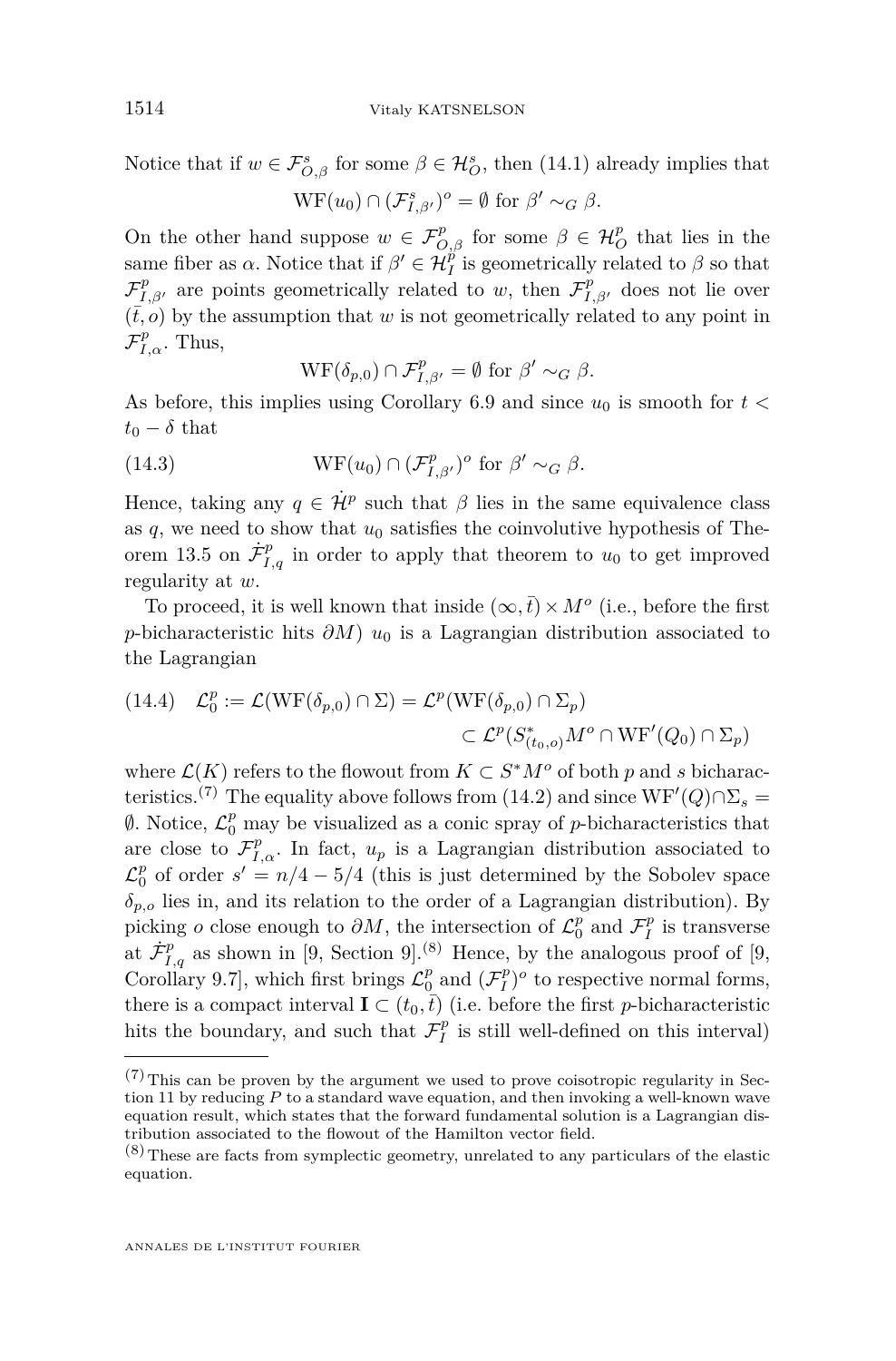such that  $u_0$  is coinvolutive of some large order  $N > 0$  on a neighborhood of  $\dot{\mathcal{F}}_{I,q}^p(\mathbf{I})$  with respect to  $H^{-n/2+1+f/2-0}$ . Thus, there is a neighborhood  $U_0$  of  $\dot{\mathcal{F}}_{I,q}^p(\mathbf{I})$  such that

(14.5) 
$$
B_0 u_0 \in \mathcal{A}_p^N(H^{-n/2+1+f/2-0})
$$
 if  $B_0 \in \Psi_c^0(M^o)$ ,  $WF'(B_0) \subset U_0$ .

By a standard microlocal partition of unity, when restricted to  $\mathbf{I} \times X^o$ ,  $u_0$  is the sum of a distribution in  $H_{b,\mathcal{D}'}^{\infty}$  and a distribution in  $\mathcal{A}_p^N(H^{-n/2+1+f/2-0})$ , the former coming from the part of  $u_0$  microsupported away from  $\mathcal{L}_0^p$ .

Hence, together with [\(14.3\)](#page-68-0),  $u_0$  satisfies the hypothesis of Theorem [13.5,](#page-63-0) and we may conclude from that theorem that  $u_0$  lies in  $H^{-n/2+1+f/2-0}$ microlocally at *w*.

We may now turn to the piece  $u_1 = P_+^{-1}(\delta_{p,1}).$ 

Step 1.2: Getting regularity of  $u_1$  piece.  $-$  By construction of  $u_1$  and propagation of singularities, we conclude (by an analogous argument as done for  $u_0$ ) that  $u_1$  is microsupported away from a neighborhood  $V_\alpha$ of  $\bar{\mathcal{F}}_{I,\alpha}^p$  for  $t < \bar{t}$ . Thus, letting  $T_0 < \bar{t}$ , since  $\bar{t}$  is the first time a *p*bicharacteristic hits the boundary, then  $u_1(T_0)$  is smooth in a neighborhood of  $\partial X$ . Let  $B_{\epsilon_1}(\rho_X(\alpha))$  be a neighborhood contained in  $\rho_X(\bar{\mathcal{F}}_{I,\alpha}^p)$ . Then assuming *o* is close enough to *∂X* that no *p*-geodesics intersect each other up until time  $\bar{t}$ , then the microsupport property of  $u_1$  implies  $u_1$  is smooth on  $B_{\epsilon_1}(\rho_X(\alpha))$  for  $t \leq T_0$ . Hence, by finite propagation speed via Theorem [12.1,](#page-59-0)  $u_1$  is smooth on some interval of time past  $\bar{t}$ , but in a smaller ball. In particular, it is microlocally smooth on some point of  $\mathcal{F}_{O,\beta}^p$  and h ence at *w* by propagation of singularities.

Step 2: Getting regularity of the  $u_s$  piece. — This piece is even easier. By the same argument used to obtain [\(14.4\)](#page-68-1), if we let  $\bar{t}_s$  denote the first time an *s*-bicharacteristic lying over  $S^*_{(t_0,o)}M^o$  hits the boundary, then for times  $t < \bar{t}_s$ ,  $u_s$  is a Lagrangian distribution associated to the Lagrangian

(14.6) 
$$
\mathcal{L}^s = \mathcal{L}(\mathrm{WF}'(\delta_s) \cap \Sigma) = \mathcal{L}^s(S^*_{(t_0,o)}M^o \cap \Sigma_s).
$$

Since  $c_s < c_p$ , then  $\bar{t}_s < \bar{t}$  and so  $u_s$  is smooth for times inside  $(\bar{t}_s, \bar{t})$ . Thus, we may find a geodesic ball *B* centered at  $\rho(\alpha)$ , in which  $u_s$  is in  $H_{b,\tilde{D}}^{\infty}$ . So by the same argument used for  $u_{p,1}$  invoking Theorem [12.1,](#page-59-0) we conclude that  $u_s$  lies in  $H^{-n/2+1+f/2-0}$  microlocally at *w* as well (notice that here, it is irrelevant whether  $w \in \mathcal{F}^p$  or  $w \in \mathcal{F}^s$ , which only mattered when we spoke about  $u_0$ , since the finite propagation speed corollary makes no reference to *p* or *s* bicharacteristics).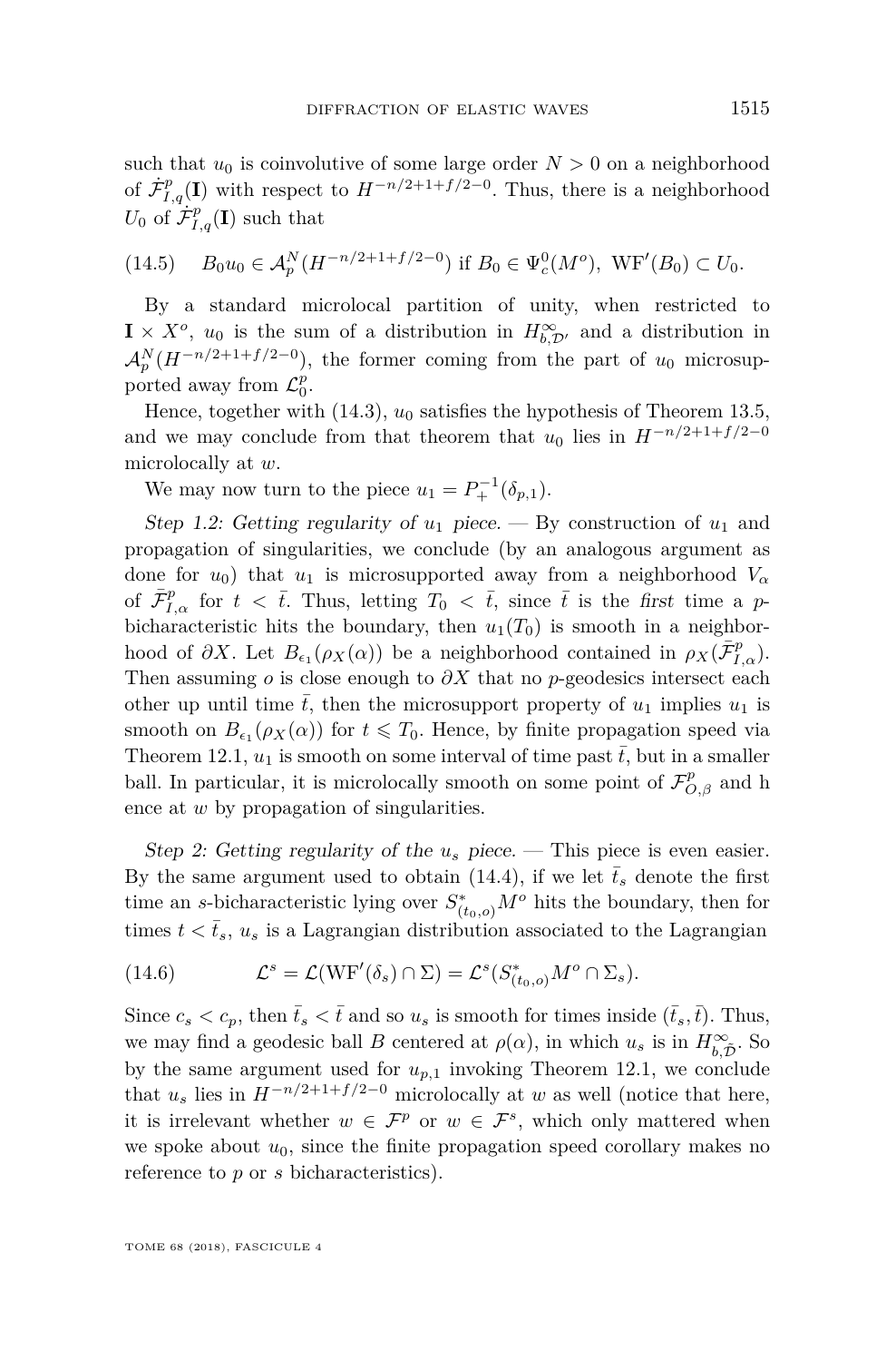The analogous argument then works when analyzing the first *s*-bicharacteristic lying over  $S^*_{(t_0,o)}M^o$  to hit the boundary.

# **15. Acknowledgments**

I would like to thank my advisor Andras Vásy for inspiring me to study microlocal analysis and for introducing to me the interesting problem of diffraction for elastic waves. I have had numerous helpful discussions with Andras that have forged my intuition for the topic. Without Andras's constant encouragement and patience, the completion of this project would not have been possible.

I would also like to thank the referee for doing a very thorough reading of the manuscript, and for providing numerous insightful comments to improve the final version.

#### BIBLIOGRAPHY

- <span id="page-70-1"></span>[1] N. Dencker, "On the propagation of polarization sets for systems of real principal type", J. Funct. Anal. **46** (1982), no. 3, p. 351-372.
- <span id="page-70-2"></span>[2] ——— , "On the propagation of polarization in conical refraction", Duke Math. J. **57** (1988), no. 1, p. 85-134.
- [3] J. J. Duistermaat & L. Hörmander, "Fourier integral operators. II", Acta Math. **128** (1972), no. 3-4, p. 183-269.
- <span id="page-70-5"></span>[4] N. Haber & A. Vasy, "Propagation of singularities around a Lagrangian submanifold of radial points", Bull. Soc. Math. Fr. **143** (2015), no. 4, p. 679-726.
- <span id="page-70-8"></span>[5] L. HÖRMANDER, The analysis of linear partial differential operators. IV: Fourier integral operators, Classics in Mathematics, Springer, 2009, Reprint of the 1994 edition, viii+352 pages.
- <span id="page-70-6"></span>[6] V. Katsnelson, "Diffraction of Elastic Waves By Edges", PhD Thesis, 2015, PhD Thesis submitted June 1, 2015.
- [7] R. Mazzeo, "Elliptic theory of differential edge operators. I", Commun. Partial Differ. Equations **16** (1991), no. 10, p. 1615-1664.
- <span id="page-70-0"></span>[8] R. Melrose, A. Vasy & J. Wunsch, "Propagation of singularities for the wave equation on edge manifolds", Duke Math. J. **144** (2008), no. 1, p. 109-193.
- <span id="page-70-4"></span>[9] ——— , Diffraction of singularities for the wave equation on manifolds with corners, Astérisque, vol. 351, Société Mathématique de France, 2013, vi+135 pages.
- <span id="page-70-3"></span>[10] R. Melrose & J. Wunsch, "Propagation of singularities for the wave equation on conic manifolds", Invent. Math. **156** (2004), no. 2, p. 235-299.
- <span id="page-70-7"></span>[11] V. E. Nazaikinskii, A. Yu. Savin, B.-W. Schulze & B. Yu. Sternin, Elliptic theory on singular manifolds, Differential and Integral Equations and Their Applications, vol. 7, Chapman & Hall/CRC, 2006, xiv+356 pages.
- [12] M. E. Taylor, "Reflection of singularities of solutions to systems of differential equations", Commun. Pure Appl. Math. **28** (1975), no. 4, p. 457-478.